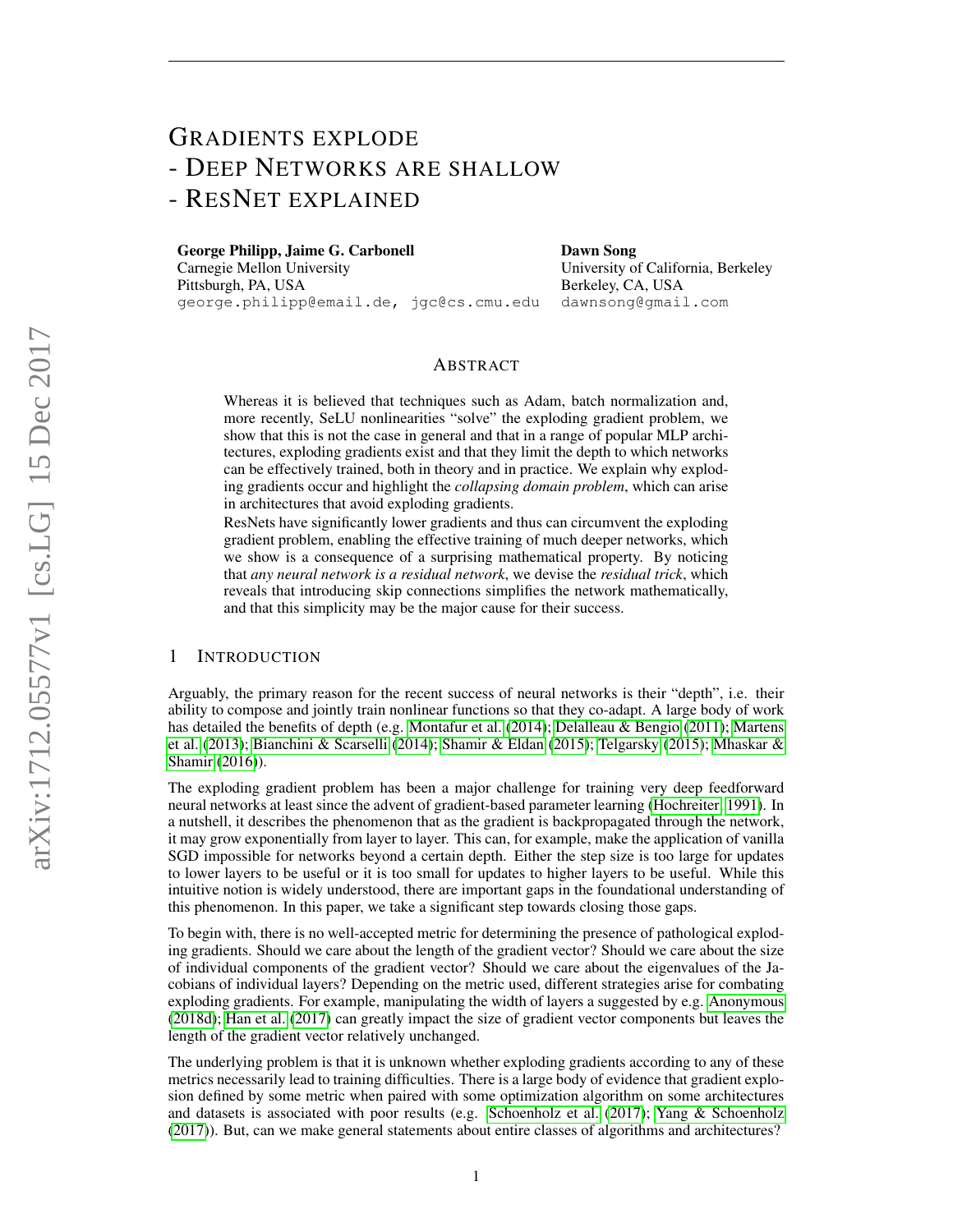Algorithms such as RMSprop [\(Tieleman & Hinton, 2012\)](#page-21-5), Adam [\(Kingma & Ba, 2015\)](#page-20-4) or vSGD [\(Schaul et al., 2013\)](#page-21-6) are light modifications of SGD that rescale different parts of the gradient vector and are known to be able to lead to improved training outcomes. This raises an another important unanswered question. Are exploding gradients merely a numerical quirk to be overcome by simply rescaling different parts of the gradient vector or are they reflective of an inherently difficult optimization problem that cannot be easily tackled by simple modifications to a stock algorithm?

It has become a common notion that techniques such as introducing normalization layers (e.g. [Ioffe](#page-20-5) [& Szegedy](#page-20-5) [\(2015\)](#page-20-5), [Ba et al.](#page-19-3) [\(2016\)](#page-19-3), [Chunjie et al.](#page-19-4) [\(2017\)](#page-19-4), [Salimans & Kingma](#page-21-7) [\(2016\)](#page-21-7)) or careful initial scaling of weights (e.g. [He et al.](#page-20-6) [\(2015\)](#page-20-6), [Glorot & Bengio](#page-19-5) [\(2015\)](#page-19-5), [Saxe et al.](#page-21-8) [\(2014\)](#page-21-8), [Mishking](#page-21-9) [& Matas](#page-21-9) [\(2016\)](#page-21-9)) largely eliminate exploding gradients by stabilizing forward activations. This notion was espoused in landmark papers. The paper that introduced batch normalization [\(Ioffe](#page-20-5) [& Szegedy, 2015\)](#page-20-5) states:

*In traditional deep networks, too-high learning rate may result in the gradients that explode or vanish, as well as getting stuck in poor local minima. Batch Normalization helps address these issues.*

The paper that introduced ResNet [\(He et al., 2016b\)](#page-20-7) states:

*Is learning better networks as easy as stacking more layers? An obstacle to answering this question was the notorious problem of vanishing/exploding gradients, which hamper convergence from the beginning. This problem, however, has been largely addressed by normalized initialization and intermediate normalization layers, ...*

We argue that these claims are overly optimistic. While scaling weights or normalizing forward activations can reduce gradient growth defined according to certain metrics in certain situations, these techniques are not effective in general and can cause other problems even when they are effective. We intend to add nuance to these ideas which have been widely adopted by the community (e.g. [Chunjie et al.](#page-19-4) [\(2017\)](#page-19-4); [Balduzzi et al.](#page-19-6) [\(2017\)](#page-19-6)). In particular, we intend to correct the misconception that stabilizing forward activations is sufficient for avoiding exploding gradients (e.g. [Klambauer](#page-20-8) [et al.](#page-20-8) [\(2017\)](#page-20-8)).

ResNet [\(He et al., 2016b\)](#page-20-7) and other neural network architectures utilizing skip connections (e.g. [Huang et al.](#page-20-9) [\(2017\)](#page-20-9), [Szegedy et al.](#page-21-10) [\(2016\)](#page-21-10)) have been highly successful recently. While the performance of networks without skip connections starts to degrade when depth is increased beyond a certain point, the performance of ResNet continues to improve until a much greater depth is reached. While favorable changes to properties of the gradient brought about by the introduction of skip connections have been demonstrated for specific architectures (e.g. [Yang & Schoenholz](#page-21-4) [\(2017\)](#page-21-4); [Balduzzi et al.](#page-19-6) [\(2017\)](#page-19-6)), a general explanation for the power of skip connections has not been given.

Our contributions are as follows:

- 1. We introduce the *'gradient scale coefficient' (GSC)*, a novel measurement for assessing the presence of pathological exploding gradients (section [2\)](#page-2-0). It is robust to confounders such as network scaling (section [2\)](#page-2-0) and layer width (section [3\)](#page-4-0) and can be used directly to show that training is difficult (section [4\)](#page-6-0). Therefore, we propose the unification of research on the exploding gradient problem under this metric.
- 2. We demonstrate that exploding gradients are in fact present in a variety of popular MLP architectures, including architectures utilizing techniques that supposedly combat exploding gradients. We show that introducing normalization layers may even exacerbate the exploding gradient problem (section [3\)](#page-4-0).
- 3. We show that exploding gradients as defined by the GSC are not a numerical quirk to be overcome by rescaling different parts of the gradient vector, but are indicative of an inherently complex optimization problem and that they limit the depth to which MLP architectures can be effectively trained, rendering very deep MLPs effectively much shallower (section [4\)](#page-6-0). To our knowledge, this is the first time such a link has been established.
- 4. For the first time, we show why exploding gradients are likely to occur in deep networks even when the forward activations do not explode (section [5\)](#page-10-0). We argue that this is a fundamental reason for the difficulty of constructing very deep trainable networks.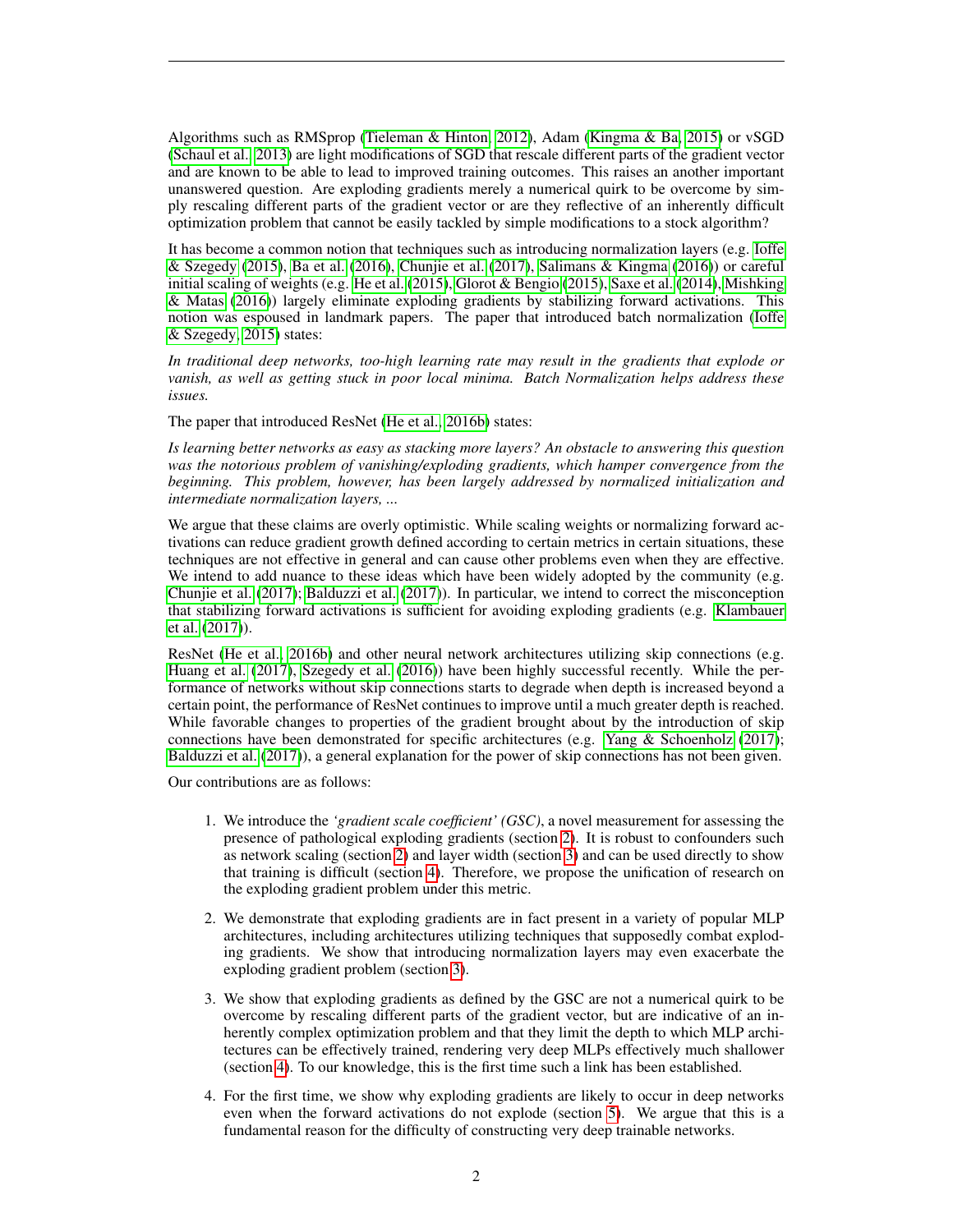- 5. For the first time, we define the *'collapsing domain problem'* for training very deep feedforward networks. We show how this problem can arise precisely in architectures that avoid exploding gradients via careful initial scaling of weights and that it can be at least as damaging to the training process (section [6\)](#page-11-0).
- 6. For the first time, we show that the introduction of skip connections has a strong gradientreducing effect on deep network architectures in general. We detail the surprising mathematical relationship that makes this possible (section [7\)](#page-12-0).
- 7. We introduce the *'residual trick'* (section [4\)](#page-6-0), which reveals that ResNets are a mathematically simpler version of networks without skip connections and thus approximately achieve what we term the *'orthogonal initial state'*. This provides, we argue, the major reason for their superior performance at great depths as well as an important criterion for neural network design in general (section [7\)](#page-12-0).

In section [8,](#page-15-0) we conclude and derive practical recommendations for designing and training deep networks as well as key implications of our work for deep learning research.

In the appendix in section [B,](#page-25-0) we provide further high-level discussion. In section [B.1,](#page-25-1) we discuss related work including the relationship of exploding gradients with other measures of network trainability, such as eigenspectrum analysis [\(Saxe et al., 2014\)](#page-21-8), shattering gradients [\(Balduzzi et al.,](#page-19-6) [2017\)](#page-19-6), trajectory lengths [\(Raghu et al., 2017\)](#page-21-11), covariate shift (e.g. [\(Ioffe & Szegedy, 2015\)](#page-20-5)) and Hessian conditioning (e.g. [\(Luo, 2017\)](#page-20-10)). Recently, the behavior of neural networks at great depth was analyzed using mean field theory [\(Poole et al., 2016;](#page-21-12) [Schoenholz et al., 2017;](#page-21-3) [Yang & Schoenholz,](#page-21-4) [2017;](#page-21-4) [Anonymous, 2018d\)](#page-19-2) and dynamical systems theory [\(Haber et al., 2017;](#page-20-11) [Haber & Ruthotto,](#page-20-12) [2017;](#page-20-12) [Chang et al., 2017;](#page-19-7) [Anonymous, 2018a\)](#page-19-8). We discuss these lines of work in relation to this paper in sections [B.1.1](#page-25-2) and [B.1.2](#page-27-0) respectively. We discuss the implications of our work for the vanishing gradient problem in section [B.2.](#page-28-0) We compare the exploding gradient problem as it occurs in feedforward networks to the exploding and vanishing gradient problems in RNNs (e.g. [Pascanu](#page-21-13) [et al.](#page-21-13) [\(2013\)](#page-21-13)) in section [B.3.](#page-28-1) In section [B.4,](#page-28-2) we highlight open research questions and potential future work.

# <span id="page-2-0"></span>2 EXPLODING GRADIENTS DEFINED - THE GRADIENT SCALE COEFFICIENT

#### 2.1 NOTATION AND TERMINOLOGY

<span id="page-2-1"></span>For the purpose of this paper, we define a neural network f as a succession of layers  $f_l$ ,  $0 \le l \le L$ , where each layer is a vector-to-vector transformation. We assume a prediction framework, where the 'prediction layer'  $f_1$  is considered to output the prediction of the network and the goal is to minimize the value of the error layer  $f_0$  over the network's prediction and the true label y, summed over some dataset D.

$$
\arg\min_{\theta} E, \text{ where } E = \frac{1}{|D|} \sum_{(x,y)\in D} f_0(y, f_1(\theta_1, f_2(\theta_2, f_3(\cdot.f_L(\theta_L, x)\cdot .)))) \tag{1}
$$

Note that in contrast to standard notation, we denote by  $f_L$  the lowest layer and by  $f_0$  the highest layer of the network as we are primarily interested in the direction of gradient flow. Let the dimensionality / width of layer l be  $d_l$  with  $d_0 = 1$  and the dimensionality of the data input x be d.

Each layer except  $f_0$  is associated with a parameter sub-vector  $\theta_l$  that collectively make up the parameter vector  $\theta = (\theta_1, ..., \theta_L)$ . This vector represents the trainable elements of the network. Depending on the type of the layer, the sub-vector might be empty. For example, a layer composed of tanh nonlinearities has no trainable elements, so its parameter sub-vector is empty. We call these layers 'unparametrized'. In contrast, a fully-connected linear layer has trainable weights, which are encompassed in the parameter sub-vector. We call these layers 'parametrized'.

We say a network that has layers  $f_0$  through  $f_L$  has 'nominal depth' L. In contrast, we say the 'compositional depth' is equal to the number of parametrized layers in the network, which is the quantity that is commonly referred to as "depth". For example, a network composed of three linear layers, two tanh layers and a softmax layer has nominal depth 6, but compositional depth 3.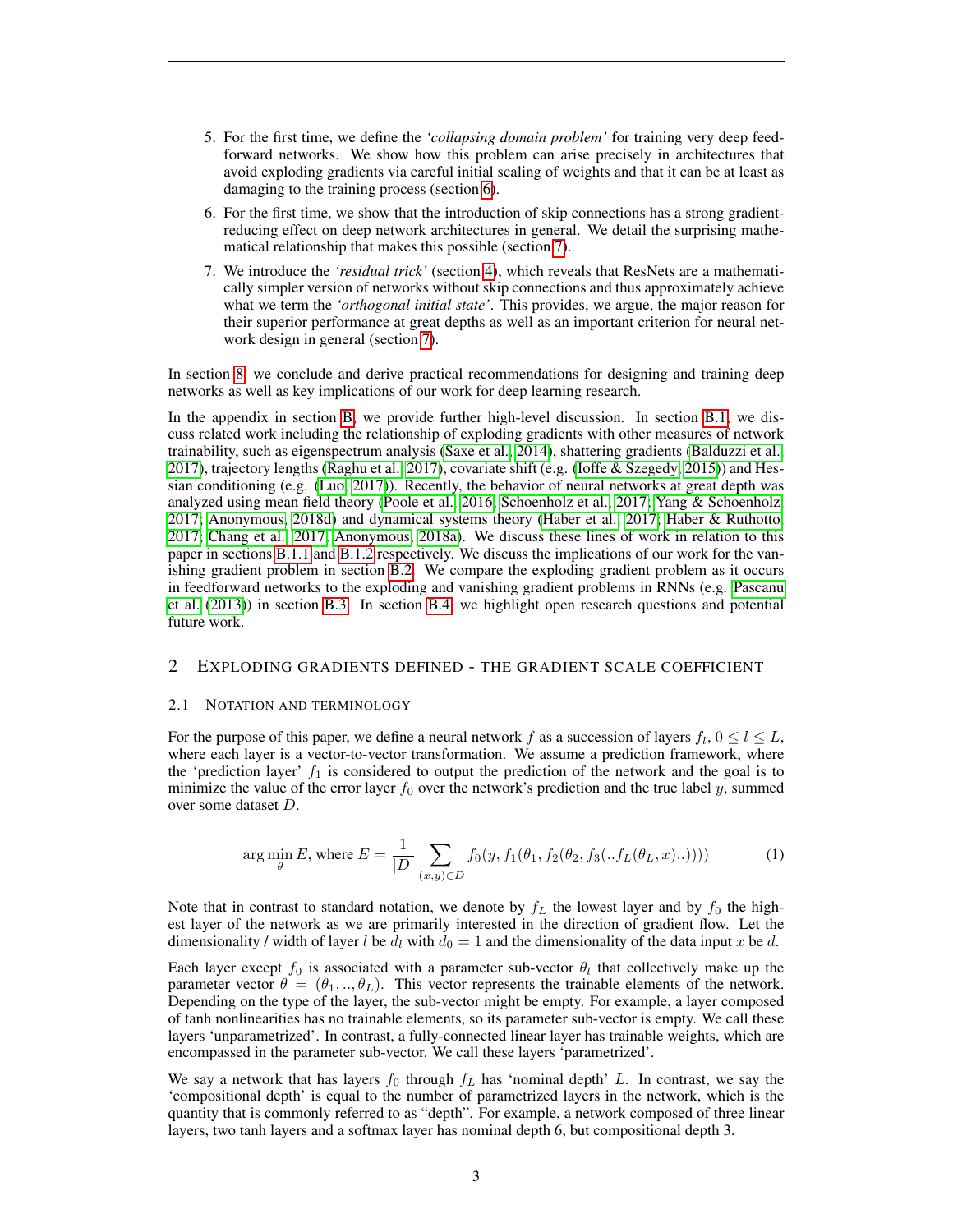Let the 'quadratic expectation' Q of a random variable X be defined as  $\mathbb{Q}[X] = \mathbb{E}[X^2]^{\frac{1}{2}}$ , i.e. the generalization of the quadratic mean to random variables. Similarly, let the 'inverse quadratic expectation'  $\mathbb{Q}^{-1}$  of a random variable X be defined as  $\mathbb{Q}[X] = \mathbb{E}[X^{-2}]^{-\frac{1}{2}}$ . Further terminology, notation and conventions used only in the appendix are given in section [C.](#page-30-0)

#### <span id="page-3-0"></span>2.2 COLLOQUIAL NOTION OF EXPLODING GRADIENTS

Colloquially, the exploding gradient problem is understood approximately as follows:

*When the error is backpropagated through a neural network, it may increase exponentially from layer to layer. In those cases, the gradient with respect to the parameters in lower layers may be exponentially greater than the gradient with respect to parameters in higher layers. This makes the network hard to train if it is sufficiently deep.*

Let  $\mathcal{J}_k^l(\theta, x, y)$  be the Jacobian of the *l*'th layer  $f_l$  with respect to the *k*'th layer  $f_k$  evaluated with parameter  $\theta$  at  $(x, y)$ , where  $0 \leq l \leq k \leq L$ . Similarly, let  $\mathcal{T}_k^l(\theta, x, y)$  be the Jacobian of the l'th layer  $f_l$  with respect to the parameter sub-vector of the k'th layer  $\theta_k$ . Then we might take this colloquial notion to mean that if  $||\mathcal{J}_k^l||$  and / or  $||\mathcal{T}_k^l||$  grow exponentially in  $k-l$ , according to some to-be-determined norm ||.||, the network is hard to train if it is sufficiently deep.

However, this notion is insufficient because we can construct networks that can be trained successfully yet have Jacobians that grow exponentially at arbitrary rates. In a nutshell, all we have to do to construct such a network is to take an arbitrary network of desired depth that can be trained successfully and scale each layer function  $f_l$  and each parameter sub-vector  $\theta_l$  by  $R^{-l}$  for some constant  $R > 1$ . During training, all we have to do to correct for this change is to scale the gradient sub-vector corresponding to each layer by  $R^{-2l}$ .

<span id="page-3-1"></span>Proposition 1. *Consider any* r > 1 *and any neural network* f *which can be trained to some error* level in a certain number of steps by some gradient-based algorithm. There exists a network  $f'$  that *can also be trained to the same error level as* f *and to make the same predictions as* f *in the same number of steps by the same algorithm, and has exponentially growing Jacobians with rate* r*. (See section [E.1](#page-33-0) for details.)*

Therefore, we need a definition of 'exploding gradients' different from 'exponentially growing Jacobians' if we hope to derive from it that training is intrinsically hard and not just a numerical issue to be overcome by gradient rescaling.

Note that all propositions and theorems are stated informally in the main body of the paper, for the purpose of readability and brevity. In the appendix in sections [E](#page-33-1) and [F](#page-45-0) respectively, they are re-stated in rigorous terms, proofs are provided and the practicality of conditions is discussed.

## 2.3 THE GRADIENT SCALE COEFFICIENT

In this section, we outline our definition of 'exploding gradients' which can be used to show hardness of training. It does not suffer from the confounding effect outlined in the previous section.

**Definition 1.** Let the 'quadratic mean norm' or 'qm norm' of an  $m \times n$  matrix A be the quadratic mean of its singular values where the sum of squares is divided by its right dimension n. If  $s_1$ ,  $s_2$ , ..,  $s_{\min(m,n)}$  are the singular values of A, we write:

$$
||A||_{qm} = \sqrt{\frac{s_1^2 + s_2^2 + ... + s_{\min(m,n)}^2}{n}}
$$

An equivalent definition would be  $||A||_{qm} = \mathbb{Q}_u||Au||_2$ , where u is a uniformly random unit length vector. In plain language, it measures the expected impact the matrix has on the length of a vector vector. In plain language, it measures the expected impact the matrix has on the length of a vector with uniformly random orientation. The qm norm is closely related to the  $L_2$  norm via  $\sqrt{n}||A||_{qm} =$  $||A||_2$ . We use  $||.||_2$  to denote the  $L_2$  norm of both vectors and matrices.

**Definition 2.** Let the *'gradient scale coefficient (GSC)'* for  $0 \le l \le k \le L$  be as follows: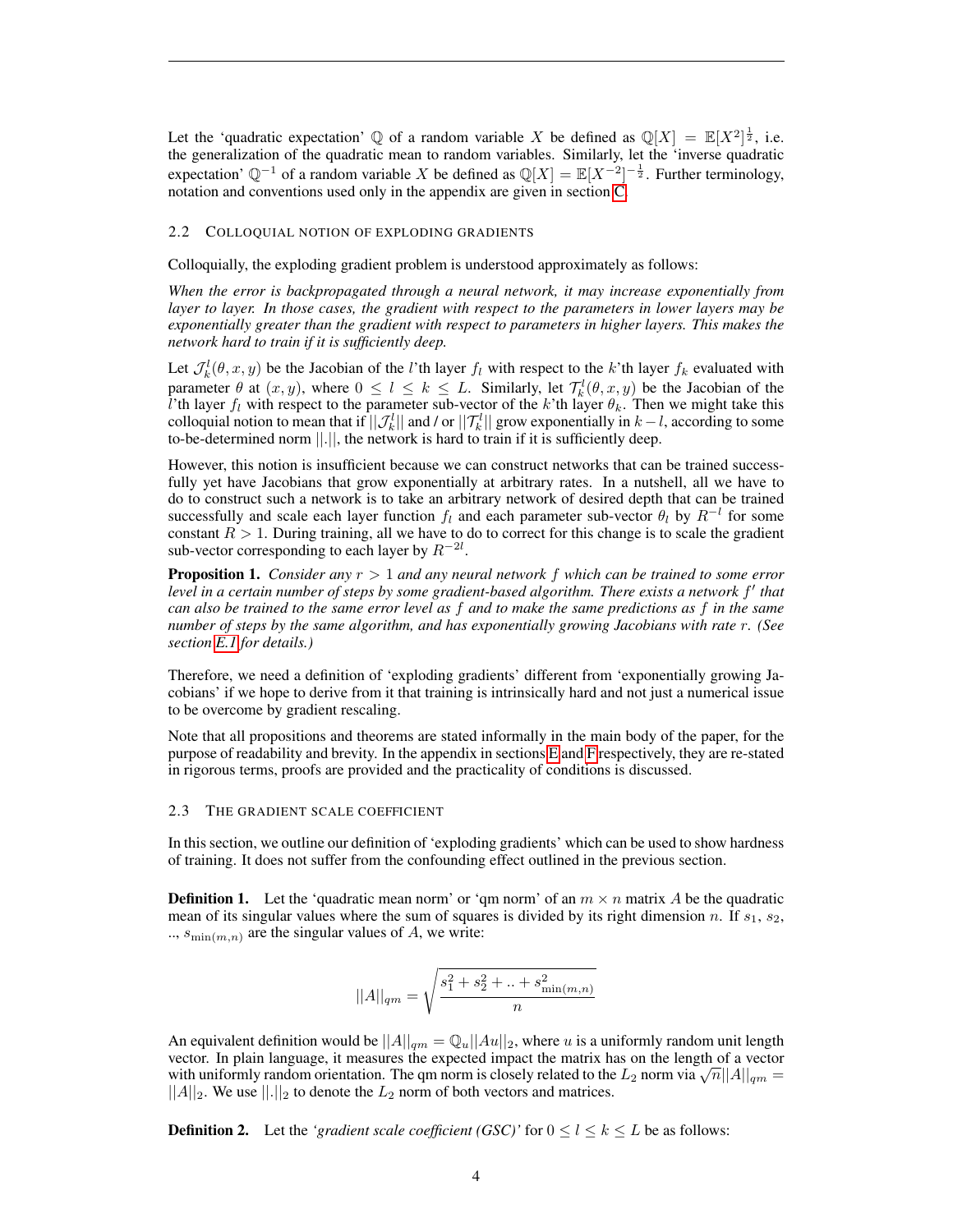$$
GSC(k, l, f, \theta, x, y) = \frac{||\mathcal{J}_{k}^{l}||_{qm}^{2}||f_{k}||_{2}^{2}}{||f_{l}||_{2}^{2}}
$$

**Definition 3.** We say that the network  $f(\theta)$  has 'exploding gradients with rate r and intercept c' at some point  $(x, y)$  if for all k and l we have  $GSC(k, l, f, \theta, x, y) \geq cr^{k-l}$ , and in particular  $GSC(l, 0, \overline{f}, \theta, x, y) \geq cr^l$ .

Of course, under this definition, any network of finite depth has exploding gradients for sufficiently small c and r. There is no objective threshold for c and r beyond which exploding gradients become pathological. Informally, we will say that a network has 'exploding gradients' if the GSC can be well-approximated by an exponential function.

The GSC combines the norm of the Jacobian with the ratio of the lengths of the forward activation vectors. In plain language, it measures the size of the gradient flowing backward relative to the size of the activations flowing forward. Equivalently, it measures the relative sensitivity of layer  $l$  with respect to small random changes in layer k.

<span id="page-4-3"></span>**Proposition 2.**  $GSC(k, l)$  measures the quadratic expectation of the relative size of the change in *the value of*  $f_l$  *in response to a small random change in*  $f_k$ *. (See section [E.2](#page-36-0) for details.)* 

What about the sensitivity of layers with respect to the parameter? For fully-connected linear layers, we obtain a similar relationship.

<span id="page-4-2"></span>**Proposition 3.** When  $f_k$  is a fully-connected linear layer without trainable bias parameters and  $\theta_k$ *contains the entries of the weight matrix,*  $GSC(k, l) \frac{||\theta_k||_2||f_{k+1}||_2}{\sqrt{l+1}}$  $\frac{|\theta_k||2||f_{k+1}||2}{||f_k||_2\sqrt{d_{k+1}}}$  measures the quadratic expecta*tion of the relative size of the change in the value of*  $f_l$  *in response to a small random change in*  $\theta_k$ *. Further, if the weight matrix is randomly initialized,*  $\mathbb{Q}_{\theta_k}^{-1} \frac{||\theta_k||_2||f_{k+1}||_2}{||f_k||_2 \sqrt{d_{k+1}}}$  $\frac{|\theta_k||_2||f_{k+1}||_2}{||f_k||_2\sqrt{d_{k+1}}} = 1$ . (See section [E.3](#page-37-0) for *details.)*

For reasons of space and mathematical simplicity, we focus our analysis for now on multi-layer perceptrons (MLPs) which are comprised only of fully-connected linear layers with no trainable bias parameters, and unparametrized layers. Therefore we also do not use trainable bias and variance parameters in the normalization layers. Note that using very deep MLPs with some architectural limitations as a testbed to advance the study of exploding gradients and related problems is a wellestablished practice (e.g. [Balduzzi et al.](#page-19-6) [\(2017\)](#page-19-6); [Yang & Schoenholz](#page-21-4) [\(2017\)](#page-21-4); [Raghu et al.](#page-21-11) [\(2017\)](#page-21-11)). As [Schoenholz et al.](#page-21-3) [\(2017\)](#page-21-3), we focus on training error rather than test error in our analysis as we do not consider the issue of generalization. While exploding gradients have important implications for generalization, this goes beyond the scope of this paper.

In section [2.2,](#page-3-0) we showed that we can construct trainable networks with exponentially growing Jacobians by simple multiplicative rescaling of layers, parameters and gradients. Crucially, the GSC is invariant to this rescaling as it affects both the forward activations and the Jacobian equally, so the effects cancel out.

<span id="page-4-1"></span>**Proposition 4.**  $GSC(k, l)$  is invariant under multiplicative rescalings of the network that do not *change the predictions or error values of the network. (See section [E.4](#page-39-0) for details.)*

# <span id="page-4-0"></span>3 GRADIENTS EXPLODE - DESPITE BOUNDED ACTIVATIONS

In this section, we show that exploding gradients exist in a range of popular MLP architectures. Consider the decomposability of the GSC.

<span id="page-4-4"></span>Proposition 5. *Assuming the approximate decomposability of the norm of the product of Jaco* $b$ ians, i.e.  $||\mathcal{J}_{l+1}^l \mathcal{J}_{l+2}^{l+1}..\mathcal{J}_{k}^{k-1}||_{qm} \approx ||\mathcal{J}_{l+1}^l||_{qm} ||\mathcal{J}_{l+2}^{l+1}||_{qm} ... ||\mathcal{J}_{k}^{k-1}||_{qm}$ , we have  $GSC(k, l) \approx$  $GSC(k, k-1)GSC(k-1, k-2)...GSC(l+1, l)$ . (See section [E.5](#page-40-0) for the proof.)

This suggests that as long as the GSC of individual layers is approximately  $r > 1$ , we may have an exponential growth of  $GSC(k, l)$  in  $k - l$ . In figure [1A](#page-5-0), we show  $GSC(l, 0)$  for seven MLP architectures. A linear layer is followed by (i) a ReLU nonlinearity [\(Dahl et al., 2013\)](#page-19-9) ('ReLU'), (ii) layer normalization [\(Ba et al., 2016\)](#page-19-3) followed by a ReLU nonlinearity ('layer-ReLU'), (iii)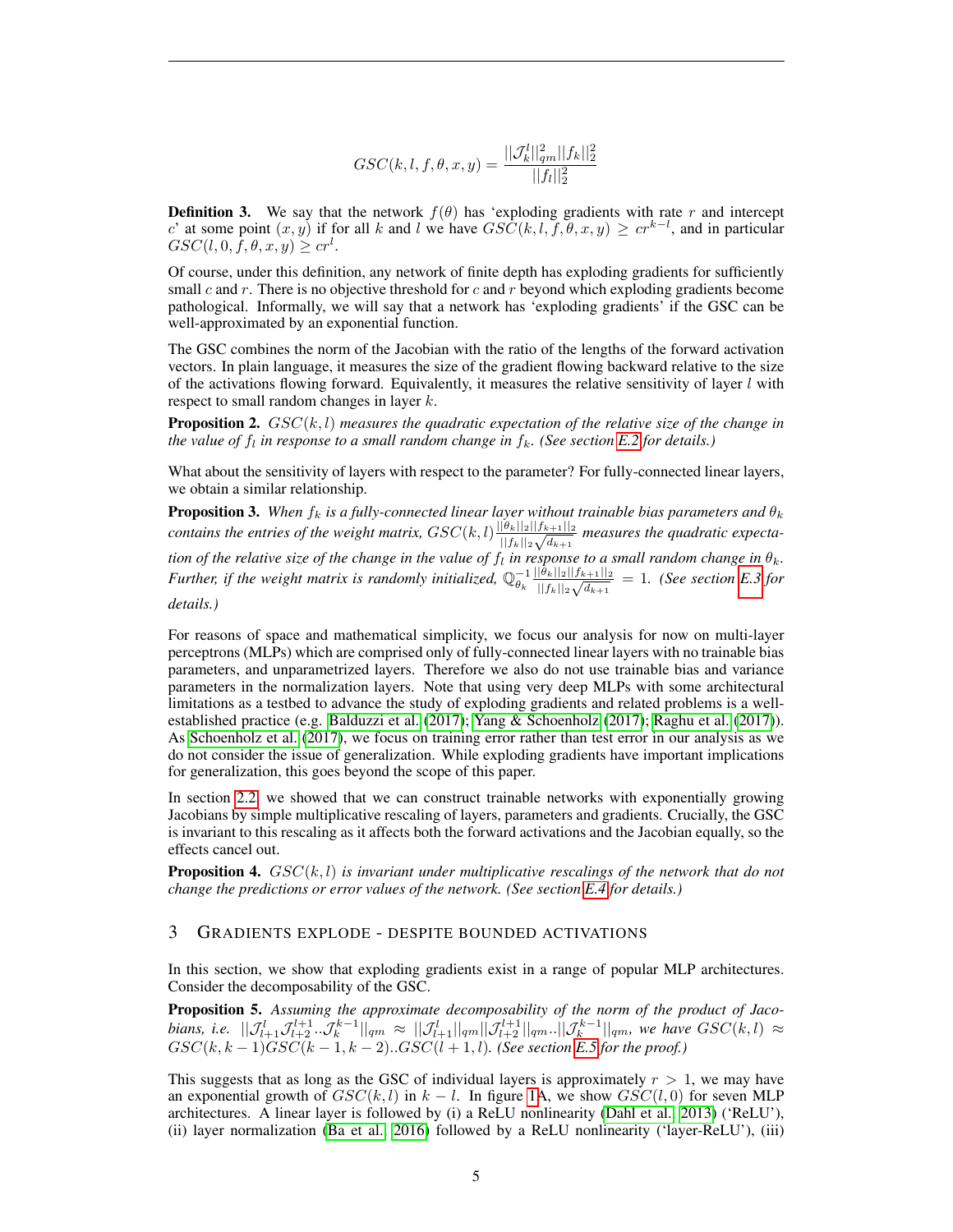

<span id="page-5-0"></span>Figure 1: Key metrics for architectures in their randomly initialized state evaluated on Gaussian noise. The x axis in the left graph shows depth in terms of the number of linear layers counted from the input. Note: The curve for ReLU-layer is shadowed by tanh in the figure A and by ReLU in figure C.

batch normalization plus ReLU ('batch-ReLU'), (iv) tanh, (v) layer norm plus tanh ('layer-tanh'), (vi) batch norm plus tanh ('batch-tanh'), (vii) SeLU [Klambauer et al.](#page-20-8) [\(2017\)](#page-20-8). All networks have compositional depth 50 (i.e. 50 linear layers) and each layer has 100 neurons. Both data input and labels are Gaussian noise and the error layer computes the dot product between the label and the prediction. The entries of weight matrices are dawn from independent Gaussian distributions with mean zero. Weight matrix entries for ReLU architectures are initialized with variance  $\frac{2}{100}$  as suggested by [He et al.](#page-20-6) [\(2015\)](#page-20-6), weight matrix entries for tanh architectures with variance  $\frac{1}{100}$  as suggested by [Saxe et al.](#page-21-8) [\(2014\)](#page-21-8) and [Glorot & Bengio](#page-19-5) [\(2015\)](#page-19-5), and weight matrix entries for SeLU architectures with variance  $\frac{1}{100}$  as suggested by [Klambauer et al.](#page-20-8) [\(2017\)](#page-20-8). For further experimental details, see section [I.](#page-54-0)

We find that in four architectures (batch-ReLU, layer-tanh, batch-tanh and SeLU),  $GSC(l, 0)$  grows almost perfectly linearly in log-space. This corresponds to gradient explosion. We call those architectures 'exploding architectures'. Among these architectures, a range of techniques that supposedly reduce or eliminate exploding gradients are used: careful initial scaling of weights, normalization layers, SeLU nonlinearities. Adding normalization layers may even bring about or exacerbate exploding gradients. The exploding architectures have all been designed to have stable forward activations and they exhibit gradient explosion under any reasonable metric.

In light of proposition [4,](#page-4-1) it is not surprising that these techniques are not effective in general at combating exploding gradients as defined by the GSC, as this metric is invariant under multiplicative rescaling. Normalization layers are used to scale the activations. Carefully choosing the initial scale of weights corresponds to a multiplicative scaling of weights. SeLU nonlinearities, again, act to scale down large activations and scale up small activations. While these techniques may of course impact the GSC by changing the fundamental mathematical properties of the network (as can be seen, for example, when comparing ReLU and batch-ReLU), they do not reduce it simply by virtue of controlling the size of forward activations.

In contrast, the other three architectures (ReLU, layer-ReLU and tanh) do not exhibit exploding gradients. However, this apparent advantage comes at a cost, as we further explain in section [5.](#page-10-0)

All curves in figure [1A](#page-5-0) exhibit small jitters. This is because we plotted the value of the GSC at every linear layer, every normalization layer and every nonlinearity layer in the graph and then connected the points corresponding to these values. Layers were placed equispaced on the x axis in the order they occurred in the network. Not every type of layer affects the GSC equally. In fact, we find that as gradients pass through linear layers, they tend to shrink relative to forward activations. In the exploding architectures, this is more than counterbalanced by the relative increase the gradient experience as it passes through e.g. normalization layers. Despite these layer-dependent differences, it is worth noting that each individual layer used in the architectures studied has only a small impact on the GSC. This would not be true for either the forward activations or gradients taken by themselves. For example, passing through a ReLU layer reduces the length of both activation and gradient vector by  $\approx \sqrt{2}$ . This relative invariance to individual layers suggests that the GSC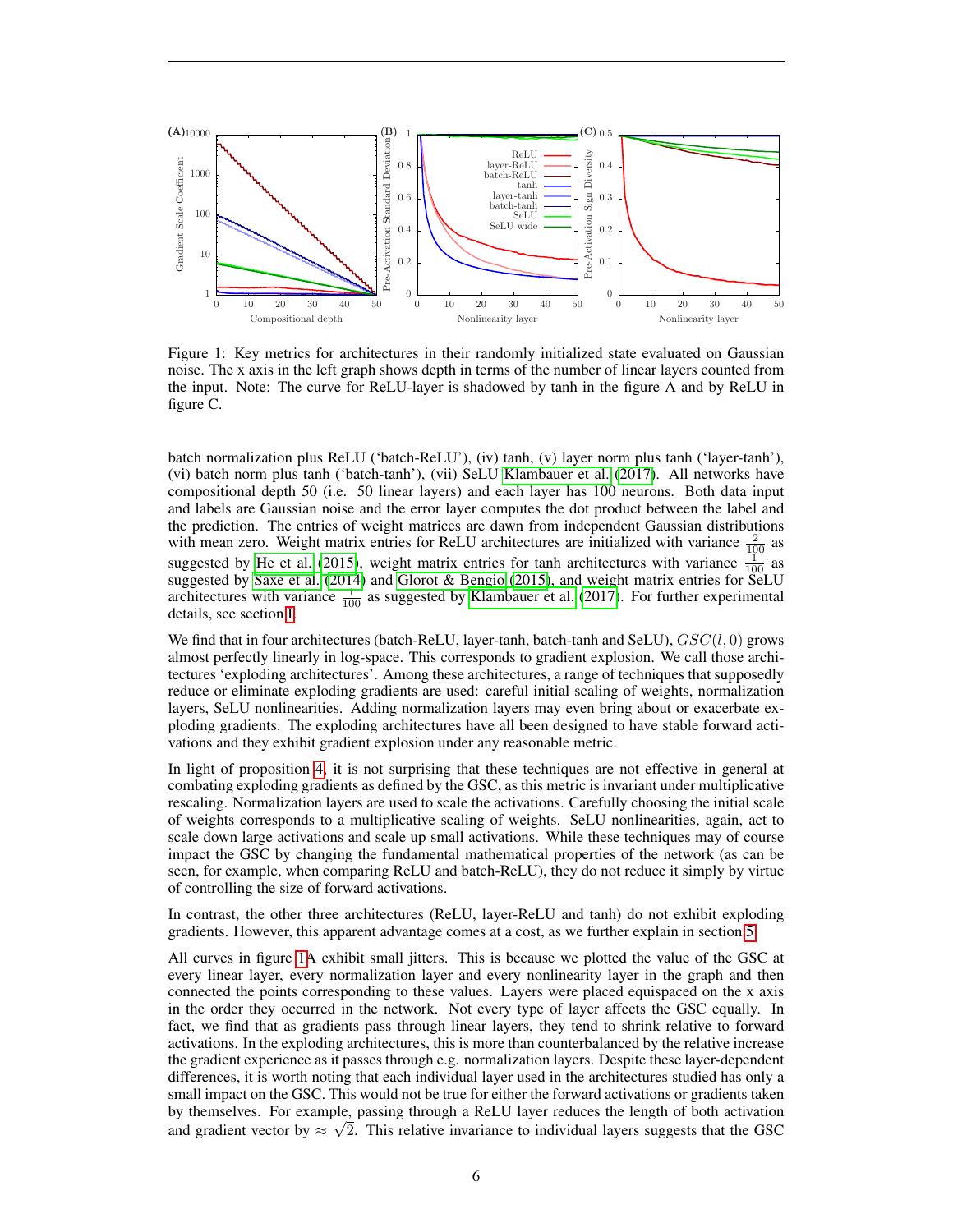measures not just a superficial quantity, but a deep property of the network. This hypothesis is confirmed in the following sections.

Finally, we note that the GSC is also robust to changes in width and depth. Changing the depth has no impact on the rate of explosion of the four exploding architectures as the layer-wise GSC, i.e.  $GSC(l + 1, l)$ , is itself independent of depth. In figure [1A](#page-5-0), we also show the results for the SeLU architecture where each layer contains 200 neurons instead of 100 ('SeLU wide'). We found that the rate of gradient explosion decreases slightly when width increases. We also studied networks with exploding architectures where the width oscillated from layer to layer.  $GSC(k, 0)$  still increased approximately exponentially and at a similar rate to corresponding networks with constant width.

A summary of results can be found in table [1.](#page-17-0)

## <span id="page-6-0"></span>4 EXPLODING GRADIENTS LIMIT DEPTH - THE RESIDUAL TRICK

#### 4.1 BACKGROUND: EFFECTIVE DEPTH

In this section, we introduce the concept of 'effective depth' as defined for the ResNet architecture by [Veit et al.](#page-21-14) [\(2016\)](#page-21-14). We denote a residual network by writing each layer  $f_l$  (except  $f_0$ ) as the sum of a fixed initial function  $i_l$  and a residual function  $r_l$ . We define the optimization problem for a residual net analogously to equation [1.](#page-2-1)

<span id="page-6-1"></span>
$$
\arg\min_{\theta} E, \text{ where } E = \frac{1}{|D|} \sum_{(x,y)\in D} f_0(y, (i_1 + r_1(\theta_1)) \circ (i_2 + r_2(\theta_2)) \circ \dots \circ (i_L + r_L(\theta_L)) \circ x)
$$
 (2)

Let's assume for the sake of simplicity that the dimension of each layer is identical. In that case, the initial function for ResNet is generally chosen to be the identity function. Then, writing the identity matrix as  $I$ , we have

$$
\frac{df_0}{dx} = \frac{df_0}{df_1}(I + \frac{dr_1}{df_2})(I + \frac{dr_2}{df_3})...(I + \frac{dr_{L-1}}{df_L})(I + \frac{dr_L}{dx})
$$

Multiplying out, this becomes the sum of  $2^L$  terms. Almost all of those terms are the product of approximately  $\frac{L}{2}$  identity matrices and  $\frac{L}{2}$  residual Jacobians. However, if the operator norm of the residual Jacobians is less than p for some  $p < 1$ , the norm of terms decreases exponentially in the number of residual Jacobians they contain. Let the terms in  $\frac{df_0}{dx}$  containing  $\lambda$  or more residual Jacobians be called ' $\lambda$ -residual' and let  $res^{\lambda}$  be the sum of all  $\lambda$ -residual terms. Then:

$$
||res^{\lambda}||_2 \le ||\frac{df_0}{df_1}||_2 \sum_{l=\lambda}^{L} p^l \binom{L}{l}
$$

Again, if  $p < 1$ , the right hand side decreases exponentially in  $\lambda$  for sufficiently large  $\lambda$ , for example when  $\lambda > \frac{L}{2}$ , so the combined size of  $\lambda$ -residual terms is exponentially small. Therefore, [Veit et al.](#page-21-14) [\(2016\)](#page-21-14) argue, the full set of network layers does not jointly co-adapt during training because the information necessary for such co-adaption is contained in terms that contain many or all residual Jacobians. Only sets of layers of size at most  $\lambda$  where  $res^{\lambda}$  is not negligably small co-adapt. The largest such  $\lambda$  is called the 'effective depth' of the network. [Veit et al.](#page-21-14) [\(2016\)](#page-21-14) argue that if the effective depth is less than the compositional depth of a residual network, the network is not really as deep as it appears, but rather behaves as an ensemble of relatively shallow networks. This argument is bolstered by the success of the stochastic depth [\(Huang et al., 2016\)](#page-20-13) training technique, where random sets of residual functions are deleted for each mini-batch update.

[Veit et al.](#page-21-14) [\(2016\)](#page-21-14) introduced the concept of effective depth somewhat informally. We give our formal definition in section [D.](#page-30-1) There, we also provide a more detailed discussion of the concept and point out limitations.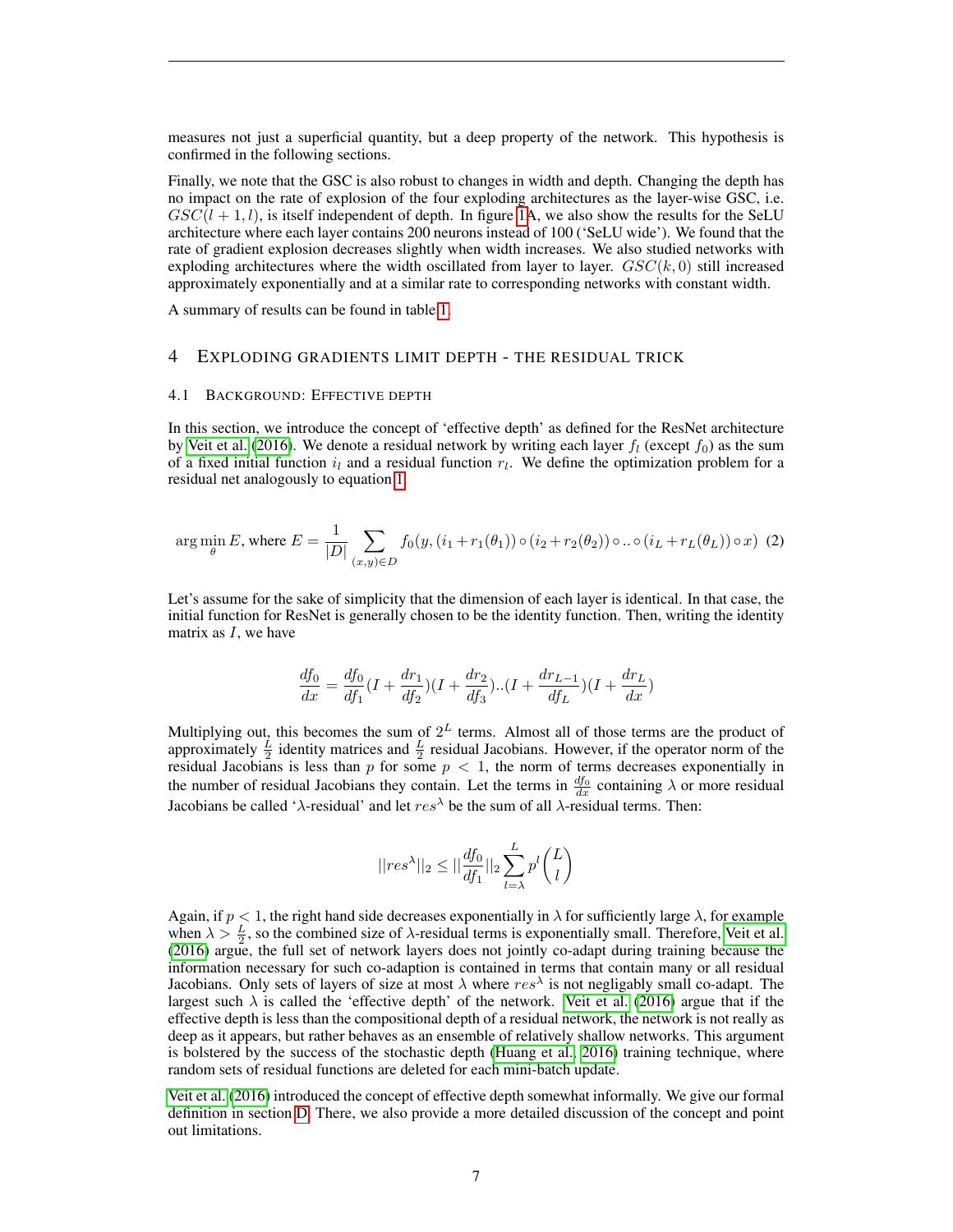## 4.2 THE RESIDUAL TRICK

Now we make a crucial observation. Any neural network can be expressed as a residual network as defined in [2.](#page-6-1) We can simply choose arbitrary initial functions  $i_l$  and define  $r_l(\theta_l) := f_l(\theta_l) - i_l$ . Specifically, if we train a network f from some fixed initial parameter  $\theta^{(0)}$ , we can set  $i_l := f_l(\theta_l^{(0)})$  $\binom{(\mathsf{U})}{l}$ and thus  $r_l(\theta_l) := f_l(\theta_l) - f_l(\theta_l^{(0)})$  $\binom{0}{l}$ . Then training begins with all residual functions being zero functions. Therefore, all analysis devised for ResNet that relies on the small size of the residual Jacobians can then be brought to bear on arbitrary networks. We term this the *'residual trick'*. Indeed, the analysis by [Veit et al.](#page-21-14) [\(2016\)](#page-21-14) does not rely on the network having skip connections in the computational sense, but only on the mathematical framework of equation [2.](#page-6-1) Therefore, as long as the operator norms of  $\frac{df_t(\theta_t)}{dt_{t+1}} - \frac{df_t(\theta_t^{(0)})}{dt_{t+1}}$  $\frac{dI(v_i)}{dt_{i+1}}$  are small, f is effectively shallow.

Terminology From now on, we will make a distinction between the terms 'ResNet' and 'residual network'. The former will be used to refer to networks that have an architecture as in [He et al.](#page-20-7) [\(2016b\)](#page-20-7) that uses skip connections. The latter will be used to refer to arbitrary networks expressed in the framework of equation [2.](#page-6-1) Networks without skip connections will be referred to as 'vanilla networks'.

# <span id="page-7-1"></span>4.3 THEORETICAL ANALYSIS

In this section, we will show that an exploding gradient as defined by the GSC causes the effective training time of deep MLPs to be exponential in depth and thus limits the effective depth that can be achieved.

The proof is based on the insight that the relative size of a gradient-based update  $\Delta\theta_l$  on  $\theta_l$  is bounded by the inverse of the GSC if that update is to be useful. The basic assumption underlying gradient-based optimization is that the function optimized is locally approximated by a linear function as indicated by the gradient. Any update made based on a local gradient computation must be small enough so that the updated value lies in the region around the original value where the linear approximation is sufficiently accurate. Let's assume we apply a random update to  $\theta_l$  with relative magnitude  $\frac{1}{GSC(0,l)}$ , i.e.  $\frac{\|\Delta\theta_l\|_2}{\|\theta_l\|_2} = \frac{1}{GSC(0,l)}$ . Then under the local linear approximation, according to proposition [3,](#page-4-2) this would change the output  $f_0$  approximately by a value with quadratic expectation  $f_0$ . Hence, with significant probability, the error would become negative. This is not reflective of the true behavior of the function  $f_0$  in response to changes in  $\theta_l$  of this magnitude. Since gradient-based updates impact the function value even more than random updates, useful gradientbased updates are even more likely to be bounded in relative magnitude by  $\frac{1}{GSC(0,l)}$ .

In a nutshell, if  $\frac{1}{GSC(0,l)}$  decreases exponentially in l, so must the relative size of updates. So for a residual function to reach a certain size relative to the corresponding initial function, an exponential number of updates is required. But to reach a certain effective depth, a certain magnitude of  $\lambda$ residual terms is required and thus a certain magnitude of residual functions relative to corresponding initial functions is required, and thus exponentially many updates.

<span id="page-7-0"></span>Theorem 1. *Under certain conditions, if an MLP has exploding gradients with explosion rate* r *and intercept* c *on some dataset, then there exists a constant* c 0 *such that training this neural network* with a gradient-based algorithm to have effective depth λ takes at least c<sup>1</sup>cr  $^{\frac{\lambda}{4}}$  updates. (See section *[F.1](#page-45-1) for details.)*

Importantly, the lower bound on the number of updates required to reach a certain effective depth stated by theorem [1](#page-7-0) is independent of the nominal depth of the network. While the constant  $c'$ depends on some constants that arise in the conditions of the theorem, as long as those constants do not change when depth is increased, neither does the lower bound.

Corollary 1. *In the scenario of theorem [1,](#page-7-0) if the number of updates to convergence is bounded, so is effective depth.*

Here we simply state that if we reach convergence after a certain number of updates, but theorem [1](#page-7-0) indicates that more would be required to attain a greater effective depth, then that greater effective depth is unreachable with that algorithm.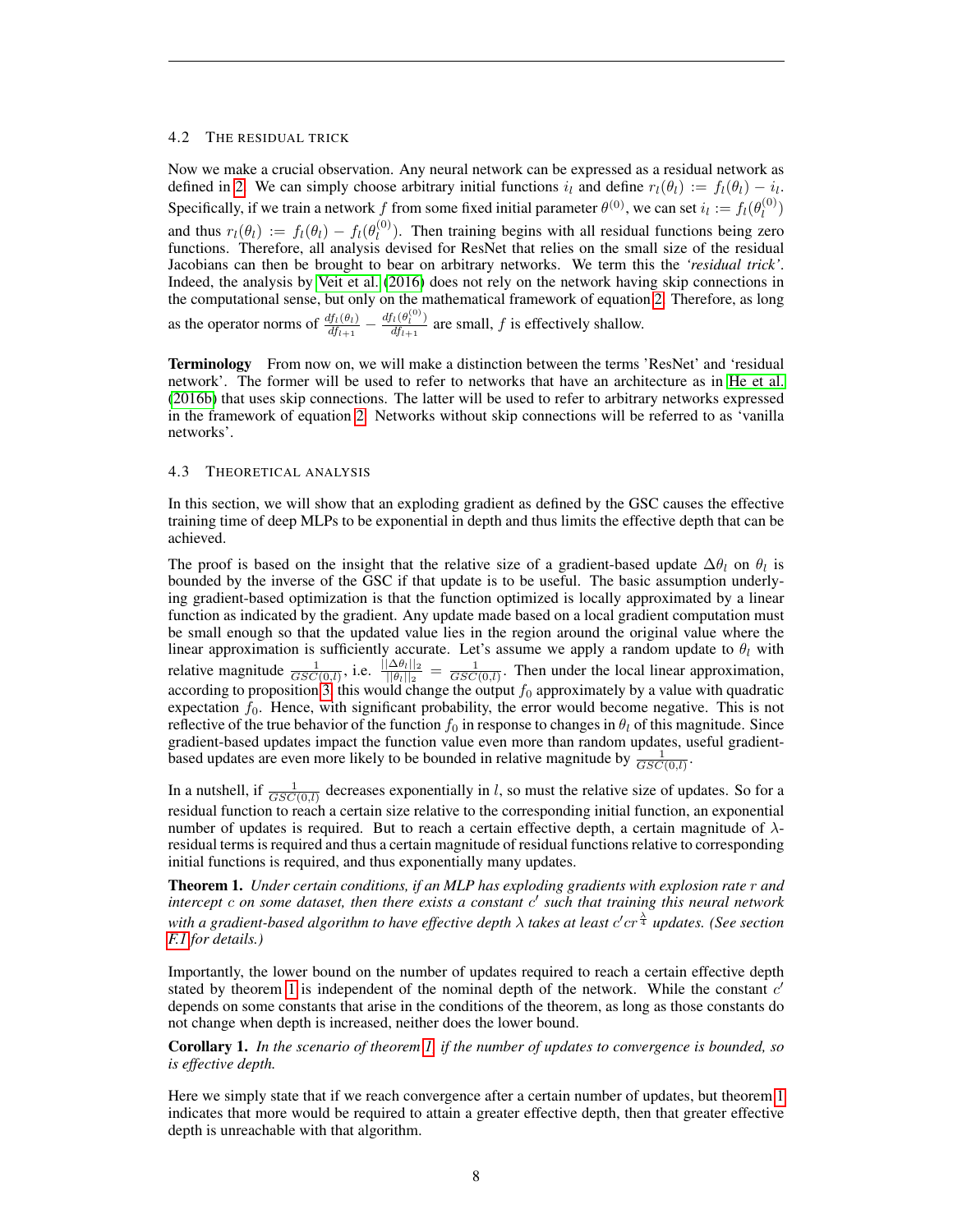

<span id="page-8-0"></span>Figure 2: Key metrics for architectures trained on CIFAR10. See main text for explanation.

# <span id="page-8-1"></span>4.4 EXPERIMENTS

To practically validate our theory of limited effective depth, we train our four exploding architectures (batch-ReLU, layer-tanh, batch-tanh and SeLU) on CIFAR10. All networks studied have a compositional depth of 51 (i.e. 51 linear layers) and 100 neurons in each layer except for the input, prediction and error layers. Full experimental details can be found in section [I.](#page-54-0)

First, we determined the approximate best step size for SGD for each individual linear layer. We started by pre-training the highest layers of each network with a small uniform step size until the training classification error was below 85%, but at most for 10 epochs. Then, for each linear layer, we trained only that layer for 1 epoch with various step sizes while freezing the other layers. The step size that achieved the lowest training classification error after that epoch was selected. Note that we only considered step sizes that induce relative update sizes of 0.1 or less, because larger updates can cause weight instability. The full algorithm for step size selection and a justification is given in section [I.4.](#page-56-0)

In figure [2A](#page-8-0), we show the relative update size induced on each linear layer by what was selected to be the best step size as well as  $\frac{1}{GSC(l,0)}$  as a dashed line. In section [4.3,](#page-7-1) we argued that  $\frac{1}{GSC(l,0)}$  is an upper bound for the relative size of a useful update. We find that this bound holds and is conservative except for a small number of outliers. Even though our algorithm for determining the best step size for each layer gives noisy results, there is a clear trend that lower layers require relatively smaller updates, and that this effect is more pronounced if the gradient explodes with a larger rate. Therefore the foundational assumption underlying theorem [1](#page-7-0) holds.

We then smoothed these best step size estimates and trained each network for 500 epochs with those smoothed estimates. Periodically, we scaled all step sizes jointly by  $\frac{1}{3}$ . In figure [2B](#page-8-0), we show the training classification error of each architecture. There is a trend that architectures with less gradient explosion attain a lower final error. Note that, of course, all these error values are still much higher than the state of the art on CIFAR10. This is not a drawback however, as the goal of this section is to study and understand pathological architectures rather than find optimal ones. Those architectures, by definition, attain high errors.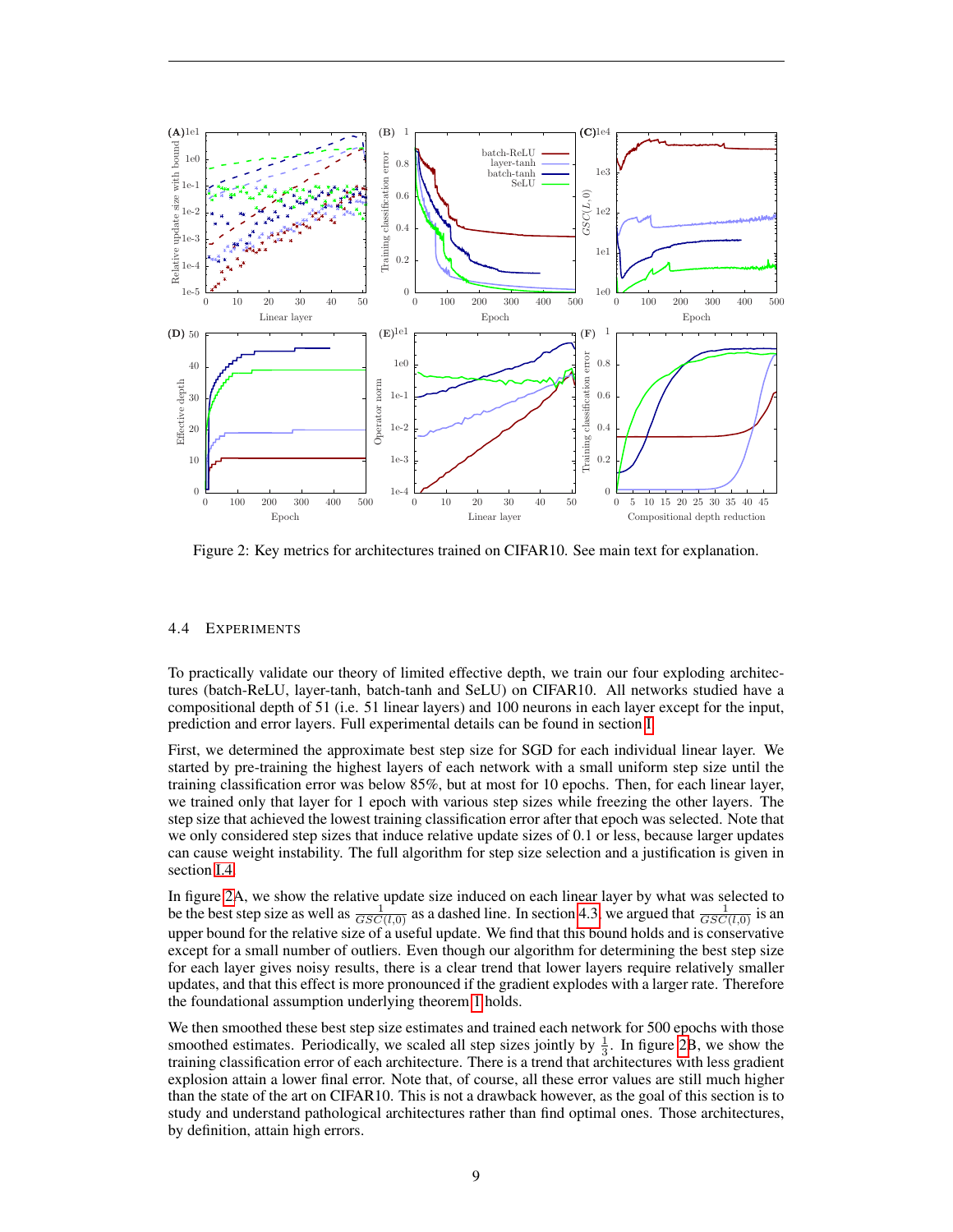In figure [2C](#page-8-0), we show the GSC across the entire network, i.e.  $GSC(L, 0)$ , as training progresses. During the initial pre-training phase, this value drops significantly but later regains or even exceeds its original value. In figure [2A](#page-8-0), the dashed line indicates the inverse of  $GSC(l, 0)$  for each l after pre-training. We find that the GSC actually falls below 1 as the gradient passes through the pretrained layers, but then resumes explosion once it reached the layers that were not pre-trained. We find this behavior surprising and unexpected. We conclude that nonstandard training procedures can have a significant impact on the GSC but that there is no evidence that when all layers are trained jointly, which is the norm, the GSC either significantly increases or decreases during training.

We then went on to measure the effective depth of each network. We devised a conservative, computationally tractable estimate of the cumulative size of updates that stem from  $\lambda$ -residual terms. See section [D.2](#page-31-0) for details. The effective depth depicted in figure [2D](#page-8-0) is the largest value of  $\lambda$  such that this estimate has a length exceeding  $10^{-6}$ . As expected, none of the architectures reach an effective depth equal to their compositional depth, and there is a trend that architectures that use relatively smaller updates achieve a lower effective depth. It is worth noting that the effective depth increases most sharply at the beginning of training. Once all step sizes have been multiplied by  $\frac{1}{3}$  several times, effective depth no longer changes significantly while the error, on the other hand, is still going down. This suggests that, somewhat surprisingly, high-order co-adaption of layers takes place towards the beginning of training and that as the step size is reduced, layers are fine-tuned relatively independently of each other.

SeLU and especially tanh-batch reach an effective depth close to their compositional depth according to our estimate. In figure [2E](#page-8-0), we show the operator norm of the residual weight matrices after training. All architectures except SeLU, which has a  $GSC(L, 0)$  close to 1 after pre-training, show a clear downward trend in the direction away from the error layer. If this trend were to continue for networks that have a much greater compositional depth, then those networks would not achieve an effective depth significantly greater than our 51-linear layer networks.

[Veit et al.](#page-21-14) [\(2016\)](#page-21-14) argue that a limited effective depth indicates a lack of high-order co-adaptation. We wanted to verify that our networks, especially layer-tanh and batch-ReLU, indeed lack these highorder co-adaptations by using a strategy independent of the concept of effective depth to measure this effect. We used Taylor expansions to do this. Specifically, we replaced the bottom  $k$  layers of the fully-trained networks by their first-order Taylor expansion around the initial functions. See section [G](#page-53-0) for how this is done. This reduces the compositional depth of the network by  $k - 2$ . In figure [2F](#page-8-0), we show the training classification error in response to compositional depth reduction. We find that the compositional depth of layer-tanh and batch-ReLU can be reduced enormously without suffering a significant increase in error. In fact, the resulting layer-tanh network of compositional depth 15 greatly outperforms the original batch-tanh and batch-ReLU networks. This confirms that these networks lack high-order co-adaptations. Note that cutting the depth by using the Taylor expansion not only eliminates high-order co-adaptions among layers, but also co-adaptions of groups of 3 or more layers among the bottom  $k$  layers. Hence, we expect the increase in error induced by removing only high-order co-adaptions to be even lower than what is shown in figure [2F](#page-8-0). Unfortunately, this cannot be tractably computed.

Finally, we trained each of the exploding architectures by using only a single step size for each layer that was determined by grid search, instead of custom layer-wise step sizes. As expected, the final error was higher. The results are found in table [2.](#page-18-0)

Summary For the first time, we established a direct link between exploding gradients and severe training difficulties that cannot be overcome by gradient rescaling. These difficulties arise in MLPs composed of the most popular layer types, even those that utilize techniques that stabilize forward activations which are believed to combat exploding gradients. The gradient scale coefficient not only underpins this analysis, but is largely invariant to the confounders of network scaling (proposition [4\)](#page-4-1), layer width and individual layers (section [3\)](#page-4-0). Therefore we argue the GSC is the best metric for the study of exploding gradients in general.

#### <span id="page-9-0"></span>4.5 A NOTE ON BATCH NORMALIZATION

We used minibatches of size 1000 to train all architectures except batch-ReLU, for which we conducted full-batch training. When minibatches were used on batch-ReLU, the training classification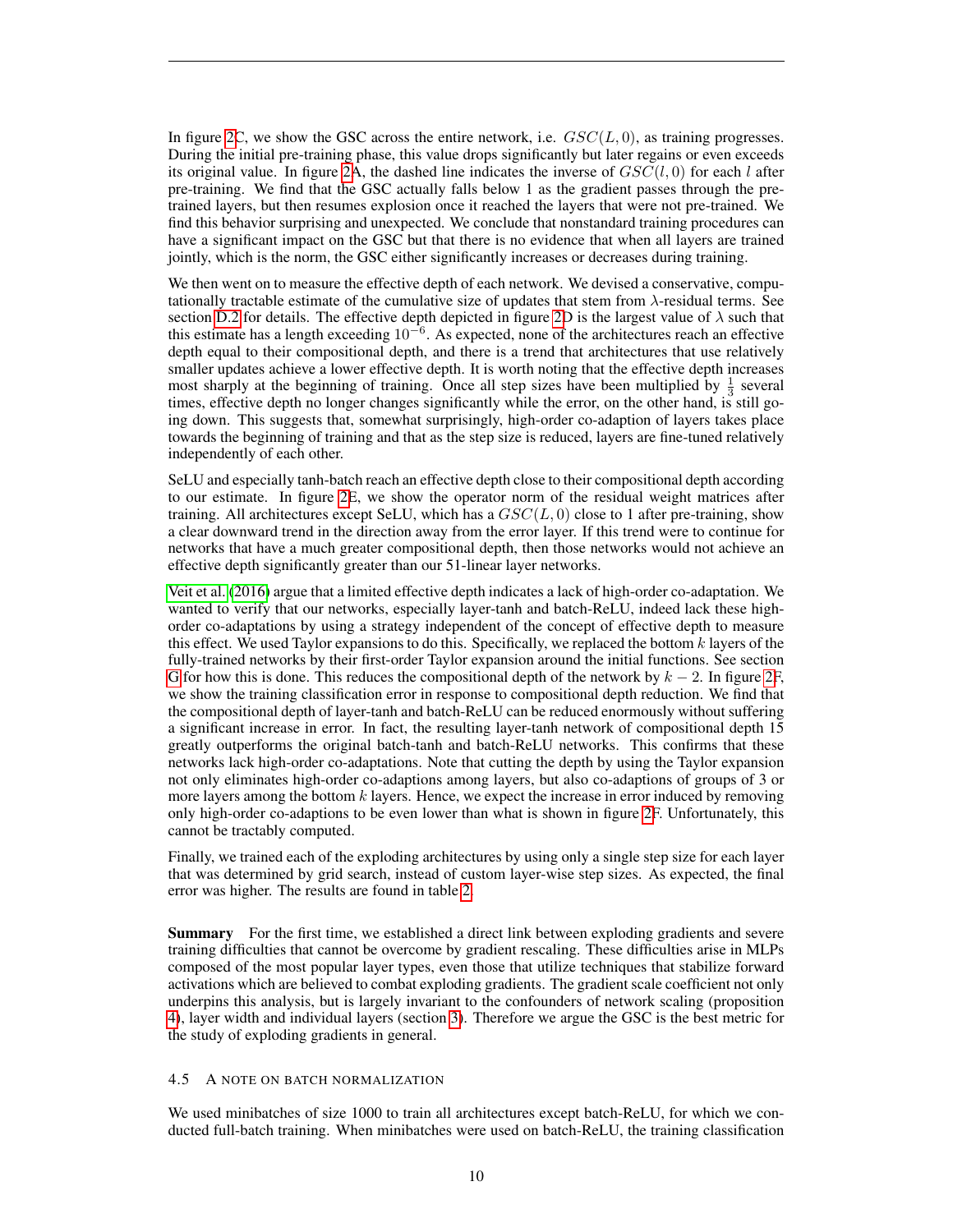error stayed above 89% throughout training. (Random guessing achieves a 90% error.) In essence, no learning took place. This is because of the pathological interplay between exploding gradients and the noise inherent in batch normalization. Under batch normalization, the activations at a neuron are normalized by their mean and standard deviation. These values are estimated using the current batch. Hence, if a minibatch has size b, we expect the noise induced by this process to have relative size  $\approx \frac{1}{\sqrt{2}}$  $\overline{b}$ . But we know that according to proposition [2,](#page-4-3) under the local linear approximation, this noise leads to a change in the error layer of relative size  $\approx \frac{GSC}{\sqrt{b}}$ . Hence, if the GSC between

the error layer and the first batch normalization layer is larger than  $\sqrt{b}$ , learning should be seri-<br>the error layer and the first batch normalization layer is larger than  $\sqrt{b}$ , learning should be seriously impaired. For the batch-ReLU architecture, this condition was satisfied and consequently, the architecture was untrainable using minibatches. Ironically, the gradient explosion that renders the noise pathological was introduced in the first place by adding batch normalization layers. Note that techniques exist to reduce the dependence of batch normalization on the current minibatch, such as using running averages [\(Ioffe, 2017\)](#page-20-14). Other prominent techniques that induce noise and thus can cause problems in conjunction with large gradients are dropout [Srivastava et al.](#page-21-15) [\(2014\)](#page-21-15), stochastic nonlinearities (e.g. [Gulcehre et al.](#page-19-10) [\(2016\)](#page-19-10)) and network quantization (e.g. [\(Anonymous, 2018c\)](#page-19-11)).

# <span id="page-10-0"></span>5 WHY GRADIENTS EXPLODE - DETERMINANTS VS QM NORM

Why do exploding gradients occur? As mentioned in section [3,](#page-4-0) gradients explode with rate  $r > 1$ as long as we have (A)  $GSC(k, l) \approx GSC(l + 1, 1) GSC(l + 2, l + 1)$ ... $GSC(k, k - 1)$  and (B)  $GSC(l + 1, 1) \approx r$  for all k and l. It turns out that we can show both of these hold in expectation under fairly realistic conditions if we view the network parameter as a random variable.

<span id="page-10-1"></span>Theorem 2. *Under certain conditions, for any neural network* f *with random parameter* θ *com*posed of layer functions  $f_l$  that are surjective endomorphisms on the hypersphere, where the abso*lute singular values of the Jacobian of each layer are IID and differ by at least with probability* δ*, gradients explode in expectation with rate*  $r(\delta, \epsilon)$ *. (See section [F.2](#page-48-0) for details.)* 

*Proof Summary.* Consider a surjective endomorphism  $f_l$  on the hypersphere and a random input x distributed uniformly on that hypersphere. Surjectivity implies that the absolute determinant of the Jacobian, in expectation over the input, is at least 1. The absolute determinant is the product of the absolute singular values. If those absolute singular values are IID and their expected product is at least 1, the expectation of each absolute singular value is also at least 1. So if these singular values are sufficently different from each other with sufficient probability, the expected quadratic mean of the singular values is at least  $r > 1$ . Since both input and output of  $f_l$  have length 1, the expected GSC will also be at least r.

 $\Box$ 

While the conditions of theorem [2](#page-10-1) cannot be fulfilled exactly, it nevertheless reveals an important insight. Exploding gradients tend to arise in practice even when forward activations are stable because in order to preserve the domain of the forward activations from layer to layer, Jacobians of individual layers need to have unit absolute determinants in expectation, and this tends to cause their qm norm values to be greater than [1](#page-10-2), and then these values tend to compound exponentially.<sup>1</sup> The theorem is stated for layers that are surjective endomorphisms on the hypersphere. Let 'length-only layer normalization' (LOlayer) be a function that divides its input vector by its length. Then a sequence of a tanh / SeLU layer, a linear layer and a LOlayer layer, all of the same width, when viewed as a single macro-layer, is a surjective endomorphism on the hypersphere, as shown in proposition [6.](#page-10-3) Consequently, both LOlayer-tanh and LOlayer-SeLU exhibit exploding gradients (table [1\)](#page-17-0). Layer-tanh and SeLU explode at very similar rates to LOlayer-tanh and LOlayer-SeLU respectively.

<span id="page-10-3"></span>Proposition 6. *Any endomorphism on the hypersphere composed of (i) a strictly monotonic, continuous nonlinearity*  $\sigma$  *that has*  $\sigma(0) = 0$ , *(ii) multiplication with a full-rank matrix and (iii) length-only layer normalization is bijective. (See section [E.6](#page-40-1) for the proof.)*

Theorem [2](#page-10-1) presents two clear avenues for avoiding exploding gradients: (i) use non-surjective layer functions, (ii) ensure that Jacobians get progressively closer to multiples of orthogonal matrices

<span id="page-10-2"></span><sup>&</sup>lt;sup>1</sup>It is possible to define probability distributions over matrices where the expected determinant is 1 and the expected qm norm is less than 1, though these examples are contrived and tend not to occur in practice.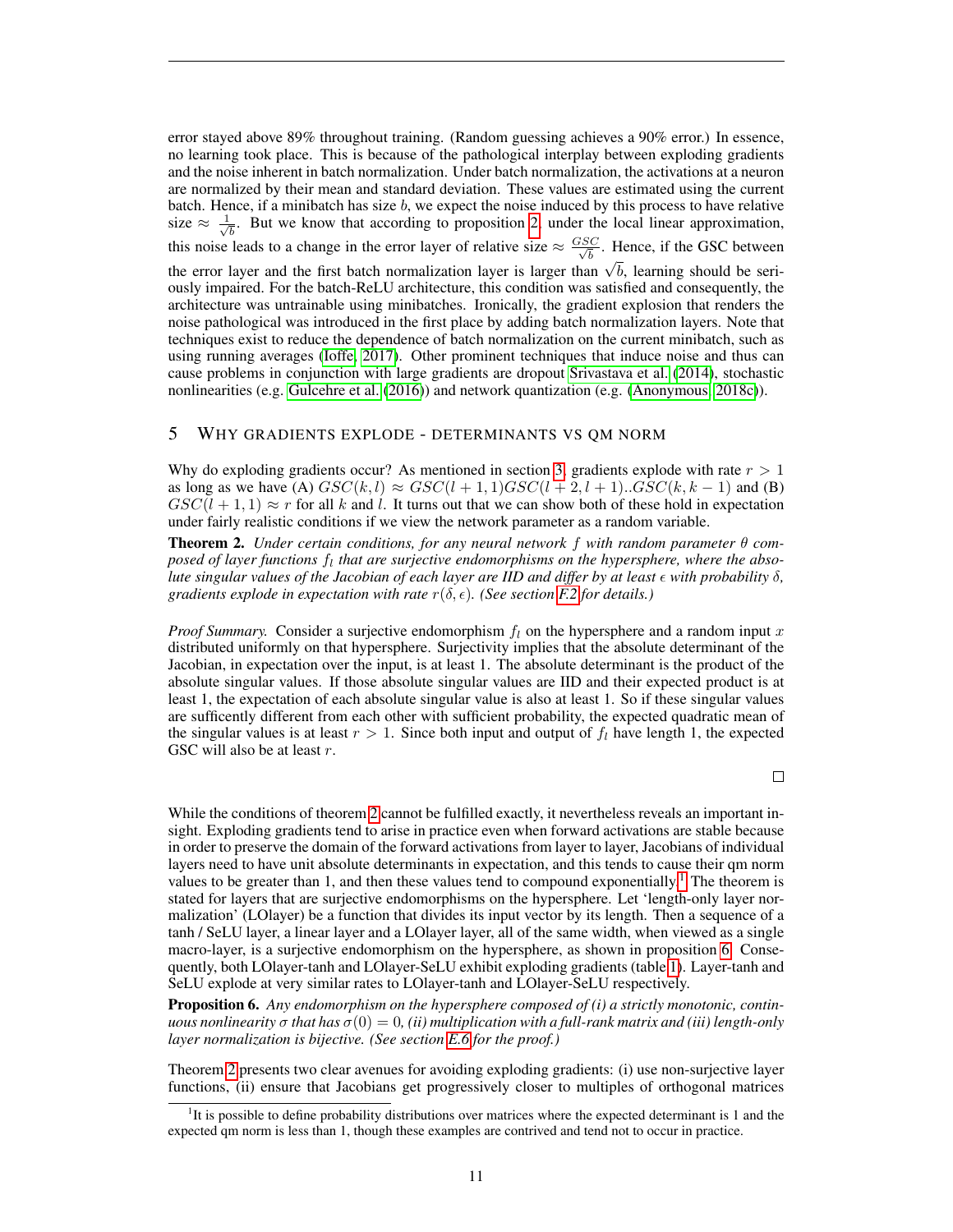as we go deeper. It turns out that these are exactly the strategies employed by ReLU and ResNet respectively to avoid exploding gradients, and we will discuss these in the next two sections.

# <span id="page-11-0"></span>6 THE COLLAPSING DOMAIN PROBLEM - HOW NOT TO REDUCE GRADIENTS

In the previous section, we showed how surjective endomorphisms can exhibit exploding gradients. This suggests that we can avoid exploding gradients by non-surjectivity, i.e. if we reduce the domain of the forward activations from layer to layer. Informally, this can be understood as follows. Consider some layer function  $f_l$ . If we shrink its co-domain by a factor c, we reduce the eigenvalues of the Jacobian and hence its qm norm by  $c$ . If we also ensure that the length of the output stays the same, the  $GSC$  is also reduced by  $c$ . Similarly, inflating the co-domain would cause the qm norm to increase.

This suggests that in neural network design, we can actively trade off exploding gradients and shrinkage of the domain and that eliminating one effect may exacerbate the other. This is precisely what we find in practice. Returning to figure [1,](#page-5-0) we now turn our attention to the middle graph [\(1B](#page-5-0)). Here, we plot the standard deviation of the activation values at each neuron across datapoints in the layers before each nonlinearity layer ('pre-activations'), averaged over all neurons in the same layer. The four exploding architectures exhibit a near constant standard deviation, whereas the other three architectures (ReLU, layer-ReLU and tanh) exhibit a rapidly collapsing standard deviation, which shows that the activations corresponding to different datapoints become more and more similar with depth. We term a layer-to-layer shrinkage of the domain the *'collapsing domain problem'*. But why is this effect a problem? Two reasons.

Collapsing depth causes pseudo-linearity If the pre-activations that are fed into a nonlinearity are highly similar, the nonlinearity can be well-approximated by a linear function. In the tanh architecture we studied, for example, activation values become smaller and smaller as they are propagated forward. If the pre-activations of a tanh nonlinearity have small magnitude, the tanh nonlinearity can be approximated by the identity function. But if a tanh layer is approximately equal to an identity layer, the entire network becomes equivalent to a linear network. We say the network becomes 'pseudo-linear'. Of course, linear networks of any depth have the representational capacity of a linear network of depth 1 and are unable to model nonlinear functions. Hence, a tanh network that is pseudo-linear beyond compositional depth  $k$  approximately has the representational capacity of a compositional depth  $k + 1$  tanh network. Based on the decrease in pre-activation standard deviation exhibited by the tanh architecture in figure [1B](#page-5-0), a reasonable estimate is that the network of compositional depth 50 has the representational capacity of a network of compositional depth 10.

Similarly, for a ReLU nonlinearity, if either all or most pre-activations are positive or all or most pre-activations are negative, the nonlinearity can be approximated by a linear function. If all or most pre-activations are positive, ReLU can be approximated by the identity function. If all or most pre-activations are negative, ReLU can be approximated by the zero function. In figure [1C](#page-5-0), we plot the proportion of pre-activations for each neuron in a nonlinearity layer that are positive or negative, whichever is smaller, averaged over each layer. We call this metric 'sign diversity'. For both ReLU and layer-ReLU, sign diversity decreases rapidly to cause pseudo-linearity from at least, say, the 20th linear layer onwards. None of the four exploding architectures suffers a significant loss in sign diversity.

Collapsing depth is exploding gradient in disguise In theorem [1,](#page-7-0) we used the fact that the output of the error layer of the network was positive to bound the size of a useful gradient-based update. In other words, we used the fact that the domain of the error layer was bounded. However, the collapsing domain problem causes not just a reduction of the size of the domain of the error layer, but of all intermediate layers. Hence, we expect the largest useful update to shrink in proportion with the reduction of the size of the domain. Therefore, we suspect that a collapsing domain will ultimately have the same effect on the largest useful update size of each layer as exploding gradients, that is to reduce them and thus cause a low effective depth.

In table [2,](#page-18-0) we show the final error values achieved by training ReLU, layer-ReLU and tanh on CIFAR10. The errors are substantially higher than those achieved by the exploding architectures, except for batch-ReLU. Also, training with layer-wise step sizes did not help compared to training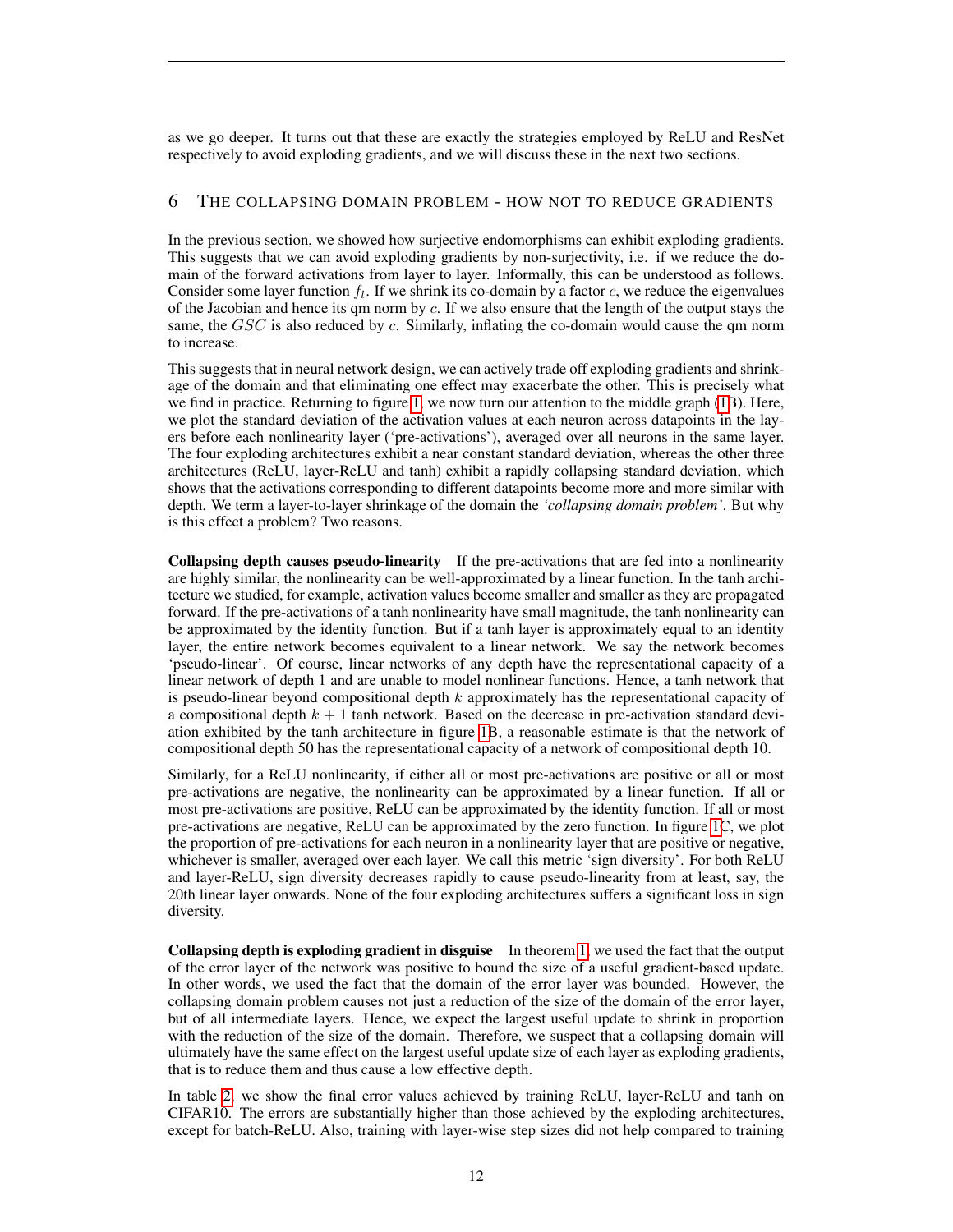with a single step size. In figure [4A](#page-22-0), we show the estimated best relative update sizes for each layer. This time, there is no downward trend towards lower layers, which is likely why training with a single step size is "sufficient". Interestingly, we note that the difference between the  $\frac{1}{GSC}$  bound and the empirically optimal relative update sizes is now much larger than it is for the exploding architectures (see figure [2A](#page-8-0)). This suggests that indeed, collapsing domains may similarly reduce the optimal relative update size, just as exploding gradients. In figure [4D](#page-22-0), we find that again, the effective depth reached is significantly lower than the compositional depth of the network and is comparable to that of architectures with exploding gradients.

In figure [4G](#page-22-0) and H, we plot the pre-activation standard deviation and sign diversity at the highest nonlinearity layer throughout training. Interestingly, pseudo-linearity declines significantly early in training. The networks become less linear through training.

**Summary** In neural network design, there is an inherent tension between avoiding exploding gradients and preserving the domain of forward activations. Avoiding one effect can bring about or exacerbate the other. Both effects are capable of severely hampering training. This tension is brought about by the discrepancy of determinant and qm norm of layer-wise Jacobians and is a foundational reason for the difficulty in constructing very deep trainable network.

In this paper, we do not give a rigorous definition of the collapsing domain problem, because it is hard to assess and measure. A number of metrics exist which all apply is somewhat different situations. We already discussed two metrics: pre-activation standard deviation and pre-activation sign diversity. In mean field theory, activation correlation plays a prominent role (section [B.1.1\)](#page-25-2). In fact, mean field theory is a formidable tool for statically estimating the properties of specific architectures, such as explosion rate and pre-activation standard deviation. See e.g. [Schoenholz](#page-21-3) [et al.](#page-21-3) [\(2017\)](#page-21-3) for an anlysis of tanh and [Arpit et al.](#page-19-12) [\(2016\)](#page-19-12) for an analysis of batch-ReLU. We discuss collapsing domains further in the future work section [B.4.](#page-28-2)

# <span id="page-12-0"></span>7 RESNET REDUCES THE GRADIENT - AND RESNET EXPLAINED

ResNet and related architectures that utilize skip connections have been very successful recently. One reason for this is that they can be successfully trained to much greater depths than vanilla networks. In this section, we show how skip connections are able to greatly reduce the GSC and thus largely circumvent the exploding gradient problem.

Let  $s_b$ ,  $1 \leq b \leq B$  be the function computed by the b'th skip connection. Let  $\rho_b$  be the function computed by the b'th residual block.  $b = B$  corresponds to the lowest block and  $b = 1$  corresponds to the highest block. Let  $f_b = s_b + \rho_b$ .

**Definition 4.** We say a function  $f_b$  is 'k-diluted' with respect to a random vector v if there exists a matrix  $S_b$  and a function  $\rho_b$  such that  $f_b(v) = S_b v + \rho_b(v)$  and  $\frac{\mathbb{Q}_v ||S_b v||_2}{\mathbb{Q}_v ||\rho_b(v)||_2} = k$ .

k-dilution expresses the idea that the kinds of functions that  $f_b$  represents are of a certain form if  $s_b$ is restricted to matrix multiplication. The larger the value of k, the more  $\rho_b$  is "diluted" by a linear function, bringing  $f_b$  itself closer and closer to a linear function. Note that the identity function can be viewed as matrix multiplication with the identity matrix.

<span id="page-12-1"></span>**Theorem 3.** Under certain conditions, if a function  $\rho_b$  would cause the GSC to grow with expected *rate* r, k-diluting  $\rho_b$  *with an uncorrelated linear transformation reduces this rate to*  $1 + \frac{\hat{r}-1}{k^2+1}$  +  $O((r-1)^2)$ . (See section *F.3* for details.)

This reveals the reason why ResNet circumvents the exploding gradient problem. Diluting the block function by a factor k does not just reduce the growth of the GSC by factor k, but by  $k^2+1$ . Therefore what appears to be a relatively mild reduction in representational capacity achieves, surprisingly, a relatively large amount of gradient reduction, and therefore ResNet can be trained successfully to "unreasonably" great depths for general architectures.

To validate our theory, we repeated the experiments in figure [1](#page-5-0) with 5 ResNet architectures: layer-ReLU, batch-ReLU, layer-tanh, batch-tanh and layer-SeLU. Each residual block is bypassed by an identity skip connection and composed of 2 sub-blocks of 3 layers each: first a normalization layer,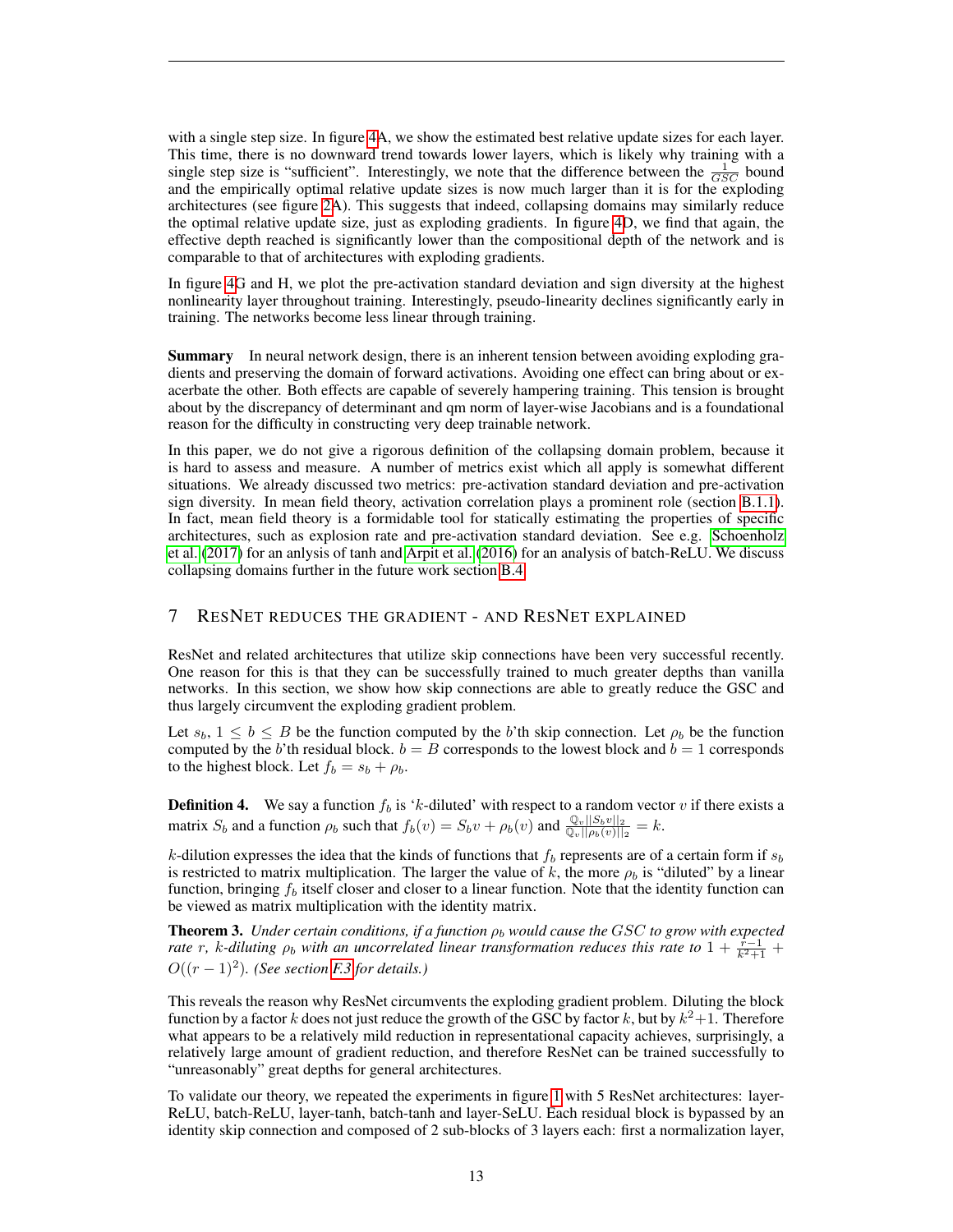

<span id="page-13-0"></span>Figure 3: Key metrics for ResNet architectures at various depths. Left and right graph only show values between skeip connections. The x axis shows depth in terms of the number of linear layers counted from the input. Note: The curve for layer-tanh and batch-tanh is shadowed by SeLU in the right graph.

then a nonlinearity layer, and then a fully-connected layer, similar to [He et al.](#page-20-15) [\(2016a\)](#page-20-15); Zaguroyko  $\&$ [Komodakis](#page-21-16) [\(2016\)](#page-21-16). For further architectural details, see section [I.1.](#page-54-1) Comparing figure [3A](#page-13-0) to figure [1A](#page-5-0), we find the gradient growth is indeed much lower for ResNet compared to vanilla networks, with much of it taking place in the lower layers. In figure [3B](#page-13-0) we find that the rate of domain collapse for layer-ReLU, as measured by pre-activation sign diversity, is also significantly slowed.

We then went on to check whether the gradient reduction experienced is in line with theorem [3.](#page-12-1) We measured the dilution level  $k_b$  and growth rate  $r_b$  at each residual block b and then replaced the growth rate with  $1 + (k_b^2 + 1)(r_b - 1)$ . The result of this post-processing is found in figure [3C](#page-13-0). Indeed, the GSC of the exploding architectures now again grows almost linearly in log space, with the exception of batch-ReLU in the lowest few layers. The explosion rates closely track those in figure [1A](#page-5-0), though they are slightly higher. This confirms that the estimate of the magnitude of gradient reduction from theorem [3](#page-12-1) is quite accurate.

We then repeated the CIFAR10 experiments depicted in figure [2](#page-8-0) with our 5 ResNet architectures. The results are shown in figure [5.](#page-23-0) As expected, in general, ResNet enables higher relative update sizes, achieves lower error, a higher effective depth and is less "robust" to taylor approximation than vanilla networks. The only exception to this trend is the layer-SeLU ResNet when compared to the SeLU vanilla network, which already has a relatively slowly exploding gradient to begin with. Note that the severe reduction of the GSC persists throughout training (figure [5C](#page-23-0)). Also see table [2](#page-18-0) to compare final error values. Note that in order to make the effective depth results in figure [5D](#page-23-0) comparable to those in figure [2D](#page-8-0), we applied the residual trick to ResNet. We let the initial function i encompass not just the skip function s, but also the initial block function  $\rho$ . Hence, we set  $i_b = s_b + \rho_b(\theta^{(0)})$  and  $r_b = \rho_b(\theta) - \rho_b(\theta^{(0)})$ . Note that our effective depth values for ResNet are much higher than those of [Veit et al.](#page-21-14) [\(2016\)](#page-21-14). This is because we use a much more conservative estimate of this intractable quantity for both ResNet and vanilla networks.

Gradient reduction is achieved not just by identity skip connections but, as theorem [3](#page-12-1) suggests, also by skip connections that multiply the incoming value with a Gaussian random matrix. Results for those skip connections can be found in table [1.](#page-17-0)

[Veit et al.](#page-21-14) [\(2016\)](#page-21-14) argues that deep ResNets behave like an ensemble of relatively shallow networks. We argue that comparable vanilla networks often behave like ensembles of even shallower networks. [Jastrzebski et al.](#page-20-16) [\(2018\)](#page-20-16) argues that deep ResNets are robust to lesioning. Additionally, we argue that comparable vanilla networks are often even more robust to depth reduction when considering the first order Taylor expansion.

#### 7.1 THE LIMITS OF DILUTION

k-dilution has its limits. Any k-diluted function with large  $k$  is close to a linear function. Hence, we can view k-dilution as another form of pseudo-linearity that can damage representational capacity. It also turns out that under similar conditions to those used in theorem [3,](#page-12-1) dilution only disappears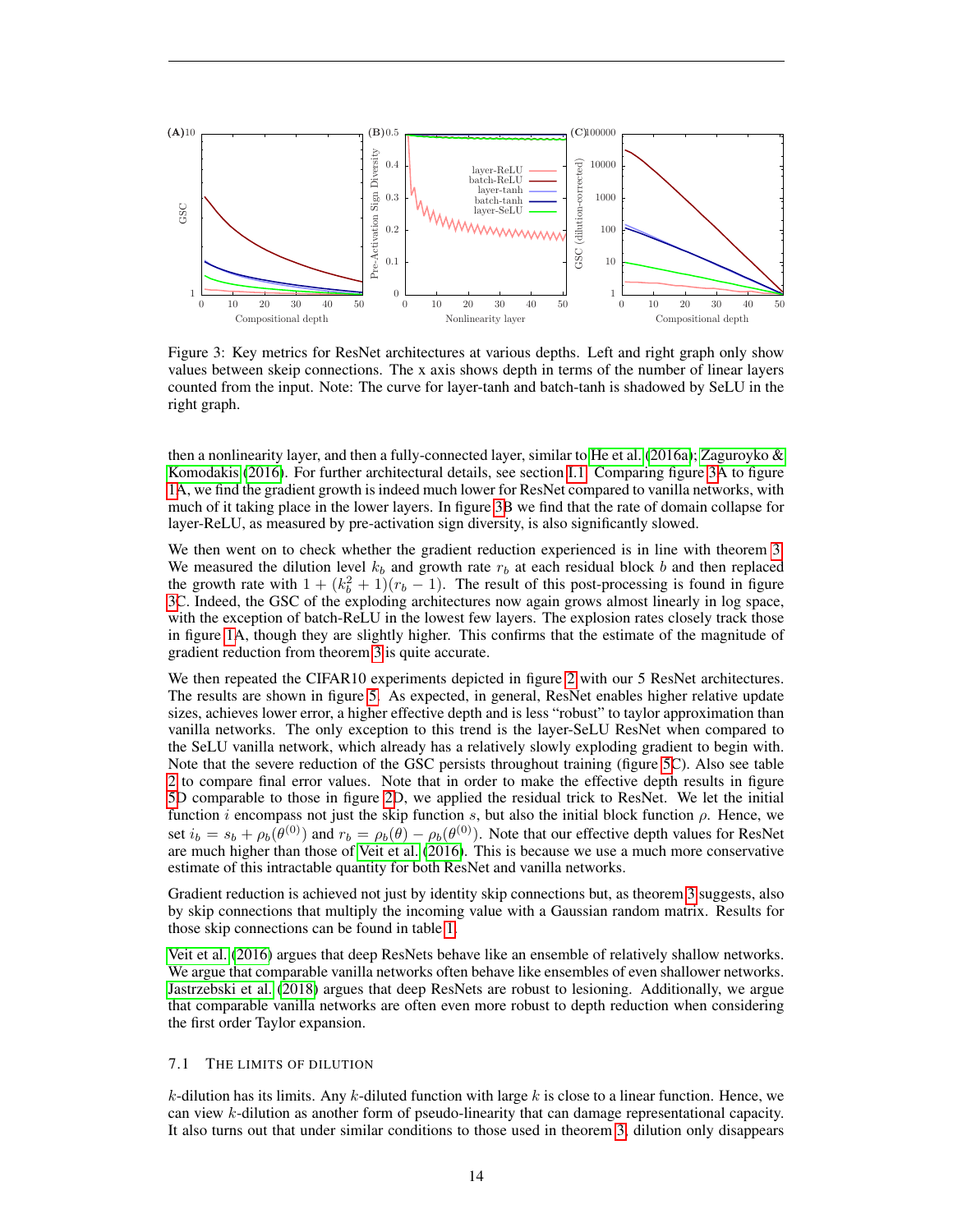slowly as diluted functions are composed. If the diluting linear functions  $s_b$  are the identity functions, this corresponds to feature refinement as postulated by [Jastrzebski et al.](#page-20-16) [\(2018\)](#page-20-16).

<span id="page-14-0"></span>**Proposition 7.** *Under certain conditions, the composition of B random functions that are*  $k_b$ -diluted in expectation respectively is  $\left( (\prod_l (1+\frac{1}{k_b^2})) -1 \right)^{-\frac{1}{2}}$ -diluted in expectation. (See section [E.7](#page-42-0) for *details.)*

More simply, assume all the  $k_b$  are equal to some k. Ignoring higher-order terms, the composition is  $\frac{1}{2}$  $\frac{1}{B}k$ -diluted. The flipside of an  $O(k^2)$  reduction in gradient via dilution is thus the requirement of  $O(k^2)$  layers to eliminate that dilution. This indicates that the overall amount of gradient reduction achievable through dilution without incurring catastrophic pseudo-linearity is limited.

# 7.2 CHOOSING DILUTION LEVELS

The power of our theory lies in exposing the GSC-reducing effect of skip connections for general neural network architectures. As far as we know, all comparable previous works (e.g. [Yang &](#page-21-4) [Schoenholz](#page-21-4) [\(2017\)](#page-21-4); [Balduzzi et al.](#page-19-6) [\(2017\)](#page-19-6)) demonstrated similar effects only for specific architectures. Our argument is not that certain ResNet's achieve a certain level of GSC reduction, but that ResNet users have the power to choose the level of GSC reduction by controlling the amount of dilution. For example, while the level of dilution increases as we go deeper in the style of ResNet architecture we used for experiments in this section, this need not be so.

The skip function s and block function  $\rho$  can be scaled with constants to achieve arbitrary, desired levels of dilution [\(Szegedy et al., 2016\)](#page-21-10). Alternatively, instead of putting all normalization layers in the residual blocks, we can insert them between blocks / skip connections. This would keep the dilution level constant and hence cause gradients to explode again, though at a lower rate compared to vanilla networks.

#### 7.3 THE ORTHOGONAL INITIAL STATE

Applying the residual trick to ResNet reveals several insights. The difference between ResNet and vanilla networks in terms of skip connections is superficial, because both ResNet and vanilla networks are residual networks in the framework of equation [2.](#page-6-1) Also, both ResNet and vanilla networks have nonlinear initial functions, because  $\rho_b(\theta_b^{(0)})$  $\binom{0}{b}$  is initially nonzero and nonlinear. However, there is one key difference. The initial functions of ResNet are closer to a linear transformation and indeed closer to an orthogonal transformation because they are composed of a nonlinear function  $\rho_b(\theta_b^{(0)})$  $\binom{(0)}{b}$ that is significantly diluted by an orthogonal transformation  $s<sub>b</sub>$ . Therefore, ResNet, while being conceptually more complex, is mathematically simpler.

We have shown how ResNets achieve a reduced gradient via  $k$ -dilution. And just as with effective depth, the residual trick allows us to generalize this notion to arbitrary networks.

**Definition 5.** We say a residual network  $f(\theta)$  has an *'orthogonal initial state'* if each initial function  $i_l$  is multiplication with an orthogonal matrix or a slice / multiple thereof and  $r_l(\theta_l)$  is the zero function.

Any network that is trained from an (approximate) orthogonal initial state can benefit from reduced gradients via dilution to the extent to which initial and residual function are uncorrelated. (See section [F.3](#page-51-0) for more information.). ResNet is a style of architecture that achieves this, but it is far from being the only one. [Balduzzi et al.](#page-19-6) [\(2017\)](#page-19-6) introduced the 'looks-linear initialization' (LLI) for ReLU networks, which achieves not only an approximate orthogonal initial state, but outperformed ResNet in their experiments. We detail this initialization scheme in section [H.](#page-53-1) In table [2,](#page-18-0) we show that a simple ReLU network with LLI can achieve an ever lower training error than ResNet on CIFAR10. In figure [6C](#page-24-0), we find that indeed LLI reduces the gradient growth of batch-ReLU drastically not just in the initialized state, but throughout training even as the residual functions grow beyond the size achieved under Gaussian initialization (compare figure [6E](#page-24-0) to [2E](#page-8-0) and [4E](#page-22-0)). DiracNet (Zagoruyko  $\&$ [Komodakis, 2017\)](#page-21-17) achieves an approximate orthogonal initial state in a very similar way to LLI. An even simpler but much less powerful strategy is to initialize weight matrices as orthogonal matrices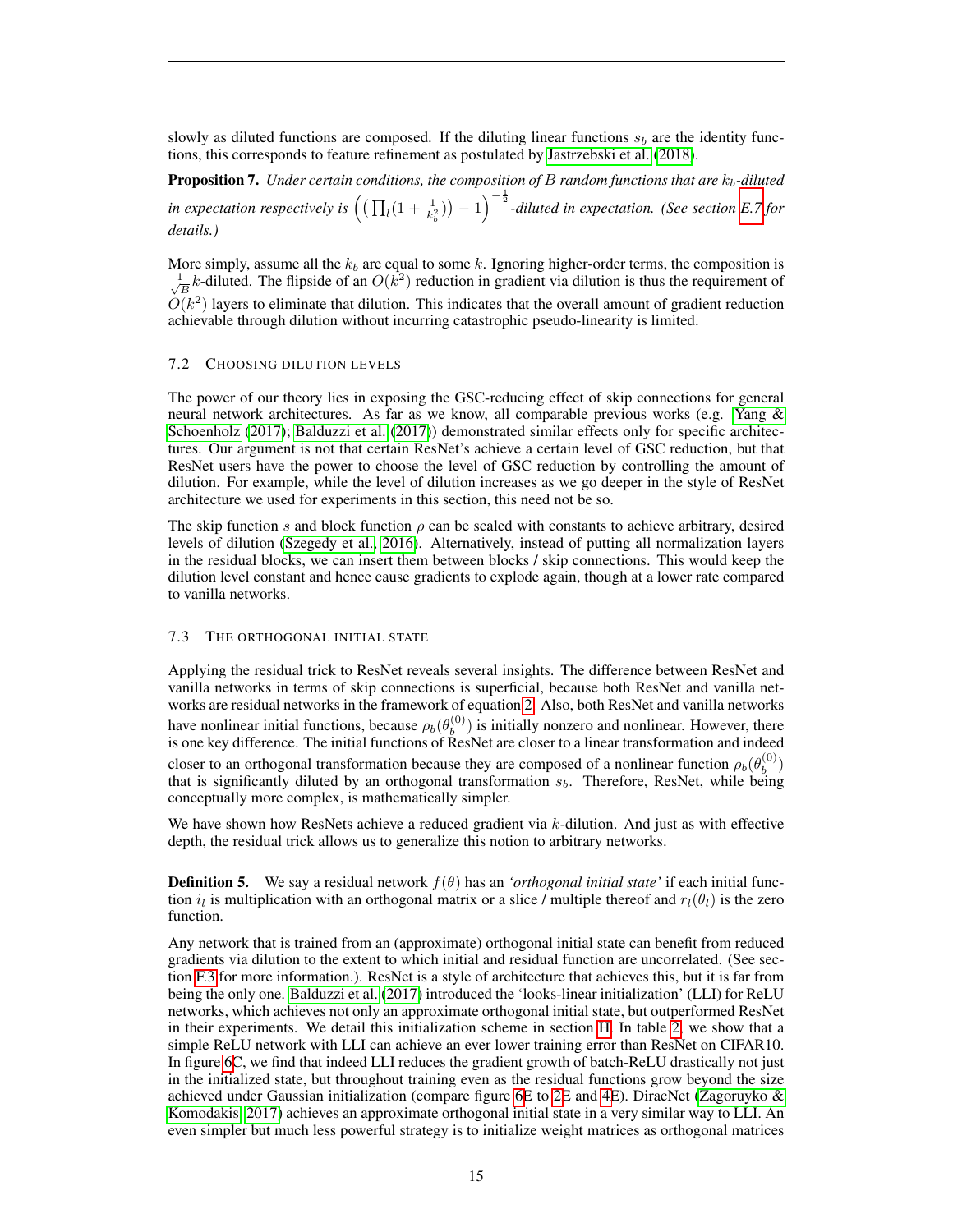instead of Gaussian matrices. This reduces the gradient growth in the initialized state somewhat (table [1\)](#page-17-0).

Using the ensemble view of very deep networks reveals another significant disadvantage of nonorthogonal initial functions. The output computed by an ensemble member must pass through the initial functions of the layers not contained in that ensemble member to reach the prediction layer. Therefore, having non-orthogonal initial functions is akin to taking a shallow network and adding additional, *untrainable* non-orthogonal layers to it. This has obvious downsides such as a collapsing domain and / or exploding gradient, and an increasingly unfavorable eigenspectrum of the Jacobian [\(Saxe et al., 2014\)](#page-21-8). One would ordinarily not make the choice to insert such untrainable layers. While there has been some success with convolutional networks where lower layers are not trained (e.g. [Saxe et al.](#page-21-18) [\(2011\)](#page-21-18); [He et al.](#page-20-17) [\(2016c\)](#page-20-17)), it is not clear whether such networks are capable of outperforming other networks where such layers are trained. While skip connections do not resolve the tension between exploding gradients and collapsing domains, they reduce the pathology by avoiding unnecessary non-orthogonality contained in the initial function.

The big question is now: What is the purpose of *not* training a network from an orthogonal initial state? We are not aware of such a purpose. Since networks with orthogonal initial functions are mathematically simpler than other networks, we argue they should be the default choice. Using non-orthogonality in the initial function, we believe, is what requires explicit justification.

[Balduzzi et al.](#page-19-6) [\(2017\)](#page-19-6) asks in the title: *If ResNet is the answer, then what is the question?* We argue that a better question would be: *Is there a question to which vanilla networks are the answer?*

# <span id="page-15-0"></span>8 CONCLUSION

Summary In this paper, we demonstrate that contrary to popular belief, many MLP architectures composed of popular layer types exhibit exploding gradients, and those that do not exhibit collapsing domains (section [3\)](#page-4-0). This tradeoff is caused by the discrepancy between absolute determinants and qm norms of layer-wise Jacobians (section [5\)](#page-10-0). Both sides of this tradeoff cause pathologies. Exploding gradients, when defined by the GSC (section [2\)](#page-2-0) cause low effective depth (section [4\)](#page-6-0). Collapsing domains cause pseudo-linearity and can also cause low effective depth (section [6\)](#page-11-0). However, both pathologies are caused to a surprisingly large degree by untrainable, and thus potentially unnecessary non-orthogonality contained in the initial functions. Making the initial functions more orthogonal via e.g. skip connections leads to improved outcomes (section [7\)](#page-12-0).

#### Practical Recommendations

- Train from an orthogonal initial state, i.e. initialize the network such that it is a series of orthogonal linear transformations. This can greatly reduce the growth of the GSC and domain collapse not just in the initial state, but also as training progresses. It can prevent the forward activations from having to pass through unnecessary non-orthogonal transformations. Even if a perfectly orthogonal initial state is not achievable, an architecture that approximates this such as ResNet can still confer significant benefit.
- When not training from an orthogonal initial state, avoid low effective depth. A low effective depth signifies that the network is composed of an ensemble of networks significantly shallower than the full network. If the initial functions are not orthogonal, the values computed by these ensemble members have to pass through what may be unnecessary and harmful non-orthogonal transformations. Low effective depth may be caused by, for example, exploding gradients or a collapsing domain.
- Avoid pseudo-linearity. For the representational capacity of a network to grow with depth, linear layers must be separated by nonlinearities. If those nonlinearities can be approximated by linear functions, they are ineffective. Pseudo-linearity can be caused by, for example, a collapsing domain.
- Keep in mind that skip connections help in general, but other techniques do not Diluting a nonlinear function with an uncorrelated linear function can greatly help with the pathologies described above. Techniques such as normalization layers, careful initialization of weights or SeLU nonlinearities can prevent the explosion or vanishing of forward activations. Adam, RMSprop or vSGD can improve performance even if forward activations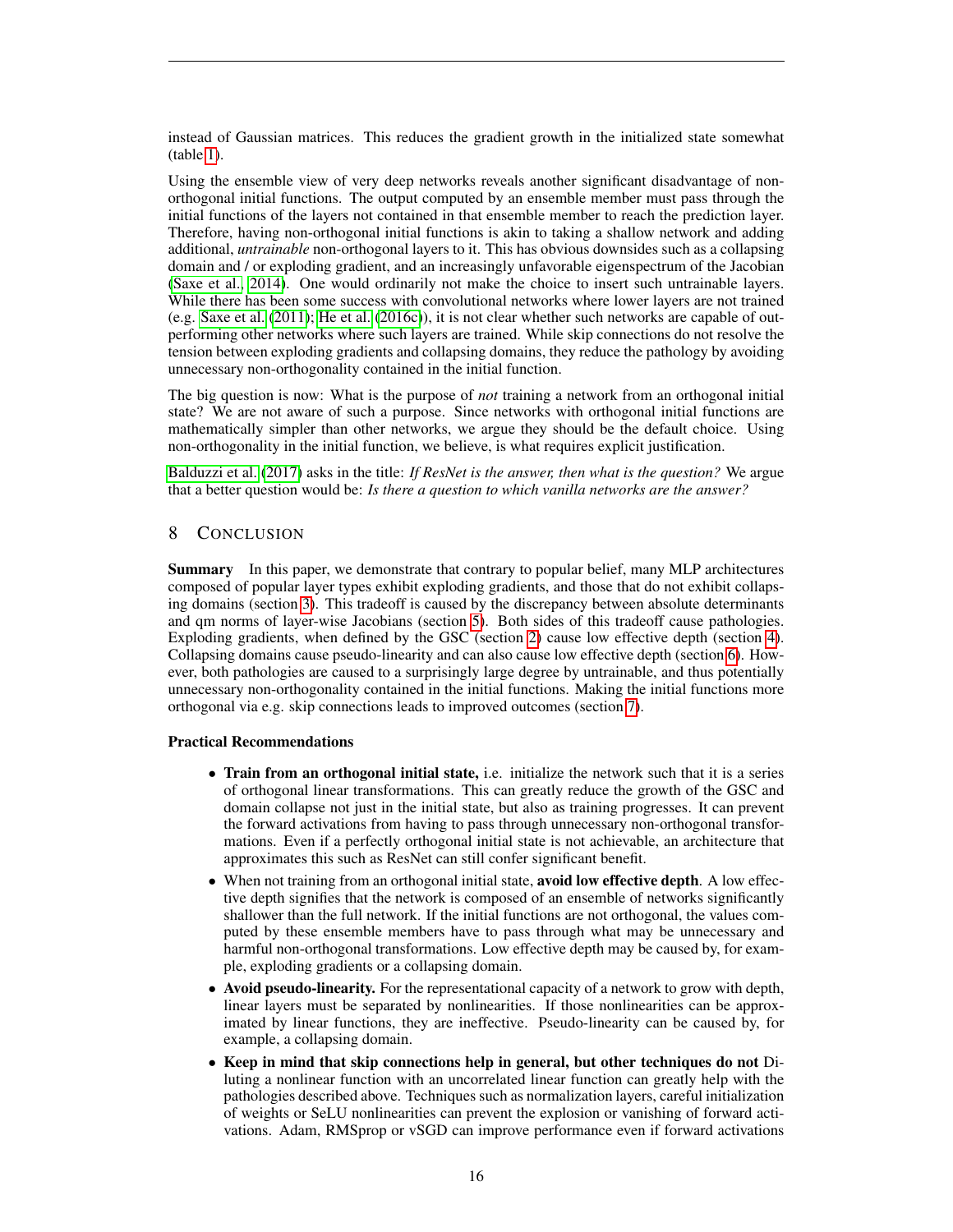explode or vanish. While those are important functionalities, these techniques in general neither help address gradient explosion relative to forward activations as indicated by the GSC nor collapsing domains.

- As the GSC grows, adjust the step size. If it turns out that some amount of growth of the GSC is unavoidable or desirable, weights in lower layers could benefit from experiencing a lower relative change during each update. Optimization algorithms such as RMSprop or Adam may partially address this.
- Control dilution level to control network properties. Skip connections, normalization layers and scaling constants can be placed in a network to trade off gradient growth and representational capacity. Theorem [3](#page-12-1) can be used for a static estimate of the amount of gradient reduction achieved. Similarly, proposition [7](#page-14-0) can be used for a static estimate of the overall dilution of the network.
- Great compositional depth may not be optimal. Networks with more than 1000 layers have recently been trained [\(He et al., 2016b\)](#page-20-7). [Haber & Ruthotto](#page-20-12) [\(2017\)](#page-20-12) gave a formalism for training arbitrarily deep networks. However, ever larger amounts of dilution are required to prevent gradient explosion [\(Szegedy et al., 2016\)](#page-21-10). This may ultimately lead to an effective depth much lower than the compositional depth and individual layers that have a very small impact on learning outcomes, because functions they represent are very close to linear functions. If there is a fixed parameter budget, it may be better spent on width than extreme depth [\(Zaguroyko & Komodakis, 2016\)](#page-21-16).

## Implications for deep learning research

- Exploding gradients matter. They are not just a numerical quirk to be overcome by rescaling but are indicative of an inherently difficult optimization problem that cannot be solved by a simple modification to a stock algorithm.
- Use GSC as a benchmark for gradient explosion. For the first time, we established a rigorous link between a metric for exploding gradients and hardness of training. The GSC is also robust to network rescaling, layer width and individual layers.
- Any neural network is a residual network. The residual trick allows the application of ResNet-specific tools such as the popular theory of effective depth to arbitrary networks.
- Step size matters when studying the behavior of networks. We found that using different step sizes for different layers had a profound impact on the training success of various architectures. Many studies that investigate fundamental properties of deep networks either do not consider layerwise step sizes (e.g. [Schoenholz et al.](#page-21-3) [\(2017\)](#page-21-3)) or do not even consider different global step sizes (e.g. ?). This can lead to inaccurate conclusions.

We provide continued discussion in section [B.](#page-25-0)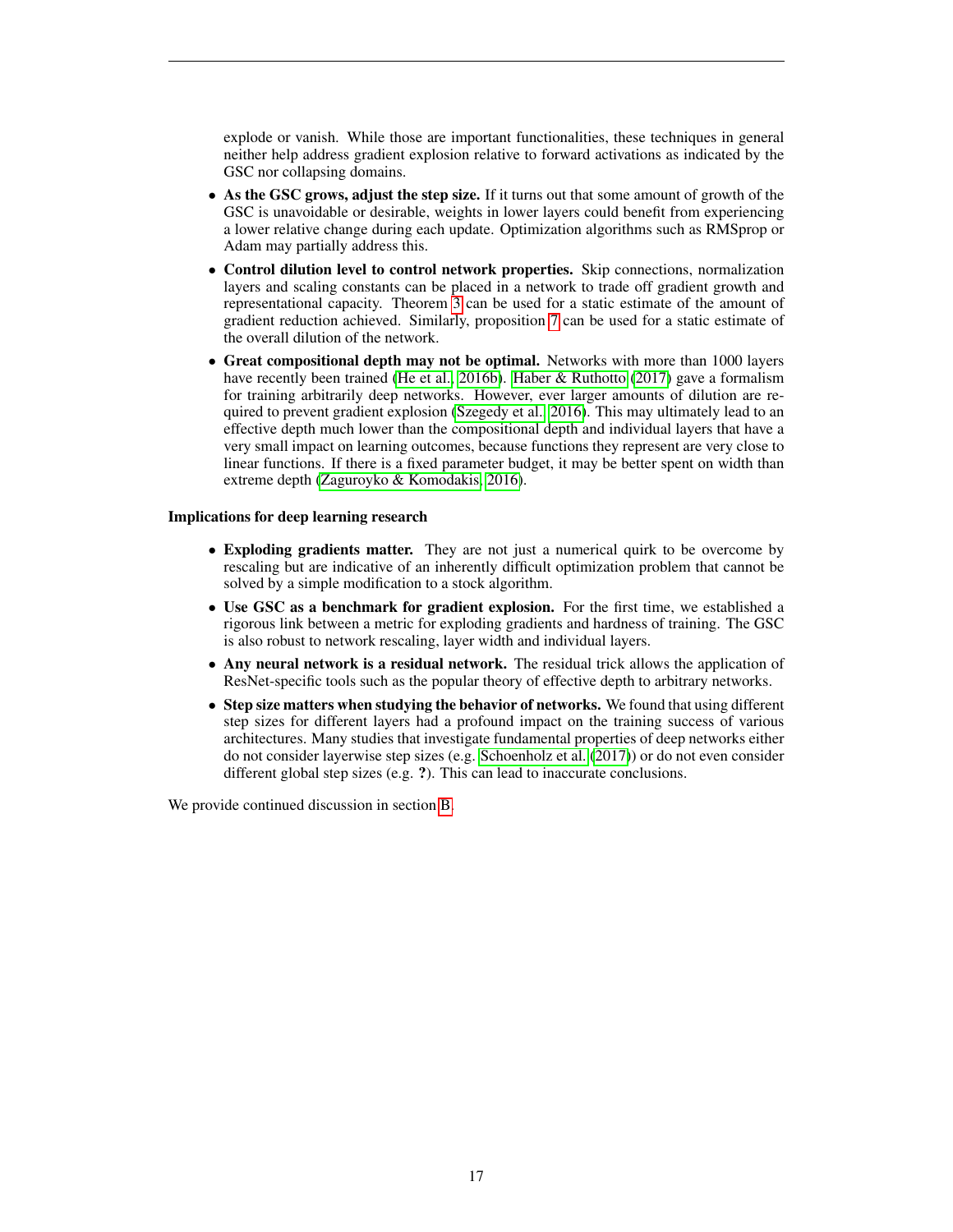| Nonlinearity | Normalization | Matrix type  | Skip type | Width            | GSC(L,0) | St. Dev. | Sign Div. |
|--------------|---------------|--------------|-----------|------------------|----------|----------|-----------|
| ReLU         | none          | Gaussian     | none      | $\overline{100}$ | 1.52     | 0.22     | 0.030     |
| ReLU         | layer         | Gaussian     | none      | 100              | 1.16     | 0.096    | 0.029     |
| ReLU         | LOlayer       | Gaussian     | none      | 100              | 1.30     | 0.10     | 0.030     |
| ReLU         | batch         | Gaussian     | none      | 100              | 5728     | 1.00     | 0.41      |
| tanh         | none          | Gaussian     | none      | 100              | 1.26     | 0.096    | 0.50      |
| tanh         | layer         | Gaussian     | none      | 100              | 72.2     | 1.00     | 0.50      |
| tanh         | LOlayer       | Gaussian     | none      | 100              | 71.9     | 1.00     | 0.50      |
| tanh         | batch         | Gaussian     | none      | 100              | 93.6     | 1.00     | 0.50      |
| SeLU         | none          | Gaussian     | none      | 100              | 6.36     | 0.97     | 0.42      |
| SeLU         | LOlayer       | Gaussian     | none      | 100              | 7.00     | 0.98     | 0.42      |
| ReLU         | batch         | Gaussian     | none      | 200              | 5556     | 1.00     | 0.42      |
| ReLU         | batch         | Gaussian     | none      | 100/200          | 5527     | 1.00     | 0.41      |
| SeLU         | none          | Gaussian     | none      | 200              | 5.86     | 0.99     | 0.45      |
| SeLU         | none          | Gaussian     | none      | 100/200          | 6.09     | 0.98     | 0.43      |
| ReLU         | none          | orthogonal   | none      | 100              | 1.29     | 0.20     | 0.03      |
| ReLU         | layer         | orthogonal   | none      | 100              | 1.00     | 0.10     | 0.03      |
| ReLU         | batch         | orthogonal   | none      | 100              | 5014     | 1.00     | 0.42      |
| tanh         | none          | orthogonal   | none      | 100              | 1.18     | 0.10     | 0.50      |
| tanh         | layer         | orthogonal   | none      | 100              | 56.3     | 1.00     | 0.50      |
| tanh         | batch         | orthogonal   | none      | 100              | 54.6     | 1.00     | 0.50      |
| SeLU         | none          | orthogonal   | none      | 100              | 5.47     | 1.00     | 0.49      |
| ReLU         | none          | looks-linear | none      | 100              | 1.00     | 1.00     | 0.50      |
| ReLU         | layer         | looks-linear | none      | 100              | 1.00     | 1.00     | 0.50      |
| ReLU         | batch         | looks-linear | none      | 100              | 1.00     | 1.00     | 0.50      |
| ReLU         | layer         | Gaussian     | identity  | 100              | 1.08     | 0.56     | 0.19      |
| ReLU         | batch         | Gaussian     | identity  | 100              | 4.00     | 1.00     | 0.48      |
| tanh         | layer         | Gaussian     | identity  | 100              | 1.63     | 1.00     | 0.50      |
| tanh         | batch         | Gaussian     | identity  | 100              | 1.57     | 1.00     | 0.50      |
| SeLU         | layer         | Gaussian     | identity  | 100              | 1.31     | 0.99     | 0.48      |
| ReLU         | layer         | Gaussian     | Gaussian  | 100              | 1.17     | 0.56     | 0.18      |
| ReLU         | batch         | Gaussian     | Gaussian  | 100              | 4.50     | 1.00     | 0.48      |
| tanh         | layer         | Gaussian     | Gaussian  | 100              | 1.97     | 1.00     | 0.50      |
| tanh         | batch         | Gaussian     | Gaussian  | 100              | 1.71     | 1.00     | 0.50      |
| SeLU         | layer         | Gaussian     | Gaussian  | 100              | 1.53     | 9.97     | 0.48      |

<span id="page-17-0"></span>Table 1: Key metrics for architectures in their randomly initialized state evaluated on Gaussian noise. In the 'Normalization' column, 'layer' refers to layer normalization, 'batch' refers to batch normalization, 'LOlayer' refers to length-only layer normalization and 'none' refers to an absence of a normalization layer. In the 'Matrix type' column, 'Gaussian' refers to matrices where each entry is drawn from an independent Gaussian distribution with mean zero and a standard deviation that is constant across all entries. 'orthogonal' refers to a uniformly random orthogonal matrix and 'looks-linear' refers to the initialization scheme proposed by [Balduzzi et al.](#page-19-6) [\(2017\)](#page-19-6) and expounded in section [H.](#page-53-1) In the 'Skip type' column, 'identity' refers to identity skip connections and 'Gaussian' refers to skip connections that multiply the incoming value with a matrix where each entry is drawn from an independent Gaussian distribution with mean zero and a standard deviation that is constant across all entries. 'none' refers to an absence of skip connections. In the 'Width' column, '100/200' refers to linear layers having widths alternating between 100 and 200. 'St. Dev.' refers to preactivation standard deviation. 'Sign Div.' refers to pre-activation sign diversity. For details and definitions, see section [I.](#page-54-0) Red values indicate gradient explosion or pseudo-linearity.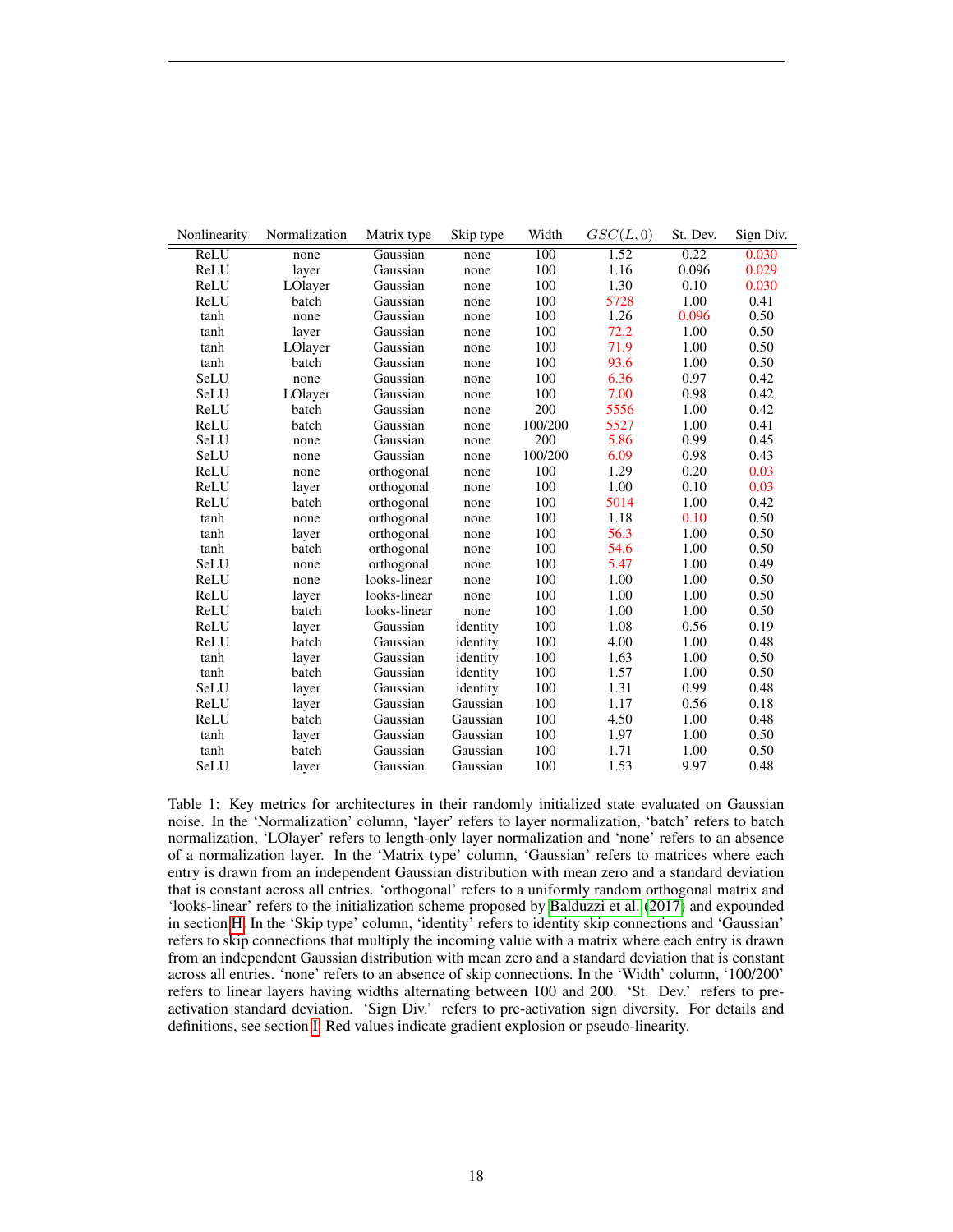| Nonlinearity | Normalization | Matrix type  | Skip type | Error (custom step size) | Error (single step size) |
|--------------|---------------|--------------|-----------|--------------------------|--------------------------|
| ReLU         | none          | Gaussian     | none      | 31.48%                   | 19.24%                   |
| ReLU         | layer         | Gaussian     | none      | 42.48%                   | 21.23%                   |
| ReLU         | batch         | Gaussian     | none      | 34.83%                   | 76.65%                   |
| tanh         | none          | Gaussian     | none      | 23.42%                   | $16.22\%$                |
| tanh         | layer         | Gaussian     | none      | $1.92\%$                 | $17.5\%$                 |
| tanh         | batch         | Gaussian     | none      | $12.31\%$                | 23.8%                    |
| SeLU         | none          | Gaussian     | none      | $0.24\%$                 | 1.78%                    |
| ReLU         | none          | looks-linear | none      | $0.002\%$                | $0.008\%$                |
| ReLU         | layer         | looks-linear | none      | $0.77\%$                 | $1.2\%$                  |
| ReLU         | batch         | looks-linear | none      | $0.38\%$                 | $0.19\%$                 |
| tanh         | layer         | Gaussian     | id        | $0.35\%$                 | $0.27\%$                 |
| tanh         | batch         | Gaussian     | id        | $0.13\%$                 | $0.24\%$                 |
| ReLU         | layer         | Gaussian     | id        | $2.09\%$                 | $1.49\%$                 |
| ReLU         | batch         | Gaussian     | id        | $0.06\%$                 | $0.096\%$                |
| SeLU         | layer         | Gaussian     | id        | $1.55\%$                 | $1.55\%$                 |

<span id="page-18-0"></span>Table 2: Training classificaion error for architectures trained on CIFAR10. In the 'Normalization' column, 'layer' refers to layer normalization, 'batch' refers to batch normalization and 'none' refers to an absence of a normalization layer. In the 'Matrix type' column, 'Gaussian' refers to matrices where each entry is drawn from an independent Gaussian distribution with mean zero and a standard deviation that is constant across all entries. 'looks-linear' refers to the looks-linear initialization scheme proposed by [Balduzzi et al.](#page-19-6) [\(2017\)](#page-19-6) and expounded in section [H.](#page-53-1) In the 'Skip type' column, 'identity' refers to identity skip connections and 'none' refers to an absence of skip connections. In the two rightmost columns, we show the training classification error achieved when using a single step size and when using a custom step size for each layer. Whichever error value is lower is shown in bold. For further methodological details, see section [I.](#page-54-0) For a detailed breakdown of these results, see figures [2,](#page-8-0) [4,](#page-22-0) [5](#page-23-0) and [6.](#page-24-0)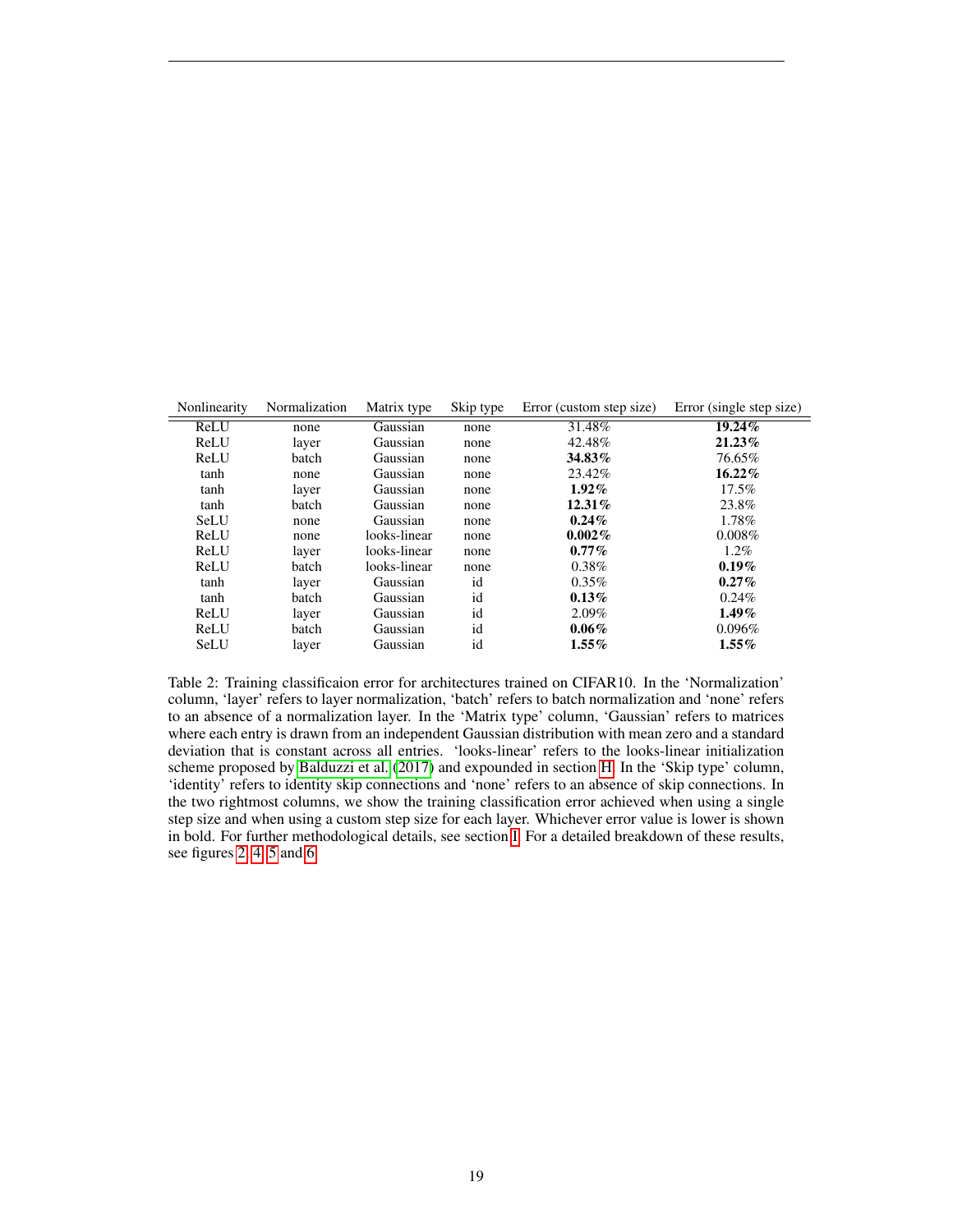## **REFERENCES**

- <span id="page-19-8"></span>Anonymous. Multi-level residual networks from dynamical systems view. In *ICLR (under review)*, 2018a. URL <https://openreview.net/forum?id=SyJS-OgR->.
- <span id="page-19-14"></span>Anonymous. Orthogonal recurrent neural networks with scaled cayley transform. In *ICLR (under review)*, 2018b. URL <https://openreview.net/forum?id=HyEi7bWR->.
- <span id="page-19-11"></span>Anonymous. Training and inference with integers in deep neural networks. In *ICLR (under review)*, 2018c. URL <https://openreview.net/forum?id=HJGXzmspb>.
- <span id="page-19-2"></span>Anonymous. Deep mean field theory: Variance and width variation by layer as methods to control gradient explosion. In *ICLR (under review)*, 2018d. URL [https://openreview.net/](https://openreview.net/forum?id=rJGY8GbR-) [forum?id=rJGY8GbR-](https://openreview.net/forum?id=rJGY8GbR-).
- <span id="page-19-13"></span>Martin Arjovsky, Amar Shah, and Yoshua Bengio. Unitary evolution recurrent neural networks. In *ICML*, 2016. URL <https://arxiv.org/abs/1511.06464>.
- <span id="page-19-12"></span>Devansh Arpit, Yingbo Zhou, Bhargava U. Kota, and Venu Govindaraju. Normalization propagation: A parametric technique for removing internal covariate shift in deep networks. In *ICML*, 2016. URL <https://arxiv.org/abs/1603.01431>.
- <span id="page-19-3"></span>Jimmy Lei Ba, Jamie Ryan Kiros, and Geoffrey E. Hinton. Layer normalization. 2016. URL <https://arxiv.org/abs/1607.06450>.
- <span id="page-19-6"></span>David Balduzzi, Marcus Frean, Lennox Leary, JP Lewis, Kurt Wan-Duo Ma, and Brian McWilliams. The shattered gradients problem: If resnets are the answer, then what is the question? In *ICML*, 2017. URL <https://arxiv.org/abs/1702.08591>.
- <span id="page-19-15"></span>Yoshua Bengio, P Simard, and Frasconi P. Learning long-term dependencies with gradient descent is difficult. *IEEE Transactions on Neural Networks*, 5(2):157–166, 1994. URL [http://ai.](http://ai.dinfo.unifi.it/paolo/ps/tnn-94-gradient.pdf) [dinfo.unifi.it/paolo/ps/tnn-94-gradient.pdf](http://ai.dinfo.unifi.it/paolo/ps/tnn-94-gradient.pdf).
- <span id="page-19-1"></span>Monica Bianchini and Franco Scarselli. On the complexity of shallow and deep neural network classifiers. In *ESANN*, 2014. URL [https://www.elen.ucl.ac.be/Proceedings/](https://www.elen.ucl.ac.be/Proceedings/esann/esannpdf/es2014-44.pdf) [esann/esannpdf/es2014-44.pdf](https://www.elen.ucl.ac.be/Proceedings/esann/esannpdf/es2014-44.pdf).
- <span id="page-19-7"></span>Lili Chang, Bo nad Meng, Eldad Haber, Lars Ruthotto, David Begert, and Elliot Holtham. Reversible architectures for arbitrarily deep residual neural networks. *arXiv preprint arXiv:1709.03698*, 2017. URL <https://arxiv.org/abs/1709.03698>.
- <span id="page-19-16"></span>Kyunghyun Cho, Bart van Merrienboer, Dzmitry Bahdanau, and Yoshua Bengio. On the properties ¨ of neural machine translation: Encoder-decoder approaches. *arXiv preprint arXiv:1409.1259*, 2014. URL <https://arxiv.org/abs/1409.1259>.
- <span id="page-19-4"></span>Luo Chunjie, Zhan Jianfeng, Wang Lei, and Yang Qiang. Cosine normalization: Using cosine similarity instead of dot product in neural networks. *arXiv preprint arXiv:1702.05870*, 2017. URL <https://arxiv.org/abs/1702.05870>.
- <span id="page-19-9"></span>George E. Dahl, Tara N. Sainath, and Geoffrey E. Hinton. Improving deep neural networks for lvcsr using rectified linear units and dropout. In *ICASSP*, 2013. URL [http://www.cs.toronto.](http://www.cs.toronto.edu/~fritz/absps/georgerectified.pdf) [edu/˜fritz/absps/georgerectified.pdf](http://www.cs.toronto.edu/~fritz/absps/georgerectified.pdf).
- <span id="page-19-0"></span>Olivier Delalleau and Yoshua Bengio. Shallow vs. deep sum-product networks. In *NIPS*, 2011. URL [http://papers.nips.cc/paper/](http://papers.nips.cc/paper/4350-shallow-vs-deep-sum-product-networks.pdf) [4350-shallow-vs-deep-sum-product-networks.pdf](http://papers.nips.cc/paper/4350-shallow-vs-deep-sum-product-networks.pdf).
- <span id="page-19-5"></span>Xavier Glorot and Yoshua Bengio. Understanding the difficulty of training deep feedforward neural networks. In *ICCV*, 2015. URL [http://proceedings.mlr.press/v9/glorot10a/](http://proceedings.mlr.press/v9/glorot10a/glorot10a.pdf) [glorot10a.pdf](http://proceedings.mlr.press/v9/glorot10a/glorot10a.pdf).
- <span id="page-19-10"></span>Caglar Gulcehre, Marcin Moczulski, Misha Denil, and Yoshua Bengio. Noisy activation functions. In *ICML*, 2016. URL <https://arxiv.org/abs/1603.00391>.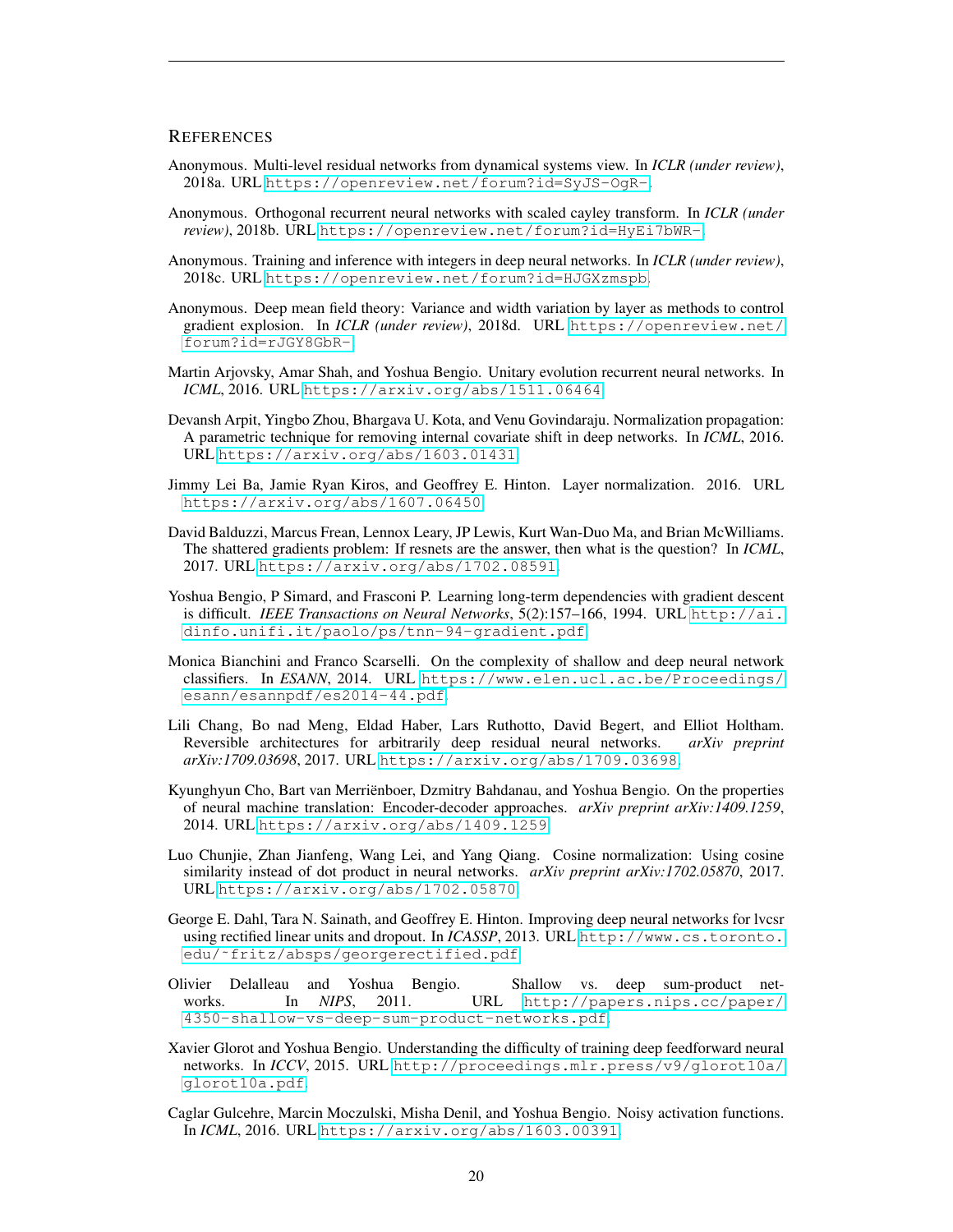- <span id="page-20-12"></span>Eldad Haber and Lars Ruthotto. Stable architectures for deep neural networks. *arXiv preprint arXiv:1705.03341*, 2017. URL <https://arxiv.org/abs/1705.03341>.
- <span id="page-20-11"></span>Eldad Haber, Lars Ruthotto, and Elliot Holtham. Learning across scales - multiscale methods for convolution neural networks. *arXiv preprint arXiv:1703.02009*, 2017. URL [https://](https://xtract.ai/wp-content/uploads/2017/05/Learning-Across-Scales.pdf) [xtract.ai/wp-content/uploads/2017/05/Learning-Across-Scales.pdf](https://xtract.ai/wp-content/uploads/2017/05/Learning-Across-Scales.pdf).
- <span id="page-20-3"></span>Dongyoon Han, Jiwhan Kim, and Junmo Kim. Deep pyramidal residual networks. In *CVPR*, 2017. URL <https://arxiv.org/abs/1610.02915>.
- <span id="page-20-6"></span>Kaiming He, Xiangyu Zhang, Shaoqing Ren, and Jian Sun. Delving deep into rectifiers: Surpassing human-level performance on imagenet classification. In *ICCV*, 2015. URL [https://arxiv.](https://arxiv.org/abs/1502.01852) [org/abs/1502.01852](https://arxiv.org/abs/1502.01852).
- <span id="page-20-15"></span>Kaiming He, Xiangyu Zhang, Shaoqing Ren, and Jian Sun. Identity mappings in deep residual networks. *arXiv preprint arXiv:1603.05027*, 2016a. URL [https://arxiv.org/abs/1603.](https://arxiv.org/abs/1603.05027) [05027](https://arxiv.org/abs/1603.05027).
- <span id="page-20-7"></span>Kaiming He, Xiangyu Zhang, Shaoqing Ren, and Jian Sun. Deep residual learning for image recognition. In *CVPR*, 2016b. URL <https://arxiv.org/abs/1512.03385>.
- <span id="page-20-17"></span>Kun He, Yan Wang, and John Hopcroft. A powerful generative model using random weights for the deep image representation. In *NIPS*, 2016c. URL [https://arxiv.org/abs/1606.](https://arxiv.org/abs/1606.04801) [04801](https://arxiv.org/abs/1606.04801).
- <span id="page-20-2"></span>Sepp Hochreiter. Untersuchungen zu dynamischen neuronalen netzen. *Masters thesis, Technische Universitat M¨ unchen ¨* , 04 1991.
- <span id="page-20-18"></span>Sepp Hochreiter and Jürgen Schmidhuber. Long short-term memory. Neural Computation, 9(8): 1735–1780, 1997.
- <span id="page-20-13"></span>Gao Huang, Yu Sun, Zhuang Liu, Daniel Sedra, and Kilian Q Weinberger. Deep networks with stochastic depth. In *ECCV*, 2016. URL <https://arxiv.org/abs/1603.09382>.
- <span id="page-20-9"></span>Gao Huang, Zhuang Liu, Laurens van der Maaten, and Kilian Q Weinberger. Densely connected convolutional networks. In *CVPR*, 2017. URL <https://arxiv.org/abs/1608.06993>.
- <span id="page-20-14"></span>Sergey Ioffe. Batch renormalization: Towards reducing minibatch dependence in batch-normalized models. In *NIPS*, 2017. URL <https://arxiv.org/abs/1702.03275>.
- <span id="page-20-5"></span>Sergey Ioffe and Christian Szegedy. Batch normalization: Accelerating deep network training by reducing internal covariate shift. In *ICML*, 2015. URL [https://arxiv.org/abs/1502.](https://arxiv.org/abs/1502.03167) [03167](https://arxiv.org/abs/1502.03167).
- <span id="page-20-16"></span>Stanislaw Jastrzebski, Nicolas Arpit, Devansh amd Ballas, Vikas Verma, Tong Che, and Yoshua Bengio. Residual connections encourage iterative inference. In *CVPR (under review)*, 2018. URL <https://arxiv.org/abs/1710.04773>.
- <span id="page-20-4"></span>Diederik P. Kingma and Jimmy Lei Ba. Adam: A method for stochastic optimization. In *ICLR*, 2015. URL <https://arxiv.org/abs/1412.6980>.
- <span id="page-20-8"></span>Günther Klambauer, Thomas Unterthiner, Andreas Mayr, and Sepp Hochreiter. Self-normalizing neural networks. In *NIPS*, 2017. URL <https://arxiv.org/abs/1706.02515>.
- <span id="page-20-10"></span>Ping Luo. Learning deep architectures via generalized whitened neural networks. In *ICML*, 2017. URL <http://proceedings.mlr.press/v70/luo17a/luo17a.pdf>.
- <span id="page-20-0"></span>James Martens, Arkadev Chattopadhya, Toni Pitassi, and Richard Zemel. On the representational efficiency of restricted boltzmann machines. In *NIPS*, 2013. URL [http://www.cs.toronto.](http://www.cs.toronto.edu/~jmartens/docs/RBM_%20Representational_%20Efficiency.pdf) [edu/˜jmartens/docs/RBM\\_%20Representational\\_%20Efficiency.pdf](http://www.cs.toronto.edu/~jmartens/docs/RBM_%20Representational_%20Efficiency.pdf).
- <span id="page-20-1"></span>Hrushikesh N. Mhaskar and Ohad Shamir. Deep vs. shallow networks: An approximation theory perspective. *Analysis and Applications*, 14:829–848, 2016. URL [https://arxiv.org/](https://arxiv.org/abs/1608.03287) [abs/1608.03287](https://arxiv.org/abs/1608.03287).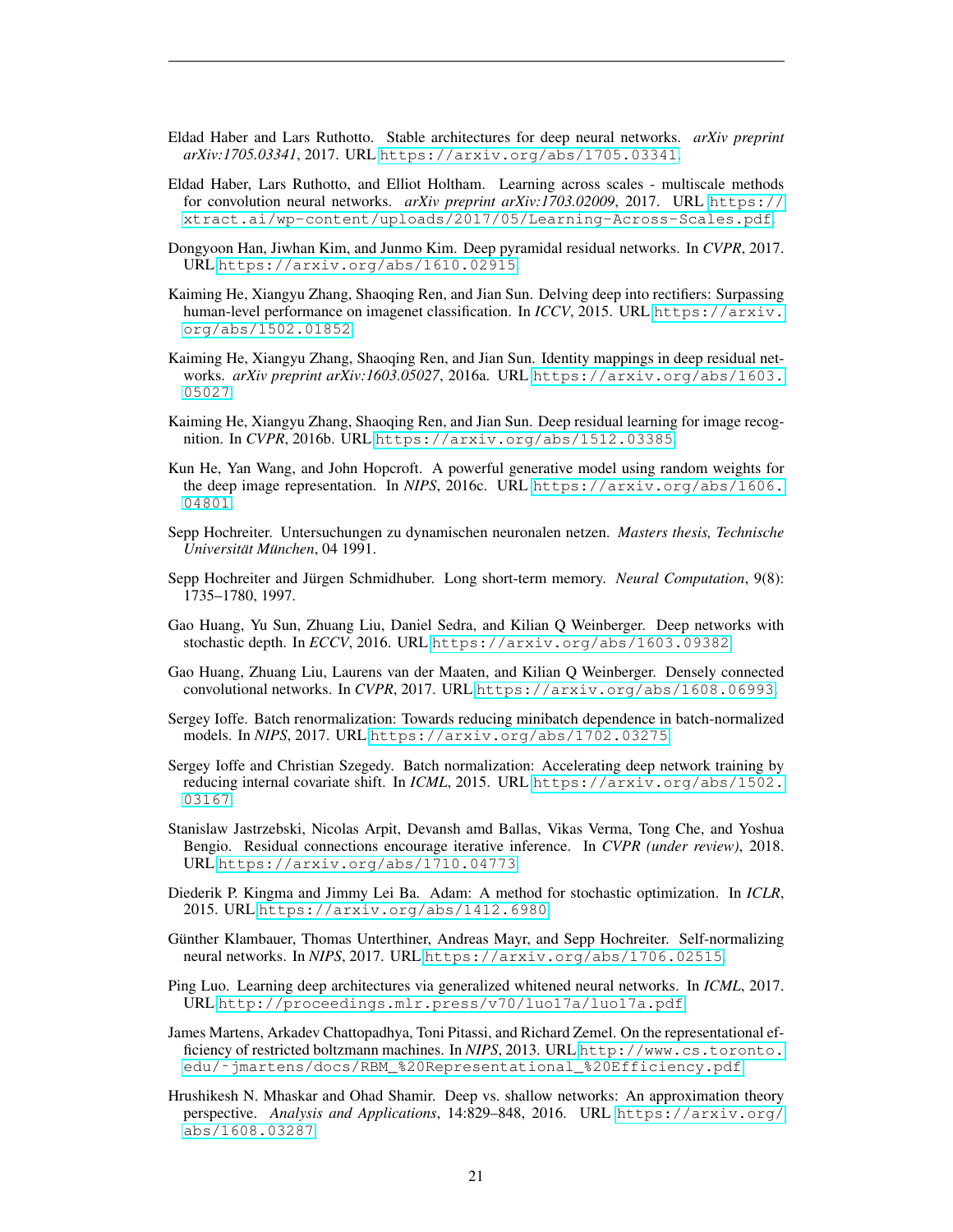- <span id="page-21-9"></span>Dmytro Mishking and Jiri Matas. All you need is a good init. In *ICLR*, 2016. URL [https:](https://arxiv.org/abs/1511.06422) [//arxiv.org/abs/1511.06422](https://arxiv.org/abs/1511.06422).
- <span id="page-21-0"></span>Guido F. Montafur, Razvan Pascanu, Kyunghyun Cho, and Yoshua Bengio. On the number of linear regions of deep neural networks. In *NIPS*, 2014. URL [https://arxiv.org/abs/1402.](https://arxiv.org/abs/1402.1869) [1869](https://arxiv.org/abs/1402.1869).
- <span id="page-21-13"></span>Razvan Pascanu, Tomas Mikolov, and Yoshua Bengio. On the difficulty of training recurrent neural networks. In *ICML*, 2013. URL <https://arxiv.org/abs/1211.5063>.
- <span id="page-21-12"></span>Ben Poole, Subhaneil Lahiri, Maithra Raghu, Jascha Sohl-Dickstein, and Surya Ganguli. Exponential expressivity in deep neural networks through transient chaos. In *NIPS*, 2016. URL <https://research.google.com/pubs/pub45551.html>.
- <span id="page-21-11"></span>Maithra Raghu, Ben Poole, Surya Ganguli, Jon Kleinberg, and Jascha Sohl-Dickstein. On the expressive power of deep neural networks. In *ICML*, 2017. URL [https://arxiv.org/abs/](https://arxiv.org/abs/1606.05336) [1606.05336](https://arxiv.org/abs/1606.05336).
- <span id="page-21-7"></span>Tim Salimans and Diederik P. Kingma. Weight normalization: A simple reparametrization to accelerate training of deep neural networks. In *NIPS*, 2016. URL [https://arxiv.org/abs/](https://arxiv.org/abs/1602.07868) [1602.07868](https://arxiv.org/abs/1602.07868).
- <span id="page-21-18"></span>Andrew M Saxe, Pang Wei Koh, Chenghao Zhen, Maneesh Bhand, Bipin Suresh, and Andrew Y. Ng. On random weights and unsupervised feature learning. In *ICML*, 2011. URL [http://](http://www.icml-2011.org/papers/551_icmlpaper.pdf) [www.icml-2011.org/papers/551\\_icmlpaper.pdf](http://www.icml-2011.org/papers/551_icmlpaper.pdf).
- <span id="page-21-8"></span>Andrew M. Saxe, James L. McClelland, and Surya Ganguli. Exact solutions to the nonlinear dynamics of learning in deep linear neural networks. *arXiv preprint arXiv:1312.6120*, 2014. URL <https://arxiv.org/abs/1312.6120>.
- <span id="page-21-6"></span>Tom Schaul, Sixin Zhang, and Yann LeCun. No more pesky learning rates. In *ICML*, 2013. URL <https://arxiv.org/abs/1206.1106>.
- <span id="page-21-3"></span>Samuel S. Schoenholz, Justin Gilmer, Surya Ganguli, and Jascha Sohl-Dickstein. Deep information propagation. In *ICLR*, 2017. URL <https://arxiv.org/abs/1611.01232>.
- <span id="page-21-1"></span>Ohad Shamir and Ronen Eldan. The power of depth for feedforward neural networks. *arXiv preprint arXiv:1512.03965*, 2015. URL <https://arxiv.org/abs/1512.03965>.
- <span id="page-21-15"></span>Nitish Srivastava, Geoffrey Hinton, Alex Krizhevsky, Ilya Sutskever, and Ruslan Salakhutdinov. Dropout: A simple way to prevent neural networks from overfitting. *JMLR*, 15:1929–1958, 2014. URL [https://www.cs.toronto.edu/˜hinton/absps/JMLRdropout.pdf](https://www.cs.toronto.edu/~hinton/absps/JMLRdropout.pdf).
- <span id="page-21-10"></span>Christian Szegedy, Sergey Ioffe, Vincent Vanhoucke, and Alex A. Alemi. Inception-v4, inceptionresnet and the impact of residual connections on learning. In *ICLR Workshop*, 2016. URL <https://arxiv.org/abs/1602.07261>.
- <span id="page-21-2"></span>Matus Telgarsky. Representation benefits of deep feedforward networks. *arXiv preprint arXiv:1509.08101*, 2015. URL <https://arxiv.org/abs/1509.08101>.
- <span id="page-21-5"></span>Tijmen Tieleman and Geoffrey Hinton. Lecture 6.5 - rmsprop, coursera: Neural networks for machine learning. 2012.
- <span id="page-21-14"></span>Andreas Veit, Michael Wilber, and Serge Belongie. Residual networks behave like ensembles of relatively shallow networks. In *NIPS*, 2016. URL <https://arxiv.org/abs/1605.06431>.
- <span id="page-21-4"></span>Greg Yang and Samuel S. Schoenholz. Mean field residual networks: On the edge of chaos. In *NIPS*, 2017. URL [https://papers.nips.cc/paper/](https://papers.nips.cc/paper/6879-mean-field-residual-networks-on-the-edge-of-chaos) [6879-mean-field-residual-networks-on-the-edge-of-chaos](https://papers.nips.cc/paper/6879-mean-field-residual-networks-on-the-edge-of-chaos).
- <span id="page-21-17"></span>Sergey Zagoruyko and Nikos Komodakis. Diracnets: Training very deep neural networks without skip-connections. *arXiv preprint arXiv:1706.00388*, 2017. URL [https://arxiv.org/abs/](https://arxiv.org/abs/1706.00388) [1706.00388](https://arxiv.org/abs/1706.00388).
- <span id="page-21-16"></span>Sergey Zaguroyko and Nikos Komodakis. Wide residual networks. In *BMVC*, 2016. URL [https:](https://arxiv.org/abs/1605.07146) [//arxiv.org/abs/1605.07146](https://arxiv.org/abs/1605.07146).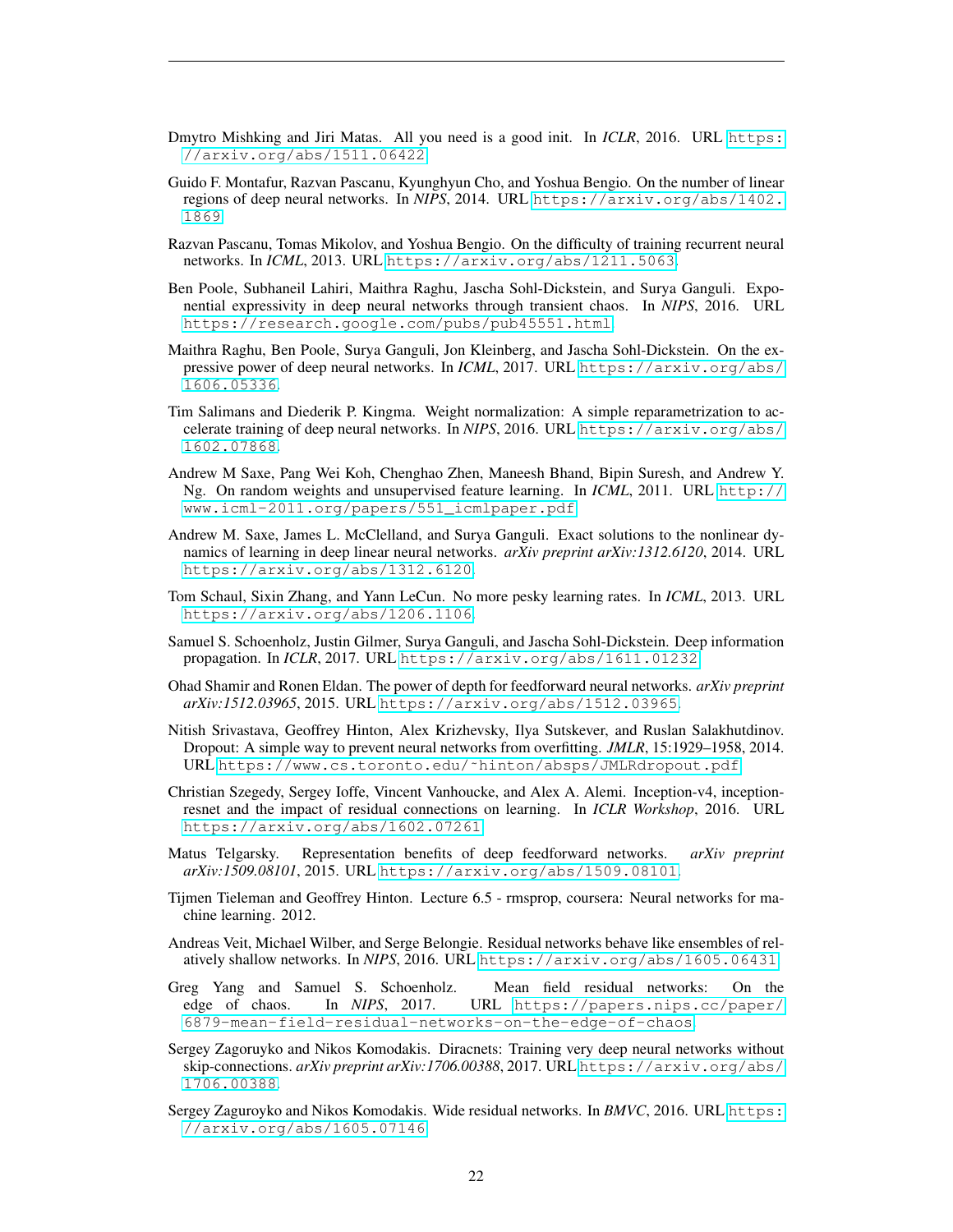

# A ADDITIONAL EXPERIMENTAL RESULTS

<span id="page-22-0"></span>Figure 4: Key metrics for architectures with collapsing domain trained on CIFAR10. The top left graph shows the estimated optimal relative update size in each layer according to the algorithm described in section [I.3.](#page-56-1) Remaining graphs show results obtained from training with a single step as this achieved lower error than training with layer-wise step sizes (see table [2\)](#page-18-0). The top two rows are equivalent to graphs in figure [2.](#page-8-0) The bottom row shows pre-activation standard deviation and preactivation sign diversity (see section [I.2](#page-55-0) for definition) of the highest nonlinearity layer as training progresses.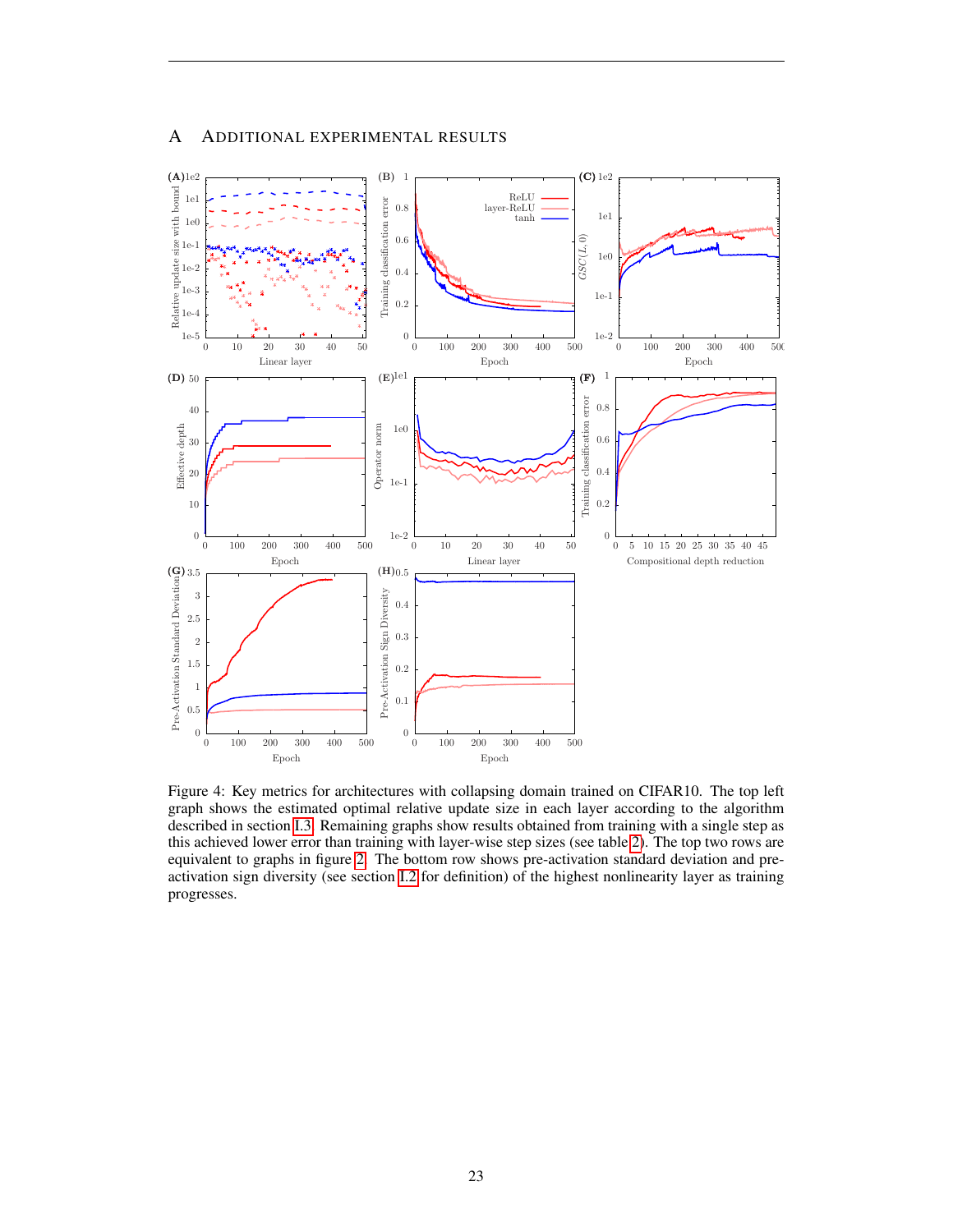

<span id="page-23-0"></span>Figure 5: Key metrics for ResNet architectures trained on CIFAR10. The top left graph shows the estimated optimal relative update size in each layer according to the algorithm described in section [I.3.](#page-56-1) Remaining graphs show results obtained from training with either those step sizes or a single step size, whichever achieved a lower error (see table [2\)](#page-18-0). The top two rows are equivalent to graphs in figure [2.](#page-8-0) The bottom row shows pre-activation standard deviation and pre-activation sign diversity (see section [I.2](#page-55-0) for definition) of the highest nonlinearity layer as training progresses.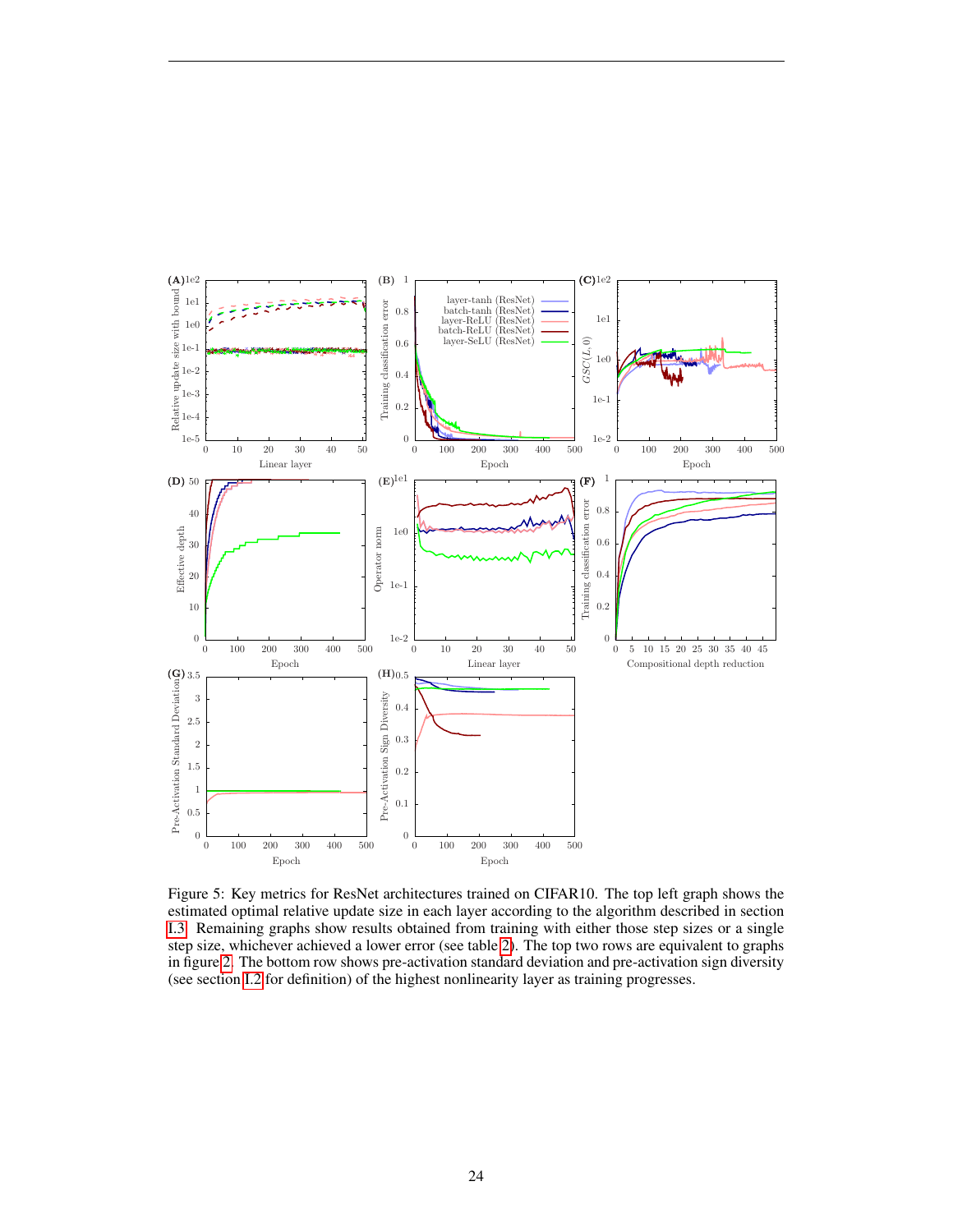

<span id="page-24-0"></span>Figure 6: Key metrics for ReLU-based architectures with looks-linear initialization trained on CIFAR10. The top left graph shows the estimated optimal relative update size in each layer according to the algorithm described in section [I.3.](#page-56-1) Remaining graphs show results obtained from training with either those step sizes or a single step size, whichever achieved a lower error (see table [2\)](#page-18-0). The top two rows are equivalent to graphs in figure [2.](#page-8-0) The bottom row shows pre-activation standard deviation and pre-activation sign diversity (see section [I.2](#page-55-0) for definition) of the highest nonlinearity layer as training progresses.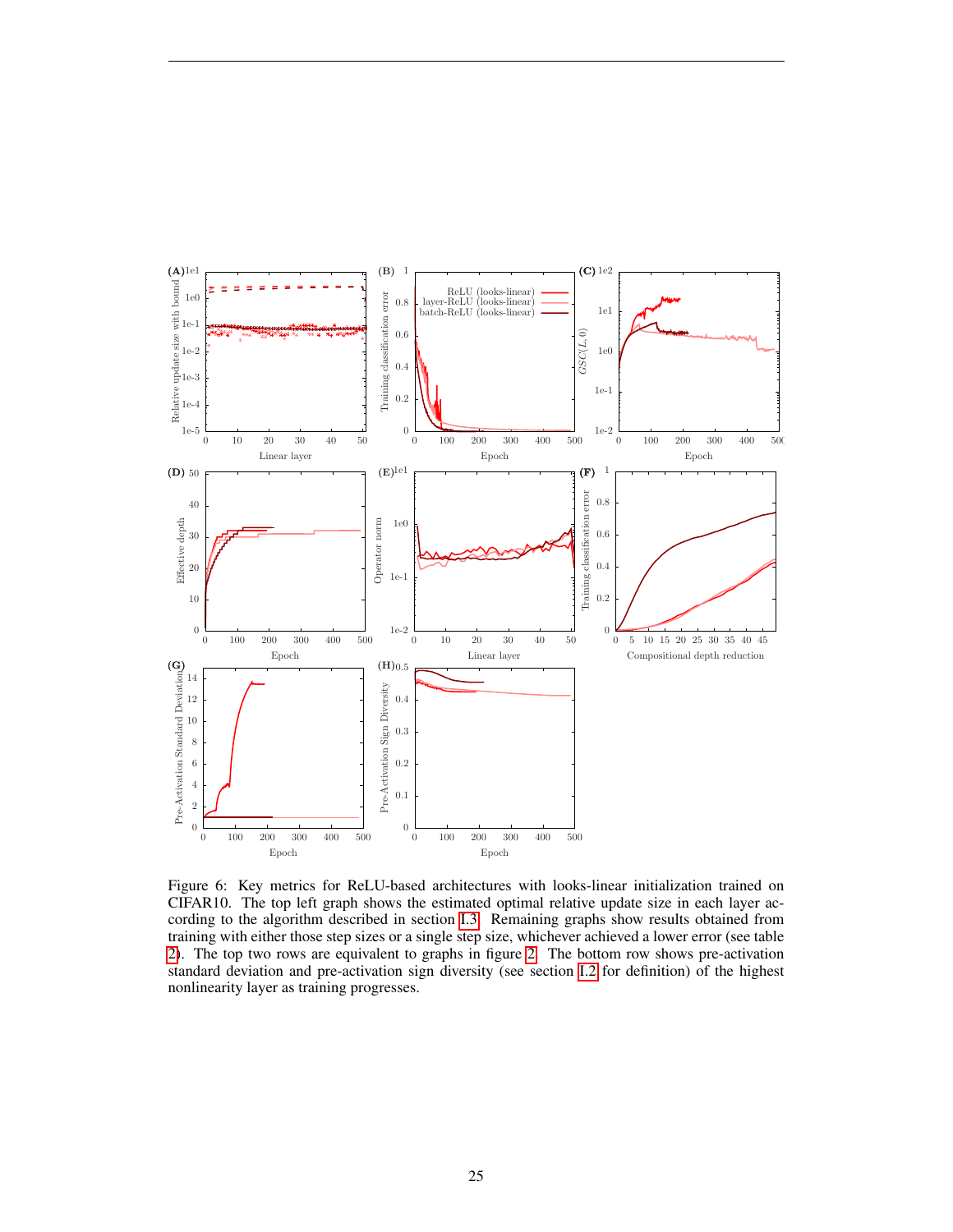# <span id="page-25-0"></span>B DISCUSSION

# <span id="page-25-1"></span>B.1 RELATED WORK

So far, we have discussed exploding gradients and collapsing domains. In this section, we review related metrics and concepts from literature.

We build on the work of [Balduzzi et al.](#page-19-6) [\(2017\)](#page-19-6), who introduced the concept of gradient shattering. This states that in deep networks, gradients with respect to nearby points become more and more uncorrelated with depth. This is very similar to saying that the gradient is only informative in a smaller and smaller region around the point at which it is taken. This is precisely what happens when gradients explode and also, as we argue in section [6,](#page-11-0) when the domain collapses. Therefore, the exploding gradient problem and collapsing domain problem can be viewed as a further specification of the shattering gradient problem rather than as a counter-theory or independent phenomenon.

We extend the work of [Balduzzi et al.](#page-19-6) [\(2017\)](#page-19-6) in several important ways. First, they claim that the exploding gradient problem "has been largely overcome". We show that this is not true, especially in the context of very deep batch-ReLU MLPs, which are central to their paper. Second, by using effective depth we make a rigorous argument as to why exploding gradients cause hardness of training. While [Balduzzi et al.](#page-19-6) [\(2017\)](#page-19-6) point out that shattering gradients interfere with theoretical guarantees that exist for various optimization algorithms, they do not provide a definitive argument as to why shattering gradients are in fact a problem. Third, our analysis extends beyond ReLU networks.

We also build on the work of [Raghu et al.](#page-21-11) [\(2017\)](#page-21-11). They showed that both trajectories and small perturbations, when propagated forward, can increase exponentially in size. However, they do not distinguish too important cases: (i) an explosion that is simply due to an increase in the scale of forward activations and (ii) an explosion that is due to an increase in the gradient relative to forward activations. We are careful to make this distinction and focus only on case (ii). Since this is arguably the more interesting case, we believe the insights generated in our paper are more robust.

[Saxe et al.](#page-21-8) [\(2014\)](#page-21-8) investigated another important pathology of very deep networks: the divergence of singular values in multi-layer Jacobians. As layer-wise Jacobians are multiplied, the variances of their singular values compound. This leads to the direction of the gradient being determined by the dominant eigenvectors of the multi-layer Jacobian rather than the label, which slows down training considerably.

In their seminal paper, [Ioffe & Szegedy](#page-20-5) [\(2015\)](#page-20-5) motivated batch normalization with the argument that changes to the distribution of intermediate representations, which they term 'covariate shift', are pathological and need to be combated. This argument was then picked up by e.g. Salimans  $\&$ [Kingma](#page-21-7) [\(2016\)](#page-21-7) and [Chunjie et al.](#page-19-4) [\(2017\)](#page-19-4) to motivate similar normalization schemes. We are not aware of any rigorous definition of the 'covariate shift' concept nor do we understand why it is undesirable. After all, isn't the very point of training deep networks to have each layer change the function it computes, to which other layers co-adapt, to which then other layers co-adapt and so on? Having each layer fine-tune its weights in response to shifts in other layers seems to be the very mechanism by which deep networks achieve high accuracy.

A classical notion of trainability in optimization theory is the conditioning of the Hessian. This can also deteriorate with depth. Recently, [Luo](#page-20-10) [\(2017\)](#page-20-10) introduced an architecture that combats this pathology in an effective and computationally tractable way via iterative numerical methods and matrix decomposition. Matrix decomposition has also been used by e.g. [Arjovsky et al.](#page-19-13) [\(2016\)](#page-19-13); [Anonymous](#page-19-14) [\(2018b\)](#page-19-14) to maintain orthogonality of recurrent weight matrices. Maybe such techniques could also be used to reduce the divergence of singular values of the layer-wise Jacobian during training.

# <span id="page-25-2"></span>B.1.1 MEAN FIELD THEORY - EXPLODING GRADIENTS / COLLAPSING DOMAIN VS ORDER / **CHAOS**

Our work bears similarity to a recent line of research studying deep networks using mean field theory [\(Poole et al., 2016;](#page-21-12) [Schoenholz et al., 2017;](#page-21-3) [Yang & Schoenholz, 2017;](#page-21-4) [Anonymous, 2018d\)](#page-19-2). Those papers use infinitely wide networks to statically analyze the expected behavior of forward activations and gradients in the initialized state. They identify two distinct regimes, order and chaos, based on whether an infinitesimal perturbation shrinks or grows in expectation respectively as it is propagated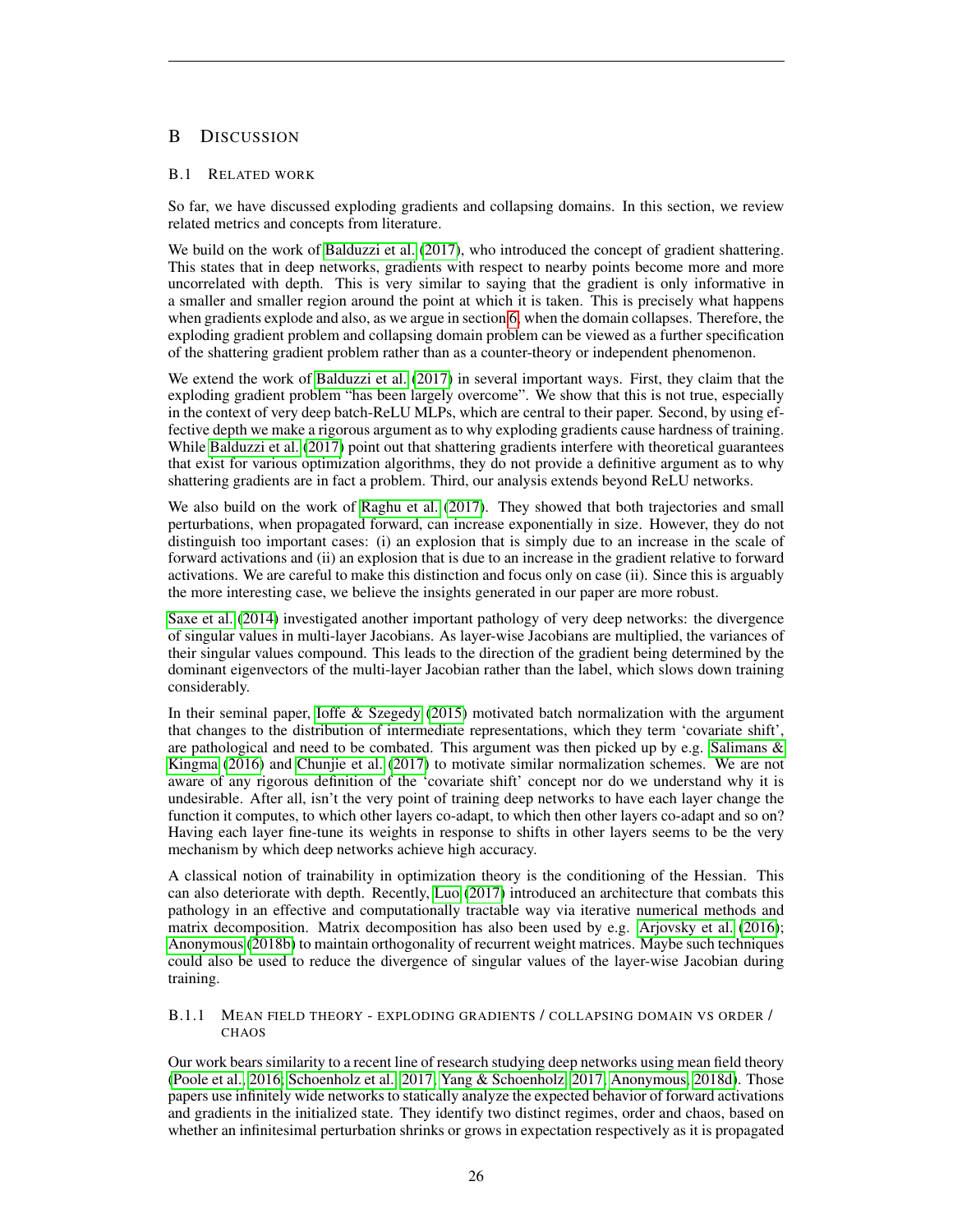forward. This corresponds to the expected qm norm of the layer-wise Jacobian being smaller or larger than 1 respectively. They show that in the chaotic regime, gradient vector length explodes whereas in the ordered regime, gradient vector length vanishes. Further, they show that for tanh MLPs the correlation between forward activation vectors corresponding to two different data inputs converges to 1 ('unit limit correlation') in the ordered regime as activations are propagated forward and to some value less than 1 in the chaotic regime. Specifically, in a tanh MLP without biases, in the chaotic regime, the correlation converges to 0 ('zero limit correlation'). They show how to use mean field theory as a powerful tool for the static analysis of individual network architectures.

As in mean field theory, some of our analysis relies on the expected behavior of networks in their randomly initialized state (theorem [2\)](#page-10-1). Further, it is clear that the order / chaos dichotomy bears similarity to the exploding gradient problem / collapsing domain problem dichotomy as presented in this paper. However, there are also important differences.

One difference is that we argue that the GSC is a better metric for determining the presence of pathological exploding or vanishing gradients than gradient vector length and thus more meaningful than order / chaos. Using the GSC, we obtain very different regions of explosion, vanishing and stability for popular architectures compared to gradient vector length. For a tanh MLP with no biases, using gradient vector length, vanishing is achieved for  $\sigma_w < 1$ , stability for  $\sigma_w = 1$  and explosion for  $\sigma_w > 1$ . ( $\sigma_w$  denotes the standard deviation of weight matrix entries times the square root of the right dimsion of the weight matrix, as defined in [Poole et al.](#page-21-12) [\(2016\)](#page-21-12).) For a tanh MLP with no biases, using the GSC, vanishing is impossible, stability is achieved for  $\sigma_w \leq 1$  and explosion for  $\sigma_w > 1$ . For a ReLU MLP with no biases, using gradient vector length, vanishing is achieved for  $\sigma_w < \sqrt{2}$ , stability for  $\sigma_w = \sqrt{2}$  and explosion for  $\sigma_w > \sqrt{2}$ . For a ReLU MLP with no biases, using the GSC, stability is inevitable.

The advantage of considering GSC can be seen in the case of the ReLU network. For tanh, [Schoen](#page-21-3)[holz et al.](#page-21-3) [\(2017\)](#page-21-3) showed that order corresponds to an exponential convergence towards a unit limit correlation and chaos corresponds to an exponential convergence towards a zero limit correlation. √ For a ReLU MLP with no biases and  $\sigma_w > \surd 2,$  infinitesimal noise grows (chaos), yet the correlation converges sub-exponentially to zero, which is a behavior we would expect from the edge of chaos. As we saw above, using the GSC to define order / chaos that is precisely where we are: the edge of chaos.

A second difference is that the concepts of unit limit correlation and the collapsing domain problem are not the same. In fact, the former can be seen as a special case of the latter. In a tanh MLP with no bias and  $\sigma_w$  slightly larger than 1, correlation converges to 0 and eventually, gradients explode. Yet the domain can still collapse dramatically in the short term as shown in figure [1B](#page-5-0) to cause pseudolinearity. In a tanh MLP with no bias and  $\sigma_w$  very large, again, correlation converges to 0 and gradients explode. However, the tanh layer maps all points close to the corners of the hypercube, which corresponds to domain collapse.

We do not use the assumption of infinite width in our analysis. The only possible exception is that the SSD assumption in proposition [7](#page-14-0) can be viewed as implying infinite width.

While [Schoenholz et al.](#page-21-3) [\(2017\)](#page-21-3) conjectures that the edge of chaos is necessary for training very deep networks, our paper provides somewhat contrary evidence. Our two best performing vanilla architectures, SeLU and layer-tanh, are both inside the chaotic regime whereas ReLU, layer-ReLU and tanh, which are all on the edge of chaos, exhibit a higher training classification error. Clearly, chaotic architectures avoid pseudo-linearity. The difference between our experiments and those in [Schoenholz et al.](#page-21-3) [\(2017\)](#page-21-3) is that we allowed the step size to vary between layers. This had a large impact, as can be seen in table 2. We believe that our results underscore the importance of choosing appropriate step sizes when comparing the behavior of different neural architectures or training algorithms in general.

In section 4, we present a rigorous argument for the harmful nature of exploding gradients, and thus of chaos as defined by the GSC, at high depth. No comparable argument exists in mean field literature.

While [Schoenholz et al.](#page-21-3) [\(2017\)](#page-21-3) obtained low accuracies for networks exhibiting unit limit correlation, it is not clear a priori that this effect is harmful for accuracy. After all, correlation information is a rather small part of the information present in the data, so the remaining information might be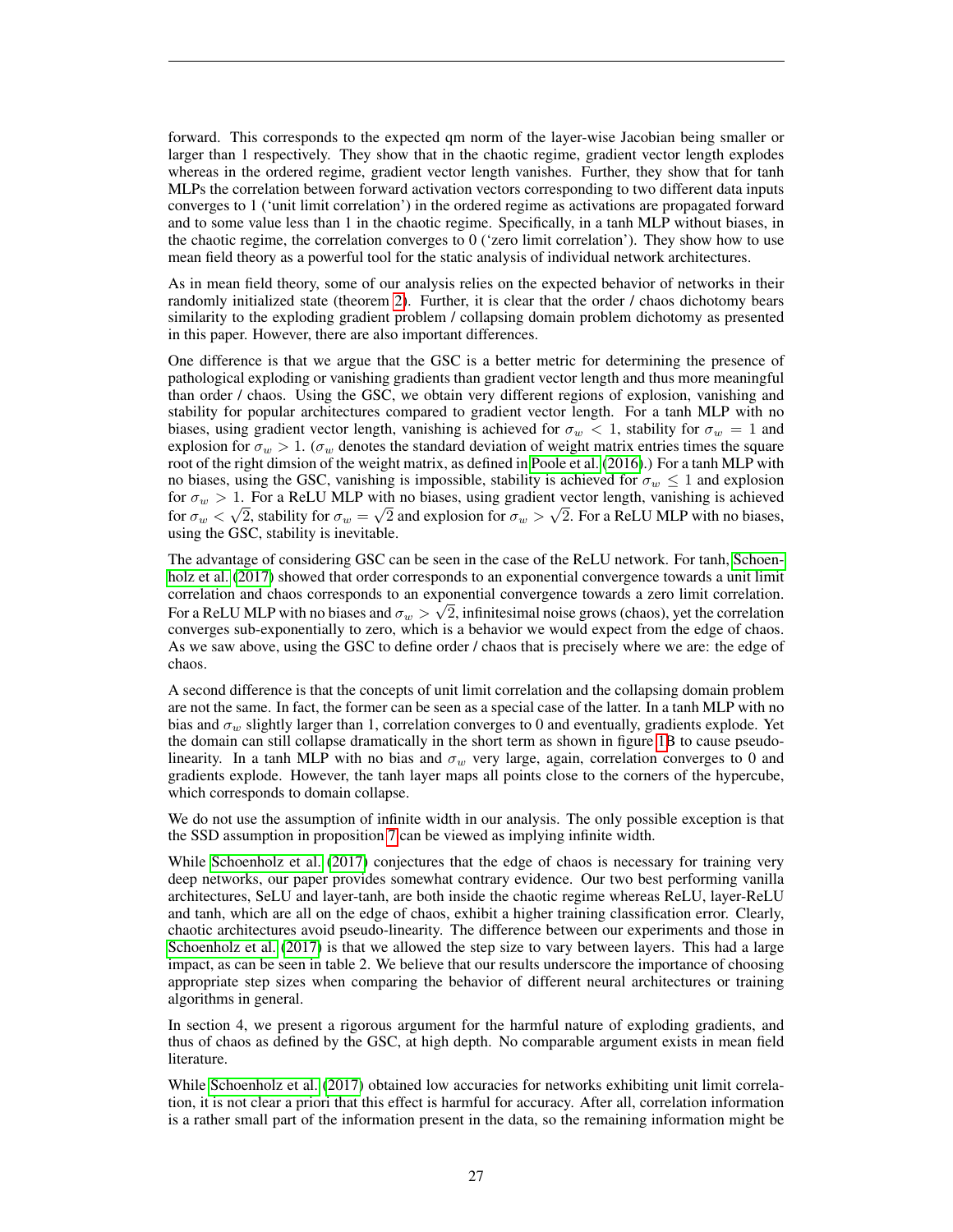sufficient for learning. As a simple example, consider k-means. Performing k-meafns on an arbitrary dataset yields the same result as first adding a large constant to the data and then performing k-means, even though the addition can easily destroy correlation information. In contrast, in section [6](#page-11-0) , we show how collapsing domains can directly harm expressivity and trainability.

[Yang & Schoenholz](#page-21-4) [\(2017\)](#page-21-4) shows that pathologies such as gradient explosion that arise in vanilla networks are reduced in specific ResNet architectures. We extend this finding to general ResNet architectures.

[Anonymous](#page-19-2) [\(2018d\)](#page-19-2) proposes to combat gradient growth by downscaling the weights in the residual block of a ResNet. This corresponds to increased dilution, which indeed reduces gradient growth as shown in section [7.](#page-12-0) However, we also show in proposition [7](#page-14-0) that the reduction achievable in this way may without suffering catastrophic pseudo-linearity be limited. [Anonymous](#page-19-2) [\(2018d\)](#page-19-2) also proposes to combat the exploding gradient problem by changing the width of intermediate layers. Our analysis in section [4.4](#page-8-1) suggests that this is not effective in reducing the growth of the GSC. [Anonymous](#page-19-2) [\(2018d\)](#page-19-2) concludes that changing the width combats the exploding gradient problem because they implicitly assume that the pathology of exploding gradients is determined by the scale of individual components of the gradient vector rather than the length of the entire vector or the GSC. They do not justify this assumption. We propose the GSC as a standard for assessing pathological exploding gradients to avoid such ambiguity.

# <span id="page-27-0"></span>B.1.2 RESNET FROM A DYNAMICAL SYSTEMS VIEW

Recently, [Haber et al.](#page-20-11) [\(2017\)](#page-20-11); [Haber & Ruthotto](#page-20-12) [\(2017\)](#page-20-12); [Chang et al.](#page-19-7) [\(2017\)](#page-19-7); [Anonymous](#page-19-8) [\(2018a\)](#page-19-8) proposed ResNet architectures inspired by dynamical systems and numerical methods for ordinary differential equations. The central claim is that these architectures are stable at arbitrary depth, i.e. both forward activations and gradients (and hence GSC) are bounded as depth goes to infinity. They propose four practical strategies for building and training ResNets: (a) ensuring that residual and skip functions compute vectors orthogonal to each other by using e.g. skew-symmetric weight matrices (b) ensuring that the Jacobian of the skip function has eigenvalues with negative real part by using e.g. weight matrices factorized as  $-C^T\bar{C}$  (c) scaling each residual function by  $1/B$  where B is the number of residual blocks in the network and (d) regularizing weights in successive blocks to be similar via a fusion penalty.

| $GSC(L, 0)$ dilution-corrected (base 10 log) |
|----------------------------------------------|
|                                              |
|                                              |
|                                              |
|                                              |
|                                              |
|                                              |
|                                              |
|                                              |
|                                              |

<span id="page-27-1"></span>Table 3: Key metrics for architectures derived from dynamical systems theory.

We evaluated those strategies empirically. In table [3,](#page-27-1) we show the value of the GSC across the network for 8 different architectures in their initialized state applied to Gaussian noise. (See section [B.1.2](#page-27-0) for details.) All architectures use residual blocks containing a single normalization layer, a single nonlinearity layer and a single linear layer. We initialize the linear layer in four different ways: (i) Gaussian initialization, (ii) skew-symmetric initialization, (iii) initialization as  $-CTC$  where C is Gaussian initialized and (iv) Gaussian initialization where weight matrices in successive blocks have correlation 0.5. Initializations (ii), (iii) and (iv) mimic strategies (a), (b) and (d) respectively. To enable the comparison of the four initialization styles, we normalize each weight matrix to have a unit qm norm. We study all four initializations for both batch-ReLU and layer-tanh.

Initialization (ii) improves slightly over initialization (i). This is expected given theorem [3.](#page-12-1) One of the key assumptions is that skip and residual function be orthogonal in expectation. While initialization (i) achieves this, under (ii), the two functions are orthogonal not just in expectation, but with probability 1.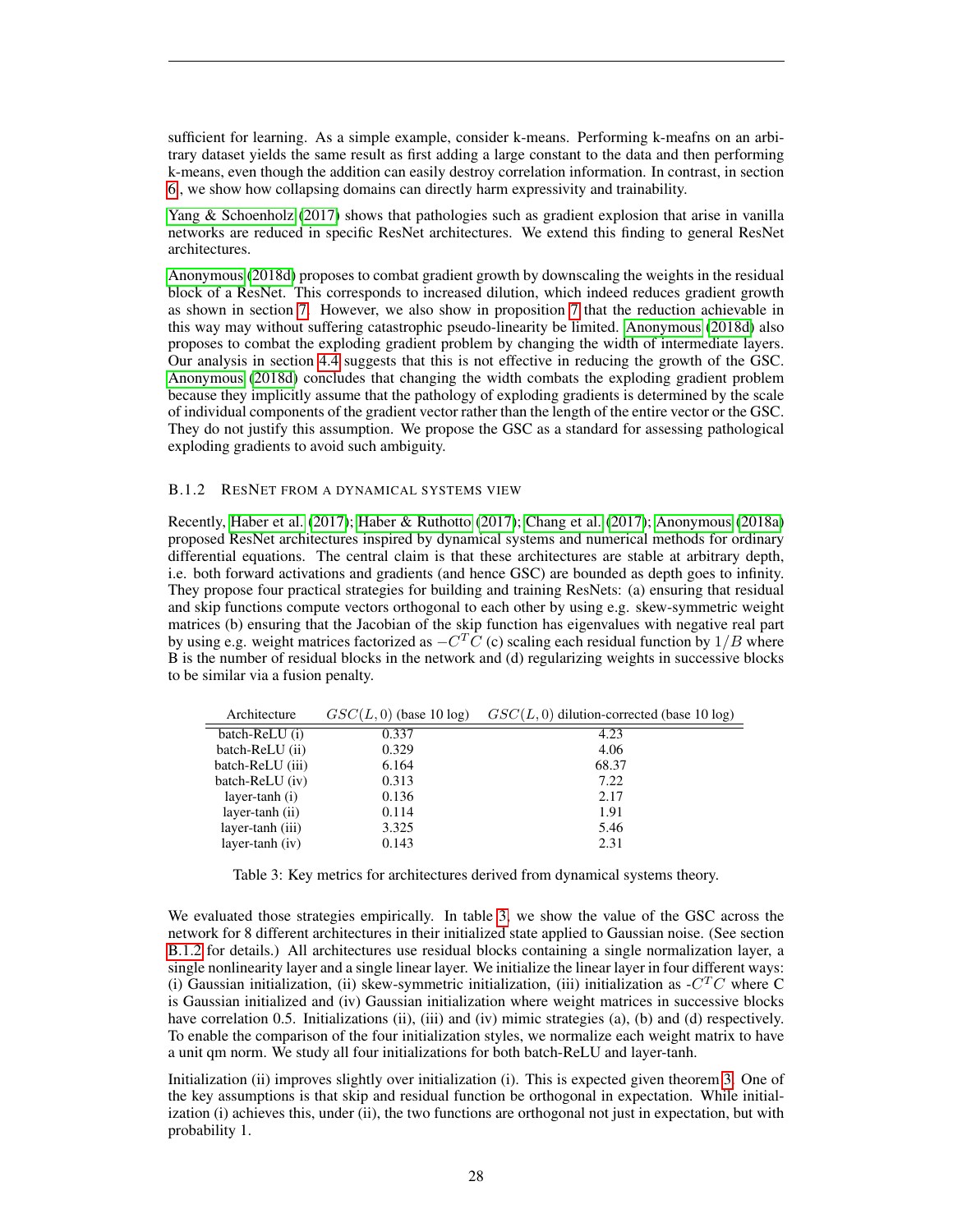Initialization (iii) has gradients that grow much faster than initialization (i). On the one hand, this is surprising as [Haber & Ruthotto](#page-20-12) [\(2017\)](#page-20-12) states that eigenvalues with negative real parts in the residual Jacobian supposedly slow gradient growth. On the other hand, it is not surprising because introducing correlation between the residual and skip path breaks the conditions of theorem [3.](#page-12-1)

Initialization (iv) performs comparably to initialization (i) in reducing gradient growth, but requires a larger amount of dilution to achieve this result. Again, introducing correlation between successive blocks and thus between skip and residual function breaks the conditions of theorem [3](#page-12-1) and weakens the power of dilution.

While we did not investigate the exact architectures proposed in [Haber & Ruthotto](#page-20-12) [\(2017\)](#page-20-12); [Chang](#page-19-7) [et al.](#page-19-7) [\(2017\)](#page-19-7), our results show that more theoretical and empirical evaluation is necessary to determine whether architectures based on (a), (b) and (d) are indeed capable of increasing stability. Of course, those architectures might still confer benefits in terms of e.g. inductive bias or regularization.

Finally, strategy (c), the scaling of either residual and/or skip function with constants is a technique already widely used in regular ResNets. In fact, our study suggests that in order to bound the GSC at arbitrary depth in a regular ResNet, it is sufficient to downscale each residual function by only  $\frac{1}{2}$  $\frac{1}{\overline{B}}$  instead of  $\frac{1}{\overline{B}}$  as papers in this line of work suggest.

# <span id="page-28-0"></span>B.2 VANISHING GRADIENTS IN FEEDFORWARD NETWORKS

We have not experienced vanishing gradients as defined by the GSC in our experiments. Our analysis suggests that strong domain collapse is necessary to not only overcome the gradient growth implied by theorem [2,](#page-10-1) but reverse it. We conjecture that such domain collapse could actually occur in e.g. ReLU and tanh architecture if a non-zero additive bias was introduced, though this goes beyond the scope of this paper.

#### <span id="page-28-1"></span>B.3 EXPLODING AND VANISHING GRADIENTS IN RNNS

Exploding gradients and their counterpart, vanishing gradients, have been studied more extensively in the context of on RNNs (e.g. [Pascanu et al.](#page-21-13) [\(2013\)](#page-21-13); [Bengio et al.](#page-19-15) [\(1994\)](#page-19-15)). It is important to note that the problem as it arises in RNNs is similar but also different from the exploding gradient problem in feedforward networks. The goal in RNNs is often to absorb information early on and store that information through many time steps and sometimes indefinitely. In the classical RNN architecture, signals acquired early would be subjected to a non-orthogonal transformation at every time step which leads to all the negative consequences described in this paper. LSTMs [\(Hochreiter](#page-20-18) [& Schmidhuber, 1997\)](#page-20-18) and GRUs [\(Cho et al., 2014\)](#page-19-16), which are the most popular solutions to exploding / vanishing gradients in RNNs, are capable of simply leaving each neuron that is considered part of the latent state completely unmodified from time step to time step unless new information is received that is pertinent to that specific neuron. This solution does not apply in feedforward networks, because it is the very goal of each layer to modify the signal productively. Hence, managing exploding gradients in feedforward networks is arguably more difficult.

Nevertheless, there is similarity between LSTM and the orthogonal initial state because both eliminate non-orthogonality "as much as possible". LSTM can eliminate non-orthogonality completely from time step to time step whereas in the orthogonal initial state, non-orthogonality is eliminated only from the initial function. Again, viewing feedforward networks as ensembles of shallower networks, orthogonal initial functions ensure that information extracted from each ensemble member does not have to pass through non-orthogonal transformations needlessly. This is precisely what LSTM attempts to achieve.

#### <span id="page-28-2"></span>B.4 OPEN RESEARCH QUESTIONS AND FUTURE WORK

Biases, convolutional and recurrent layers In this paper, we focus our analysis on MLPs without trainable bias and variance parameters. Theorem [1,](#page-7-0) in its formulation, applies only to such MLPs. Theorems [2,](#page-10-1) [3](#page-12-1) and proposition [7](#page-14-0) use assumptions that are potentially harder to achieve in non-MLP architectures. Our experimental evaluation is limited to MLPs.

We think that results very similar to those presented in this paper are acheivable for other types of neural networks, such as those containing trainable biases, convolutional layers or recurrent layers.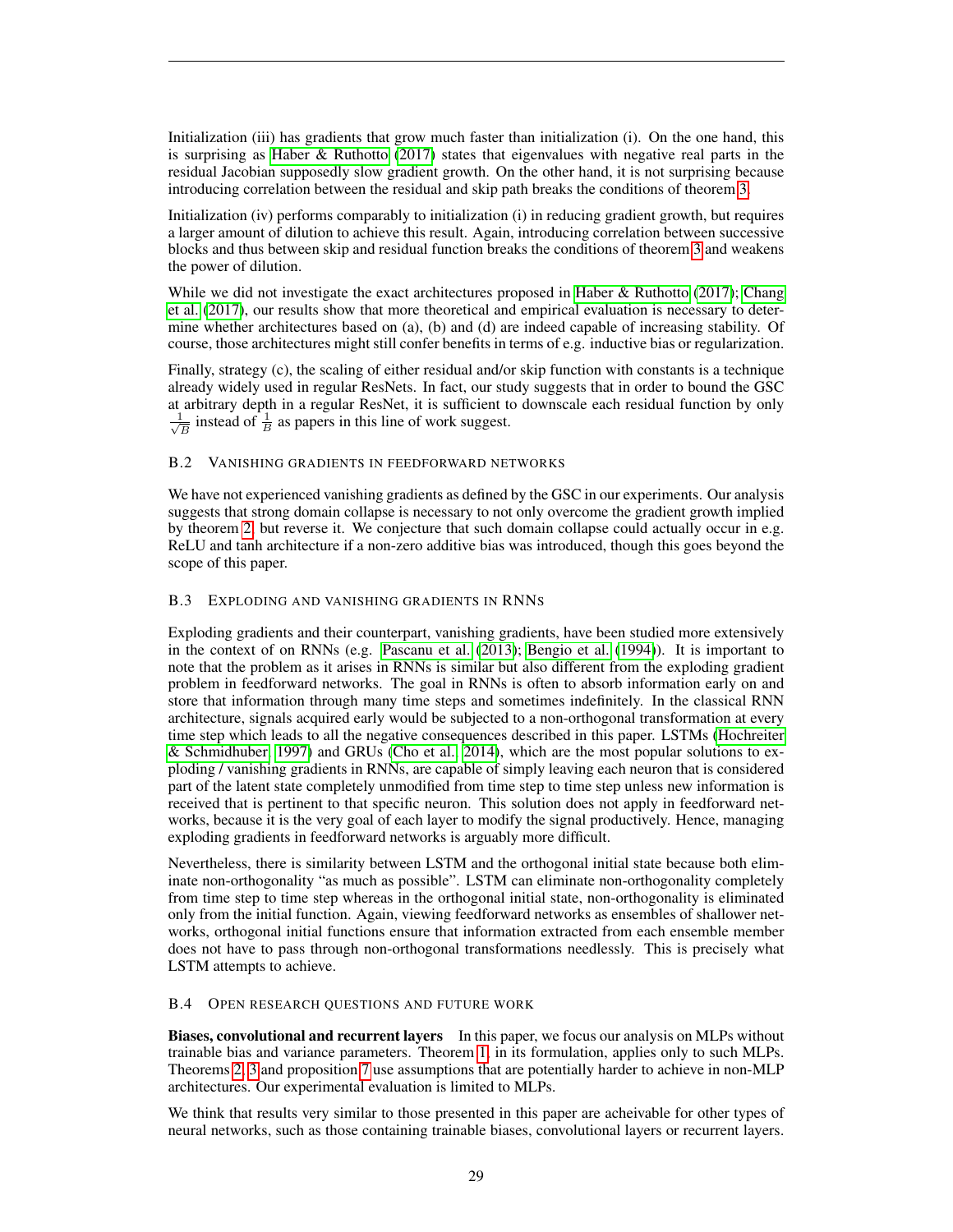The fundamental behavior of those architectures should be the same, though additional nuance and heavier mathematical bookkeeping might come into play.

Analysis of deep gradients has so far focused on MLPs (e.g. [Balduzzi et al.](#page-19-6) [\(2017\)](#page-19-6); [Schoenholz et al.](#page-21-3) [\(2017\)](#page-21-3); [Yang & Schoenholz](#page-21-4) [\(2017\)](#page-21-4); [Saxe et al.](#page-21-8) [\(2014\)](#page-21-8)), so a principled extension of these results to other network types would break new and important ground.

Understanding collapsing domains It is difficult to assess or measure the degree to which the domain collapses in a given network. There is no single correct metric to measure this effect and depending on the metric chosen, the set of networks exhibiting collapsing domains may look very different. So far, we discussed pre-activation standard deviation (section [6\)](#page-11-0), pre-activation sign diversity (section [6\)](#page-11-0) and activation correlation (section [B.1.1\)](#page-25-2). The volume of the domain and the entropy of the distribution of activations may also be of interest.

Not all domains collapse in the same way. In the tanh architecture we studied in this paper, the domain collapses onto the origin. In linear MLPs, the domain collapses onto the line through the dominant eigenvector of the product of weight matrices, but never collapses onto a single point. In ReLU, the domain collapses onto a ray from the origin. In tanh with very large weights, activation vectors are mapped approximately onto the corners of the hypercube by the tanh layer.

What gradient scale is best?  $GSC(1, L)$  indicates the relative responsiveness of the prediction layer with respect to changes in the input layer. Of course, the goal in deep learning, at least within a prediction framework, is to model some ground truth function  $t$  that maps data inputs to true labels. That function has itself a GSC at each input location  $x$  that measures the relative responsiveness of  $t(x)$  to changes in x. If the network is to perfectly represent the ground truth function, the GSCs would also have to match up. If, on the other hand, the GSC of the network differs significantly from that of t, the network is not fitting t well. This suggests that in fact, the "best" value of the GSC is one that matches that of the ground truth. If the GSC of the network is too low, we may experience underfitting. If the GSC of the network is too high, we may experience overfitting.

How to achieve the "right" gradient? To model the ground truth function, we may not just want to consider the overall magnitude of the GSC across the dataset, but to enable the network to have gradients of different magnitudes from one data input to the next; or to learn highly structured gradients. For example, given an image of a dog standing in a meadow, we might desire a high gradient with respect to pixels signifying e.g. facial features of the dog but a low gradient with respect to pixels that make up the meadow, and a uniformly low gradient given an image of a meadow. Such gradients would be very valuable not just in modelling real world functions more accurately and improving generalization, but in making the output of neural networks more explainable and avoiding susceptibility to attacks with adversarial inputs.

Understanding representational capacity and pseudo-linearity In section [7,](#page-12-0) we explained how dilution reduces gradient growth but may harm representation capacity. While removing untrainable non-orthogonality from the initial functions may not be harmful, to achieve large levels of dilution and thus large amounts of GSC reduction, many ResNet architectures also suppress the size of the residual function relative to the initial function. This may happen naturally when the size of the skip path grows via repeated addition as we go deeper, or by deliberately scaling down residual blocks [\(Szegedy et al., 2016\)](#page-21-10). Clearly, if a neural network can only represent functions that are very close to linear functions, it may not be able to model the ground truth function well. However, there exist no mechanisms to determine how much dilution is harmful for a given ground truth function or dataset.

Dilution is not only present in ResNet and special constructs such as looks-linear initialized ReLU networks, but even in vanilla, Gaussian initialized MLPs. For example, a SeLU nonlinearity can be more easily approximated by a linear function in terms of mean square error over a unit Gaussian input than a ReLU nonlinearity. We suspect that this is related to gradients in a SeLU MLP exploding more slowly than in a batch-ReLU MLP. Assessing the total amount of "linearity" present in a network is an open question. Therefore, we also cannot make blanket statements such as "SeLU is superior to batch-ReLU because gradients explode more slowly", because a batch-ReLU MLP with fewer layers might in some sense have as much representational power as a SeLU MLP with more layers.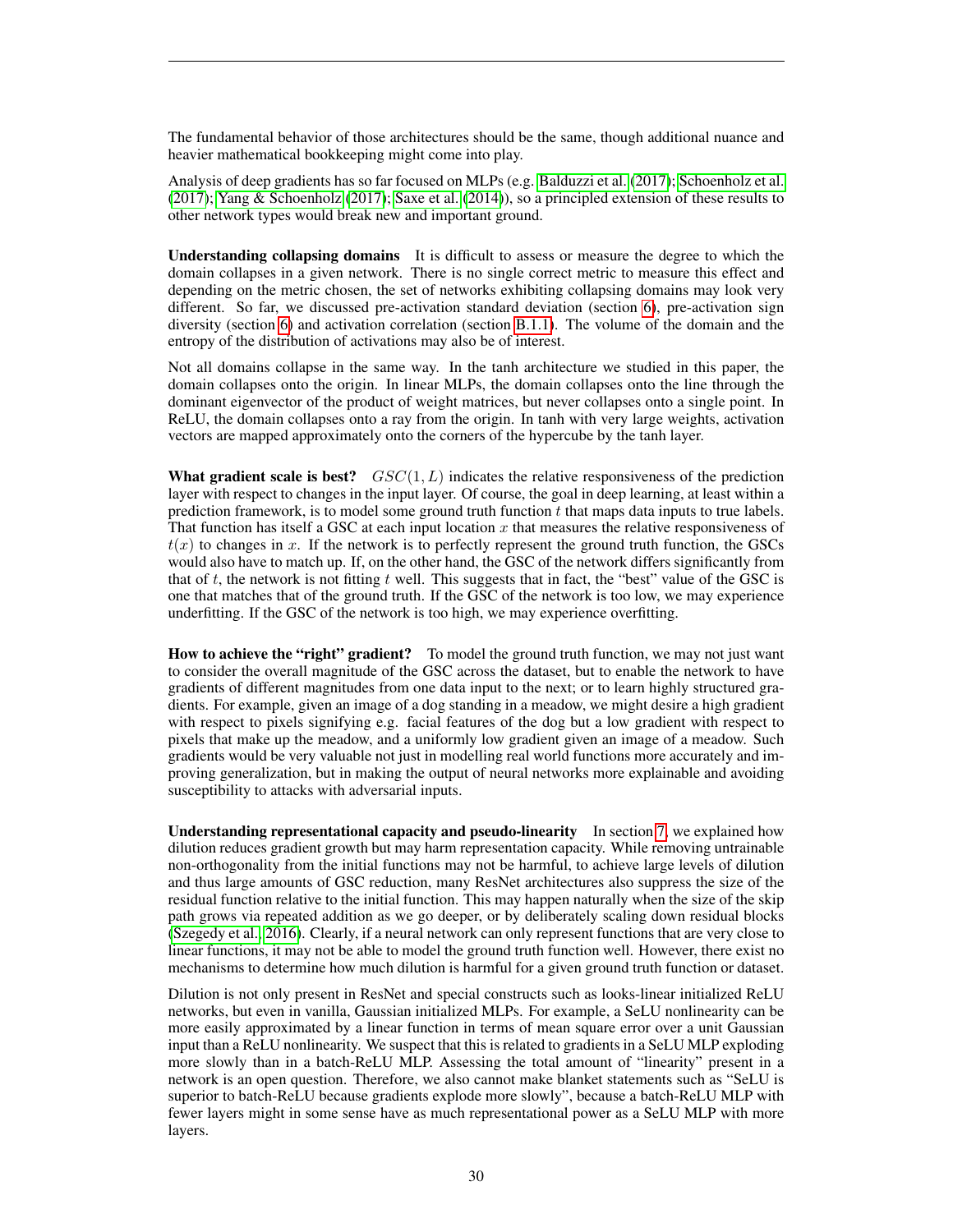Finally, the impact of dilution on the representational power conferred by depth is an open question.

How far does the orthogonal initial state take us? An orthogonal initial state reduces gradients via dilution, which allows for relatively larger updates, which enables increased growth of residual functions, which allows for greater effective depth. However, as residual functions grow, dilution decreases, so the gradient increases, so updates must shrink, so the growth of residual functions slows, so the growth of effective depth slows.

In other words, for the network to become deeper, it needs to be shallow.

Therefore, while training from an orthogonal initial state can increase effective depth, we expect this effect to be limited. Additional techniques could be required to learn functions which require a compositional representation beyond this limit.

# <span id="page-30-0"></span>C FURTHER TERMINOLOGY, NOTATION AND CONVENTIONS

- x and y are generally used to refer to the components of a datapoint. Then, we have  $(x, y) \in D$ .
- X refers to a vector of dimension d, i.e. the same dimension as the x component of datapoints. Similarly,  $Y$  refers to an element of the domain of possible labels. We call  $X$  a 'data input' and Y a 'label input'.
- $F_l$  refers to a vector of dimension  $d_l$ , i.e. the same dimension as  $f_l$ .
- We write  $f_l(\theta, x)$  as a short form of  $f_l(\theta_l, f_{l+1}(\ldots(f_L(\theta_L, x))\ldots))$ . Sometimes, we omit x and / or θ. In that case, x and / or θ remains implicit.  $f_1(\theta, X)$  is an analogous short form.
- We write  $f_l(\theta, f_k)$  as a short form of  $f_l(\theta_l, f_{l+1}(\cdot.f_{k-1}(\theta_{k-1}, f_k)\cdot.\cdot))$ . Sometimes, we omit  $f_k$  and / or  $\theta$ . In that case,  $f_k$  and / or  $\theta$  remain implicit.  $f_l(\theta, F_k)$  is an analogous short form.
- We use  $f_{L+1}$ ,  $i_{L+1}$  and  $F_{L+1}$  interchangeably with x or X.
- We say a random vector is 'radially symmetric' if its length is independent of its orientation and its orientation is uniformly distributed.
- We say a random matrix is 'Gaussian initialized' if its entries are independent Gaussian random variables with mean zero and the standard deviation of all entries is the same.
- We say an  $m * n$  random matrix is 'orthogonally initialized' if it is a fixed multiple of an  $m * n$  submatrix of a  $\max(m, n) * \max(m, n)$  uniformly random orthogonal matrix.
- We use parentheses () to denote vector and matrix elements, i.e.  $A(3, 4)$  is the fourth element in the third row of the matrix A.
- Throughout sections [E](#page-33-1) and [F,](#page-45-0) we assume implicitly that the GSC is defined and thus that neural networks are differentiable. All results can be trivially extended to cover networks that are almost surely differentiable and directionally differentiable everywhere, which includes SeLU and ReLU networks.
- All theoretical results apply to arbitrary networks, not just MLPs, unless otherwise stated. However, some assumptions arising in proposition [7](#page-14-0) and theorems [2](#page-10-1) and [3](#page-12-1) may be less easy to achieve in general architectures. We focus our discussion of these assumptions exclusively on the MLPs within the scope of this paper as outlined at the end of section [2.](#page-2-0)

# <span id="page-30-1"></span>D EFFECTIVE DEPTH: DETAILS

## D.1 FORMAL DEFINITION

Let a 'gradient-based algorithm' for training a mutable parameter vector  $\theta$  from an initial value  $\theta^{(0)}$ for a network f be defined as a black box that is able to query the gradient  $\frac{df(\theta,X,Y)}{d\theta}$  at arbitrary query points  $(X, Y)$  but only at the current value of the mutable parameter vector  $\ddot{\theta}$ . It is able to generate updates  $\Delta\theta$  which are added to the mutable parameter vector  $\theta$ . Let the sequence of updates be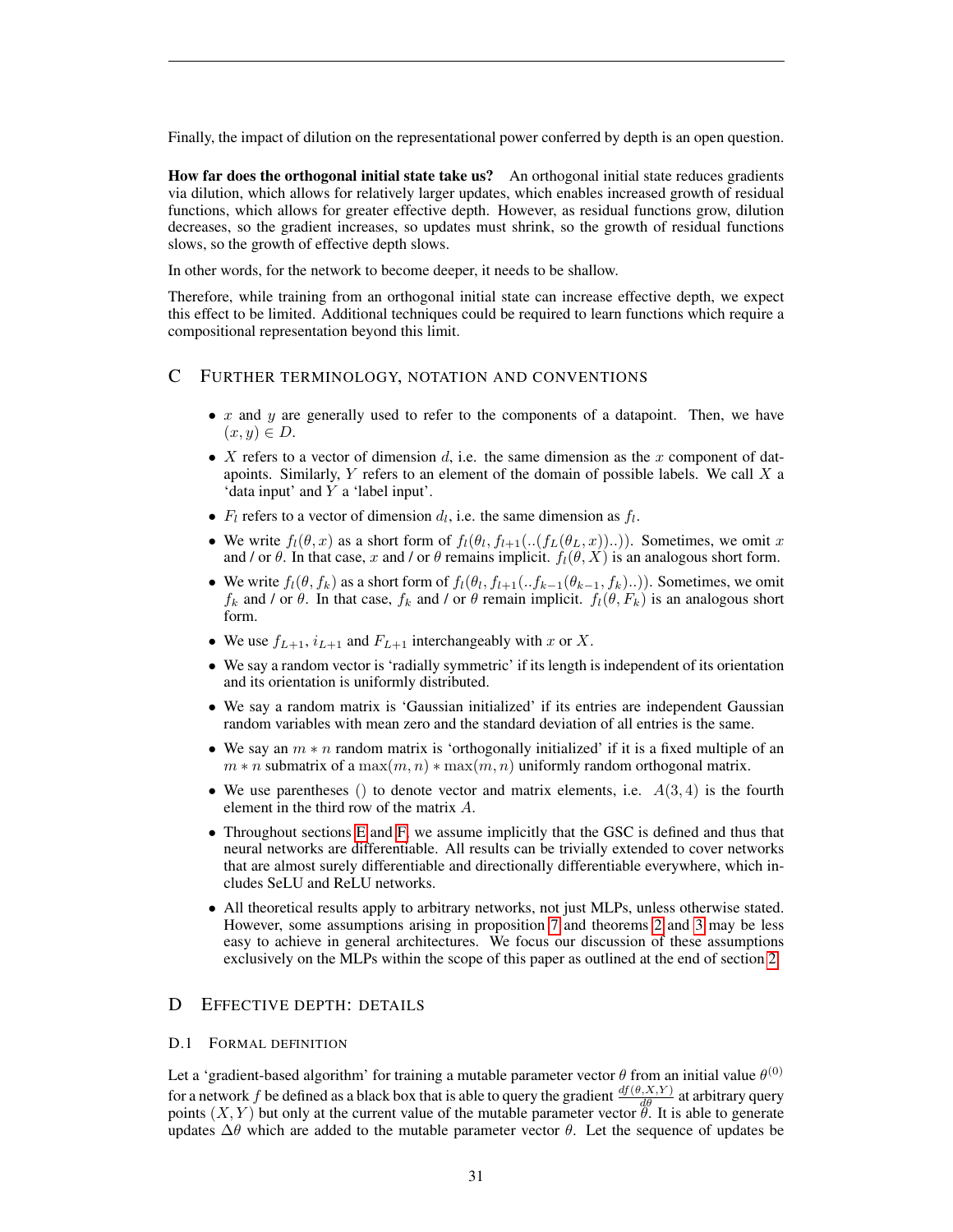denoted as  $\Delta\theta^{(1)}, \Delta\theta^{(2)}, ...$  We define the successive states of  $\theta$  recursively as  $\theta^{(t)} = \theta^{(t-1)} + \Delta\theta^{(t)}$ . For simplicity, assume the algorithm is deterministic.

In a residual network defined according to equation [2,](#page-6-1) we can write the gradient with respect to a parameter sub-vector as  $\frac{df(\theta, X, Y)}{d\theta_l} = \frac{df_0}{df_1} \frac{df_1}{df_2} \cdot \frac{df_{l-1}}{df_l}$  $\frac{d f_{l-1}}{d f_{l}}\frac{d f_{l}}{d \theta_{l}}\,=\,\frac{d f_{0}}{d f_{1}}(\frac{d i_{1}}{d f_{2}}\,+\,\frac{d r_{1}}{d f_{2}}) .. (\frac{d i_{l-1}}{d f_{l}})$  $\frac{i_{l-1}}{df_l}+\frac{dr_{l-1}}{df_l}$  $\frac{r_{l-1}}{df_l}$ ) $\frac{df_l}{d\theta_l}$ . Multiplying this out, we obtain  $2^{l-1}$  terms. We call a term ' $\lambda$ -residual' if it contains  $\lambda$  or more Jacobians of residual functions, as opposed to Jacobians of initial functions. Let  $res_t^{\lambda}(f, \theta, X, Y)$ be the sum of all  $\lambda$ -residual terms in  $\frac{df(\theta, X, Y)}{d\theta_l}$ .

Now consider two scenarios. In scenario (1), when the algorithm queries the gradient, it receives  $\frac{df(\theta, X, Y)}{d\theta_1}$  $\frac{d\theta_1(X,Y)}{d\theta_1}, \frac{df(\theta,X,Y)}{d\theta_2}$  $\frac{d\theta_1(X,Y)}{d\theta_2}, \ldots, \frac{df(\theta,X,Y)}{d\theta_L}$  $\left\{\frac{\theta, X, Y}{d\theta_L}\right\}$  i.e. the "regular" gradient. In scenario (2), it receives  $\frac{df(\theta, X, Y)}{d\theta}$  $\frac{d\theta_1(X,Y)}{d\theta_1} - res_1^{\lambda}(f,\theta,X,Y), \frac{df(\theta,X,Y)}{d\theta_2}$  $\frac{\partial_{\gamma}X,Y}{\partial_{\theta}B_{2}} - res_{2}^{\lambda}(f,\theta,X,Y),..,\frac{df(\theta,X,Y)}{d\theta_{L}}$  $\frac{\theta, X, Y)}{d\theta_L} - res_L^{\lambda}(f, \theta, X, Y)$ , i.e. a version of the gradient where all  $\lambda$ -residual terms are removed. Let the parameter vector attain states  $\theta^{(1)}, \theta^{(2)}, \ldots$  in scenario (1) and  $\theta^{(1,\lambda)}, \theta^{(2,\lambda)}, \ldots$  in scenario (2). Then we say the ' $\lambda$ -contribution' at time t is  $\theta^{(t)} - \theta^{(t,\lambda)}$ . Finally, we say the 'effective depth at time t with threshold h' is the largest  $\lambda$ such that there exists an l with  $\|\theta_l^{(t)} - \theta_l^{(t,\lambda)}\|$  $\|l^{(t,\lambda)}\|_2 \geq h.$ 

There is no objectively correct value for the threshold h. In practice, we find that the  $\lambda$ -contribution decreases quickly when  $\lambda$  is increased beyond a certain point. Hence, the exact value of h is not important when comparing different networks by effective depth.

The impact that the shift  $\theta_l^{(t)} - \theta_l^{(t,\lambda)}$  $\mu_l^{(t,\lambda)}$  has on the output of the network is influenced by the scale of  $\theta_l^{(t)}$  $\mu_l^{(t)}$  as well as  $GSC(l, 0)$ . If those values vary enormously between layers, it may be advisable to set different thresholds for different layers.

#### <span id="page-31-0"></span>D.2 COMPUTATIONAL ESTIMATE

Unfortunately, computing the effective depth measure is intractable as it would require computing exponentially many gradient terms. In this section, we explain how we estimate effective depth in our experiments.

In this paper, we train networks only by stochastic gradient descent with either a single step size for all layers or a custom step size for each layer. Our algorithm for computing effective depth assumes this training algorithm.

Vanilla networks Assume that the network is expressed as a residual network as in equation [2.](#page-6-1) Let B be the batch size, let  $c_i^{(t)}$  $\ell_l^{(t)}$  be the step size used at layer l for the t'th update and let  $((X^{(t,1)}, Y^{(t,1)}), (X^{(t,2)}, Y^{(t,2)}), ..., (X^{(t,B)}, Y^{(t,B)}))$  be the batch of query points used to compute the t'th update. Then SGD computes

$$
\Delta \theta_l^{(t)} = c_l^{(t)} \sum_b \frac{df_0(\theta^{(t-1)}, X^{(t,b)}, Y^{(t,b)})}{d\theta_l^{(t-1)}}
$$
  

$$
\theta_l^{(t)} = \theta_l^{(t-1)} + \Delta \theta_l^{(t)}
$$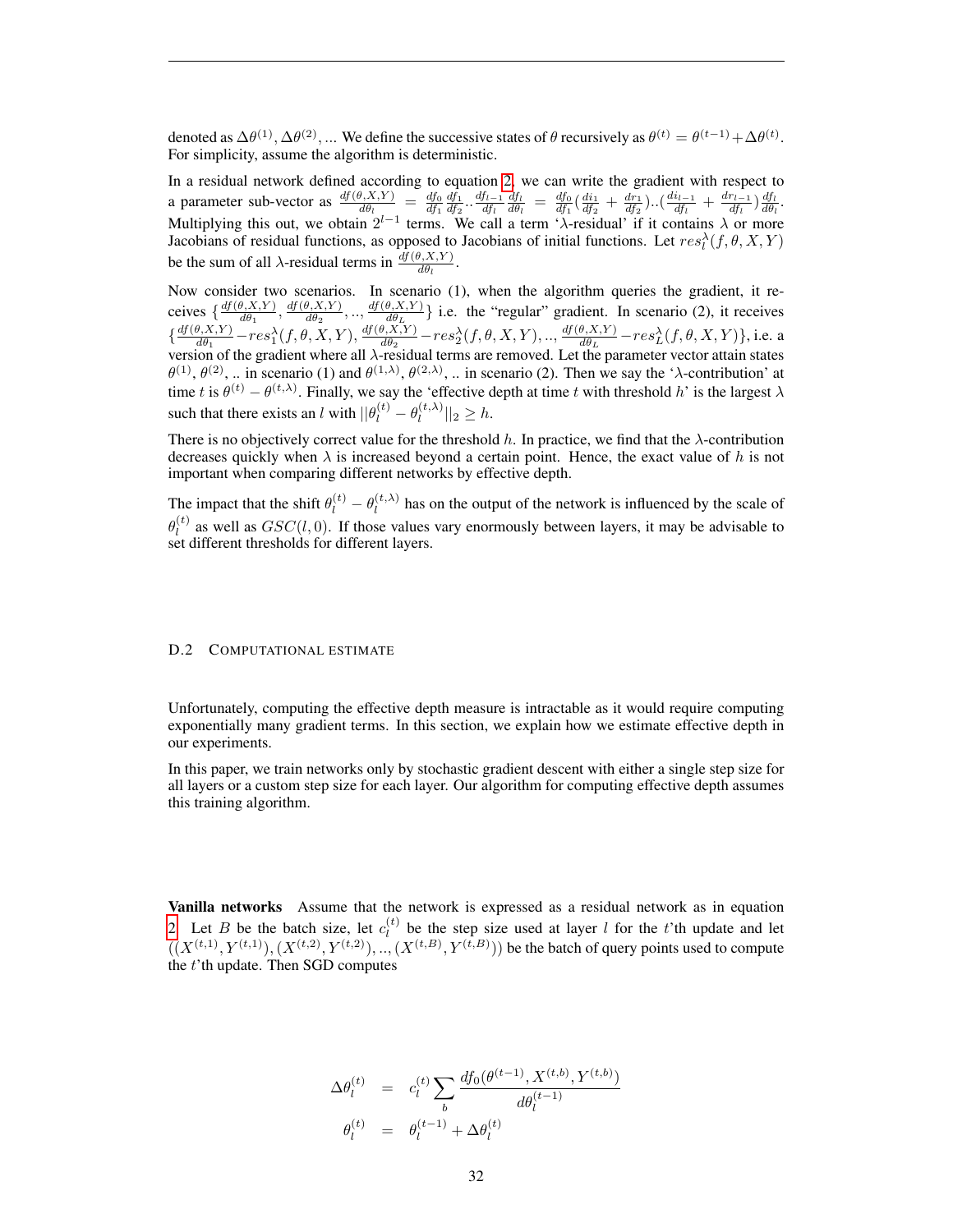For any update t and query point b, we estimate its  $\lambda$ -contribution at layer l as follows.

1 
$$
arr := [1];
$$
  
\n2 **for**  $k = 0$  **to**  $l - 1$  **do**  
\n3  $\begin{vmatrix} size = size(arr); \\ arr.push-back(arr[size - 1] * ||r_k||_{op}); \\ for i = size - 1 to 1 do \\ \text{for } i = size - 1 to 1 do \\ \end{vmatrix}$   
\n6  $arr[i] = arr[i] * \frac{||\frac{df_0}{df_{k+1}}||_2}{||\frac{df_0}{df_k}||_2} + arr[i - 1] * ||r_k||_{op};$   
\n7 **end**  
\n8  $arr[0] = arr[0] * \frac{||\frac{df_0}{df_{k+1}}||_2}{||\frac{df_0}{df_k}||_2};$   
\n9 **end**  
\n10 *out* = 0;  
\n11 **for**  $i = \lambda$  **to**  $size(arr) - 1$  **do**  
\n12  $\begin{vmatrix} out = out + arr[\lambda]; \\ out = out + arr[\lambda]; \\ \end{vmatrix}$   
\n13 **end**  
\n14 **return**  $out * c_i^{(t)} * ||f_{l+1}||_2;$ 

For unparametrized layers,  $||r_k||_{op}$  is set to zero. For linear layers, it is the operator norm of the residual weight matrix. The final estimate of the length of the  $\lambda$ -contribution at layer l for the entire training period is then simply the sum of the lengths of the estimated  $\lambda$ -contributions over all time points and query points.

The core assumption here is that applying the Jacobian of the initial function of a given layer will increase the lengths of all terms approximately equally, no matter how many residual Jacobians they contain. In other words, we assume that in  $\lambda$ -residual terms, the large singular values of layer-wise Jacobians do not compound disproportionately compared to other terms. This is similar to the core assumption in theorem [1](#page-7-0) in section [F.1.](#page-45-1)

We conservatively bound the impact of the Jacobian of the initial function with the impact of the Jacobian of the entire layer, i.e.  $||\frac{df_0}{df_{k+1}}||_2$  $\frac{d f_{k+1}}{d f_{k}}$  ||2

We use  $||r_k||_{op}$  as a conservative estimate on how a residual Jacobian will increase the length of a term.

We use the sum of the lengths of all  $\lambda$ -residual terms in a batch as a conservative bound on the length of the  $\lambda$ -contribution of the batch. In essence, we assume that all  $\lambda$ -residual terms have the same orientation.

Finally, we use the sum of the lengths of the  $\lambda$ -contributions within each update as an estimate of the length of the total  $\lambda$ -contribution of the entire training period. On the one hand, this is conservative as we implicitly assume that the  $\lambda$ -contributions of each batch have the same orientation. On the other hand, we ignore indirect effects that  $\lambda$ -contributions in early batches have on the trajectory of the parameter value and hence on  $\lambda$ -contributions of later batches. Since we are ultimately interested in effective depth, we can ignore these second-order effects as they are negligible when the total  $\lambda$ contribution is close to a small threshold  $h$ .

Overall, we expect that our estimate of the effective depth (e.g. figure [2D](#page-8-0)) is larger than its actual value. This is bolstered by the robustness of some of our trained networks to Taylor expansion (see figure [2F](#page-8-0)).

**ResNet** For ResNet architectures, we need to tweak our estimate of effective depth to take into account skip connections. Below, we detail how the variable arr is modified as it crosses a skip connection / residual block. We write  $f_n(f_m) = s_n(f_m) + \rho_n(f_m)$ , where  $f_n$  is the layer at which the skip connection terminates,  $f_m$  is the layer at which the skip connection begins,  $s_n$  is the function computed by the skip connection and  $\rho_n(f_m) = \rho_n(f_{n+1}(\cdot,f_{m-1}(f_m)\cdot\cdot))$  is the function computed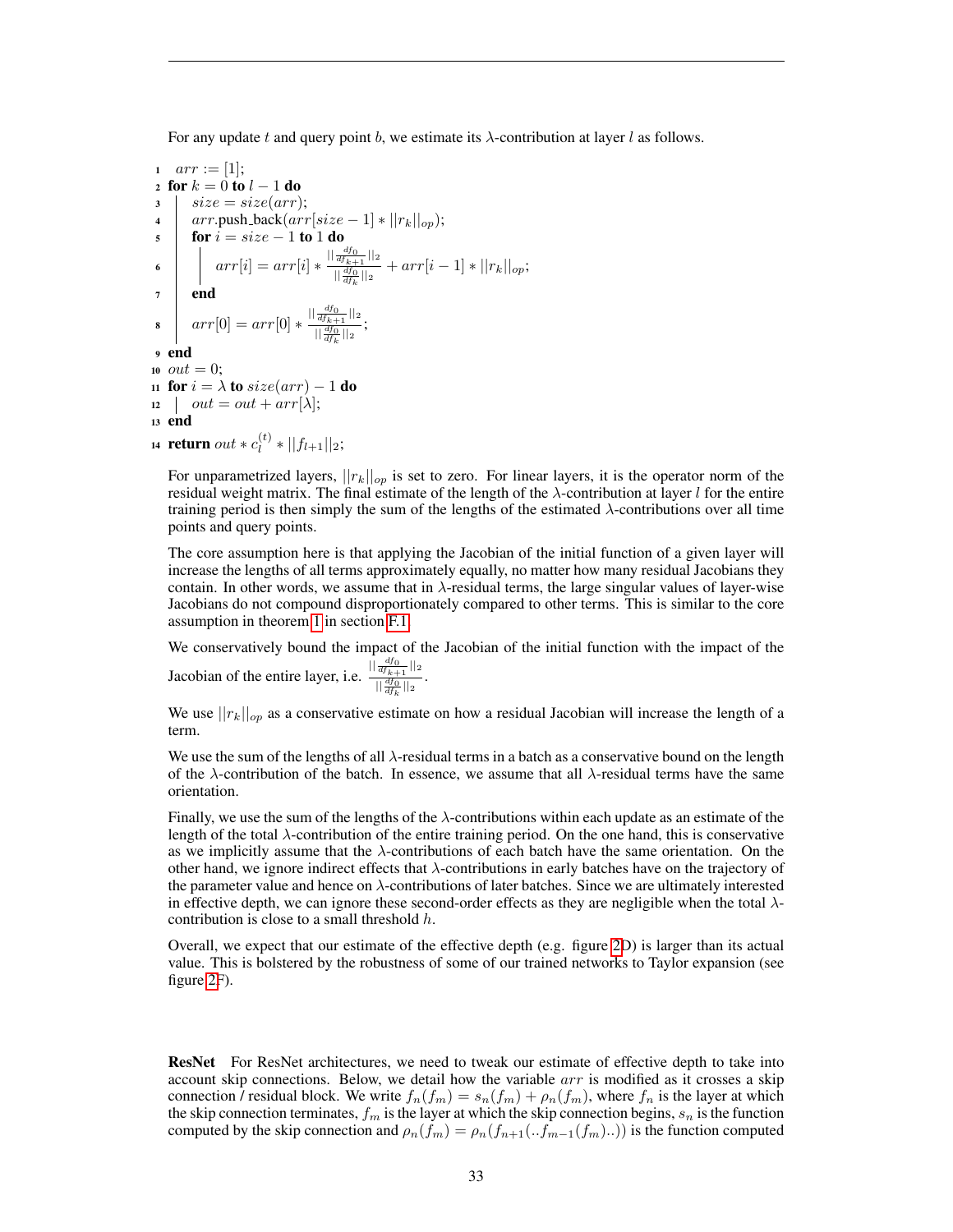by the residual block. We write  $f_k = i_k + r_k$  for  $n + 1 \le k \le m - 1$  and  $\rho_n = i_n + r_n$ , i.e. we break down each layer in the residual block into an initial function and a residual function.

1 
$$
arr_{copy} = arr
$$
;  
\n2 **for**  $k = n$  **to**  $m - 1$  **do**  
\n3 
$$
\begin{array}{c} size = size(arr); \\ arr.push-back(arr[size - 1] * ||r_k||_{op}); \\ \n5 \quad \text{for } i = size - 1 \text{ to } 1 \text{ do} \\ \n6 \quad \quad arr[i] = arr[i] * \frac{||\frac{df_0}{d\rho_n} \frac{d\rho_n}{df_k||_2}}{||\frac{df_0}{df_k}||_2} + arr[i - 1] * ||r_k||_{op}; \\ \n7 \quad \text{end} \\ \n8 \quad \quad arr[0] = arr[0] * \frac{||\frac{df_0}{d\rho_n} \frac{d\rho_n}{df_k||_2}}{||\frac{df_0}{df_k}||_2}; \\ \n9 \quad \text{end} \\ \n10 \quad \text{for } i = 0 \text{ to } size(arr_{copy}) - 1 \text{ do} \\ \n11 \quad \quad \quad arr[i] = arr[i] + arr_{copy}[i] * \frac{||\frac{df_0}{df_m}||_2 - ||\frac{df_0}{d\rho_n} \frac{d\rho_n}{df_m}||_2}{||\frac{df_0}{df_n}||_2}; \\ \n12 \quad \text{end}
$$

<span id="page-33-2"></span>In line [11,](#page-33-2) the combined effect of the skip connection and the initial functions of the residual block is approximated by the effect of the entire block, i.e.  $\frac{||\frac{df_0}{dfm}||_2}{||\frac{df_0}{d\phi}||_2}$  $\frac{d_{dm} \ln 2}{\sqrt{d_{tm}} \ln 2}$ . In the same line, we must subtract the impact of the initial functions accumulated while passing through the residual block, i.e.  $-||\frac{df_0}{d\rho_n}\frac{d\rho_n}{df_m}||_2$  $\frac{d\rho_n}{d\rho_0} \frac{d f_m}{|t|}$ . The impact of the residual functions in the block is, correctly, unaffected by the skip  $\frac{d f_0}{d f_n}$ connection and bounded by the operator norm, as before.

#### D.3 DISCUSSION

The effective depth measure has several limitations.

One can train a linear MLP to have effective depth much larger than 1, but the result will still be equivalent to a depth 1 network.

Consider the following training algorithm: first randomly re-sample the weights, then apply gradient descent. Clearly, this algorithm is equivalent to just running gradient descent in any meaningful sense. The re-sampling step nonetheless blows up the residual functions so as to significantly increase effective depth.

The effective depth measure is very susceptible to the initial step size. In our experiments, we found that starting off with unnecessarily large step sizes, even if those step sizes were later reduced, lead to worse outcomes. However, because of the inflating impact on the residual function, the effective depth would be much higher nonetheless.

Effective depth may change depending on how layers are defined. In a ReLU MLP, for example, instead of considering a linear transformation and the following ReLU operation as different layers, we may define them to be part of the same layer. While the function computed by the network and the course of gradient-based training do not depend on such redefinition, effective depth can be susceptible to such changes.

# <span id="page-33-1"></span>E PROPOSITIONS AND PROOFS

#### <span id="page-33-0"></span>E.1 PROPOSITION [1](#page-3-1)

# Proposition [1.](#page-3-1) *Given:*

- *a neural network* f *of nominal depth* L
- $\bullet$  *an initial parameter value*  $\theta^{(0)}$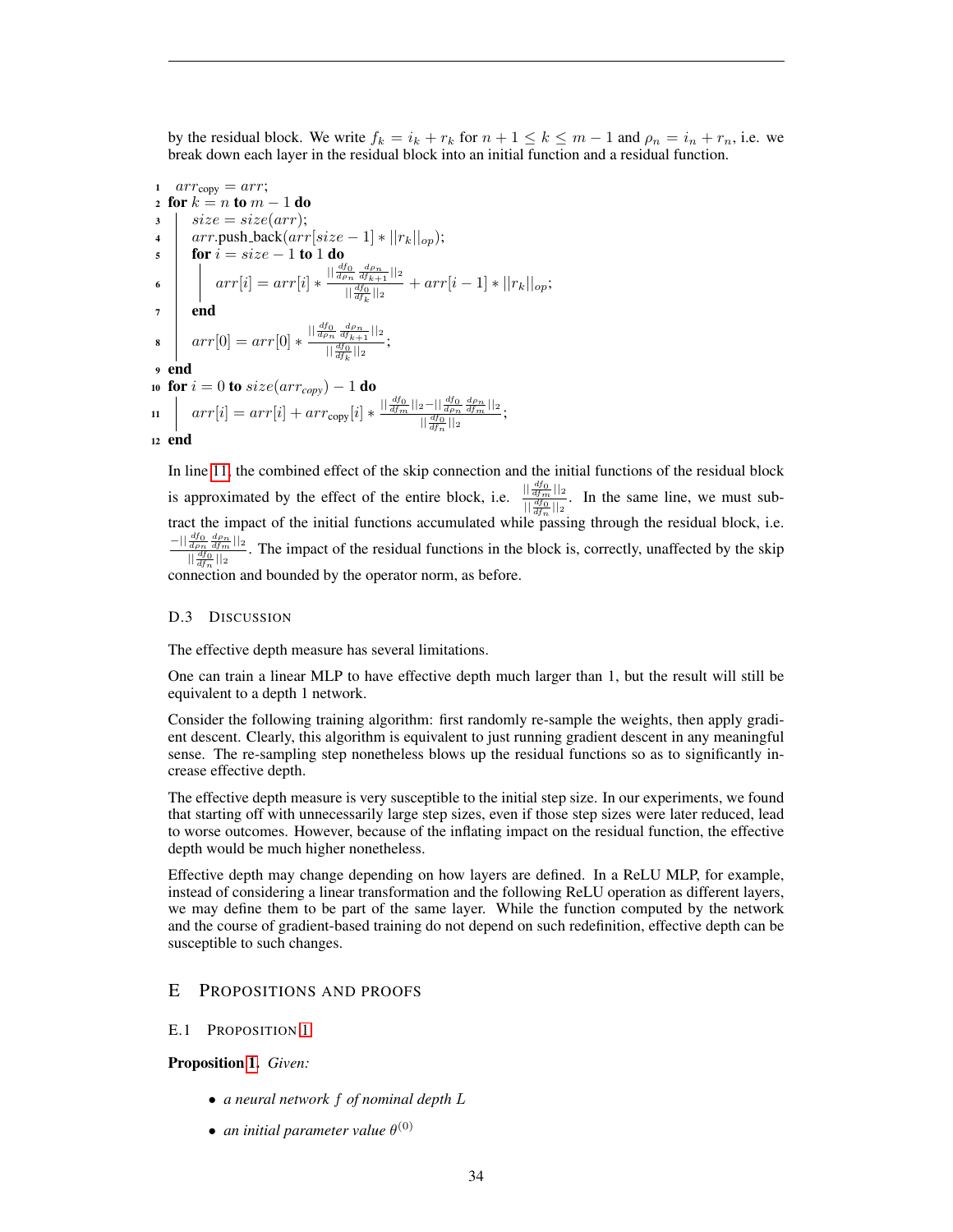- *a mutable parameter value* θ *that can take values in some closed, bounded domain* Θ
- *a dataset*  $D$  *of datapoints*  $(x, y)$
- *a closed, bounded domain* D *of possible query points* (X, Y )
- *a function*  $||.||$  *from matrices to the reals that has*  $c||.|| = ||c.||$  *and*  $||.|| \ge 0$
- *some deterministic algorithm that is able to query gradients of* f *at the current parameter value and at query points in* D *and that is able to apply updates* ∆θ *to the parameter value*
- *constant*  $r'$

*Assume:*

- *Running the algorithm on* f *with* θ *initialized to* θ (0) *for a certain number of updates* T *causes*  $\theta$  *to attain a value*  $\hat{\theta}$  *at which*  $f$  *attains some error value*  $E_{\text{final}}$  *on*  $D$ *.*
- At every triplet  $(\theta, X, Y) \in \Theta \times \mathcal{D}$ , we have  $||\mathcal{J}_k^l|| \neq 0$  and  $||\mathcal{T}_k^l|| \neq 0$  for all  $0 \leq l \leq k \leq k$ L*.*

*Then we can specify some other neural network* f <sup>0</sup> *and some other initial parameter value* θ <sup>0</sup>(0) *such that the following claims hold:*

- *1.* f <sup>0</sup> *has nominal depth* L *and the same compositional depth as* f*.*
- *2. The algorithm can be used to compute* T *updates by querying gradients of* f <sup>0</sup> *at the current*  $p$ *arameter value and at query points in*  $D$  *which cause*  $\theta$  *to attain a value*  $\hat{\theta}'$  *where*  $f'$  $\tilde{E}_{\text{d}}$  *attains error*  $E_{\text{final}}$  *on D and makes the same predictions as*  $f(\hat{\theta})$  *on D.*
- *3. At every triplet*  $(\theta, X, Y) \in \Theta \times \mathcal{D}$ , we have  $||\mathcal{T}'^l_k|| \geq r'^{k-l}$  for all  $0 \leq l \leq k \leq L$  and  $||{\cal J'}_k^l|| \geq r'^{k-l}$  for all  $0 \leq l \leq k \leq L$  except  $(k, l) = (1, 0)$ *.*

*Proof.* Since  $\Theta$  and  $\mathcal D$  are closed and bounded, so is  $\Theta \times \mathcal D$ . Therefore for all  $0 \leq l \leq k \leq L$ , both  $||\mathcal{J}_k^l||$  and  $||\mathcal{T}_k^l||$  attain their infimum on that domain if it exists.  $||.||$  is non-negative, so the infimum exists. ||.|| is non-zero on the domain, so the infimum, and therefore the minimum, is positive. Since f has finite depth, there is an r such that for all tuplets  $(\theta, X, Y, k, l)$ , we have  $||\mathcal{J}_k^l|| \geq r^{k-l}$  and  $||\mathcal{T}_{k}^{l}|| \geq r^{k-l}$ . Let  $R = \frac{r'}{r}$  $\frac{r}{r}$ .

Now, we define  $f'$  via its layer functions.

$$
f'_0 = f_0
$$
  
\n
$$
f'_1(\theta_1, F_2) = f_1(R\theta_1, R^2F_2)
$$
  
\n
$$
f'_l(\theta_l, F_{l+1}) = R^{-l} f_l(R^l\theta_l, R^{l+1}F_{l+1}) \text{ for } 2 \le l \le L - 1
$$
  
\n
$$
f'_L(\theta_L, X) = R^{-L} f_L(R^L\theta_L, X)
$$

f and  $f'$  clearly have the same nominal and compositional depth, so claim (1) holds. Given any vector v with L sub-vectors, define the transformation  $R(v)$  as  $R(v)_l = R^l v_l$ . Finally, we set  $\theta^{\prime(0)} := R^{-1}(\theta^{(0)}).$ 

We use the algorithm to train  $f'$  as follows. Whenever the algorithm queries some gradient value  $\frac{df'}{d\theta}$ , we instead submit to it the value  $R^{-1}(\frac{df'}{d\theta})$ . Whenever the algorithm wants to apply an update  $\Delta\theta$  to the parameter, we instead apply  $R^{-1}(\Delta\theta)$ . Let  $S^{(t)}$ ,  $0 \le t \le T$  be the state of the system after applying t updates to  $\theta$  under this training procedure. Let  $S^{(t)}$ ,  $0 \le t \le T$  be the state of the system after applying t updates to  $\theta$  when the algorithm is run on f. Then the following invariances hold.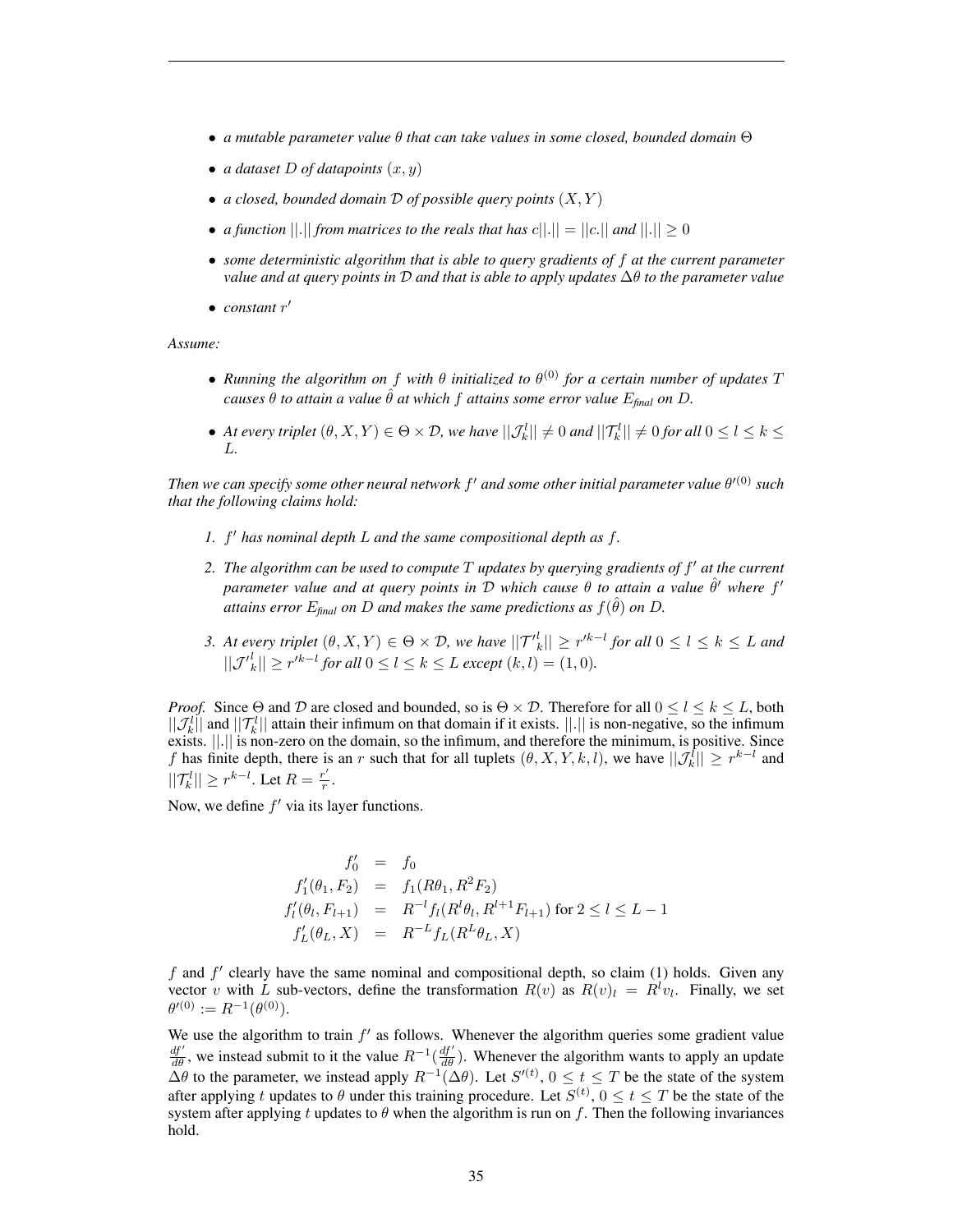- A  $\theta^{\prime}(t) = R^{-1}(\theta^{(t)})$ , where  $\theta^{\prime}(t)$  is the value of  $\theta$  under  $S^{\prime}(t)$  and  $\theta^{(t)}$  is the value of  $\theta$  under  $S^{(t)}$ .
- B f makes the same predictions and attains the same error on D under  $S^{(t)}$  as f' under  $S'^{(t)}$ .
- C Any state the algorithm maintains is equal under both  $S^{(t)}$  and  $S'^{(t)}$ .

We will show these by induction. At time  $t = 0$ , we have  $\theta^{(0)} = R^{-1}(\theta^{(0)})$  as chosen, so (A) holds. It is easy to check that (B) follows from (A). Since the algorithm has thus far not received any inputs, (C) also holds.

Now for the induction step. Assuming that  $\theta^{\prime(t)} = R^{-1}(\theta^{(t)})$ , it is easy to check that  $\frac{df'(\theta^{(t)})}{d\theta} = R(\frac{df(\theta^{(t)})}{d\theta})$ . Therefore, whenever the algorithm queries a gradient of f', it will receive  $R^{-1}(\frac{df'(\theta^{(t)})}{d\theta}) = R^{-1}(R(\frac{df(\theta^{(t)})}{d\theta})) = \frac{df(\theta^{(t)})}{d\theta}$ . Therefore, the algorithm receives the same inputs under both  $S^{(t)}$  and  $S'^{(t)}$ . Since the internal state of the algorithm is also the same, and the algorithm is deterministic, the update returned by the algorithm is also the same and so is the internal state after the update is returned, which completes the induction step for (C). Because the algorithm returns the same update in both cases, after the prescribed post-processing of the update under  $f'$ , we have  $\Delta \theta^{\prime (t)} = R^{-1} (\Delta \theta^{(t)})$ . Therefore  $\theta^{\prime (t+1)} = \theta^{\prime (t)} + \Delta \theta^{\prime (t)} = R^{-1} (\theta^{(t)}) + R^{-1} (\Delta \theta^{(t)}) =$  $R^{-1}(\theta^{(t)} + \Delta\theta^{(t)}) = R^{-1}(\theta^{(t+1)})$ . This completes the induction step for (A) and again, (B) follows easily from (A).

(B) implies directly that claim (2) holds. Finally, for any tuplet  $(\theta, X, Y, k, l)$ , we have  $||{\mathcal{T}}'_{k}|| =$  $\left\| \frac{df_l'(\theta'^{(t)})}{\theta^{(t)}} \right\|$  $\frac{d\theta_k^{\prime\left( \theta^{\prime\left( t\right) }\right) }}{d\theta_k^{\prime\left( t\right) }}||=||R^{k-l}\frac{df_l(\theta^{(t)})}{d\theta_k^{\left( t\right) }}$  $\frac{d_h(t^{(t)})}{dt^{(t)}_k}|| \ge R^{k-l}r^{k-l} = r'^{k-l}$  and unless  $(k,l) = (1,0)$  we have  $||{\cal J'}_k^l|| =$  $||\frac{df'_{l}(\theta'^{(t)})}{df'_{k}}|| = ||R^{k-l}\frac{df_{l}(\theta^{(t)})}{df_{k}}$  $\frac{(\theta^{(k)})}{df_k}$   $\vert \geq R^{k-l} r^{k-l} = r'^{k-l}$ . Therefore, claim (3) also holds, which completes the proof.

Notes:

- The condition that the Jacobians of  $f$  always have non-zero norms may be unrealistic. For practical purposes, it should be enough to have Jacobians that mostly have non-zero norms. This leads to a network  $f'$  that has exploding Jacobians wherever  $\hat{f}$  has Jacobians of size above some threshold, where that threshold can be arbitrarily chosen.
- Claim (3) of the proposition does not include the case  $(k, l) = (1, 0)$  and it does not include Jacobians with respect to the input X. These Jacobians have to be the same between  $f$ and  $f'$  if we require  $f'$  to have the same error and predictions as  $f$ . However, if we are ok with multiplicatively scaled errors and predictions, claim (3) can be extended to cover those two cases. Scaled training errors and predictions are generally not a problem in e.g. classification.
- Note that not only does the algorithm achieve the same predictions in the same number of updates for both  $\hat{f}$  and  $f'$ , but the computation conducted by the algorithm is also identical, so  $f'$  is as "easy to train" as f no matter how we choose to quantify this as long as we know to apply the scaling transformation.
- There are no constraints on the explosion rate  $r'$ . If we can successfully train a network with some explosion rate, we can successfully train an equivalent network with an arbitrary explosion rate.
- $\bullet$   $f'$  is very similar to  $f$ , so this proposition can be used to construct trainable networks with exploding Jacobians of any shape and depth as long as there exists some trainable network of that shape and depth.
- The proposition can be easily be extended to non-deterministic algorithms by using distributions and expectations.
- The proposition can be easily extended to use directional derivatives instead of total derivatives to cover e.g. ReLU and SeLU nonlinearities.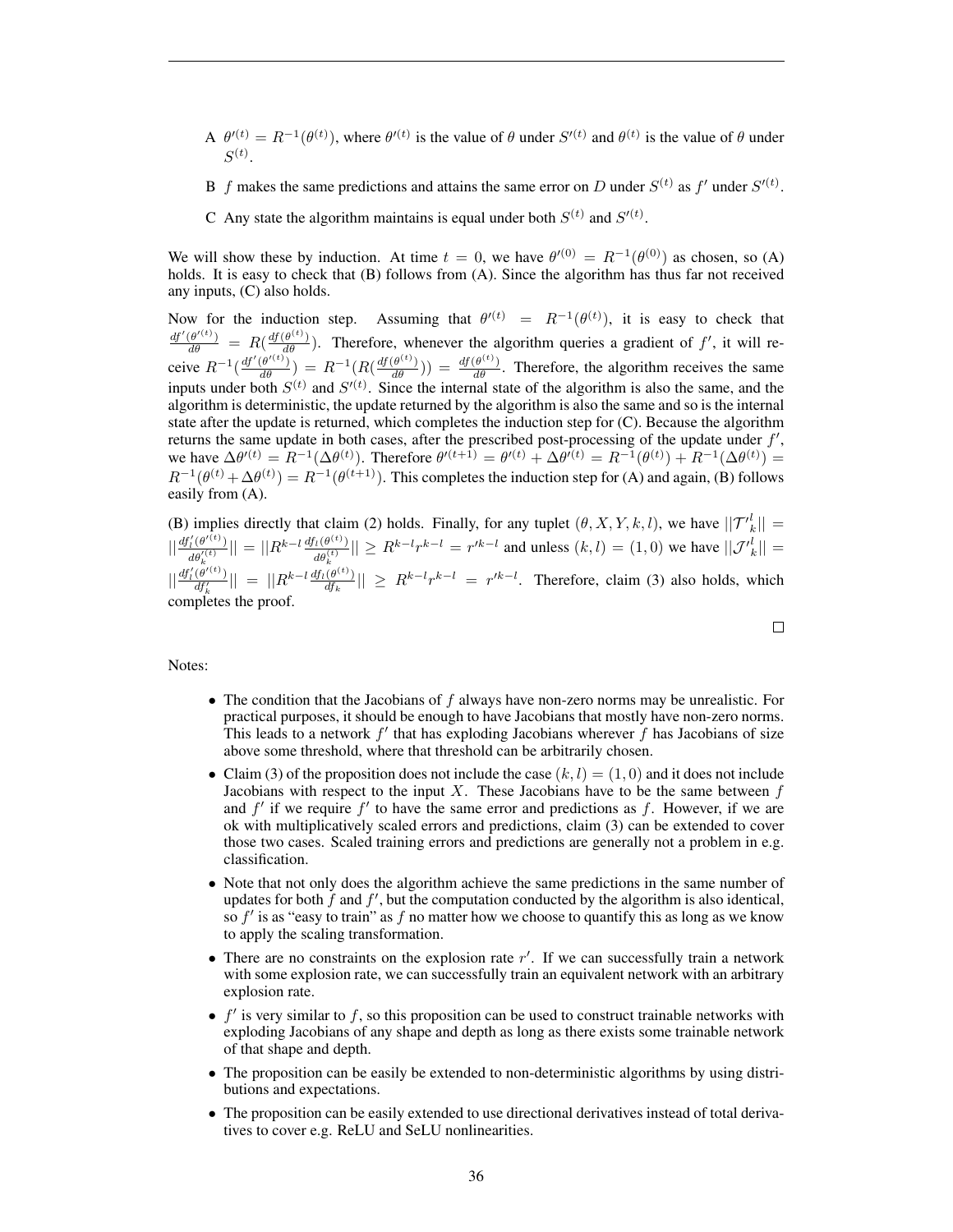# <span id="page-36-0"></span>E.2 PROPOSITION [2](#page-4-3)

**Proposition [2.](#page-4-3)** Let U be the uniform distribution over the hypersphere. Then  $GSC(k, l)$  measures the quadratic expectation  $\mathbb Q$  of the relative size of the change in the value of  $f_l$  in response to a *change in*  $f_k$  *that is a small multiple of a random variable drawn from U.* 

*Equivalently,*  $GSC(k, l) = \lim_{\epsilon \to 0} \mathbb{Q}_{u \sim U} \frac{\frac{||f_l(f_k + \epsilon u) - f_l(f_k)||_2}{||f_k(f_k)||_2}}{\frac{||f_k(f_k + \epsilon u) - f_l(f_k)||_2}{||f_k||_2}}$ 

*Proof.* We use  $L\Sigma R^T$  to denote the singular value decomposition and  $s_i$  to denote singular values.

$$
\lim_{\epsilon \to 0} Q_u \frac{\frac{\|f_I(f_k + \epsilon u) - f_I(f_k)\|_2}{\|f_k - \epsilon u - f_k\|_2}}{\frac{\|f_R(f_k + \epsilon u) - f_I(f_k)\|_2\|_2}{\|f_R(f_k)\|_2}} \\
= \lim_{\epsilon \to 0} Q_u \frac{\|f_I(f_k + \epsilon u) - f_I(f_k)\|_2\|f_k\|_2}{\epsilon \|f_I(f_k)\|_2} \\
= \lim_{\epsilon \to 0} \frac{\|f_k\|_2}{\epsilon \|f_I(f_k)\|_2} Q_u\|f_I(f_k + \epsilon u) - f_I(f_k)\|_2
$$
\n
$$
= \lim_{\epsilon \to 0} \frac{\|f_k\|_2}{\epsilon \|f_I(f_k)\|_2} Q_u\|f_I(f_k) + \epsilon f_k^l u + O(\epsilon^2) - f_I(f_k)\|_2
$$
\n
$$
= \lim_{\epsilon \to 0} \frac{\|f_k\|_2}{\|f_I(f_k)\|_2} Q_u\|f_k^l u + \frac{O(\epsilon^2)}{\epsilon} \|_2
$$
\n
$$
= \frac{\|f_k\|_2}{\|f_I(f_k)\|_2} Q_u\|L\Sigma R^T u\|_2
$$
\n
$$
= \frac{\|f_k\|_2}{\|f_I(f_k)\|_2} Q_u\|\Sigma u\|_2
$$
\n
$$
= \frac{\|f_k\|_2}{\|f_I(f_k)\|_2} Q_u\sqrt{\sum_{i=1}^{\min(d_k, d_l)} s_i^2 u(i)^2}
$$
\n
$$
= \frac{\|f_k\|_2}{\|f_I(f_k)\|_2} \sqrt{\mathbb{E}_u \sum_{i=1}^{\min(d_k, d_l)} s_i^2 u(i)^2}
$$
\n
$$
= \frac{\|f_k\|_2}{\|f_I(f_k)\|_2} \sqrt{\sum_{i=1}^{\min(d_k, d_l)} s_i^2 \mathbb{E}_u u(i)^2}
$$
\n
$$
= \frac{\|f_k\|_2}{\|f_I(f_k)\|_2} \sqrt{\frac{1}{d_k} \sum_{i=1}^{\min(d_k, d_l)} s_i^2}
$$
\n
$$
= \frac{\|f_k\|_2}{\|f_I(f_k)\|_2} \|\Sigma\|_{qm}
$$
\n
$$
= GSC(k, l)
$$

 $\Box$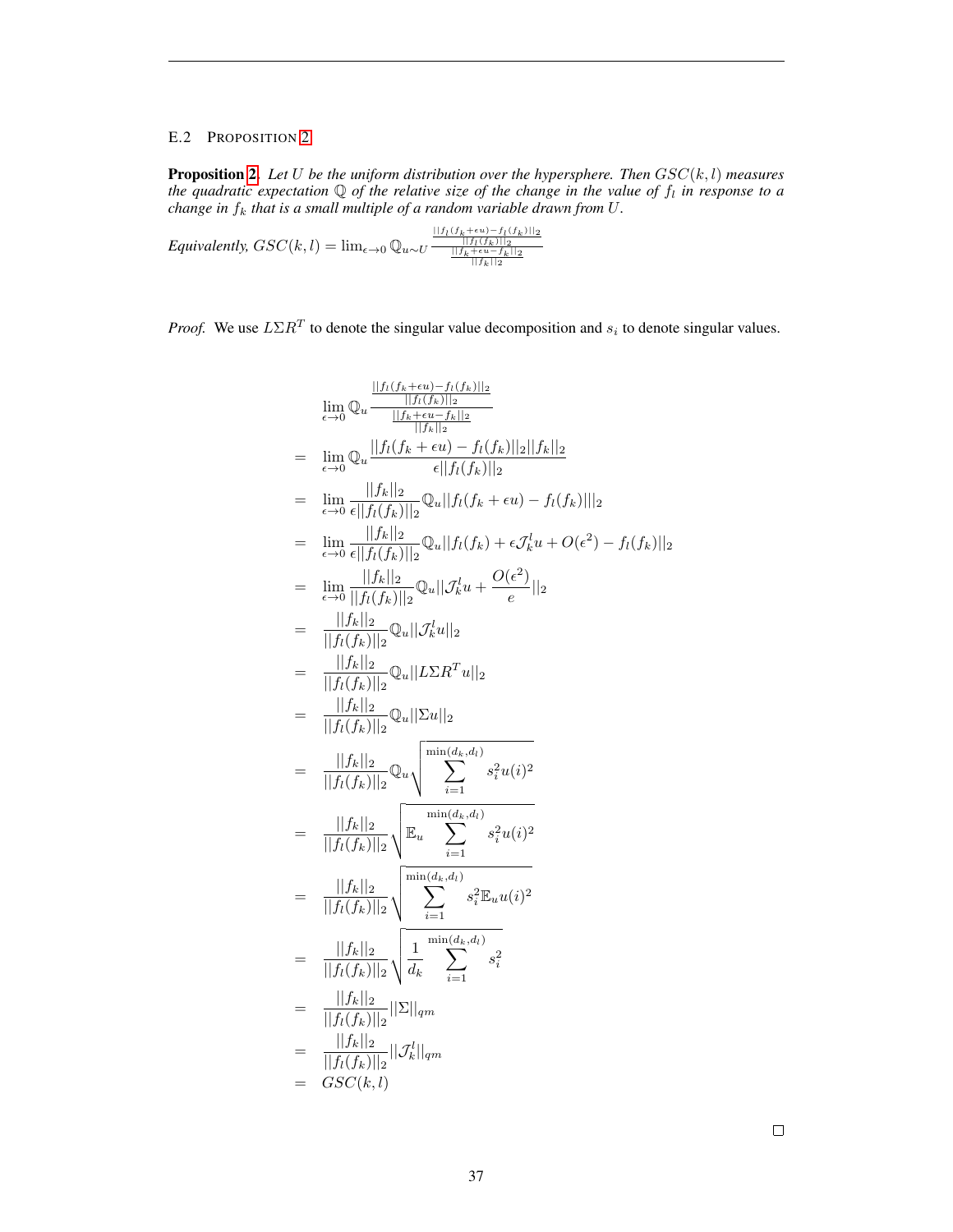# <span id="page-37-0"></span>E.3 PROPOSITION [3](#page-4-2)

**Proposition [3.](#page-4-2)** Let U be the uniform distribution over the hypersphere. Assume  $f_k$  is a fully*connected linear layer without trainable bias parameters and*  $\theta_k$  *contains the entries of the weight matrix. Then*  $GSC(k, l) \frac{||\theta_k||_2||f_{k+1}||_2}{|f_{k+1}||_2}$  $\frac{|\theta_k||_2||f_{k+1}||_2}{||f_k||_2\sqrt{d_{k+1}}}$  measures the quadratic expectation Q of the relative size of *the change in the value of*  $f_l$  *in response to a change in*  $\theta_k$  *that is a small multiple of a random variable drawn from* U*.*

*Equivalently,*  $GSC(k, l) \frac{||\theta_k||_2||f_{k+1}||_2}{|f_{k+1}||_2}$  $\frac{||f_l(f_k(\theta_k+\epsilon u,f_{k+1}))-f_l(f_k(\theta_k,f_{k+1}))||_2}{||f_k||_2\sqrt{d_{k+1}}}$ <br>  $||f_k||_2\sqrt{d_{k+1}}$  =  $\lim_{\epsilon\to 0}\mathbb{Q}_u \sim U \frac{\frac{||f_l(f_k(\theta_k+\epsilon u,f_{k+1}))-f_l(f_k(\theta_k,f_{k+1}))||_2}{||\theta_k||_2}}$ 

*Further, if*  $\theta_k$  *is random and* 

- *all entries of*  $\theta_k$  *have the same quadratic expectation*
- *all products of two different entries of*  $\theta_k$  *have an expectation of* 0
- *the orientation of*  $\theta_k$  *is independent of its length*

*we have*  $\mathbb{Q}_{\theta_k}^{-1} \frac{||\theta_k||_2||f_{k+1}||_2}{||f_k||_2 \sqrt{d_{k+1}}}$  $\frac{|\theta_k||_2||f_{k+1}||_2}{||f_k||_2\sqrt{d_{k+1}}} = 1.$ 

*Proof.* Throughout this derivation, we will use  $\theta_k$  to refer to both the parameter sub-vector and the weight matrix. Similarly, we will use  $\epsilon u$  to refer to both a perturbation of the parameter sub-vector and of the weight matrix. We use  $L\Sigma R^{T}$  to denote the singular value decomposition and  $s_{i}$  to denote singular values.

$$
\lim_{\epsilon \to 0} \mathbb{Q}_u \frac{||f_l(f_k(\theta_k + \epsilon u, f_{k+1})) - f_l(f_k(\theta_k, f_{k+1}))||_2}{||f_l||_2}
$$
\n
$$
= \lim_{\epsilon \to 0} \frac{||\theta_k||_2}{\epsilon||f_l||_2} \mathbb{Q}_u ||f_l(f_k(\theta_k + \epsilon u, f_{k+1})) - f_l(f_k(\theta_k, f_{k+1}))||_2
$$
\n
$$
= \lim_{\epsilon \to 0} \frac{||\theta_k||_2}{\epsilon||f_l||_2} \mathbb{Q}_u ||f_l((\theta_k + \epsilon u, f_{k+1})) - f_l(\theta_k f_{k+1})||_2
$$
\n
$$
= \lim_{\epsilon \to 0} \frac{||\theta_k||_2}{\epsilon||f_l||_2} \mathbb{Q}_u ||f_l(\theta_k f_{k+1} + \epsilon u f_{k+1}) - f_l(\theta_k f_{k+1})||_2
$$
\n
$$
= \lim_{\epsilon \to 0} \frac{||\theta_k||_2}{\epsilon||f_l||_2} \mathbb{Q}_u ||f_l(\theta_k f_{k+1}) + \mathcal{J}_k^l \epsilon u f_{k+1} + O(\epsilon^2) - f_l(\theta_k f_{k+1})||_2
$$
\n
$$
= \lim_{\epsilon \to 0} \frac{||\theta_k||_2}{||f_l||_2} \mathbb{Q}_u ||\mathcal{J}_k^l u f_{k+1} + \frac{O(\epsilon^2)}{\epsilon} ||_2
$$
\n
$$
= \frac{||\theta_k||_2}{||f_l||_2} \mathbb{Q}_u ||\mathcal{L}_k^l u f_{k+1}||_2
$$
\n
$$
= \frac{||\theta_k||_2}{||f_l||_2} \mathbb{Q}_u ||\Sigma \mathbb{R}^T u f_{k+1}||_2
$$
\n
$$
= \frac{||\theta_k||_2}{||f_l||_2} \mathbb{Q}_u ||\Sigma u f_{k+1}||_2
$$
\n
$$
= \frac{||\theta_k||_2}{||f_l||_2} \mathbb{Q}_u \frac{\min(d_k, d_l) d_{k+1}}{\sum_{i=1}^{i=1} (\sum_{j=1}^{i=1} s_i u(i,j) f_{k+1}(j))^2}
$$
\n
$$
= \
$$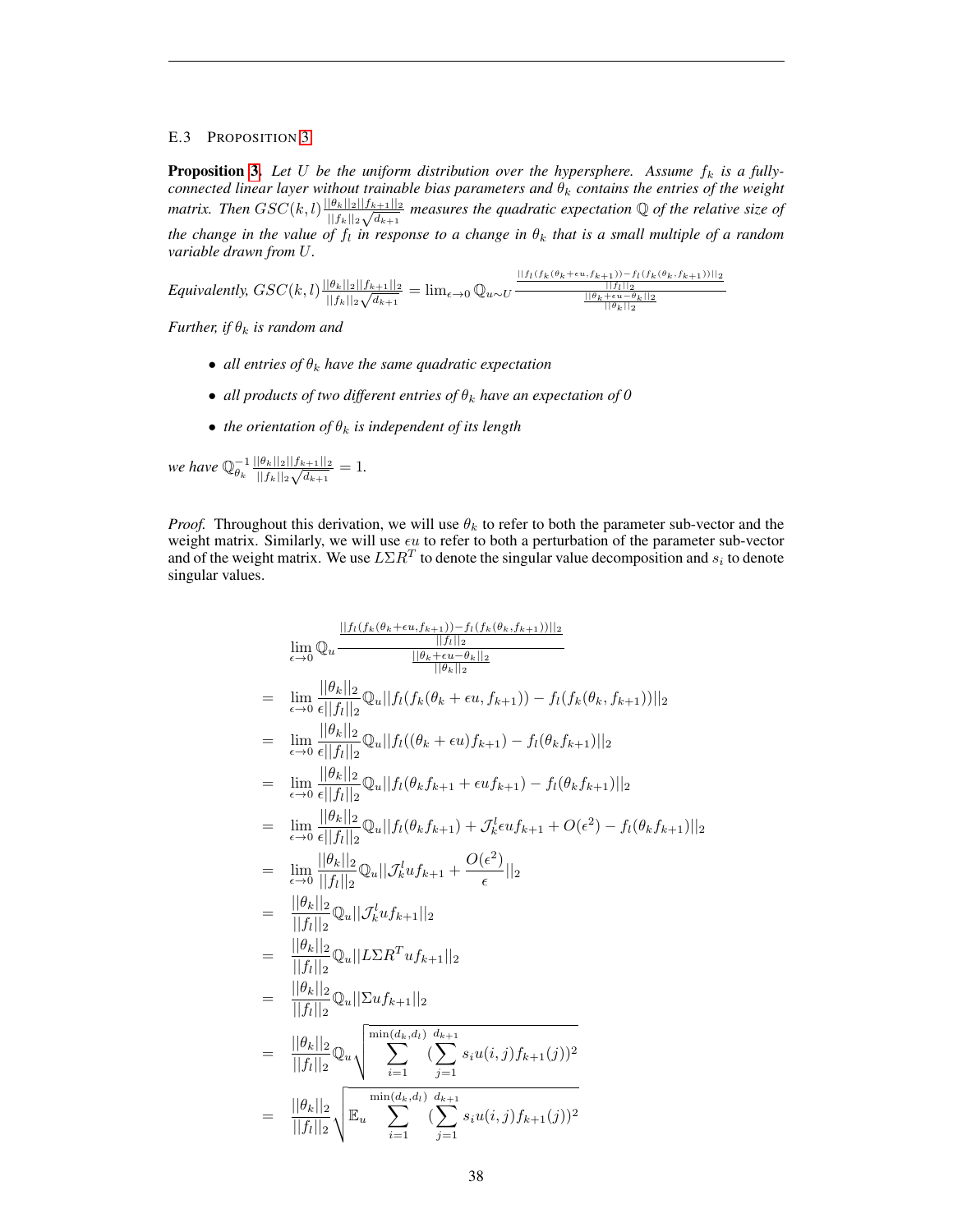$$
= \frac{||\theta_k||_2}{||f_l||_2} \sqrt{\mathbb{E}_u \sum_{i=1}^{\min(d_k, d_l)} \sum_{j=1}^{d_{k+1}} \sum_{m=1}^{d_{k+1}} s_i^2 u(i,j) f_{k+1}(j) u(i,m) f_{k+1}(m)}
$$
\n
$$
= \frac{||\theta_k||_2}{||f_l||_2} \sqrt{\sum_{i=1}^{\min(d_k, d_l)} \sum_{j=1}^{d_{k+1}} \sum_{m=1}^{d_{k+1}} s_i^2 f_{k+1}(j) f_{k+1}(m) \mathbb{E}_u u(i,j) u(i,m)}
$$
\n
$$
= \frac{||\theta_k||_2}{||f_l||_2} \sqrt{\sum_{i=1}^{\min(d_k, d_l)} \sum_{j=1}^{d_{k+1}} \sum_{m=1}^{d_{k+1}} s_i^2 f_{k+1}(j) f_{k+1}(m) \delta_{jm} \mathbb{E}_u u(i,j)^2}
$$
\n
$$
= \frac{||\theta_k||_2}{||f_l||_2} \sqrt{\sum_{i=1}^{\min(d_k, d_l)} \sum_{j=1}^{d_{k+1}} s_i^2 f_{k+1}(j)^2 \mathbb{E}_u u(i,j)^2}
$$
\n
$$
= \frac{||\theta_k||_2}{||f_l||_2} \sqrt{\frac{1}{d_k d_{k+1}}} \sum_{i=1}^{\min(d_k, d_l)} \sum_{j=1}^{d_{k+1}} s_i^2 f_{k+1}(j)^2
$$
\n
$$
= \frac{||\theta_k||_2}{||f_l||_2 \sqrt{d_{k+1}}} \sqrt{\frac{1}{d_k} \sum_{i=1}^{\min(d_k, d_l)} s_i^2 \sum_{j=1}^{d_{k+1}} f_{k+1}(j)^2}
$$
\n
$$
= \frac{||\theta_k||_2}{||f_l||_2 \sqrt{d_{k+1}}} ||\Sigma||_{qm} ||f_{k+1}||_2}
$$
\n
$$
= GSC(k,l) \frac{||\theta_k||_2 ||f_{k+1}||_2}{||f_k||_2 \sqrt{d_{k+1}}}
$$

Further, assume that  $\theta_k$  is random and fulfills the conditions stated. Under those conditions,  $\theta_k$ is the product of a random scalar length variable  $\ell$  and an independent random vector orientation variable  $\theta'_k$  of unit length. Then for all  $1 \leq i \leq d_k$  and  $1 \leq j \leq d_{k+1}$ , we have  $\mathbb{E}\theta_k(i,j)^2$  $\mathbb{E}\ell^2\theta'_k(i,j)^2 = \mathbb{E}_{\ell}\ell^2\mathbb{E}_{\theta'}\theta'_k(i,j)^2$  and so  $\mathbb{Q}\theta'_k(i,j) = \frac{\mathbb{Q}\theta_k(i,j)}{\mathbb{Q}\ell}$ . Since all entries of  $\theta_k$  have the same quadratic expectation, all entries in  $\theta'_k$  have the same quadratic expectation. Further,  $1 = ||\theta'_k||_2 =$  $\mathbb{Q}||\theta_k'||_2 = \sqrt{\mathbb{E}\sum_{i,j}\theta_k'(i,j)^2} = \sqrt{d_kd_{k+1}\mathbb{E}\theta_k'(1,1)^2} = \sqrt{d_kd_{k+1}}\mathbb{Q}\theta_k'(1,1)$ , so the quadratic expectation of each entry of  $\theta'_k$  is  $\frac{1}{\sqrt{dx}}$  $\frac{1}{d_k d_{k+1}}$ . Further, for all  $1 \leq i_1, i_2 \leq d_k$  and  $1 \leq j_1, j_2 \leq$  $d_{k+1}$  with  $(i_1, j_1) \neq (i_2, j_2)$ , we have  $0 = \mathbb{E} \theta_k(i_1, j_1) \theta_k(i_2, j_2) = \mathbb{E} \theta'_k(i_1, j_1) \ell \theta'_k(i_2, j_2) \ell =$  $\mathbb{E}_{\ell} \ell^2 \mathbb{E}_{\theta} \theta'_k(i_1, j_1) \theta'_k(i_2, j_2)$ , so the expectation of the product of two different entries of  $\theta'_k$  is 0.

Then, we have:

$$
\mathbb{Q}_{\theta_k}^{-1} \frac{||\theta_k||_2||f_{k+1}||_2}{||f_k||_2\sqrt{d_{k+1}}}
$$
\n
$$
= \frac{||f_{k+1}||_2}{\sqrt{d_{k+1}}} \mathbb{Q}^{-1} \frac{||\theta_k||_2}{||f_k||_2}
$$
\n
$$
= \frac{||f_{k+1}||_2}{\sqrt{d_{k+1}}} \mathbb{Q}^{-1} \sqrt{\frac{||\theta_k||_2^2}{||f_k||_2^2}}
$$
\n
$$
= \frac{||f_{k+1}||_2}{\sqrt{d_{k+1}}} \mathbb{Q}^{-1} \sqrt{\frac{||\theta_k||_2^2}{||\theta_k f_{k+1}||_2^2}}
$$
\n
$$
= \frac{||f_{k+1}||_2}{\sqrt{d_{k+1}}} \sqrt{\mathbb{E} \frac{||\theta_k f_{k+1}||_2^2}{||\theta_k||_2^2}}
$$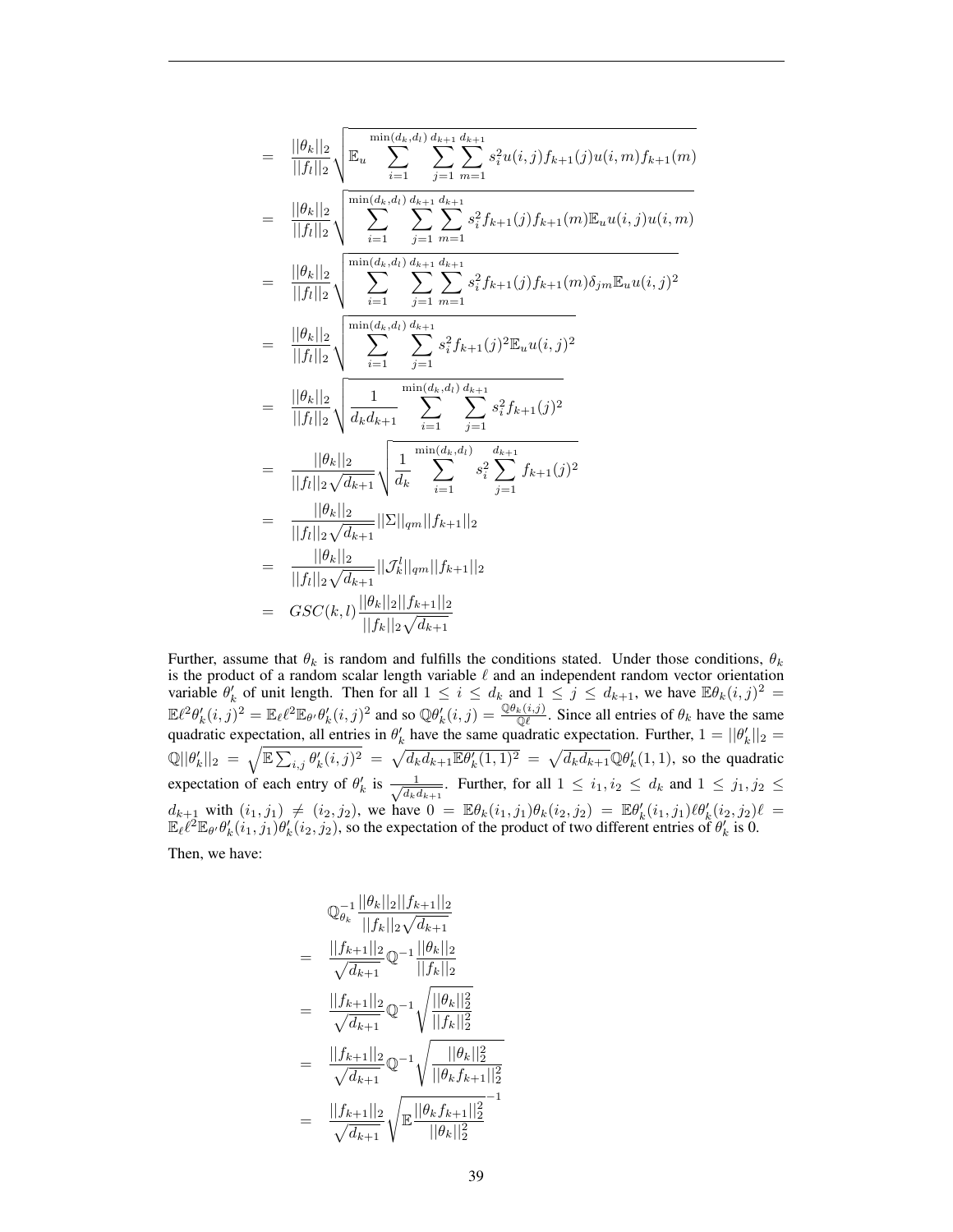$$
\begin{split}\n&= \frac{||f_{k+1}||_2}{\sqrt{d_{k+1}}} \sqrt{\mathbb{E} \frac{||\ell \theta'_k f_{k+1}||_2^2}{||\ell \theta'_k||_2^2}} \\
&= \frac{||f_{k+1}||_2}{\sqrt{d_{k+1}}} \sqrt{\mathbb{E} \frac{||\theta'_k f_{k+1}||_2^2}{||\theta'_k||_2^2}} \\
&= \frac{||f_{k+1}||_2}{\sqrt{d_{k+1}}} \sqrt{\mathbb{E} \frac{||\theta'_k f_{k+1}||_2^2}{||\theta'_k f_{k+1}||_2^2}}^{-1} \\
&= \frac{||f_{k+1}||_2}{\sqrt{d_{k+1}}} \sqrt{\mathbb{E} \sum_i (\sum_j \theta'_k(i,j) f_{k+1}(j))^2}^{-1} \\
&= \frac{||f_{k+1}||_2}{\sqrt{d_{k+1}}} \sqrt{\mathbb{E} \sum_{i,j,m} \theta'_k(i,j) f_{k+1}(j) \theta'_k(i,m) f_{k+1}(m)}^{-1} \\
&= \frac{||f_{k+1}||_2}{\sqrt{d_{k+1}}} \sqrt{\mathbb{E} \sum_{i,j} \theta'_k(i,j)^2 f_{k+1}(j)^2}^{-1} \\
&= \frac{||f_{k+1}||_2}{\sqrt{d_{k+1}}} \sqrt{\sum_j f_{k+1}(j)^2 \sum_i \mathbb{E} \theta'_k(i,j)^2}^{-1} \\
&= \frac{||f_{k+1}||_2}{\sqrt{d_{k+1}}} \sqrt{\sum_j f_{k+1}(j)^2 \sum_i (\mathbb{Q} \theta'_k(i,j))^2}^{-1} \\
&= \frac{||f_{k+1}||_2}{\sqrt{d_{k+1}}} \sqrt{\sum_j f_{k+1}(j)^2 \sum_i \frac{1}{d_k d_{k+1}}}^{-1} \\
&= \frac{||f_{k+1}||_2}{\sqrt{d_{k+1}}} \sqrt{||f_{k+1}||_2^2 d_k \frac{1}{d_k d_{k+1}}^{-1}}^{-1} \\
&= 1\n\end{split}
$$

 $\Box$ 

The conditions stated in the proposition for the random parameter sub-vector  $\theta_k$  are fulfilled, for example, if the corresponding weight matrix is either Gaussian initialized or orthogonally initialized. Therefore, the most popular initialization strategies for weight matrices are covered by this proposition.

#### <span id="page-39-0"></span>E.4 PROPOSITION [4](#page-4-1)

# Proposition [4.](#page-4-1) *Given:*

- *some network* f *of nominal depth* L
- *some parameter value*  $\theta = (\theta_1, ..., \theta_L)$
- *constants*  $c_2, ..., c_L$  *and*  $\gamma_1, ..., \gamma_L$
- *a network*  $f'$  *of nominal depth* L *defined via its layer functions as follows.*

$$
f'_0 = f_0
$$
  
\n
$$
f'_1(\theta_1, F_2) = f'_1(\gamma_1 \theta_1, c_2 F_2)
$$
  
\n
$$
f'_l(\theta_l, F_{l+1}) = c_l f_l(\gamma_l \theta_l, \frac{1}{c_{l+1}} F_{l+1}) \text{ for } 2 \le l \le L - 1
$$
  
\n
$$
f'_L(\theta_L, X) = c_L f_L(\gamma_L \theta_L, X)
$$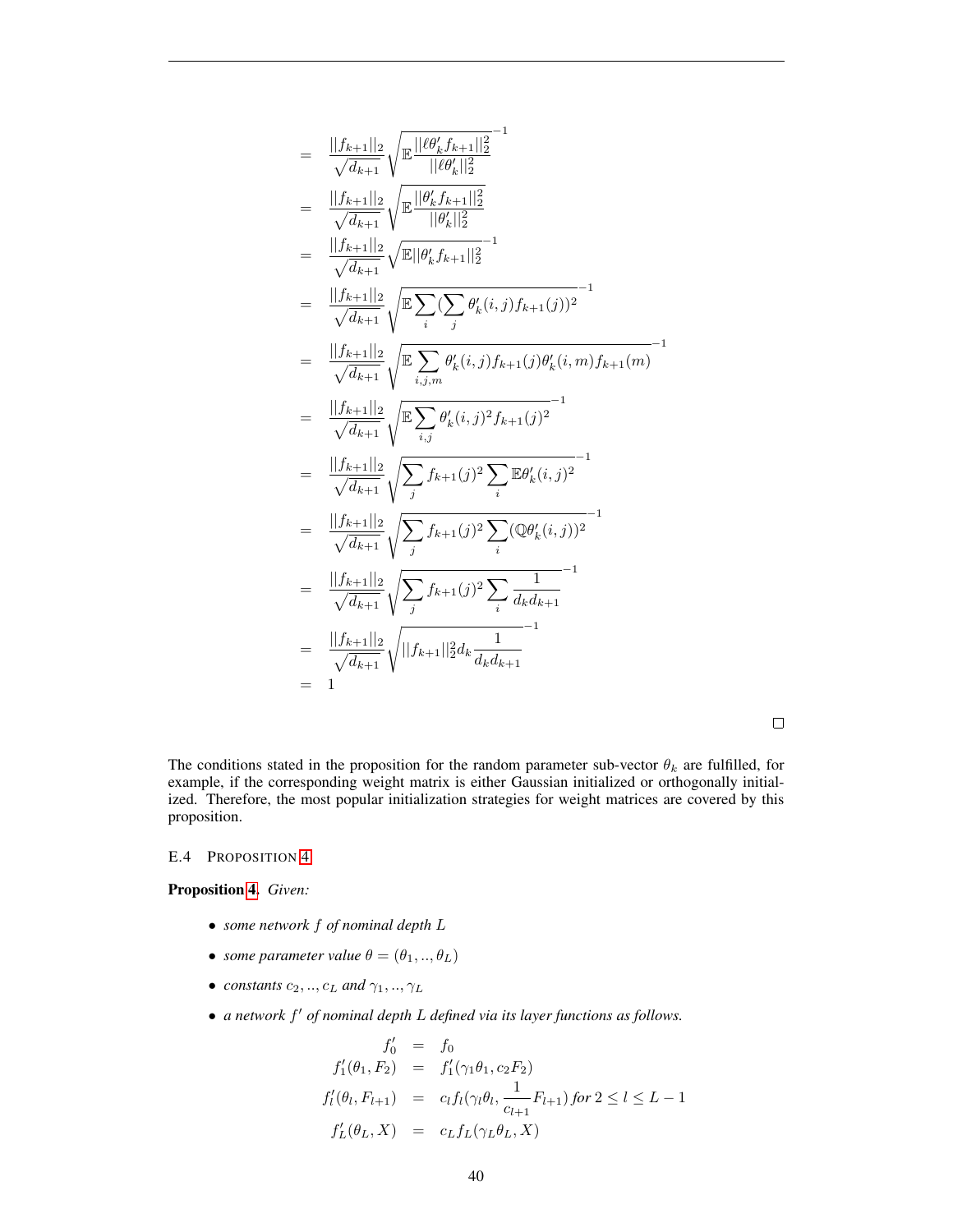• *a parameter value*  $\theta' = (\theta'_1, ..., \theta'_L)$  *defined via*  $\theta'_l = \frac{1}{\gamma_l} \theta_l$ 

*Then for all tuples*  $(\theta, \theta', X, Y)$ ,  $GSC(k, l, f, \theta, X, Y) = GSC(k, l, f', \theta', X, Y)$ .

*Proof.* Let  $c_0 = c_1 = 1$ . Then we have  $||f'_l||_2 = c_l||f_l||_2$  for  $0 \le l \le L$  and we have l  $||\mathcal{J}'^l_k||_{qm} = ||\frac{c_l}{c_k} \mathcal{J}^l_k||_{qm} = \frac{c_l}{c_k} ||\mathcal{J}^l_k||_{qm}$  for  $0 \le l \le k \le L$ , so  $GSC'(k, l) = \frac{||\mathcal{J}^l_k||_{qm}||f'_k||_2}{||f'_l||_2}$  $\frac{c_l}{c_k}||\mathcal{J}^l_k||_{qm}c_k||f_k||_2$  $\frac{k||qm \log ||f(k)||_2}{c_l||f_l||_2} = GSC(k, l)$  for  $0 \le l \le k \le L$  as required.

Here, we consider general multiplicative rescalings provided they do not change the predictions and error values of the network. To ensure this, each layer function must compensate for the factor introduced by the previous layer as well as for the rescaling of the parameter. Not all network transformations that are used in practice to control the scale of forward activations fall under this proposition. Changing the scale of weights in a tanh or SeLU network or adding normalization layers is not covered. These changes can have a drastic impact on the high-level properties of the network, as shown throughout the paper. On the other hand, changing the scale of weights in a ReLU network is covered by the proposition, as long as the error layer  $f_0$  also compensates for this rescaling. Also, changing the scale of weights in any architecture where linear layers are followed by a normalization layer is covered by the proposition.

## <span id="page-40-0"></span>E.5 PROPOSITION [5](#page-4-4)

Proposition [5.](#page-4-4) *Assuming the approximate decomposability of the norm of the product of Jaco* $b$ ians, i.e.  $||\mathcal{J}_{l+1}^l \mathcal{J}_{l+2}^{l+1}..\mathcal{J}_{k}^{k-1}||_{qm} \approx ||\mathcal{J}_{l+1}^l||_{qm} ||\mathcal{J}_{l+2}^{l+1}||_{qm} ... ||\mathcal{J}_{k}^{k-1}||_{qm}$ , we have  $GSC(k, l) \approx$  $GSC(k, k-1)GSC(k-1, k-2)...GSC(l+1, l).$ 

*Proof.*

$$
GSC(k, l)
$$
\n
$$
= \frac{||\mathcal{J}_{k}^{l}||_{qm}||f_{k}||_{2}}{||f_{l}||_{2}}
$$
\n
$$
= \frac{||\mathcal{J}_{l+1}^{l}\mathcal{J}_{l+2}^{l+1}...\mathcal{J}_{k}^{k-1}||_{qm}||f_{k}||_{2}}{||f_{l}||_{2}}
$$
\n
$$
\approx \frac{||\mathcal{J}_{l+1}^{l}||_{qm}||\mathcal{J}_{l+2}^{l+1}||_{qm}...||\mathcal{J}_{k}^{k-1}||_{qm}||f_{k}||_{2}}{||f_{l}||_{2}}
$$
\n
$$
= \frac{||\mathcal{J}_{l+1}^{l}||_{qm}||\mathcal{J}_{l+2}^{l+1}||_{qm}...||\mathcal{J}_{k}^{k-1}||_{qm}||f_{k}||_{2}||f_{l+1}||_{2}||f_{l+2}||_{2}...||f_{k-1}||_{2}}{||f_{l+1}||_{2}||f_{l+2}||_{2}...||f_{k-1}||_{2}}
$$
\n
$$
= \frac{||\mathcal{J}_{l+1}^{l}||_{qm}||f_{l+1}||_{2}||\mathcal{J}_{l+2}^{l+1}||_{qm}||f_{l+2}||_{2}...||\mathcal{J}_{k}^{k-1}||_{qm}||f_{k}||_{2}}{||f_{l+1}||_{2}...||f_{k-1}||_{2}}
$$
\n
$$
= GSC(k, k-1) GSC(k-1, k-2)...GSC(l+1, l)
$$

 $\Box$ 

 $\Box$ 

#### <span id="page-40-1"></span>E.6 PROPOSITION [6](#page-10-3)

Proposition [6.](#page-10-3) *Any endomorphism on the hypersphere composed of (i) a strictly monotonic, continuous nonlinearity*  $\sigma$  *that has*  $\sigma(0) = 0$ , *(ii) multiplication with a full-rank matrix and (iii) length-only layer normalization is bijective.*

*Proof.* We will prove this by showing that the inverse image of any point under such an endomorphism is a single point. Take any point on the hypersphere. The inverse image under length-only layer normalization is a ray from the origin not including the origin. The inverse image of this ray under multiplication with a full-rank matrix is also a ray from the origin not including the origin.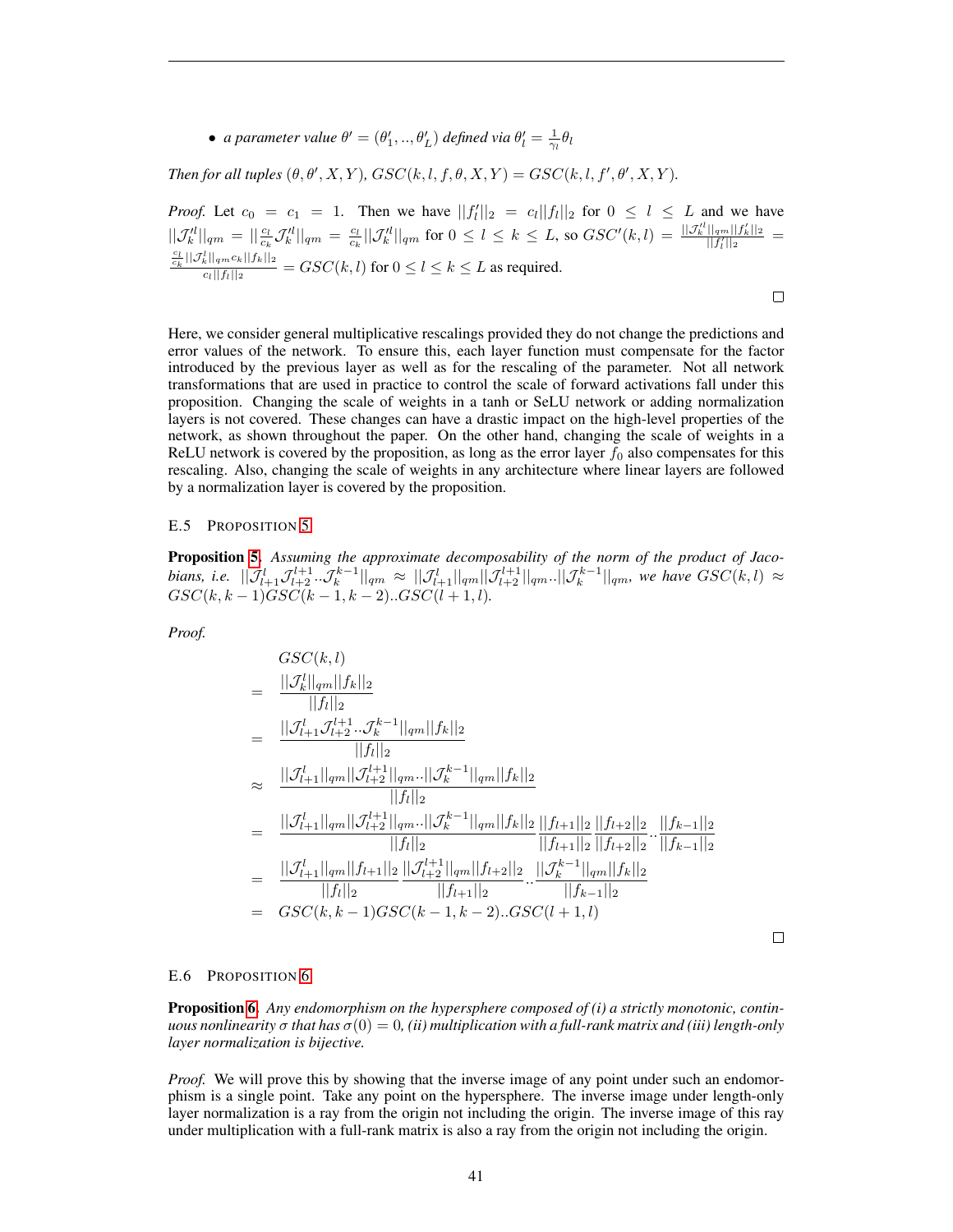What remains to be shown is that the inverse image of this ray under the nonlinearity layer, when intersected with the hypersphere, yields a single point. We will show this via a series of claims. Let the dimension of the hypersphere be  $d$  and its radius be  $r$ .

*Claim 1*: If a point on this ray has an inverse image, that inverse image is a single point.

Let this point on the ray be x. Assume its inverse image contains two points  $y$  and z. Then for  $1 \le i \le d$ ,  $\sigma(y(i)) = x(i)$  and  $\sigma(z(i)) = x(i)$  and so  $\sigma(y(i)) = \sigma(z(i))$ . But  $y \ne z$ , so there exists an i such that  $y(i) \neq z(i)$ . So there exist two different values  $y(i)$  and  $z(i)$  at which  $\sigma$  returns the same result. But  $\sigma$  is strictly monotonic. Contradiction.

*Claim 2*: If two points  $x_1$  and  $x_2$  on the ray have inverse images  $y_1$  and  $y_2$  and  $x_1$  is closer to the origin than  $x_2$ , then for  $1 \le i \le d$ , we have  $|y_1(i)| \le |y_2(i)|$ .

For  $1 \le i \le d$ ,  $\sigma$  attains  $x_2(i)$  at  $y_2(i)$  and 0 at 0. Since  $\sigma$  is strictly monotonic, continuous and  $0 \leq |x_1(i)| \leq |x_2(i)|$  and  $x_1(i)$  and  $x_2(i)$  have the same sign,  $\sigma$  attains  $x_1(i)$  at a point between 0 and  $y_2(i)$ . Hence,  $|y_1(i)| \le |y_2(i)|$  as required.

*Claim 3*: The function f that assigns to each point on the ray that has an inverse image the length of that inverse image is strictly increasing in the direction away from the origin.

Take any two points on the ray  $x_1$  and  $x_2$  that have inverse images  $y_1$  and  $y_2$  where  $x_1$  is closer to the origin. By the previous claim, for  $1 \le i \le d$ , we have  $|y_1(i)| \le |y_2(i)|$  and therefore  $||y_1||_2 \le ||y_2||_2$  and therefore  $f(x_1) \le f(x_2)$ . Assume  $f(x_1) = f(x_2)$ . Then we must have  $|y_1(i)| = |y_2(i)|$  for  $1 \le i \le d$ . Since  $\sigma$  is strictly monotonic and  $\sigma(0) = 0$ ,  $\sigma$  either preserves the sign of all inputs or reverses the sign of all inputs. Since  $x_1(i)$  and  $x_2(i)$  have the same sign, so do  $y_1(i)$  and  $y_2(i)$ . So  $y_1(i) = y_2(i)$ , so  $y_1 = y_2$ , so the forward images of  $y_1$  and  $y_2$  are the same, so  $x_1 = x_2$ . Contradiction. So  $f(x_1) \neq f(x_2)$ , so  $f(x_1) < f(x_2)$ .

*Claim 4*: The function f that assigns to each point on the ray that has an inverse image the length of that inverse image is continuous.

Since f is only defined on a 1-dimensional space, it is enough to show left-continuity and rightcontinuity.

Part 1: left-continuity. Take a sequence of points on the ray with inverse images that approach some point  $x_{\text{lim}}$  on the ray from the left and assume that  $x_{\text{lim}}$  also has an inverse image  $y_{\text{lim}}$ . Then we need to show that the length of  $y_{\text{lim}}$  is the limit of the lengths of the inverse images of the sequence. It is enough to show this for the monotonic re-ordering of the sequence. Let that monotonic re-ordering be  $x_n$ . Then we have  $x_n \to x_{\text{lim}}$  and  $||x_n||$  increases. By claim 2, for  $1 \le i \le d$ ,  $|y_n(i)|$  is an increasing sequence. This means that  $|y_n(i)|$  either converges or it is an unbounded sequence. If the latter is true, then it will exceed  $|y_{\text{lim}}(i)|$ . But since  $x_{\text{lim}}$  is at least as large as all  $x_n$ , again by claim 2 we must have  $|y_{\text{lim}}(i)| \ge |y_n(i)|$ . Contradiction. So  $|y_n(i)|$  converges. Since  $\sigma$  is strictly monotonic and  $\sigma(0)$ ,  $\sigma$  either preserves the sign of all values or it reverses the sign of all values. Since for each  $1 \le i \le d$ , the  $x_n(i)$  all have the same sign because the  $x_n$  are on a ray, the  $y_n(i)$  all have the same sign and so since  $|y_n(i)|$  converges,  $y_n(i)$  converges. Let its limit be  $y'_{\text{lim}}(i)$ . Because  $\sigma$  is continuous, its value at  $y'_{\text{lim}}(i)$  is the limit of  $\sigma(y_n(i))$ . But that is  $x_{\text{lim}}(i)$ . So if  $y''_{\text{lim}}$  is the vector made up of the  $y'_{\text{lim}}(i)$ , it is the inverse image of  $x_{\text{lim}}$ . i.e.  $y'_{\text{lim}} = y_{\text{lim}}$ . Since  $||.||_2$  is also a continuous function,  $||y_n||_2 \to ||y'_{\text{lim}}||_2$  and so  $||y_n||_2 \to ||y_{\text{lim}}||_2$  and so  $f(x_n) \to f(x)$  as required.

Part 2: right-continuity. This case is analogous. We have a decreasing sequence  $x_n$  and so decreasing sequences  $|y_n(i)|$  and so convergent sequences  $y_n(i)$  with a limit  $y'_{\text{lim}}$  that is equal to  $y_{\text{lim}}$  and so  $f(x_n) \to f(x)$  as required.

*Claim 5*: The co-domain of the function  $f$  that assigns to each point on the ray that has an inverse image the length of that inverse image is the positive reals.

We argue by contradiction. Assume the co-domain of  $f$  is not the positive reals. Then the set  $S$  of positive reals not attained by  $f$  is non-empty. Let  $s$  be the infimum of  $S$ .

Case 1:  $s = 0$ . Since  $\sigma$  is strictly monotonic with  $\sigma(0) = 0$ , there exists an  $\epsilon > 0$  such that  $\sigma$  attains all values in the interval  $[-\epsilon, \epsilon]$ . So all points on the ray for which all components have absolute value less than  $\epsilon$  have an inverse image, so there exists an  $\epsilon' > 0$  such that all points on the ray with length in the interval  $(0, \epsilon']$  have an inverse image, so f is defined there. Further, if we extend the domain of f to include the origin, we have  $f(0) = 0$ . But by the same argument used for claim 4, f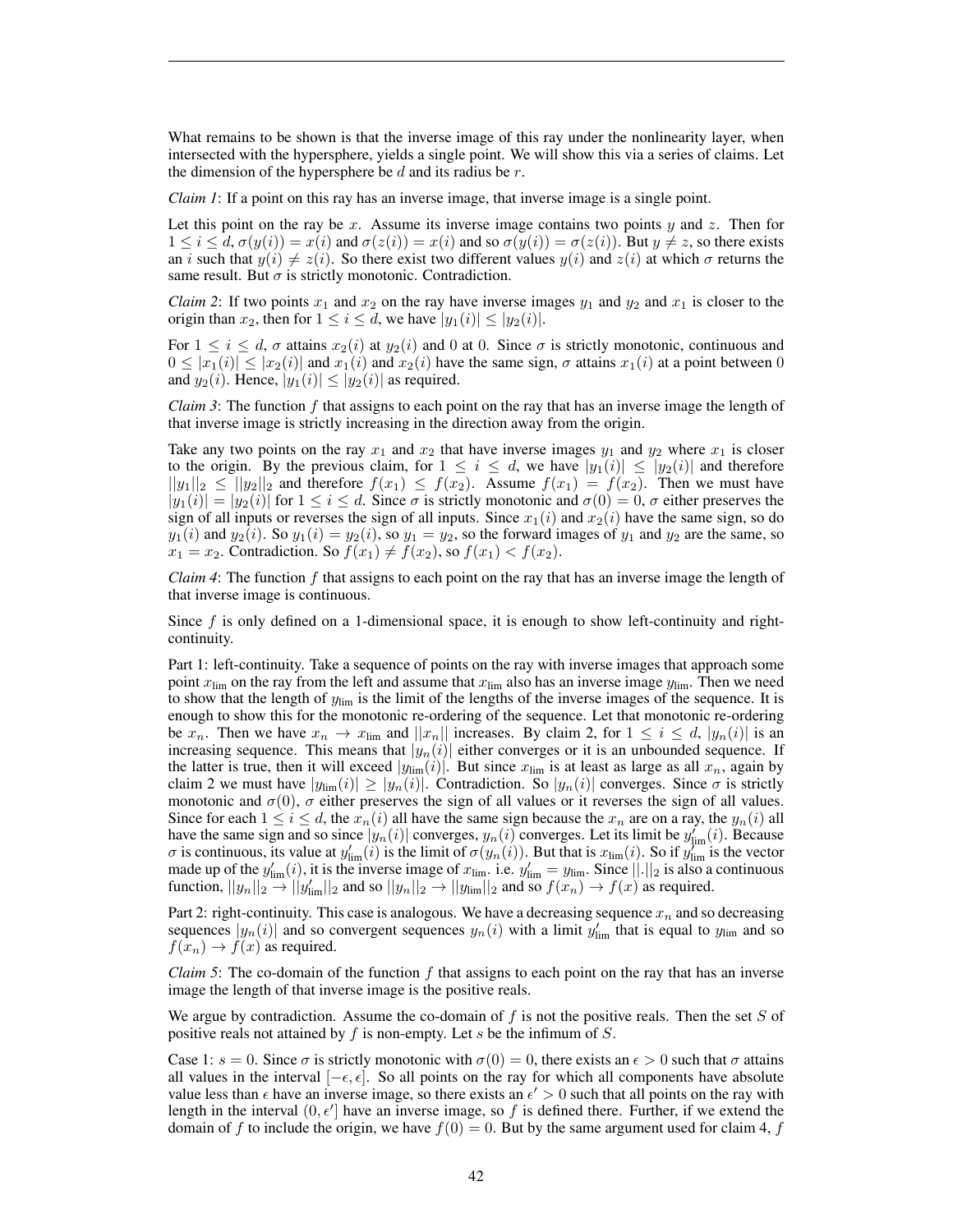is then right-continuous at 0. Since f is also continuous and defined on  $(0, \epsilon']$ , it attains all values in the interval  $[0, f(\epsilon')]$ . Specifically, if f is restricted to its original domain (the ray), it still attains all values in  $(0, f(\epsilon'))$ . So the infimum of S is at least  $f(\epsilon')$ . Contradiction.

Case 2:  $s > 0$  and  $s \in S$ . Then there exists a sequence  $x_n$  of points on the ray such that  $f(x_n) \to s$ and  $f(x_n)$  is strictly increasing. By claim 3,  $||x_n||_2$  is strictly increasing. Let the inverse images of the  $x_n$  be  $y_n$ . By claim 2,  $|y_n(i)|$  is increasing for  $1 \le i \le d$ . Since  $|y_n(i)| \le ||y_n||_2 < s$ ,  $|y_n(i)|$  is bounded from above, so it converges. As  $\sigma$  is strictly monotonic and  $\sigma(0) = 0$ ,  $\sigma$  either preserves the sign or reverses it for all inputs. So since the  $x_n(i)$  all have the same sign, so do the  $y_n(i)$ . So  $y_n(i)$  converges. Let this limit be  $y_{\text{lim}}(i)$ . Since for  $1 \le i \le d$ ,  $y_n(i) \to y_{\text{lim}}(i)$ , we have  $y_n \to y_{\text{lim}}$ where  $y_{\text{lim}}$  is the vector composed of the  $y_{\text{lim}}(i)$ . Since  $\sigma$  is continuous, the forward image of  $y_{\text{lim}}$  is the limit of forward images of the  $y_n$ . Since the forward images of the  $y_n$  lie on the ray, so does their limit. Hence, the forward image of  $y_{\text{lim}}$  lies on the ray. Call it  $x_{\text{lim}}$ . Since length is also continuous,  $s = \lim_{n \to \inf} ||y_n||_2 = ||y_{\lim}||_2$ . So  $f(x_{\lim}) = s$  so  $s \notin S$ . Contradiction.

Case 3:  $s > 0$  and  $s \notin S$ . Then there is a point x on the ray for which  $f(x) = s$ . Let its inverse image be y. Let I be the set of indeces i with  $1 \leq i \leq d$  and  $x(i) \neq 0$ . Since  $\sigma$  has  $\sigma(0) = 0$  and it is strictly monotonic,  $y(i) \neq 0$ . For  $i \in I$ , let  $\sigma_{\text{max}}(i) = \sigma(2y(i))$ . Since  $\sigma$  has  $\sigma(0) = 0$  and it is strictly monotonic, we have  $|\sigma(2y(i))| > |\sigma(y(i))| > 0$  and so  $|\sigma_{\text{max}}(i)| > |x(i)| > 0$  and also  $\sigma_{\max}(i)$  and  $x(i)$  have the same sign. Let  $C = \min_{i \in I} \frac{\sigma_{\max}(i)}{x(i)}$ . Take some vector y' that can vary. Since  $\sigma$  is continuous, as  $y'(i)$  varies between  $y(i)$  and  $2y(i)$ , it attains all values between  $x(i)$  and  $\sigma_{\max}(i)$ . So for all  $1 \le c \le C$ , we can set  $y'(i)$  to some value  $y_c(i)$  such that  $\sigma(y_c(i)) = cx(i)$ . So the vector  $y_c$  that has the aforementioned  $y_c(i)$  components for  $i \in I$  and has zero components for  $i \notin I$  is the inverse image of cx. So f is defined on cx for  $1 \leq c \leq C$ . Let  $s' := f(Cx)$ . By claim 3, f is strictly increasing so  $s' > s$ . By claim 4, f is continuous. So between x and  $Cx$ , f takes all values between and including s and  $s'$ . Also, by the original definition of s, f attains all positive real values less than s. So  $f$  attains all positive real values less than  $s'$ . But s was defined to be the infimum of positive real values that  $f$  does not attain. Contradiction.

*Claim 6*: The inverse image of the ray intersects the hypersphere in a single point.

By claim 5, there is a point on the ray that has an inverse image of length  $r$ . By claim 3, there is exactly one such point. Therefore, the inverse image of the ray contains exactly one point of length  $r$ , so it intersects the hypersphere in exactly one point, as required.

 $\Box$ 

The proposition also applies if each neuron in the nonlinearity layer uses a different nonlinearity  $\sigma_i$ as long as it fulfills the stated conditions.

#### <span id="page-42-0"></span>E.7 PROPOSITION [7](#page-14-0)

We say a random function  $f_b$  is 'k-diluted in expectation' with respect to random vector v if there exists a random matrix  $S_b$  and a random function  $\rho_b$  such that  $f_b(v) = S_b v + \rho_b(v)$  and  $\frac{\mathbb{Q}||S_b v||_2}{\mathbb{Q}||\rho_b(v)||_2}$ k.

We say a random function  $\rho(v)$  is 'scale-symmetric decomposable' (SSD) if it can be written as  $u_\rho \ell_\rho \left(\frac{v}{||v||_2}\right) ||v||_2$ , where  $\ell_\rho$  is a random scalar function and  $u_\rho$  is uniformly distributed on the hypersphere and independent of both  $\ell_{\rho}$  and v.

We say a random matrix S is 'scale-symmetric decomposable' (SSD) if  $Sv$ , when viewed as a function of the vector  $v$  is SSD.

**Proposition [7.](#page-14-0)** Let u be a uniformly distributed unit length vector. Given random functions  $f_b$ ,  $1 \leq b \leq B$ , which are  $k_b$ -diluted in expectation with respect to u, a matrix  $S_b$  that is either SSD or *a multiple of the identity and an SSD random function*  $\rho_b := f_b - S_b$  where all the  $S_b$  and  $\rho_b$  are independent,  $f_1 \circ f_2 \circ ... \circ f_B$  is  $\left( (\prod_b (1 + \frac{1}{k_b^2})) - 1 \right)^{-\frac{1}{2}}$ -diluted in expectation with respect to u.

*Proof.* Let U be the uniform distribution over unit length vectors and  $u \sim U$ . We will procede by induction over  $B$ , where the induction hypothesis includes the following claims.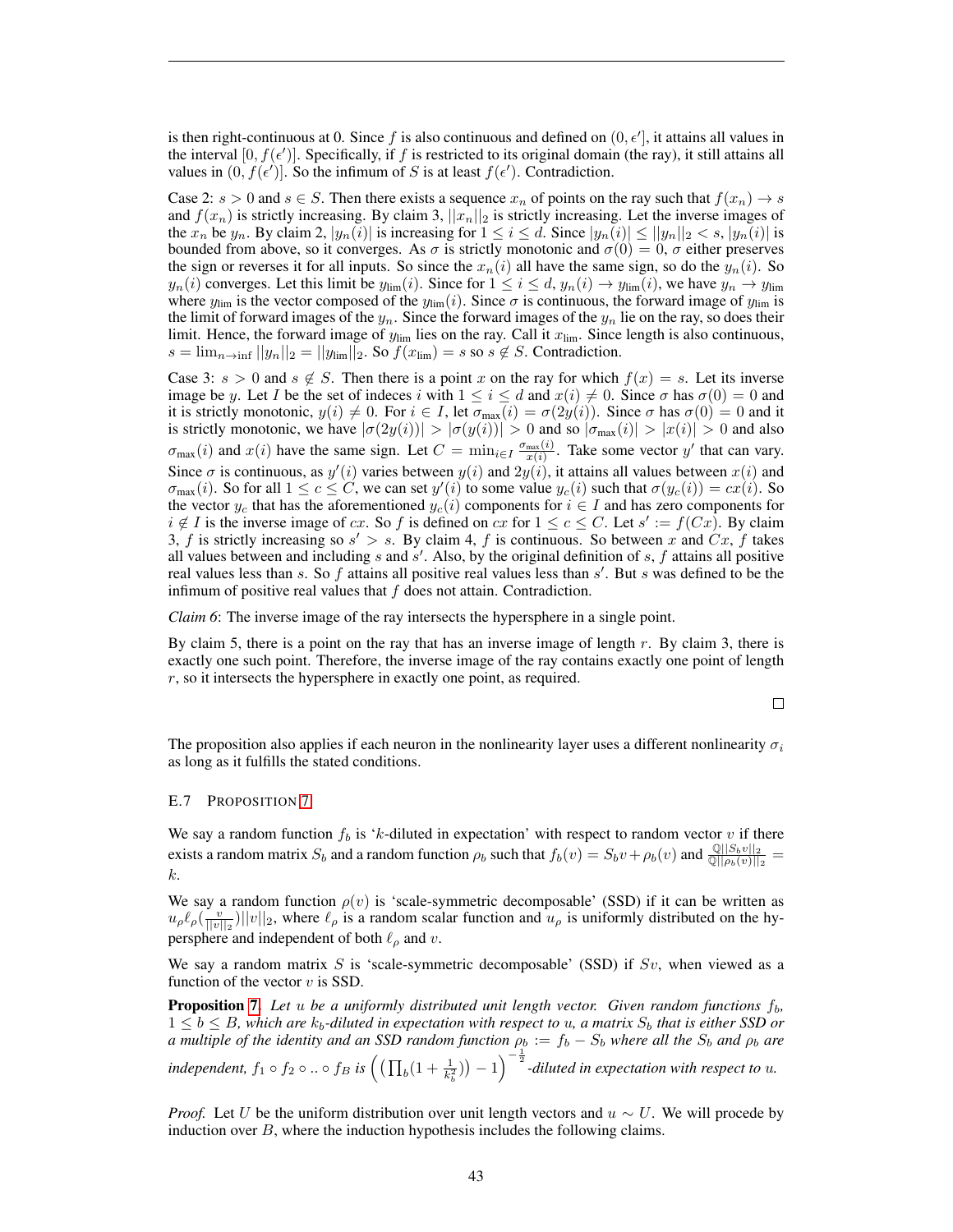- 1.  $f_1 \circ f_2 \circ ... \circ f_B$  is  $\left( \left( \prod_b (1 + \frac{1}{k_b^2}) \right) 1 \right)^{-\frac{1}{2}}$ -diluted in expectation.
- 2.  $\mathbb{Q}||f_1 \circ f_2 \circ ... \circ f_B(u)||_2 = \sqrt{(\mathbb{Q}||S_1S_2...S_Bu||_2)^2 + (\mathbb{Q}||f_1 \circ f_2 \circ ... \circ f_B(u) S_1S_2...S_Bu||_2)^2}$
- 3.  $S_1S_2...S_Bu$ ,  $f_1 \circ f_2 \circ ... \circ f_B(u)$  and  $f_1 \circ f_2 \circ ... \circ f_B(u) S_1S_2...S_Bu$  are all radially symmetric

Let's start by looking at the case  $B = 1$ . Claim (1) follows directly from the conditions of the proposition. We have:

$$
\mathbb{Q}||f_1(u)||_2\n= \mathbb{Q}||S_1u + \rho_1(u)||_2\n= \mathbb{Q}\sqrt{(S_1u + \rho_1(u)).(S_1u + \rho_1(u))}\n= \sqrt{\mathbb{E}(S_1u + \rho_1(u)).(S_1u + \rho_1(u))}\n= \sqrt{\mathbb{E}(S_1u).(S_1u) + 2\mathbb{E}(S_1u).\rho_1(u) + \mathbb{E}\rho_1(u).\rho_1(u)}\n= \sqrt{\mathbb{E}... + 2\mathbb{E}(S_1u).(u_{\rho_1}\ell_{\rho_1}(\frac{u}{||u||_2})||u||_2) + \mathbb{E}...}\n= \sqrt{\mathbb{E}... + 2\mathbb{E}_{u,S_1,\ell_{\rho_1}}(S_1u).(\ell_{\rho_1}(\frac{u}{||u||_2})||u||_2\mathbb{E}_{u_{\rho_1}}u_{\rho_1}) + \mathbb{E}...}\n= \sqrt{\mathbb{E}(S_1u).(S_1u) + 0 + \mathbb{E}\rho_1(u).\rho_1(u)}\n= \sqrt{(\mathbb{Q}||S_1u||_2)^2 + (\mathbb{Q}||\rho_1(u)||_2)^2}\n= \sqrt{(\mathbb{Q}||S_1u||_2)^2 + (\mathbb{Q}||f_1(u) - S_1u||_2)^2}
$$

This is claim (2). For any u,  $\rho_1(u)$  is radially symmetric because  $\rho_1$  is SSD. If  $S_1$  is SSD,  $S_1u$  is also radially symmetric for arbitrary u. If  $S_1$  is a multiple of the identity,  $S_1u$  is radially symmetric because u is radially symmetric. In either case,  $S_1u$  is radially symmetric. Because the orientation of  $\rho_1(u)$  is governed only by  $u_{\rho_1}$  which is independent of both u and  $S_1$ , the orientations of  $S_1u$  and  $\rho_1(u)$  are independent. But the sum of two radially symmetric random variables with independent orientations is itself radially symmetric, so  $f_1(u)$  is also radially symmetric. This yields claim (3).

Now for the induction step. Set B to some value and also define  $k_0 := \left( \left( \prod_{b=2}^B (1 + \frac{1}{k_b^2}) \right) - 1 \right)^{-\frac{1}{2}}$ ,  $S_{\circ}$  :=  $S_2S_3...S_B$ ,  $f_{\circ}$  :=  $f_2 \circ ... \circ f_B$  and  $\rho_{\circ}$  :=  $f_{\circ} - S_{\circ}$ . Then the induction hypothesis yields that  $f_0$  is  $k_0$ -diluted in expectation, that  $\mathbb{Q}||f_0(u)||_2 = \sqrt{\mathbb{Q}||S_0u||_2 + \mathbb{Q}||\rho_0(u)||_2}$  and that  $f_0(u)$ ,  $\rho_0(u)$  and  $S_0u$  are radially symmetric. This implies that  $\frac{f_0(u)}{||f_0(u)||_2}$ ,  $\frac{\rho_0(u)}{||\rho_0(u)||_2}$  $\frac{\rho_{\circ}(u)}{||\rho_{\circ}(u)||_2}$  and  $\frac{S_0u}{\vert |S_0u||_2}$  are uniformly distributed unit length vectors. Define  $c_0 := \mathbb{Q}||S_0u||_2$ . Then  $k_0$ -dilution in expectation implies  $\mathbb{Q}||\rho_o(u)||_2 = \frac{c_o}{k_o}$  and hence  $\mathbb{Q}||f_o(u)||_2 = \sqrt{1 + \frac{1}{k_o^2}}c_o$ . Similarly, let  $c_1 := \mathbb{Q}||S_1u||_2$  and then  $\mathbb{Q}||\rho_1(u)||_2 = \frac{c_1}{k_1}$  and analogously to the  $B = 1$  case we have  $\mathbb{Q}||f_1(u)||_2 = \sqrt{(\mathbb{Q}||S_1u||_2)^2 + (\mathbb{Q}||f_1(u) - S_1u||_2)^2} = \sqrt{c_1^2 + (\frac{c_1}{k_1})^2} = \sqrt{1 + \frac{1}{k_1^2}}c_1.$  We have

$$
\begin{split}\n&= \sqrt{\mathbb{E}\rho_1(f_\circ(u))||_2} \\
&= \sqrt{\mathbb{E}\rho_1(f_\circ(u))\cdot \rho_1(f_\circ(u))} \\
&= \sqrt{\mathbb{E}(u_{\rho_1}\ell_{\rho_1}(\frac{f_\circ(u)}{||f_\circ(u)||_2})||f_\circ(u)||_2)\cdot (u_{\rho_1}\ell_{\rho_1}(\frac{f_\circ(u)}{||f_\circ(u)||_2})||f_\circ(u)||_2)} \\
&= \sqrt{\mathbb{E}_{||f_\circ(u)||_2, \frac{f_\circ(u)}{||f_\circ(u)||_2}, \rho_1}||f_\circ(u)||_2^2(u_{\rho_1}\ell_{\rho_1}(\frac{f_\circ(u)}{||f_\circ(u)||_2}))\cdot (u_{\rho_1}\ell_{\rho_1}(\frac{f_\circ(u)}{||f_\circ(u)||_2}))}\n\end{split}
$$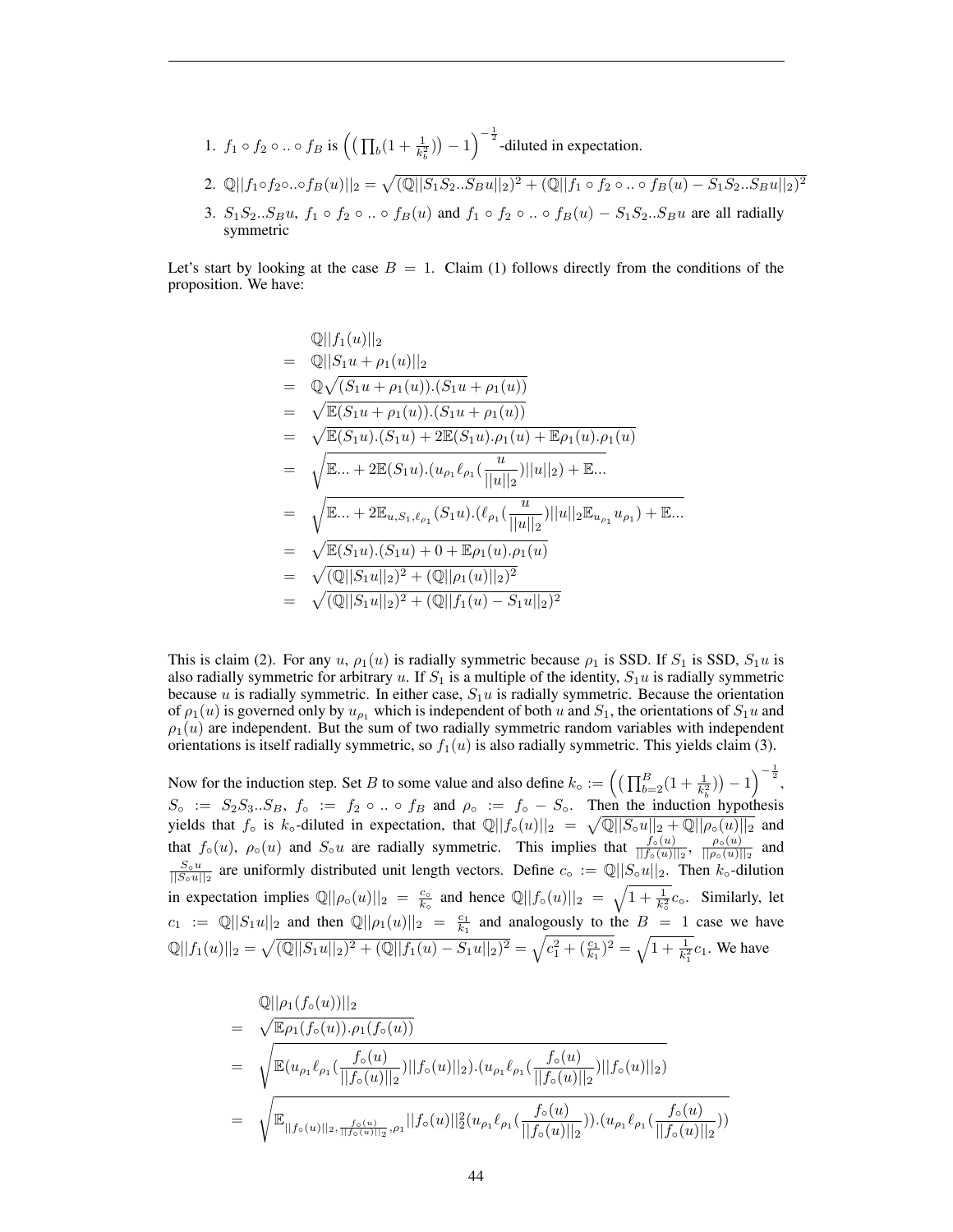$$
= \sqrt{\mathbb{E}_{||f_{\circ}(u)||_2}||f_{\circ}(u)||_{2}^{2}\mathbb{E}_{\frac{f_{\circ}(u)}{||f_{\circ}(u)||_2},\rho_1}(u_{\rho_1}\ell_{\rho_1}(\frac{f_{\circ}(u)}{||f_{\circ}(u)||_2})) \cdot (u_{\rho_1}\ell_{\rho_1}(\frac{f_{\circ}(u)}{||f_{\circ}(u)||_2}))}
$$
\n
$$
= \sqrt{(1 + \frac{1}{k_{\circ}^{2}})c_{\circ}^{2}\mathbb{E}_{\frac{f_{\circ}(u)}{||f_{\circ}(u)||_2},\rho_1}\rho_1(\frac{f_{\circ}(u)}{||f_{\circ}(u)||_2}) \cdot \rho_1(\frac{f_{\circ}(u)}{||f_{\circ}(u)||_2})}
$$
\n
$$
= \sqrt{(1 + \frac{1}{k_{\circ}^{2}})c_{\circ}^{2}(\mathbb{Q}||\rho_1(\frac{f_{\circ}(u)}{||f_{\circ}(u)||_2})||_2)^{2}}
$$
\n
$$
= \sqrt{1 + \frac{1}{k_{\circ}^{2}}c_{\circ}\frac{c_{1}}{k_{1}}}
$$

If  $S_1$  is SSD, analogously, we have  $\mathbb{Q}||S_1S_0u||_2 = c_0c_1$ ,  $\mathbb{Q}||S_1\rho_0(u)||_2 = \frac{c_0}{k_0}c_1$  and  $\mathbb{Q}||S_1f_\circ(u)||_2 = \sqrt{1 + \frac{1}{k_0^2}}c_\circ c_1$ . If  $S_1$  is a multiple of the identity, by the definition of  $c_1$ , it is  $c_1$  times the identity. Therefore  $\mathbb{Q}||S_1S_0u||_2 = \mathbb{Q}||c_1S_0u||_2 = c_0c_1$ ,  $\mathbb{Q}||S_1\rho_0(u)||_2 =$  $\mathbb{Q}||c_1\rho_\circ(u)||_2 = \frac{c_\circ}{k_\circ}c_1$  and  $\mathbb{Q}||S_1f_\circ(u)||_2 = \mathbb{Q}||c_1f_\circ(u)||_2 = \sqrt{1 + \frac{1}{k_\circ^2}}c_\circ c_1$  also hold. Then we have

$$
\mathbb{Q}||f_1(f_0(u)) - S_1S_0u||_2
$$
\n
$$
\mathbb{Q}||S_1(f_0(u)) + \rho_1(f_0(u)) - S_1S_0u||_2
$$
\n
$$
\mathbb{Q}||S_1(S_0u + \rho_0(u)) + \rho_1(f_0(u)) - S_1S_0u||_2
$$
\n
$$
\mathbb{Q}||S_1\rho_0(u) + \rho_1(f_0(u))||_2
$$
\n
$$
= \sqrt{\mathbb{E}(S_1\rho_0(u)).(S_1\rho_0(u)) + \mathbb{E}(S_1\rho_0(u)).\rho_1(f_0(u)) + \mathbb{E}\rho_1(f_0(u)).\rho_1(f_0(u))}
$$
\n
$$
= \sqrt{\mathbb{E}... + 2\mathbb{E}(S_1\rho_0(u)).(u_{\rho_1}\ell_{\rho_1}(\frac{f_0(u)}{||f_0(u)||_2})||f_0(u)||_2) + \mathbb{E}...}
$$
\n
$$
= \sqrt{\mathbb{E}... + 2\mathbb{E}_{f_0(u),\rho_0(u),S_1,\ell_{\rho_1}}(S_1\rho_0(u)).(\ell_{\rho_1}(\frac{f_0(u)}{||f_0(u)||_2})||f_0(u)||_2\mathbb{E}_{u_{\rho_1}}u_{\rho_1}) + \mathbb{E}...}
$$
\n
$$
= \sqrt{\mathbb{E}(S_1\rho_0(u)).(S_1\rho_0(u)) + 0 + \mathbb{E}\rho_1(f_0(u)).\rho_1(f_0(u))}
$$
\n
$$
= \sqrt{(\mathbb{Q}||S_1\rho_0(u)||_2)^2 + (\mathbb{Q}||\rho_1(f_0(u))||_2)^2}
$$
\n
$$
= \sqrt{\frac{c_0}{k_0}c_1}^2 + (\sqrt{1 + \frac{1}{k_0^2}c_0\frac{c_1}{k_1}})^2
$$
\n
$$
= c_0c_1\sqrt{\frac{1}{k_0^2} + (1 + \frac{1}{k_0^2})(1 + \frac{1}{k_1^2})}
$$

And analogously we have

$$
\mathbb{Q}||f_1(f_0(u))||_2
$$
  
\n
$$
\mathbb{Q}||S_1(f_0(u)) + \rho_1(f_0(u))||_2
$$
  
\n
$$
= \sqrt{(\mathbb{Q}||S_1f_0(u)||_2)^2 + (\mathbb{Q}||\rho_1(f_0(u))||_2)^2}
$$
  
\n
$$
= \sqrt{(\sqrt{1 + \frac{1}{k_o^2}}c_o c_1)^2 + (\sqrt{1 + \frac{1}{k_o^2}}c_o \frac{c_1}{k_1})^2}
$$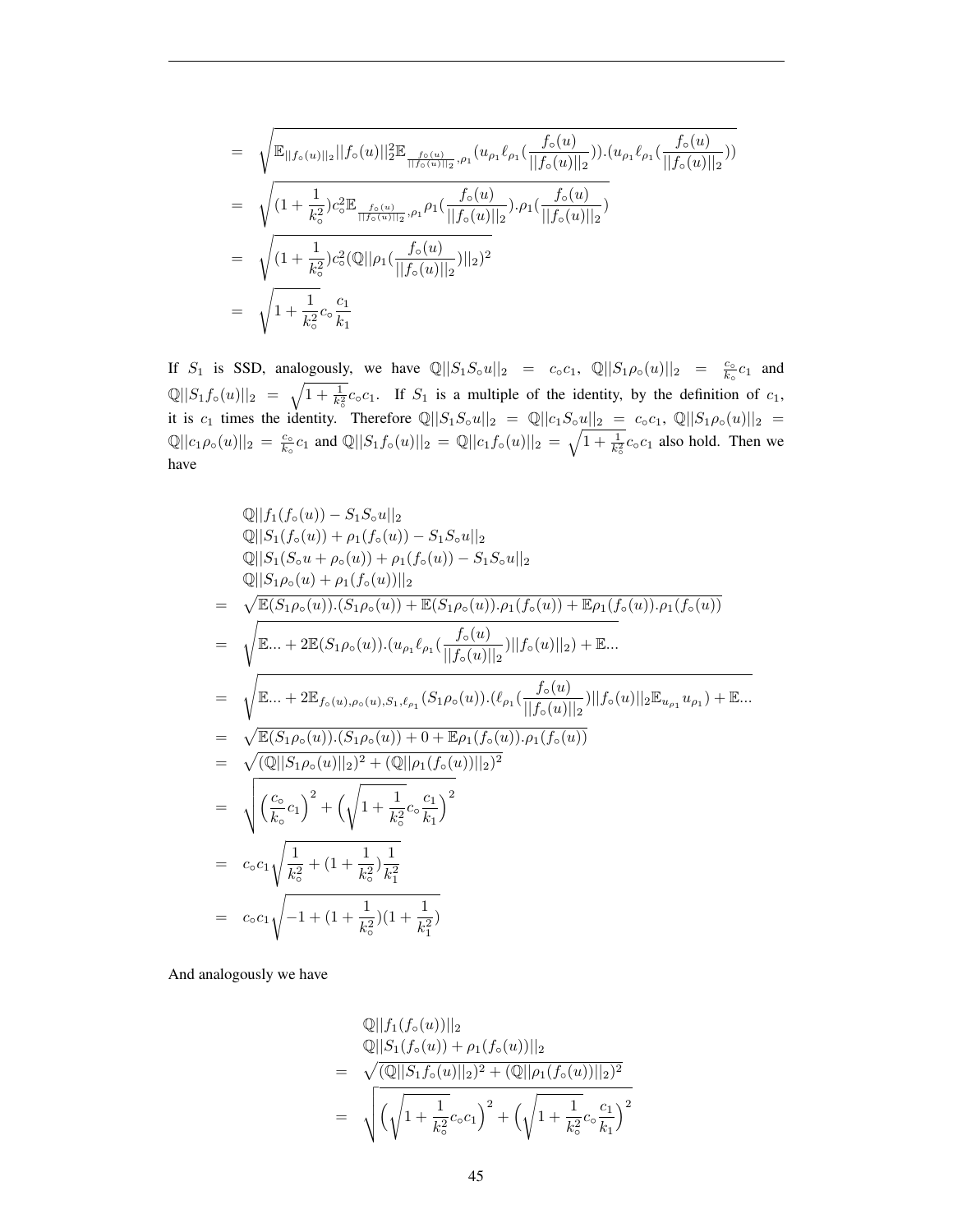$$
= c_0 c_1 \sqrt{\left(1 + \frac{1}{k_0^2}\right)\left(1 + \frac{1}{k_1^2}\right)}
$$

So <sup>Q</sup>||S1S◦u||<sup>2</sup> Q||f1(f◦(u))−S1S◦u||<sup>2</sup> = c◦c<sup>1</sup>  $\frac{c_0 c_1}{c_0 c_1 \sqrt{-1+(1+\frac{1}{k_0^2})(1+\frac{1}{k_1^2})}} = (-1+(1+\frac{1}{k_0^2})(1+\frac{1}{k_1^2}))^{-\frac{1}{2}}$ . Substituting

back  $k<sub>o</sub>$ ,  $S<sub>o</sub>$  and  $f<sub>o</sub>$ , we obtain claim (1). Claim (2), when substituting in  $k<sub>o</sub>$ ,  $S<sub>o</sub>$  and  $f<sub>o</sub>$  becomes  $\mathbb{Q}||f_1(f_0(u))||_2 = \sqrt{(\mathbb{Q}||S_1S_0u||_2)^2 + (\mathbb{Q}||f_1(f_0(u)) - S_1S_0u||_2)^2}$ . Substituting the identities we obtained results in  $c_0 c_1 \sqrt{(1 + \frac{1}{k_0^2})(1 + \frac{1}{k_1^2})} = \sqrt{(c_0 c_1)^2 + (c_0 c_1 \sqrt{-1 + (1 + \frac{1}{k_0^2})(1 + \frac{1}{k_1^2})})^2}$ , which is true, so we have claim (2).

Consider  $S_1S_2...S_Bu = S_1S_0u$ . We know  $S_0u$  is radially symmetric by the induction hypothesis, so if  $S_1$  is a multiple of the identity, so is  $S_1S_0u$ . If  $S_1$  is SSD, then  $S_1S_0u$  is radially symmetric for any value of  $S_0u$ . In either case,  $S_1S_0u$  is radially symmetric.

Consider  $f_1f_2...f_Bu = f_1f_{\circ}u$ . We know  $f_{\circ}u$  is radially symmetric by the induction hypothesis. We also have  $f_1f_0u = S_1f_0u + \rho_1(f_0u)$ . We just showed  $S_1f_0u$  is radially symmetric. Because  $\rho_1$ is SSD,  $\rho_1(f_0u)$  is radially symmetric with an orientation independent of that of  $S_1f_0u$  because it is governed only by  $u_{\rho_1}$ . The sum of two radially symmetric random variables with independent orientation is itself radially symmetric, so  $f_1f_0u$  is radially symmetric.

Finally, consider  $f_1f_2...f_Bu - S_1S_2...S_Bu = S_1\rho_o(u) + \rho_1(f_o(u))$ . We know  $\rho_o(u)$  is radially symmetric by the induction hypothesis so as before,  $S_1 \rho_o(u)$  is radially symmetric. And again,  $\rho_1(f_\circ(u))$  is radially symmetric with independent orientation, so the sum  $f_1f_2...f_Bu - S_1S_2...S_Bu$ is radially symmetric.

So we also have claim (3). This completes the proof.

$$
\qquad \qquad \Box
$$

A Gaussian initialized matrix and an orthogonally initialized matrix are both SSD. Therefore the condition that the  $S_b$  are either the identity or SSD is fulfilled for all popular skip connection types.

Unfortunately, many ResNets do not quite fulfill the SSD condition on  $\rho_b$ , but they come close. If the last operation of each  $\rho_b$  is multiplication with an SSD matrix, a popular choice, the orientation of  $\rho_b$  is indeed governed by an independent, uniform unit length vector  $u_\rho$  as required. However, many choices of  $\rho_b$  do not preserve the length of the incoming vector  $||v||_2$  as in an SSD function. However, because the inputs to each  $\rho_b$  are random and high-dimensional, we do not expect their lengths to vary much, especially if the original inputs to the network have themselves been normalized. So the loss of the information of the length of the incoming vector should not cause the overall behavior to change significantly.

A block function  $\rho_b$  that is SSD, for example, is any such function that is composed of only linear and ReLU layers, where the final layer is Gaussian or orthogonally initialized.

Finally, note that this proposition applies only in expectation over randomly initialized matrices. As long as those matrices are high-dimensional, we expect it to apply approximately to specific realizations of those matrices as well.

# <span id="page-45-0"></span>F THEOREMS AND PROOFS

## <span id="page-45-1"></span>F.1 THEOREM [1](#page-7-0) - EXPLODING GRADIENTS LIMIT DEPTH

See section [D](#page-30-1) for the formal definition of effective depth and related concepts.

Consider some MLP f with nominal depth L and layers  $f_l$ ,  $1 \leq l \leq L$ . Let its compositional depth be  $N$  and its linear layers be  $f_{l_n}$ ,  $1 \leq n \leq N$  where  $l_1 < l_2 < ... < l_N$ . Let each linear layer be the sum of an unparametrized initial function  $i_{l_n}$  and a parametrized residual function  $r_{l_n}(\theta_{l_n})$ .  $i_{l_n}$ represents multiplication with the initial weight matrix and is used interchangeably to denote that initial weight matrix.  $r_{l_n}(\theta_{l_n})$  represents multiplication with the residual weight matrix and is used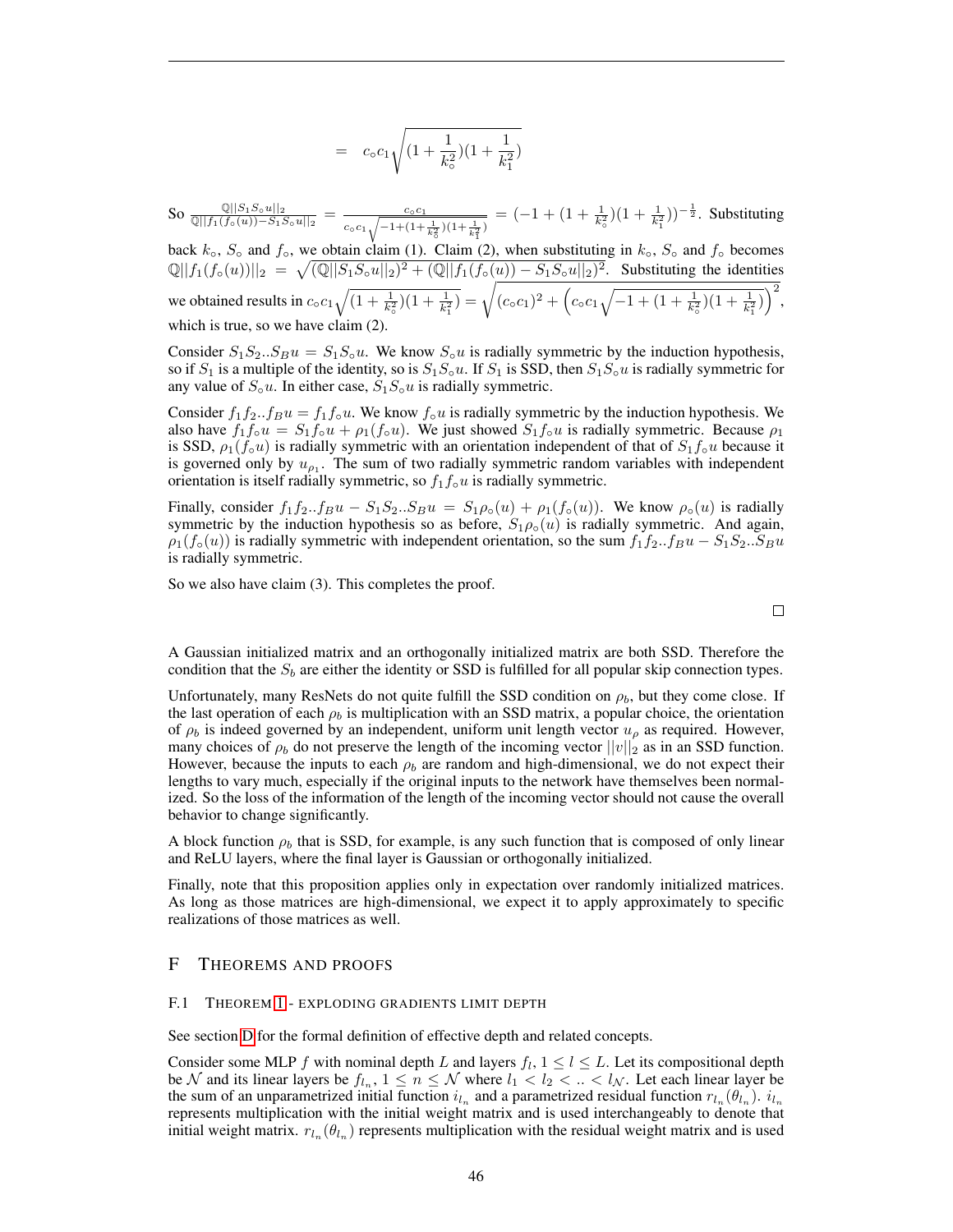interchangeably to denote that residual weight matrix. The parameter sub-vector  $\theta_{l_n}$  contains the entries of the residual weight matrix.

Let an N-trace  $\phi_N$  be a subset of  $\{1, ..., N\}$ . Let  $\Phi_N$  be the set of all possible N-traces and let  $\Phi_N^{\lambda}$ be the set of all N-traces of size  $\lambda$  or more. We define the 'gradient term'  $G(\phi_N, f, \theta, X, Y) :=$  $J_0J_1...J_{l_{N+1}-1}$  where  $J_k = \mathcal{J}_{k+1}^k$  if layer k is not a linear layer,  $J_k = r_{l_n}(\theta_{l_n})$  if layer k corresponds to linear layer  $l_n$  and  $n \in \phi_N$ , and  $J_k = i_{l_n}$  if layer k corresponds to linear layer  $l_n$  and  $n \notin \phi_N$ .

Let  $res_N^{\Lambda}(f, \theta, X, Y) := \sum_{\lambda = \Lambda}^{N-1} \sum_{\phi_{N-1} \in \Phi_{N-1}^{\lambda}} G(\phi_{N-1}, f, \theta, X, Y).$ 

Theorem [1.](#page-7-0) *Consider an MLP* f *as defined above with all parameter sub-vectors initialized to*  $\theta_{l_{-}}^{(0)}$  $\mathcal{L}_{l_n}^{(0)} = 0$ . Taken some set of possible query points D. Let each of the parameter sub-vectors be updated with a sequence of updates  $\Delta\theta_{l}^{(t)}$  $\binom{t}{l_n}$  such that  $\theta_{l_n}^{(t)}$  $\theta_{l_n}^{(t)} = \theta_{l_n}^{(t-1)}$  $\mathcal{A}_{l_n}^{(t-1)} + \Delta \theta_{l_n}^{(t)}$  $\int_{l_n}^{(t)}$  with  $1 \le t \le T$ . Let alg *be a fixed function and* Λ *an integer. Further assume:*

$$
\textit{1. } \Delta \theta^{(t)}_{l_n} = alg(\tfrac{df(\theta^{(t-1)},X^{(t)},Y^{(t)})}{d\theta^{(t-1)}_{l_n}}) \textit{ for some } (X^{(t)},Y^{(t)}) \in \mathcal{D}
$$

2. *there exist constants* r *and* c *such that*  $\frac{||\Delta \theta_{tn}^{(t)}||_2}{||\mathbf{t}||_2}$  $\frac{\Delta \theta_{l_n} ||_2}{||u_n||_2} \leq \frac{1}{cr^n}$  for all n and t

3. there exists a constant  $c' \geq 1$  such that

$$
\frac{||alg\left(\frac{df(\theta^{(t-1)}, X^{(t)}, Y^{(t)})}{d\theta_{l_N}^{(t-1)}}\right) - alg\left(\frac{df(\theta^{(t-1)}, X^{(t)}, Y^{(t)})}{d\theta_{l_N}^{(t-1)}} - res_N^{\Lambda}(f, \theta^{(t-1)}, X^{(t)}, Y^{(t)})\right)||_2}{||alg\left(\frac{df(\theta^{(t-1)}, X^{(t)}, Y^{(t)})}{d\theta_{l_N}^{(t-1)}}\right)||_2}
$$
  
 
$$
\leq c' \sum_{\lambda=\Lambda}^{N-1} \sum_{\phi_{N-1} \in \Phi_{N-1}^{\lambda}} \prod_{n \in \phi_{N-1}} \frac{||r_{l_n}(\theta_{l_n}^{(t)})||_2}{||i_{l_n}||_2}
$$

*for all* N *and t.* 

4. 
$$
T \leq \frac{ch^{\frac{1}{\Lambda}}}{32rc'}(\ln r)^3 r^{\frac{\Lambda}{4}} \text{ for some } h \leq 1
$$

*Then for all* N *we have*

$$
\frac{1}{||i_{l_N}||_2}||\sum_{t=1}^T \Bigg( alg \Big(\frac{df(\theta^{(t-1)},X^{(t)},Y^{(t)})}{d\theta_{l_N}^{(t-1)}}\Big)-alg \Big(\frac{df(\theta^{(t-1)},X^{(t)},Y^{(t)})}{d\theta_{l_N}^{(t-1)}}-res^\Lambda(f,\theta^{(t-1)},X^{(t)},Y^{(t)})\Big)\Bigg)||_2 \leq h
$$

*Proof.* For all  $T' \leq T$ , we have  $||\theta_L^{(T')}||$  $\|l_{n}^{(T')}\|_{2}=\|\sum_{t=1}^{T'}\Delta\theta_{l_{n}}^{(t)}$  $\|l_{n}^{(t)}\|_{2} \leq \sum_{t=1}^{T'} ||\Delta \theta_{l_{n}}^{(t)}||$  $\frac{d^{(t)}}{d_n}$ || $_2 \leq \frac{T'}{cr^n}$ || $i_{l_n}$ || $_2 \leq$  $\frac{T}{cr^n}$ || $i_{l_n}$ ||<sub>2</sub>. Then we have

$$
\frac{1}{||i_{l_N}||_2}|| \sum_{t=1}^T \left( alg \left( \frac{df(\theta^{(t-1)}, X^{(t)}, Y^{(t)})}{d\theta_{l_N}^{(t-1)}} \right) - alg \left( \frac{df(\theta^{(t-1)}, X^{(t)}, Y^{(t)})}{d\theta_{l_N}^{(t-1)}} - res^{\Lambda}(f, \theta^{(t-1)}, X^{(t)}, Y^{(t)}) \right) \right) ||_2
$$
\n
$$
\leq \frac{1}{||i_{l_N}||_2} \sum_{t=1}^T ||alg \left( \frac{df(\theta^{(t-1)}, X^{(t)}, Y^{(t)})}{d\theta_{l_N}^{(t-1)}} \right) - alg \left( \frac{df(\theta^{(t-1)}, X^{(t)}, Y^{(t)})}{d\theta_{l_N}^{(t-1)}} - res^{\Lambda}(f, \theta^{(t-1)}, X^{(t)}, Y^{(t)}) \right) ||_2
$$
\n
$$
\leq \frac{1}{||i_{l_N}||_2} \sum_{t=1}^T ||alg \left( \frac{df(\theta^{(t-1)}, X^{(t)}, Y^{(t)})}{d\theta_{l_N}^{(t-1)}} \right) ||_2 c' \sum_{\lambda=\Lambda}^{N-1} \sum_{\phi_{N-1} \in \Phi_{N-1}^{\lambda}} \prod_{n \in \phi_{N-1}} \frac{||r_{l_n}^{(t)}(\theta_{l_n})||_2}{||i_{l_n}||_2}
$$
\n
$$
= c' \sum_{t=1}^T \frac{||\Delta \theta_{l_N}^{(t)}||_2}{||i_{l_N}||_2} \sum_{\lambda=\Lambda}^{N-1} \sum_{\phi_{N-1} \in \Phi_{N-1}^{\lambda}} \prod_{n \in \phi_{N-1}} \frac{||r_{l_n}(\theta_{l_n}^{(t)})||_2}{||i_{l_n}||_2}
$$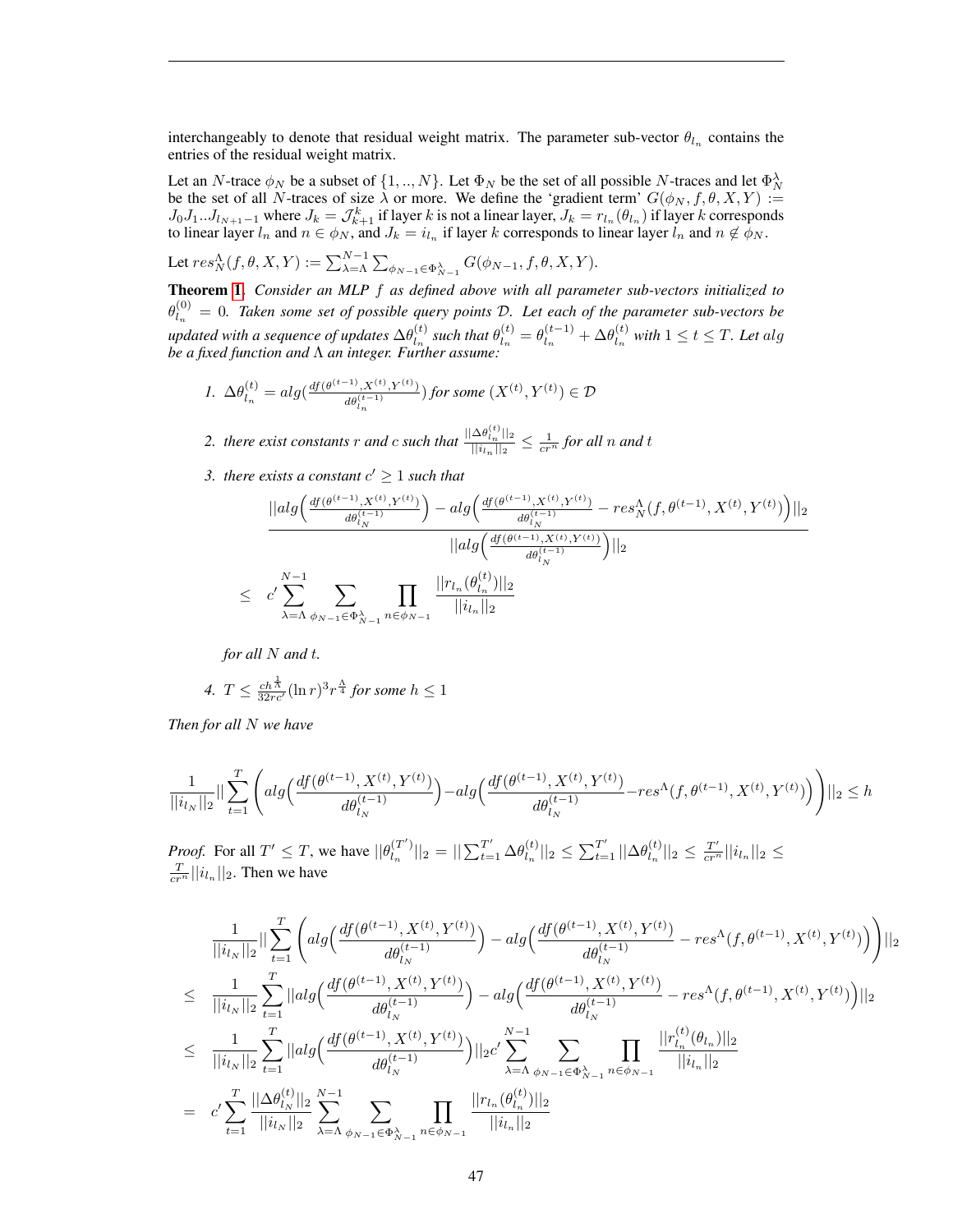$$
\leq \frac{c'T}{cr^N} \sum_{\lambda=\Lambda}^{N-1} \sum_{\phi_{N-1} \in \Phi_{N-1}^{\lambda}} \prod_{n \in \phi_{N-1}} \frac{||\theta_{l_n}^{(t)}||_2}{||i_{l_n}||_2} \n\leq \frac{Tc'}{cr^N} \sum_{\lambda=\Lambda}^{N} \sum_{\phi_{N-1} \in \Phi_{N-1}^{\lambda}} \prod_{n \in \phi_{N-1}} \frac{T}{cr^n} \n\leq \frac{Tc'}{cr^N} \sum_{\lambda=\Lambda}^{\infty} (\frac{T}{c})^{\lambda} \sum_{\phi_{\infty} \in \Phi_{\infty}^{\lambda}} \prod_{n \in \phi_{\infty}} \frac{1}{r^n}
$$

Let  $K(\lambda, n)$  be the number of ways to choose  $\lambda$  distinct positive integers such that their sum is n. Clearly,  $K(\lambda, n) = 0$  for  $n < \frac{\lambda(\lambda+1)}{2}$ . For  $n \ge \frac{\lambda(\lambda+1)}{2}$  $\frac{1}{2}$ , the largest number that can be chosen is  $n - \frac{\lambda(\lambda+1)}{2} + \lambda$  and so  $K(\lambda, n) \le (n - \frac{\lambda(\lambda+1)}{2} + \lambda)^{\lambda} = (n - \frac{\lambda(\lambda-1)}{2})$  $\frac{(n-1)}{2}$ )<sup> $\lambda$ </sup>. So we have

$$
\frac{Tc'}{cr^N} \sum_{\lambda=\Lambda}^{\infty} (\frac{T}{c})^{\lambda} \sum_{\phi_{\infty} \in \Phi_{\infty}^{\lambda}} \prod_{n \in \phi_{\infty}} \frac{1}{r^n}
$$
\n
$$
= \frac{Tc'}{cr^N} \sum_{\lambda=\Lambda}^{\infty} (\frac{T}{c})^{\lambda} \sum_{n=1}^{\infty} \frac{K(\lambda, n)}{r^n}
$$
\n
$$
= \frac{Tc'}{cr^N} \sum_{\lambda=\Lambda}^{\infty} (\frac{T}{c})^{\lambda} \sum_{n=\frac{\lambda(\lambda-1)}{2}+1}^{\infty} \frac{K(\lambda, n)}{r^n}
$$
\n
$$
\leq \frac{Tc'}{cr^N} \sum_{\lambda=\Lambda}^{\infty} (\frac{T}{c})^{\lambda} \sum_{n=\frac{\lambda(\lambda-1)}{2}+1}^{\infty} \frac{(n-\frac{\lambda(\lambda-1)}{2})^{\lambda}}{r^n}
$$
\n
$$
= \frac{Tc'}{cr^N} \sum_{\lambda=\Lambda}^{\infty} (\frac{T}{c})^{\lambda} r^{-\frac{\lambda(\lambda-1)}{2}} \sum_{n=1}^{\infty} \frac{n^{\lambda}}{r^n}
$$
\n
$$
\leq c' \sum_{\lambda=\Lambda}^{\infty} (\frac{T}{c})^{\lambda+1} r^{-\frac{\lambda(\lambda-1)}{2}} \lambda^{\lambda} (\ln r)^{-\lambda}
$$
\n
$$
\leq c' \sum_{\lambda=\Lambda}^{\infty} (\frac{\frac{ch^{\frac{1}{\lambda}}}{c} (\ln r)^3 r^{\frac{1}{4}}}{c})^{\lambda+1} r^{-\frac{\lambda(\lambda-1)}{2}} \lambda^{\lambda} (\ln r)^{-\lambda}
$$
\n
$$
\leq \sum_{\lambda=\Lambda}^{\infty} h^{\frac{\lambda+1}{\lambda}} (\frac{1}{2})^{\lambda+1} (\frac{1}{16})^{\lambda+1} (n r)^{2\lambda+3} r^{-\frac{1}{4}\lambda^2} \lambda^{\lambda}
$$
\n
$$
< \sum_{\lambda=\Lambda}^{\infty} h^{\frac{\lambda+1}{\lambda}} (\frac{1}{2})^{\lambda+1}
$$
\n
$$
< h
$$

 $\Box$ 

alg represents the gradient-based algorithm and the quantity that is ultimately bounded by  $h$  is the first-order approximation of the relative  $\lambda$ -contribution at layer  $l_N$  until time T. To obtain that the network has effective depth  $\Lambda$ , all we need is to set h to a small value. In that case, the first-order approximation is sufficient.

Now, we analyze the four conditions in turn.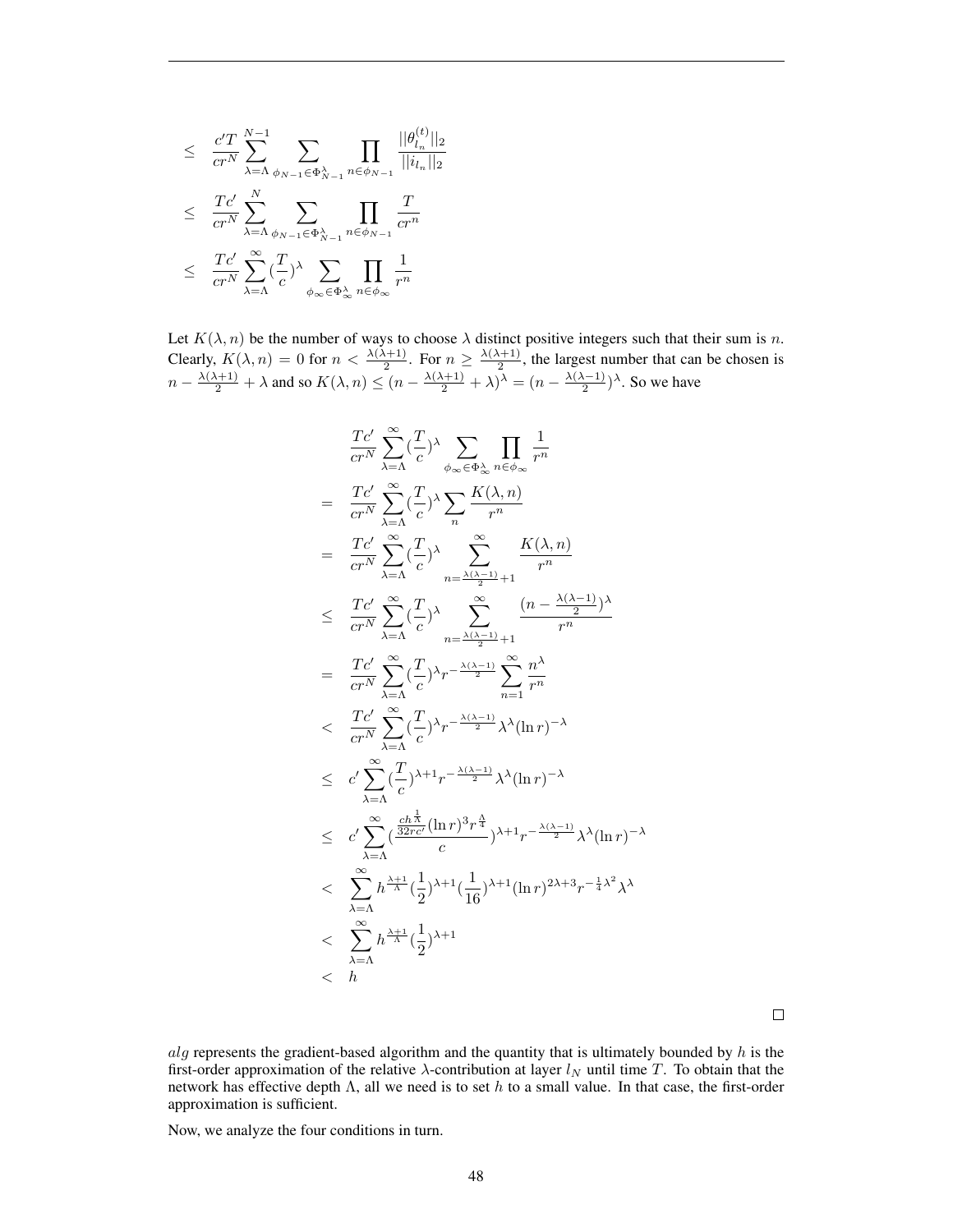Condition (1) states that the algorithm computes the update. For convenience, we write the algorithm as a deterministic function of the gradient of the layer for which the update is computed. The proof can be trivially extended to algorithms that use the gradients of other layers, past gradients and as well randomness if we add the same dependencies to condition (3). Also for convenience, we assume a batch size of 1. We can apply the result to larger batch sizes, for example, by having  $alg$ use past gradients and setting the majority of updates to zero.

Condition (2) reflects the argument from section [4.3](#page-7-1) that the area around the current parameter value in which the gradient is reflective of the function is bounded by a hypersphere of relative radius  $\frac{1}{GSC(l_n,0)}$ , and the assumption that gradients explode, i.e.  $GSC(l_n,0) \geq c r^{l_n}$ . Note that for

convenience, we divide the size of the update  $||\Delta \theta_{l_{n}}^{(t)}||$  $\left|\binom{t}{l_n}\right|_2$  by the weight matrix in the initialized state

 $||i_{l_n}||_2$  instead of  $||\theta_{l_n}^{(t-1)}||$  $\frac{1}{\binom{n-1}{n}}$  [2. This is realistic given the general observation that the largest useful update size decreases in practice when training a deep network. Therefore, we can bound all updates by the largest useful update size in the initialized state.

The strongest condition is (3). It can be understood as making two distinct assertions.

Firstly, ignoring the  $alg()$  function, it bounds the length of the sum of the Λ-residual terms. In essence, it requires that on average, the size of these terms is "what one would expect" given the  $L_2$  norm of the initial and residual weight matrices up to some constant  $c'$ . In other words, we assume that in  $\lambda$ -residual terms, the large singular values of layer-wise Jacobians do not compound disproportionately compared to the full gradient. The bound is however also very conservative in the sense that it implicitly assumes that all  $\lambda$ -residual terms have the same orientation.

Secondly, it asserts that  $alg()$  is "relatively Lipschitz" over the gradient. This is fulfilled e.g. for SGD and SGD with custom layer-wise step sizes as used in our experiments. It is fulfilled by SGD with momentum as long as size of the momentum term is bounded below. In theory, it is not fulfilled by RMSprop or Adam as gradients on individual weight matrix entries can be "scaled up" arbitrarily via the denominator. In practice, the  $\epsilon$  regularization term used in the denominator prevents this, although this is rarely necessary.

Finally, condition (4) states that the training time is limited. Importantly, the bound on  $T$  is exponential in  $\Lambda$  and independent of both L and N. Note that we did not attempt to make the bound tight. As it stands, unfortunately, the bound too loose to have much practical value. It would indicate that networks can be trained to far greater depth than is possible in practice. The limitation of effective depth in practice is studied in section [4.4.](#page-8-1)

#### <span id="page-48-0"></span>F.2 THEOREM [2](#page-10-1) - WHY GRADIENTS EXPLODE

Theorem [2.](#page-10-1) *Consider a neural network* f *with random parameter* θ *composed of layer functions*  $f_l$  that are surjective endomorphisms on the d-dimensional hypersphere. Let  $\mathcal{J}_l := \mathcal{J}_{l+1}^l$ . Let S be *the hypersphere and let* S *be the uniform distribution on it. Let*  $F_l$ ,  $1 \leq l \leq L$ , *be random vectors independent of*  $\theta$  *where*  $F_l \sim S$ . Assume:

- *1. The*  $\theta_l$  *are independent of each other.*
- 2. *Each Jacobian*  $\mathcal{J}_l(\theta_l, F_{l+1})$  *has*  $d-1$  *nonzero singular values which, as*  $F_{l+1}$  *and*  $\theta_l$  *vary,* are independent and drawn from some distribution  $P_l$ .
- *3. There exist some*  $\epsilon > 0$  *and*  $\delta > 0$  *such that*  $\mathbb{P}_{p_l \sim P_l}(|p_l| \mathbb{E}_{q_l \sim P_l}(|q_l|)| > \epsilon) > \delta$  for all l.
- 4.  $f_l(\theta_l, F_{l+1})$  *is a uniformly distributed vector on the hypersphere.*
- *5. For any unit length vector u,*  $\mathcal{J}_l(\theta_l, F_{l+1})u$  can be written as  $\ell_l(\theta_l, F_{l+1}, u)u_l$ . Here,  $\ell_l$  is *random scalar independent of both*  $u_l$  *and*  $f_l(\theta_l, F_{l+1})$ *.*  $u_l$ *, conditioned on*  $f_l(\theta_l, F_{l+1})$ *, is*  $u$ niformly distributed in the space of unit length vectors orthogonal to  $f_l(\theta_l, F_{l+1})$ .

Let  $X \sim S$  be a random vector independent of  $\theta$ . Then setting  $r(\delta, \epsilon) := \sqrt{1 + \delta \epsilon^2}$  we have  $\mathbb{Q}_{\theta,X} GSC(k,l,f,\theta,X) \geq \sqrt{\frac{d-1}{d}} r(\delta,\epsilon)^{k-l}.$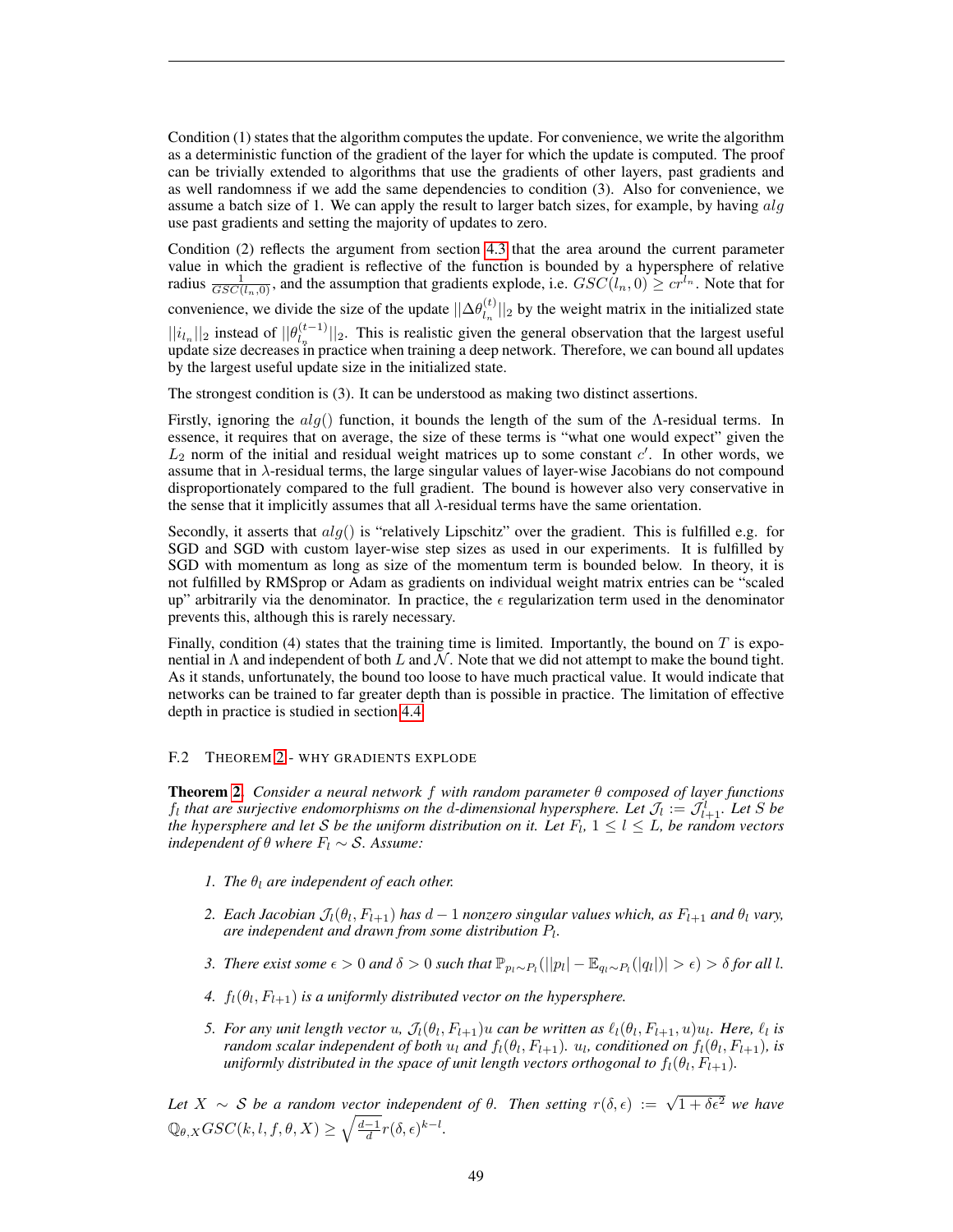*Proof.* The hypersphere is a  $d-1$ -dimensional subspace in  $\mathbb{R}^d$ . Hence, any endomorphism  $f_l$  on that subspace will have Jacobians with at least one zero singular value with right eigenvector equal to the normal of the subspace at the input and left eigenvector equal to the normal of the subspace at the output. Since the subspace is the unit hypersphere, the normal at the input is the input and the normal at the output is the output. By assumption, the Jacobian has no other zero singular values. Let the singular values of the Jacobian be  $s_1, ..., s_{d-1}, s_d$ . WLOG we set  $s_d = 0$ .

Throughout this proof, we use  $\det(\mathcal{J}_l)$  to denote the product of singular values of the Jacobian excluding the zero singular value, i.e.  $\det(\mathcal{J}_l) = \prod_{i=1}^{d-1} s_i$ . We use  $||\mathcal{J}_l||_{qm}$  to denote the quadratic mean of the singular values excluding the zero singular value, i.e.  $||\mathcal{J}_l||_{qm} = \sqrt{\frac{\sum_{i=1}^{d-1} s_i^2}{d-1}}$ .

As  $f_l$  is surjective, for fixed  $\theta_l$ , we have by integration by substitution  $\int$ S  $\leq$  $\int_S |\det(\mathcal{J}_l(\theta_l, F_{l+1}))| dF_{l+1}.$  But we also have  $\frac{\int_S |\det(\mathcal{J}_l(\theta_l, F_{l+1}))| dF_{l+1}}{\int_S 1}$  $\frac{\int_{S} 1}{\int_{S} 1}$  =  $\mathbb{E}_{F_{l+1}}|\det(\mathcal{J}_l(\theta_l,F_{l+1}))|$  and so  $\mathbb{E}_{F_{l+1}}|\det(\mathcal{J}_l(\theta_l,F_{l+1}))|$   $\geq$  1 and so  $\mathbb{E}_{F_{l+1},\theta_l}|\det(\mathcal{J}_l(\theta_l,F_{l+1}))| \geq 1$  and so  $\mathbb{E}_{F_{l+1},\theta_l}|\prod_{i=1}^{d-1}s_i| = \mathbb{E}_{F_{l+1},\theta_l}|\prod_{i=1}^{d-1}|s_i| \geq 1$ . But the nonzero singular values are assumed to be independent by condition (2). So  $\mathbb{E}_{F_{l+1},\theta_l}\prod_{i=1}^{d-1}|s_i| = (\mathbb{E}_{F_{l+1},\theta_l}|s_i|)^{d-1} \text{ for } 1\leq i \leq d-1. \text{ So } (\mathbb{E}_{F_{l+1},\theta_l}|s_i|)^{d-1} \geq 1 \text{ and }$ so  $\mathbb{E}_{F_{l+1},\theta_l}[s_i] \geq 1$  for  $1 \leq i \leq d-1$ .

Similarly, we have

$$
\mathbb{Q}_{F_{l+1},\theta_{l}}||\mathcal{J}_{l}(\theta_{l}, F_{l+1})||_{qm}
$$
\n
$$
= \mathbb{Q}_{F_{l+1},\theta_{l}}\sqrt{\frac{\sum_{i=1}^{d-1} s_{i}^{2}}{d-1}}
$$
\n
$$
= \sqrt{\mathbb{E}_{F_{l+1},\theta_{l}}\frac{\sum_{i=1}^{d-1} s_{i}^{2}}{d-1}}
$$
\n
$$
= \sqrt{\mathbb{E}_{F_{l+1},\theta_{l}}s_{1}^{2}}
$$
\n
$$
= \sqrt{(\mathbb{E}_{F_{l+1},\theta_{l}}|s_{1}|)^{2} + \text{Var}_{F_{l+1},\theta_{l}}(|s_{1}|)}
$$
\n
$$
\geq \sqrt{1+\delta\epsilon^{2}}
$$

The last identity uses condition (3). Let  $\theta_k^l := (\theta_l, \theta_{l+1}, ..., \theta_{k-1})$ .

Now, we will prove the following claim by induction:

(A)  $f_l(\theta_L^l, X)$  is a uniformly distributed vector on the hypersphere independent of  $\theta_l^1$ .

Since  $X \sim S$ , by condition (4), we have  $f_L(\theta_L, X) \sim S$ . Also, since X is independent of  $\theta_L^1$  and  $\theta_L$  is independent of  $\theta_L^1$ ,  $f_L(\theta_L, X)$  is independent of  $\theta_L^1$ , as required.

Now for the induction step. Assume  $(A)$  is true for some  $l$ . Then by the induction hypothesis,  $f_l(\theta_L^l, X) \sim S$  and  $f_l(\theta_L^l, X)$  is independent of  $\theta_l^1$  and thus independent of  $\theta_{l-1}^1$ . Then by condition (4),  $f_{l-1}(\theta_L^{l-1}, X) = f_{l-1}(\theta_{l-1}, f_l(\theta_L^l, X)) \sim S$ . Also, since both  $\theta_{l-1}$  and  $f_l(\theta_L^l, X)$  are independent of  $\theta_{l-1}^1$ , so is  $f_{l-1}(\theta_L^{l-1}, X)$ . This completes the induction step.

Analogously, we have claim (A2):  $f_l(\theta_k^l, F_k)$  is a uniformly distributed vector on the hypersphere independent of  $\theta_l^1$ .

Now we will prove the following claim by induction on  $k - l$ .

(B) For any unit length vector  $u$ ,  $\mathcal{J}_k^l(\theta_k^l, F_k)u$  can be written as  $\ell_k^l(\theta_k^l, F_k, u)u_l$ . Here,  $\ell_k^l$  is a random scalar independent of both  $u_l$  and  $f_l(\theta_k^l, F_k)$ .  $u_l$ , conditioned on  $f_l(\theta_k^l, F_k)$ , is uniformly distributed in the space of unit length vectors orthogonal to  $f_l(\theta_k^l, F_k)$ .

The case  $k = l + 1$  is equivalent to condition (5). For the induction step, consider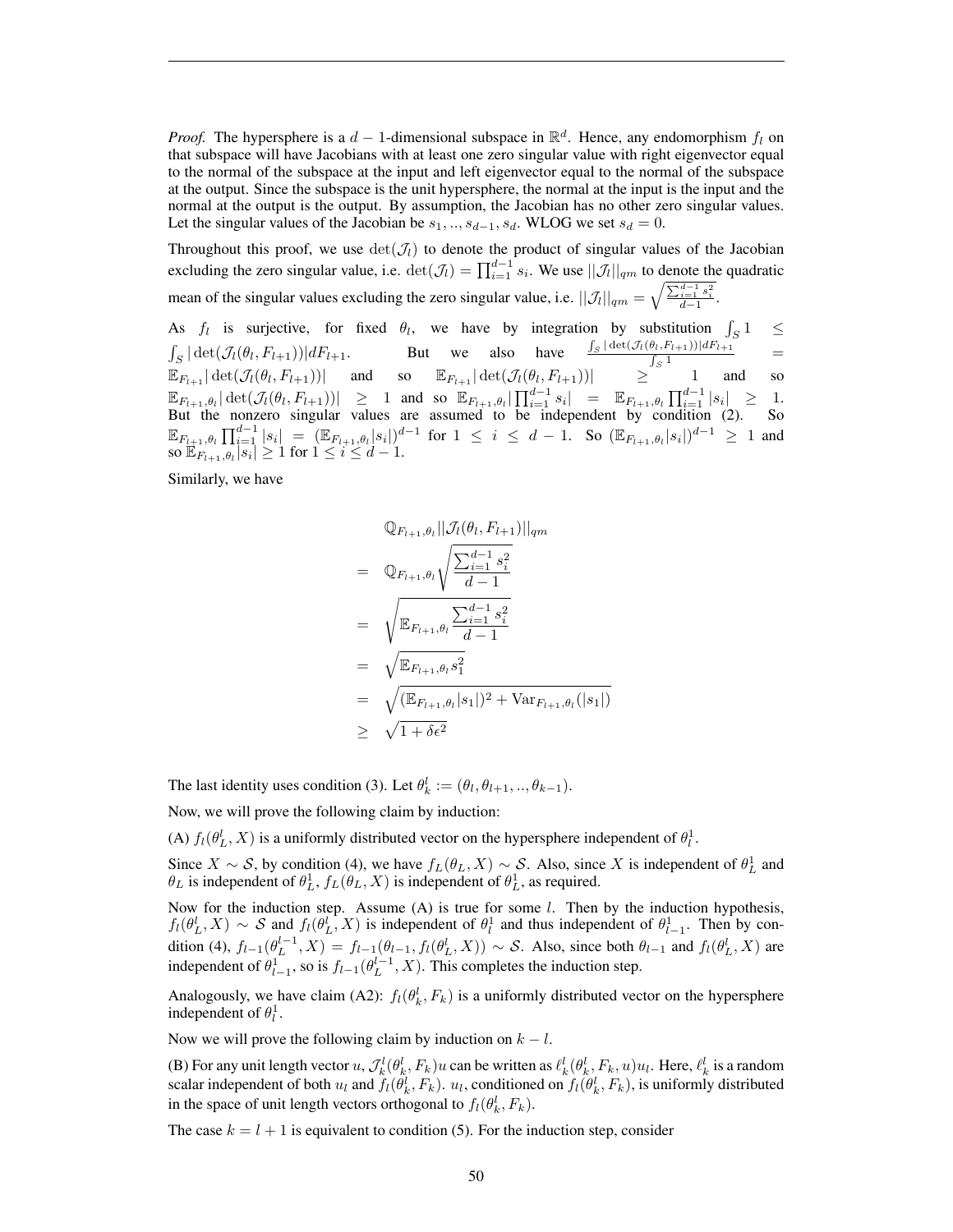$$
\mathcal{J}_{k}^{l}(\theta_{k}^{l}, F_{k})u
$$
\n
$$
= \mathcal{J}_{l+1}^{l}(\theta_{l}, f_{l+1}(\theta_{k}^{l+1}, F_{k}))\mathcal{J}_{k}^{l+1}(\theta_{k}^{l+1}, F_{k})u
$$
\n
$$
= \mathcal{J}_{l+1}^{l}(\theta_{l}, f_{l+1}(\theta_{k}^{l+1}, F_{k}))\ell_{k}^{l+1}(\theta_{k}^{l+1}, F_{k}, u)u_{l+1}
$$
\n
$$
= \ell_{k}^{l+1}(\theta_{k}^{l+1}, F_{k}, u)\mathcal{J}_{l+1}^{l}(\theta_{l}, f_{l+1}(\theta_{k}^{l+1}, F_{k}))u_{l+1}
$$
\n
$$
= \ell_{k}^{l+1}(\theta_{k}^{l+1}, F_{k}, u)\ell_{l+1}^{l}(\theta_{l}, f_{l+1}, u_{l+1})u_{l}
$$

Here, we use claim (A2) and the induction hypothesis twice. Let  $\ell_k^l(\theta_k^l, F_k, u)$  :=  $\ell_k^{l+1}(\theta_k^{l+1}, F_k, u)\ell_{l+1}^l(\theta_l, f_{l+1}, u_{l+1})$ . Then  $\mathcal{J}_k^l(\theta_k^l, F_k)u$  has the required decomposition. From when we used the induction hypothesis the first time, we obtained that  $\ell_k^{l+1}$  is independent of  $f_{l+1}$ and  $u_{l+1}$ , and therefore of  $f_l(\theta_l, f_{l+1})$  and  $\mathcal{J}_{l+1}^l(\theta_l, f_{l+1})$ , and therefore of  $u_l$ . From when we used the induction hypothesis the second time, we obtain that  $\ell_{l+1}^l$  is independent of  $u_l$  and  $f_l$ . Therefore, both  $\ell_k^{l+1}$  and  $\ell_{l+1}^l$  are independent of both  $u_l$  and  $f_l$ , and then so is  $\ell_k^l$ . From using claim (B) the second time we also obtained that conditioned on  $f_l$ ,  $u_l$  is a uniformly distributed among unit vectors orthogonal to  $f_l$ . Therefore, the decomposition  $\mathcal{J}_k^l(\theta_k^l, F_k)u = \ell_k^l u_l$  fulfills the required conditions, so the induction step is complete.

Now we will prove the main claim by induction on  $k - l$ .

We will begin with the case  $k = l + 1$ . We have  $\mathbb{Q}_{\theta,X} GSC(l + 1, l, f, \theta, X) =$  $\mathbb{Q}_{\theta,X}\sqrt{\frac{d-1}{d}}$  $||\mathcal{J}_{l+1}^l||_{qm}||f_{l+1}||_2$  $\frac{\left|\frac{|\mathbf{q}m||\mathbf{y}+1\mathbf{y}|^2}{\mathbf{r}}\right|}{\|f_i\|_2}$ . (Note that the qm norm was redefined.) Because the domain of all layer functions is the hypersphere, we have  $||f_{l+1}||_2 = ||f_l||_2$  and so  $\mathbb{Q}_{\theta,X} GSC(l +$  $(1, l, f, \theta, X) = \sqrt{\frac{d-1}{d}} \mathbb{Q}_{\theta, X} ||\mathcal{J}_{l+1}^{l}||_{qm} = \sqrt{\frac{d-1}{d}} \mathbb{Q}_{\theta, X} ||\mathcal{J}_{l+1}^{l}(\theta_l, f_{l+1}(\theta_L^{l+1}, X))||_{qm}$ . But by claim (A),  $f_{l+1}(\theta_L^{l+1}, X) \sim S$  and  $f_{l+1}(\theta_L^{l+1}, X)$  is independent of  $\theta_l$ . So  $\mathbb{Q}_{\theta,X} || \mathcal{J}_{l+1}^l ||_{qm} \geq$  $\sqrt{1+\delta\epsilon^2}$ , so  $\mathbb{Q}_{\theta,X} GSC(l+1,l,f,\theta,X) \geq \sqrt{\frac{d-1}{d}}$  $\sqrt{1+\delta\epsilon^2}$ .

Now for the induction step. Let  $U$  be the uniform distribution over the unit hypersphere. As before, we have  $\mathbb{Q}_{\theta,X} GSC(k,l,f,\theta,X) = \sqrt{\frac{d-1}{d}} \mathbb{Q}_{\theta,X} ||\mathcal{J}_{k}^{l}||_{qm}$  and so

$$
\begin{split}\n&\mathbb{Q}_{\theta,X}GSC(k,l,f,\theta,X) \\
&= \sqrt{\frac{d-1}{d}} \mathbb{Q}_{\theta,X} ||\mathcal{J}_{l+1}^{l}\mathcal{J}_{k}^{l+1}||_{qm} \\
&= \sqrt{\frac{d-1}{d}} \mathbb{Q}_{\theta,X,u\sim U} ||\mathcal{J}_{l+1}^{l}\mathcal{J}_{k}^{l+1}u||_{2} \\
&= \sqrt{\frac{d-1}{d}} \mathbb{Q}_{\theta,X,u\sim U} ||\mathcal{J}_{l+1}^{l}(\theta_{l},f_{l+1}(\theta_{L}^{l+1},X))\mathcal{J}_{k}^{l+1}(\theta_{k}^{l+1},f_{k}(\theta_{L}^{k},X))u||_{2}\n\end{split}
$$

 $f_k(\theta_L^k, X)$  is  $\sim \mathcal{S}$  and independent of  $\theta_k^{l+1}$  by claim (A). So by claim (B), we have that  $\mathcal{J}_k^{l+1}u$  can be written as  $\ell_k^{l+1}(\theta_k^{l+1}, f_k, u)u_{l+1}$  with the properties stated in claim (B). Using those properties, we obtain

$$
\begin{aligned}\n&\mathbb{Q}_{\theta,X} GSC(k,l,f,\theta,X) \\
&= \mathbb{Q}_{\theta,X,u \sim U} ||\mathcal{J}_{l+1}^{l}(\theta_l,f_{l+1}(\theta_L^{l+1},X)) \mathcal{J}_{k}^{l+1}(\theta_k^{l+1},f_k(\theta_L^k,X))u||_2 \\
&= (\mathbb{Q}_{\ell_k^{l+1}} \ell_k^{l+1}) (\mathbb{Q}_{\theta_l,f_{l+1},u_{l+1}} || \mathcal{J}_{l+1}^{l}(\theta_l,f_{l+1})u_{l+1} ||_2)\n\end{aligned}
$$

Let's look at the first term  $\mathbb{Q}_{\ell_{k}^{l+1}} \ell_{k}^{l+1}$ . We have

$$
\mathbb{Q}_{\ell_k^{l+1}}\ell_k^{l+1}
$$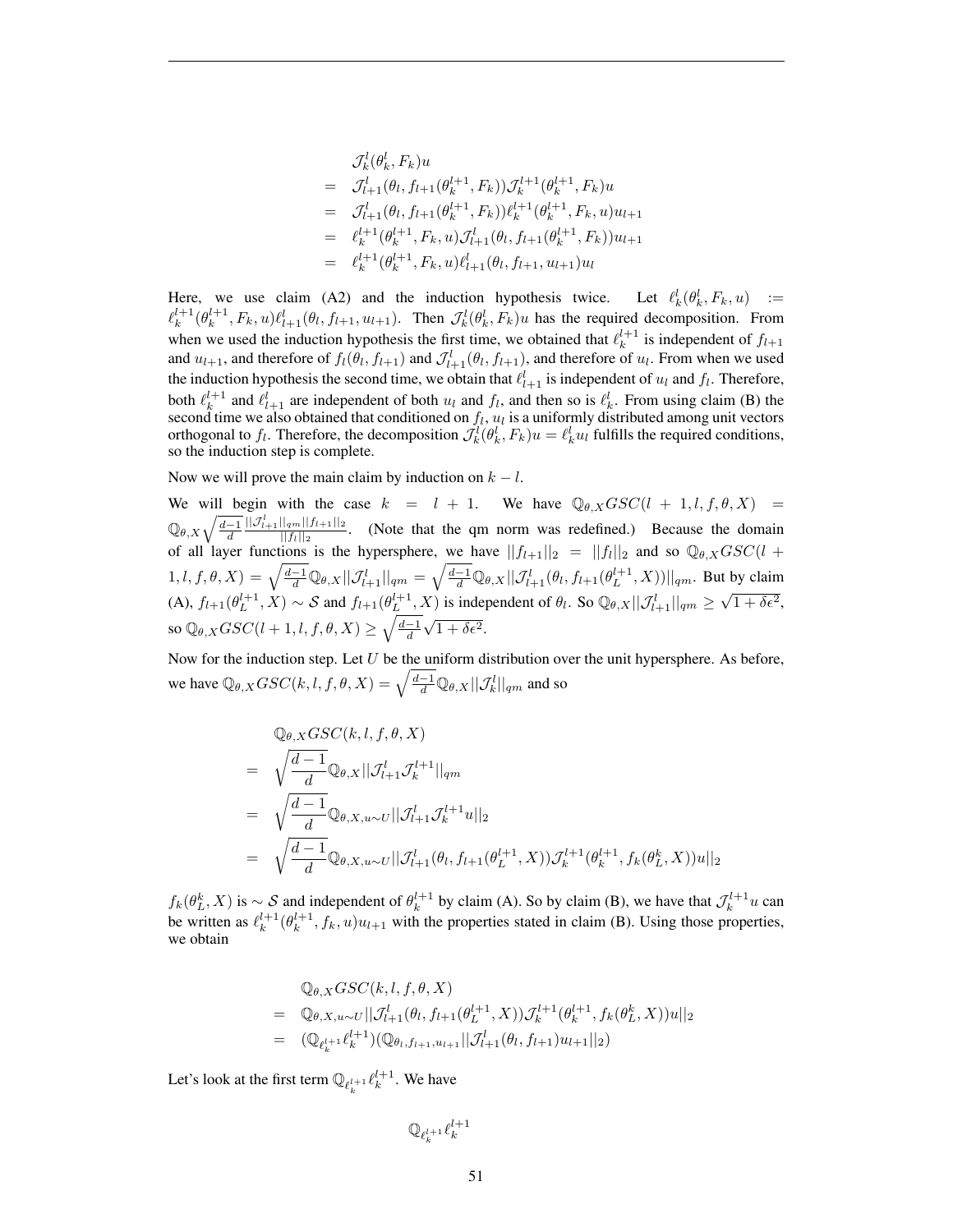$$
= \mathbb{Q}_{\theta,X,u}||\mathcal{J}_k^{l+1}u||_2
$$
  
\n
$$
= \mathbb{Q}_{\theta,X}GSC(k,l+1,f,\theta,X)
$$
  
\n
$$
\geq \sqrt{\frac{d-1}{d}}\sqrt{1+\delta\epsilon^2}^{k-l-1}
$$

The last line comes from the induction hypothesis.

Now, let's look at the second term  $\mathbb{Q}_{\theta_l,f_{l+1},u_{l+1}}\|\mathcal{J}_{l+1}^l(\theta_l,f_{l+1})u_{l+1}\|_2$ .  $u_{l+1}$  if uniform among unit length vectors orthogonal to  $f_{l+1}$ . But this leads to  $u_{l+1}$  being orthogonal to the normal of the hypersphere at  $f_{l+1}$  and thus orthogonal to the right null space of  $\mathcal{J}_{l+1}^{\mathcal{I}}$ . Since  $u_{l+1}$  is also independent of  $\theta_l$ , we have  $\mathbb{Q}_{\theta_l,f_{l+1},u_{l+1}}\|\mathcal{J}_{l+1}^l(\theta_l,f_{l+1})u_{l+1}\|_2 = \mathbb{Q}_{\theta_l,f_{l+1}}\|\mathcal{J}_{l+1}^l(\theta_l,f_{l+1})\|_{qm}$ . By claim (A),  $f_{l+1}$  is  $\sim$  S and independent of  $\theta_l$ , so  $\mathbb{Q}_{\theta_l,f_{l+1}}\|\mathcal{J}_{l+1}^l(\theta_l,f_{l+1})\|_{qm} \geq \sqrt{1+\delta\epsilon^2}$ .

Putting those results together, we obtain

$$
\begin{aligned}\n&\mathbb{Q}_{\theta,X} GSC(k,l,f,\theta,X) \\
&= \left( \mathbb{Q}_{\ell_k^{l+1}} \ell_k^{l+1} \right) \left( \mathbb{Q}_{\theta_l,f_{l+1},u_{l+1}} || \mathcal{J}_{l+1}^l(\theta_l,f_{l+1}) u_{l+1} ||_2 \right) \\
&\geq \sqrt{\frac{d-1}{d}} \sqrt{1 + \delta \epsilon^2}^{k-l-1} \sqrt{1 + \delta \epsilon^2} \\
&= \sqrt{\frac{d-1}{d}} \sqrt{1 + \delta \epsilon^2}^{k-l}\n\end{aligned}
$$

This is the desired claim.

Let's look at the conditions.

Condition (1) is standard for randomly initialized weight matrices.

Conditions (4) and (5) are both fulfilled if the last two operations of each layer function are multiplication with a weight matrix and length-only layer normalization and that weight matrix is Gaussian or orthogonally initialized.

If the weight matrix is orthogonally initialized, this is easy to see, because the linear transformation and the normalization operation commute. If we exchange those two operations then the last operation applied in both  $f_l(\theta_l, F_{l+1})$  and  $\mathcal{J}_l(\theta_l, F_{l+1})u$  is the orthogonal transformation, which decouples the orientations of both terms from the length of  $\mathcal{J}_l(\theta_l, F_{l+1})u$  as well as decoupling the orientations of the terms from each other up to preserving their angle. Finally, note that  $\mathcal{J}_l(\theta_l, F_{l+1})u$ always lies in the left-null space of  $\mathcal{J}_l(\theta_l, F_{l+1})$ . But that space is orthogonal to  $f_l(\theta_l, F_{l+1})$ , and hence the two terms are orthogonal as required.

If the weight matrix is Gaussian initialized, note that the product of a Gaussian initialized matrix and an orthogonally initialized matrix is Gaussian initialized. Hence, we can insert an additional orthogonally initialized matrix and then proceed with the previous argument to show that conditions (4) and (5) are fulfilled.

After applying a linear transformation with one of the two initializations, conditions (4) and (5) hold except for the length of  $f_l$  is not 1. Hence, even if length-only layer normalization is not used as part of the endomorphism, we expect (4) and (5) to hold approximately in practice.

As far as we can tell, conditions (2) and (3) are not fulfilled in practice. They are both used to derive from unit determinants a greater than unit  $qm$  norm. As long this implications holds for practical layer functions, (2) and (3) are not necessary.

<span id="page-51-0"></span>F.3 THEOREM [3](#page-12-1) - SKIP CONNECTIONS REDUCE THE GRADIENT

Theorem [3.](#page-12-1) *Let* g *and* u *be random vectors. Consider a function* f *that is* k*-diluted with respect to*  $u, a$  matrix S and a function  $ρ$ . Let  $\mathcal{R}(v)$  be the Jacobian of  $ρ$  at input v. Let  $r := \frac{\mathbb{Q}||g\mathcal{R}(u)||_2\mathbb{Q}||u||_2}{\mathbb{Q}||a||_2\mathbb{Q}||_2\mathbb{Q}||_2\mathbb{Q}}$  $\frac{\mathbb{E}||g\kappa(u)||_2\mathbb{Q}||u||_2}{\mathbb{Q}||\rho(u)||_2\mathbb{Q}||g||_2}.$ 

 $\Box$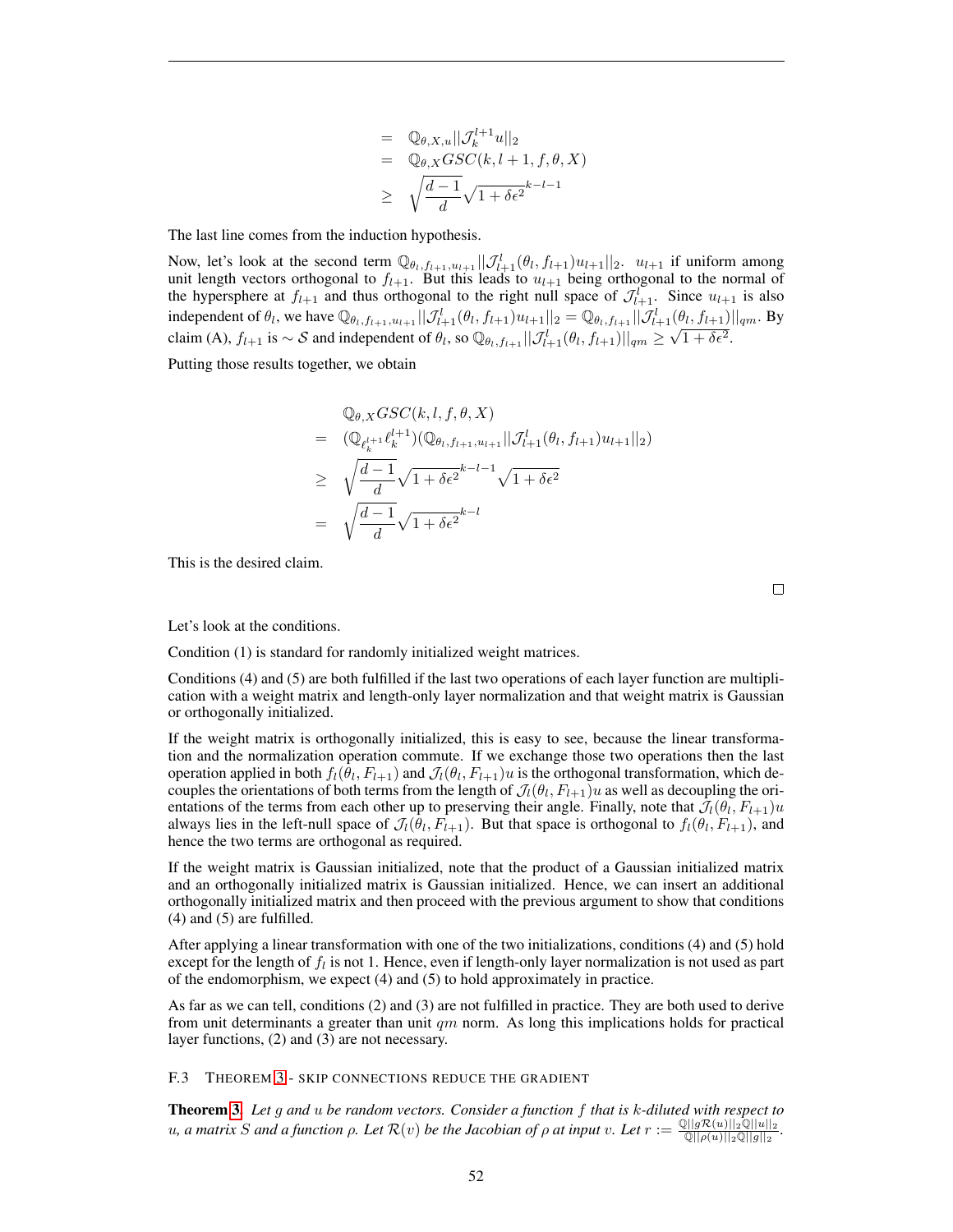*Assume that*  $\mathbb{E}(Su)(\rho(u)) = 0$  *and that*  $\mathbb{E}(g\mathcal{R}(u))(gS) = 0$ . Also assume that  $\frac{\mathbb{Q}||gS||_2\mathbb{Q}||u||_2}{\mathbb{Q}||Su||_2\mathbb{Q}||g||_2} = 1$ . *Then*  $\frac{\mathbb{Q}||g\mathcal{R}(u)+gS||_2\mathbb{Q}||u||_2}{\mathbb{Q}||\rho(u)+Su||_2\mathbb{Q}||g||_2} = 1 + \frac{r-1}{k^2+1} + O((r-1)^2).$ 

*Proof.* We have

$$
\frac{\mathbb{Q}||g\mathcal{R}(u) + gS||_2\mathbb{Q}||u||_2}{\mathbb{Q}||\rho(u) + Su||_2\mathbb{Q}||g||_2}
$$
\n
$$
= \frac{\mathbb{Q}\sqrt{||g\mathcal{R}(u) + gS||_2^2\mathbb{Q}||u||_2}}{\mathbb{Q}\sqrt{||\rho(u) + Su||_2^2\mathbb{Q}||g||_2}}
$$
\n
$$
= \frac{\sqrt{\mathbb{E}||g\mathcal{R}(u) + gS||_2^2\mathbb{Q}||u||_2}}{\sqrt{\mathbb{E}|\rho(u) + Su||_2^2\mathbb{Q}||g||_2}}
$$
\n
$$
= \frac{\sqrt{\mathbb{E}(|g\mathcal{R}(u) + gS)\cdot(g\mathcal{R}(u) + gS)\mathbb{Q}||u||_2}}{\sqrt{\mathbb{E}|\rho(u) + Su\cdot o(\rho(u) + Su)\mathbb{Q}||g||_2}}
$$
\n
$$
= \frac{\sqrt{\mathbb{E}[(g\mathcal{R}(u))\cdot(g\mathcal{R}(u)) + 2(gS)\cdot(g\mathcal{R}(u)) + (gS)\cdot(gS)]\mathbb{Q}||u||_2}}{\sqrt{\mathbb{E}[\rho(u)\cdot \rho(u) + 2(Su)\cdot \rho(u) + (Su)\cdot(Su)\mathbb{Q}||g||_2}}
$$
\n
$$
= \frac{\sqrt{\mathbb{E}[(g\mathcal{R}(u))\cdot(g\mathcal{R}(u)) + (gS)\cdot(gS)]\mathbb{Q}||u||_2}}{\sqrt{(\mathbb{Q}||\rho(u)||_2)^2 + (\mathbb{Q}||gS||_2)^2\mathbb{Q}||u||_2}}
$$
\n
$$
= \frac{\sqrt{(\mathbb{E}||g(u)||_2||_2)^2 + (\mathbb{Q}||g||_2)^2\mathbb{Q}||g||_2}}{\sqrt{(\mathbb{Q}||g||_2||_2)^2 + (\mathbb{Q}||g||_2)^2\mathbb{Q}||g||_2}}
$$
\n
$$
= \frac{\sqrt{(\mathbb{E}||g(u)||_2||_2||_2)^2 + (\mathbb{Q}||g||_2)^2\mathbb{Q}||g||_2}}{\sqrt{(\mathbb{E}||g||_2||_2)^2 + (\mathbb{Q}||g||_2)^2\mathbb{Q}||g||_
$$

 $\Box$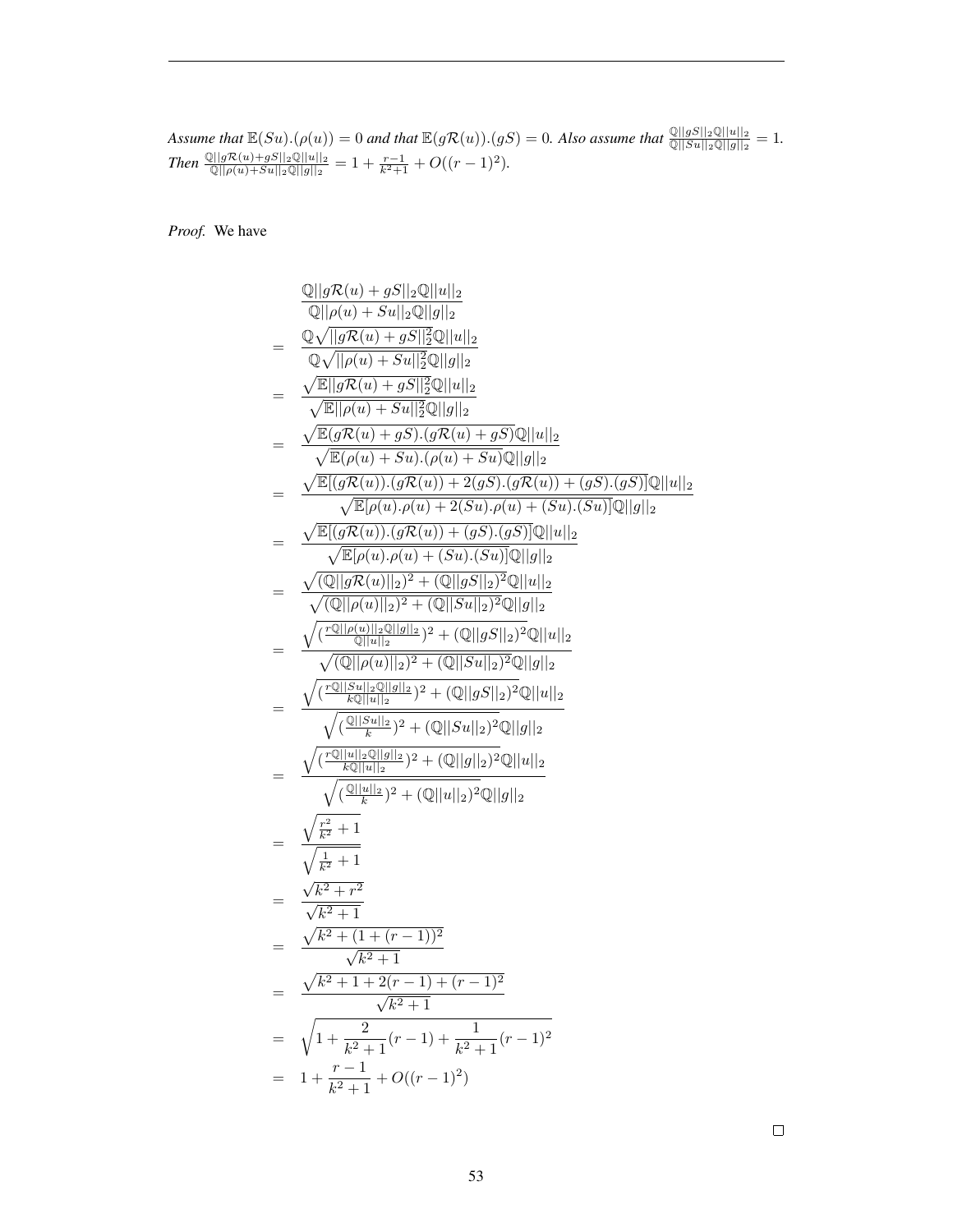$u$  represents the incoming activation vector of some residual block and  $q$  the incoming gradient.  $r$ 

represents a type of expectation over the ratio  $\frac{GSC(b+1,0)}{GSC(b,0)}$  =  $||\mathcal{J}_{b+1}^0||_{qm}||f_{b+1}||_2$  $\frac{||f_0||_2}{||f_0||_2||g_m||f_b||_2} = \frac{||g_{b+1}||_2||f_{b+1}||_2}{||g_b||_2||f_b||_2}$  $\frac{b+1||2||Jb+1||2}{||g_b||_2||f_b||_2} =$ 

 $\frac{||g_b \mathcal{R}(f_{b+1})||_2||f_{b+1}||_2}{||g_b||_2||f_{b+1}||_2} = \frac{||g\mathcal{R}(u)||_2||u||_2}{||g(u)||_2||u||_2}$ , ignoring the skip connection. Therefore r can be viewed as  $\frac{\|g_b\|_2\|\rho(f_{b+1})\|_2}{\|g\|_2}$  =  $\frac{\|g\|_2\mathcal{R}(u)\|_2\|_2\|_2}{\sqrt{\frac{2||g\|_2(u)+gS||_2\mathbb{Q}||u||_2}{||\rho(u)+Su||_2\mathbb{Q}||g||_2}}}$  represents the growth of the GSC after the skip connection has been added.

The key assumptions are  $\mathbb{E}(Su)(\rho(u)) = 0$  and  $\mathbb{E}(g\mathcal{R}(u))(gS) = 0$ . In plain language, we assume that the function computed by the skip connection is uncorrelated to the function computed by the residual block and that the same is true for the gradient flowing through them. For the forward direction, this is true if either the skip connection is Gaussian / orthogonally initialized or the last layer of the residual block is linear and Gaussian / orthogonally initialized and if the randomness of the initialization is absorbed into the expectation. Unfortunately, for the backward direction, such a statement cannot be made because the gradient has a complex dependence both on S and R. However, the assumption that this dependence between the forward and backward direction is immaterial has proven realistic in mean field theory based studies (see section [B.1.1\)](#page-25-2). Under this assumption, as in the forward direction, we require that either the skip connection is Gaussian / orthogonally initialized or the first layer of the residual block is linear and Gaussian / orthogonally initialized. Note that even if both assumptions are only fulfilled approximately, this is not catastrophic to the theorem.

The other assumption is  $\frac{\mathbb{Q}||gS||_2\mathbb{Q}||u||_2}{\mathbb{Q}||S||_2\mathbb{Q}||g||_2} = 1$ . This is true if S is an orthogonal matrix and so specifically if S is the identity matrix. If S is Gaussian / orthogonally initialized, this is true if the randomness of the initialization is absorbed into the  $Q$  terms. Again, if this assumption only holds approximately, it is not catastrophic to the theorem.

An implicit assumption made is that the distribution of the incoming gradient  $g$  is unaffected by the addition of the skip connection, which is of course not quite true in practice. The addition of the skip connection also has an indirect effect on the distribution and scale of the gradient as it flows further towards the input layer.

The experiments in figure [3](#page-13-0) bear out the theory discussed here.

## <span id="page-53-0"></span>G TAYLOR APPROXIMATION OF A NEURAL NETWORK

We define the first-order Taylor approximation  $T_l$  of the bottom layers up to layer l recursively. Write  $i_l(x)$  as the short form of  $i_l(i_{l+1}...i_L(x...))$ . Then

$$
T_L(\theta, X) = f_L(\theta_L, X)
$$
  
\n
$$
T_l(\theta, X) = i_l(T_{l+1}(\theta, X)) + r_l(\theta_l, i_{l+1}(X)) + \sum_{k=l+1}^{L} \frac{dr_l(\theta_l, i_{l+1}(X))}{di_k(X)} r_k(\theta_k, i_{k+1}(X)) \text{ for } l < L
$$

The maximum number of parametrized residual functions composed in  $T_l$  is 2. Otherwise, only addition and composition with fixed functions is used. Hence, the compositional depth of  $T_l$  is  $\min(L-l, 2)$ . Hence, the network  $f_{\text{Taylor}(l)} := f_0(y, f_1(. . f_{l-1}(T_l(X)) ...)$  has compositional depth  $\max(l+1,L).$ 

For ResNet architectures, as in section [D.2,](#page-31-0) we divide each layer in the residual block into its initial and residual function. Then the definition of the Taylor expansion remains as above, except a term  $s_l(T_m(\theta, X))$  is added at each layer l where a skip connection, represented by skip function  $s_l$ , terminates.  $T_m$  is the Taylor expansion at the layer where the skip connection begins.

# <span id="page-53-1"></span>H LOOKS-LINEAR INITIALIZATION

The looks-linear initialization ('LLI') of ReLU MLPs achieves an approximate orthogonal initial state. Consider a ReLU MLP with some number of linear layers and a ReLU layer between each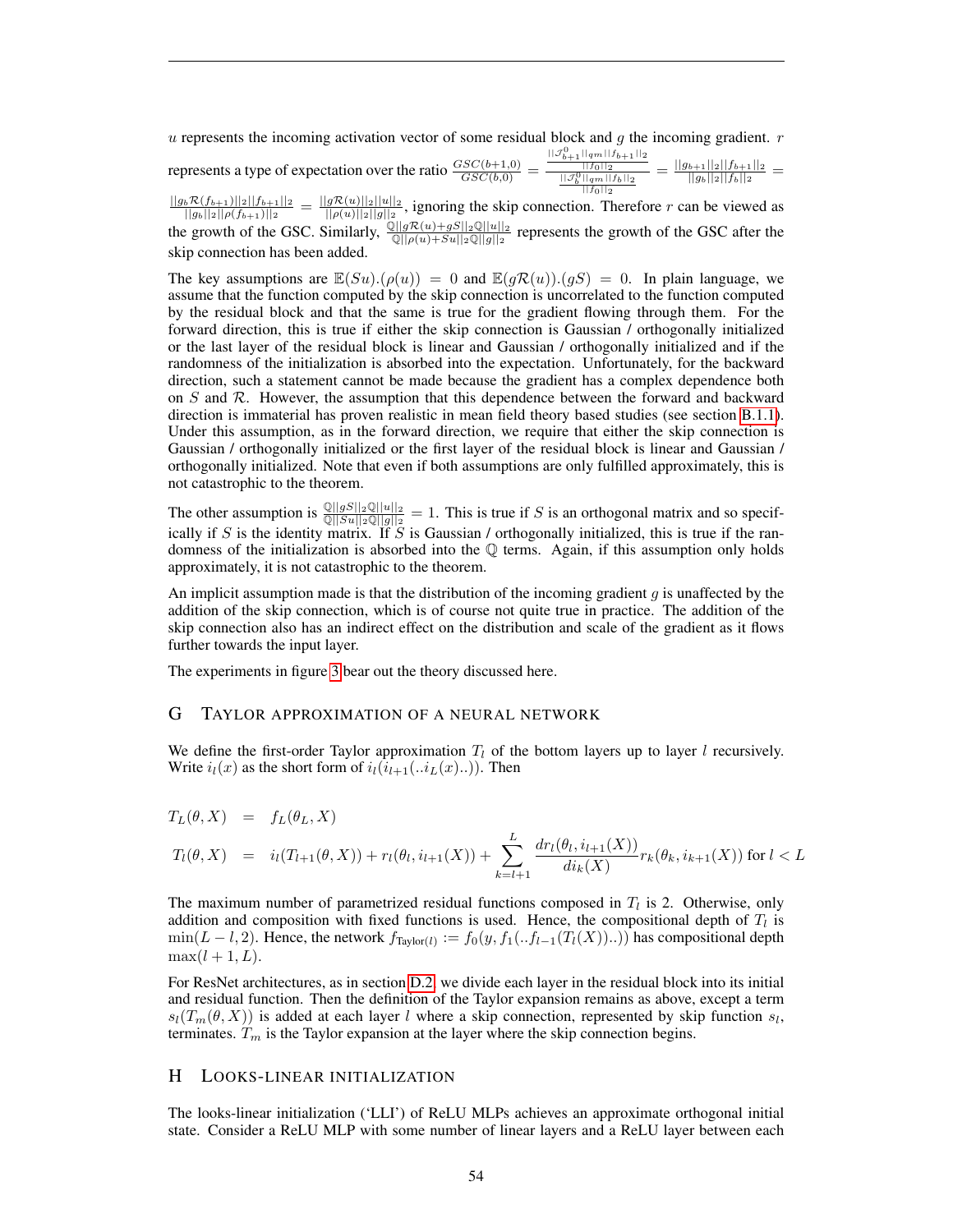pair of linear layers. LLI initializes the weight matrix of the lowest linear layer differently from the weight matrix of the highest linear layer and differently from the weight matrices of the intermediate linear layers. Let a weight matrix W have dimension  $m*n$ , where n is the dimension of the incoming vector and  $m$  is the dimension of the linear layer itself. Also, we require that the dimension of all ReLU layers, and thus the dimension of all linear layers except the highest linear layer, is even. Then the weight matrices are initialized as follows.

- Lowest linear layer: Draw a uniformly random orthogonal matrix  $W'$  of dimension  $\max(\frac{m}{2},n) * \max(\frac{m}{2},n)$ . Then, for all  $1 \leq i \leq \frac{m}{2}$  and  $1 \leq j \leq n$ , set  $W(2i,j) =$  $\max(\sqrt{\frac{m}{2n}}, 1)W'(i, j)$  and  $W(2i + 1, j) = -\max(\sqrt{\frac{m}{2n}}, 1)W'(i, j)$ .
- Highest linear layer: Draw a uniformly random orthogonal matrix  $W'$  of dimension  $\max(m, \frac{n}{2}) * \max(m, \frac{n}{2})$ . Then, for all  $1 \le i \le m$  and  $1 \le j \le \frac{n}{2}$ , set  $W(i, 2j) =$  $\max(\sqrt{\frac{2m}{n}}, 1)W'(i, j)$  and  $W(i, 2j + 1) = -\max(\sqrt{\frac{2m}{n}}, 1)W'(i, j)$ .
- Intermediate linear layers: Draw a uniformly random orthogonal matrix  $W'$  of dimension  $\max(\frac{m}{2}, \frac{n}{2})$  \*  $\max(\frac{m}{2}, \frac{n}{2})$ . Then, for all  $1 \le i \le \frac{m}{2}$  and  $1 \le j \le \frac{n}{2}$ , set  $W(2i, 2j) = \max(\sqrt{\frac{m}{n}}, 1)W'(i, j), W(2i + 1, 2j) = -\max(\sqrt{\frac{m}{n}}, 1)W'(i, j),$  $W(2i, 2j+1) = -\max(\sqrt{\frac{m}{n}}, 1)W'(i, j)$  and  $W(2i+1, 2j+1) = \max(\sqrt{\frac{m}{n}}, 1)W'(i, j)$ .

Under LLI, pairs of neighboring ReLU neurons are grouped together to effectively compute the identity function. The incoming signal is split between ReLU neurons of even and odd indeces. Each of the two groups preserves half the signal, which are then "stitched together" in the next linear layer only to be re-divided in a different way to pass through the next ReLU layer.

LLI networks can be said to be approximately orthogonal. Let  $X_{l_r}$  be the representation computed by the r'th ReLU layer. Then let  $\chi'_{l_r}(i) = X_{l_r}(2i) - X_{l_r}(2i+1)$  for  $1 \le i \le \frac{d_{l_r}}{2}$ . Since  $X_{l_r}(2i)$ or  $X_{l_r}(2i+1)$  is 0, this transformation is bijective. Finally, the transformation from  $\chi_{l_r}$  to  $\chi_{l_{r-1}}$  is an orthogonal transformation.

# <span id="page-54-0"></span>I EXPERIMENTAL DETAILS

#### <span id="page-54-1"></span>I.1 ARCHITECTURES USED

Vanilla networks without skip connections All networks are MLPs composed of only fullyconnected linear layers and unparametrized layers. The following types of layers are used.

- linear layer:  $f_l(\theta_l, f_{l+1}) = W_l f_{l+1}$  where the entries of the weight matrix  $W_l$  are the entries of the parameter sub-vector  $\theta_l$ . Trainable bias parameters are not used.
- ReLU layer:  $f_l(f_{l+1}) = \sigma_{ReLU}(f_{l+1})$ , where the scalar function  $\sigma_{ReLU}$  is applied elementwise as indicated by .() We have  $\sigma_{ReLU}(a) = a$  if  $a \ge 0$  and  $\sigma_{ReLU}(a) = 0$  if  $a < 0$ .
- tanh layer:  $f_l(f_{l+1}) = \sigma_{tanh} \cdot (f_{l+1})$ , where  $\sigma_{tanh}(a) = \tanh(a)$ .
- SeLU layer:  $f_l(f_{l+1}) = \sigma_{\text{SelU}}(f_{l+1})$ . We have  $\sigma_{\text{SelU}}(a) = c_{\text{pos}} a$  if  $a \geq 0$  and  $\sigma_{\text{SelU}}(a) =$  $c_{\text{neg}}(e^a - 1)$  if  $a < 0$ . We set  $c_{\text{pos}} = 1.0507$  and  $c_{\text{neg}} = 1.0507 * 1.6733$  as suggested by [Klambauer et al.](#page-20-8) [\(2017\)](#page-20-8).
- batch normalization layer:  $f_l(f_{l+1}) = \frac{f_{l+1}-\mu}{\sigma}$ , where  $\mu$  is the component-wise mean of  $f_{l+1}$  over the current batch and  $\sigma$  is the componentwise standard deviation of  $f_{l+1}$  over the current batch.
- layer normalization layer:  $f_l(f_{l+1}) = \frac{f_{l+1}-\mu}{g}$ , where  $\mu$  is mean of the entries of  $f_{l+1}$  and  $\sigma$  is the standard deviation of the entries of  $f_{l+1}$ .
- length-only layer normalization layer:  $f_l(f_{l+1}) = \frac{f_{l+1}}{qm}$ , where qm is the quadratic mean of the entries of  $f_{l+1}$ .
- dot product error layer:  $f_0(f_1, y) = f_1.y$
- softmax layer:  $f_l(f_{l+1})(i) = \frac{e^{f_{l+1}(i)}}{\sum_{i} f_l(f_{l+1})}$  $\sum_j e^{f_{l+1}(j)}$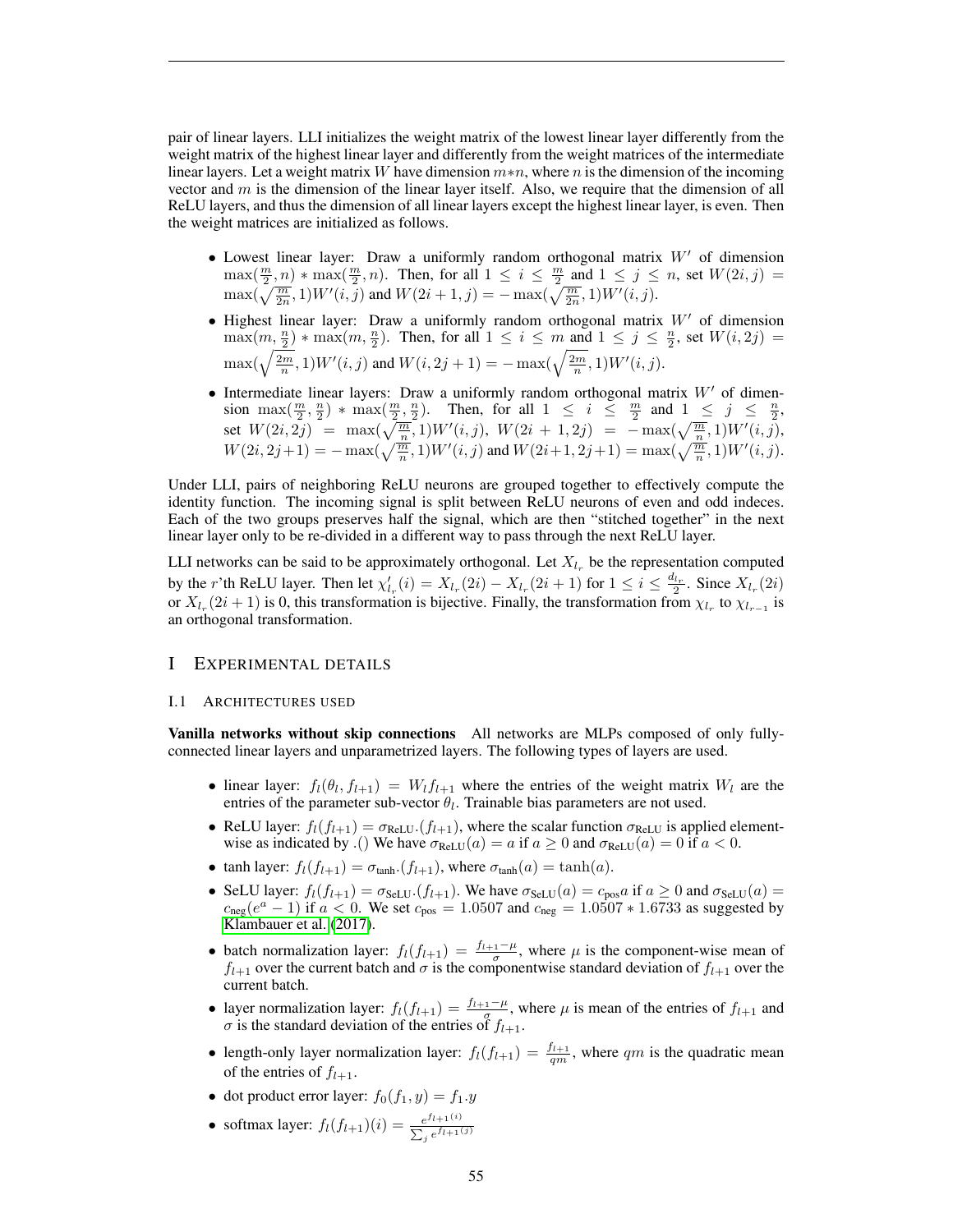• kl error layer:  $f_0(f_1, y) = \ln f_1(y)$  where y is an integer class label and  $f_1$  has one entry per class.

Note that normalization layers (batch normalization, layer normalization or length-only layer normalization) do not use trainable bias and variance parameters.

A network of compositional depth N contains N linear layers and  $N-1$  nonlinearity layers (ReLU, tanh or SeLU) inserted between those linear layers. If the network uses normalization layers, one normalization layer is inserted after each linear layer. For Gaussian noise experiments, the error layer is the dot product error layer. For CIFAR10 experiments, a softmax layer is inserted above the last linear or normalization layer and the error layer is a kl error layer.

For Gaussian noise experiments, data inputs as well as predictions and labels have dimension 100. We used a compositional depth of 50. We generally used a uniform width of 100 throughout the network. However, we also ran experiments where the width of all layers from the first linear layer to the layer before the last linear layer had width 200. We also ran experiments where linear layers alternated in width between 200 and 100. For CIFAR10 experiments, data inputs have dimension 3072 and predictions have dimension 10. We use a compositional depth of 51. The first linear layer transforms the width to 100 and the last linear layer transformed the width to 10.

The following initialization schemes for the weight matrices are used.

- Gaussian: Each entry of the weight matrix is drawn as an independent Gaussian with mean 0. The variance of this Gaussian is one over the dimension of the incoming vector except when the weight matrix follows a ReLU layer. In that case, the variance of the Gaussian is two over the dimension of the incoming vector.
- orthogonal: The weight matrix is a uniformly random orthogonal matrix. Note that this initialization scheme is only used for square matrices.
- looks-linear: See section [H.](#page-53-1)

ResNet In all cases, the first layer is a linear layer. After that, there are 25 skip connections. Each skip connection bypasses a block of 6 layers: a normalization layer, a nonlinearity layer, a linear layer, another normalization layer, another nonlinearity layer, and another linear layer. Above the last skip connection, a final normalization layer is inserted, followed by softmax (CIFAR10 only) and then the error layer. For Gaussian noise experiments, we use a constant width of 100. For CIFAR10, the first linear layer transforms the width from 3072 to 100, and the last skip connection as well as the last linear linear in the last residual block transform the width from 100 to 10.

Skip connections are identity skip connections, except the last skip connection in CIFAR10 experiments that is responsible for reducing the width. There, the skip connection multiplies its incoming value by a fixed 10 ∗ 100 submatrix of a 100 ∗ 100 orthogonal matrix. For Gaussian noise experiments, we also conducted some experiments where skip connections used random matrices where each entry is drawn from an independent Gaussian with mean 0 and the variance being one over the dimension of the incoming vector.

#### <span id="page-55-0"></span>I.2 PROTOCOL FOR GAUSSIAN NOISE EXPERIMENTS

For Gaussian noise experiments, both inputs and labels are 100-dimensional vectors were each entry is drawn from an independent Gaussian with mean 0 and variance  $\frac{1}{100}$ . We normalized the input vectors to have length 10. We drew 100 independent datasets of size 10.000.

For each dataset and each architecture we studied (see table [1](#page-17-0) for the full list), we computed both the forward activations and the gradient for each datapoint. For architectures with batch normalization, all 10.000 datapoints were considered part of a single batch. Note that no training was conducted. We then computed the following metrics:

- Expected GSC: At each layer l, we computed  $\frac{\mathbb{Q}_D||\mathcal{J}_l^0||_{qm}\mathbb{Q}_D||f_l||_2}{\mathbb{Q}_D||f_l||_2}$  $\frac{\binom{n}{l} \left|\binom{n}{l} \frac{p}{l}\right|}{\binom{n}{l} \left|\binom{n}{l}\right| 2}$ . Note that  $\mathcal{J}_l^0$  is simply the "regular gradient" of the network.
- Pre-activation standard deviation: For each nonlinearity layer  $l$ , we computed the standard deviation of the activations of each neuron in  $f_{l+1}$  over the 10.000 datapoints, i.e.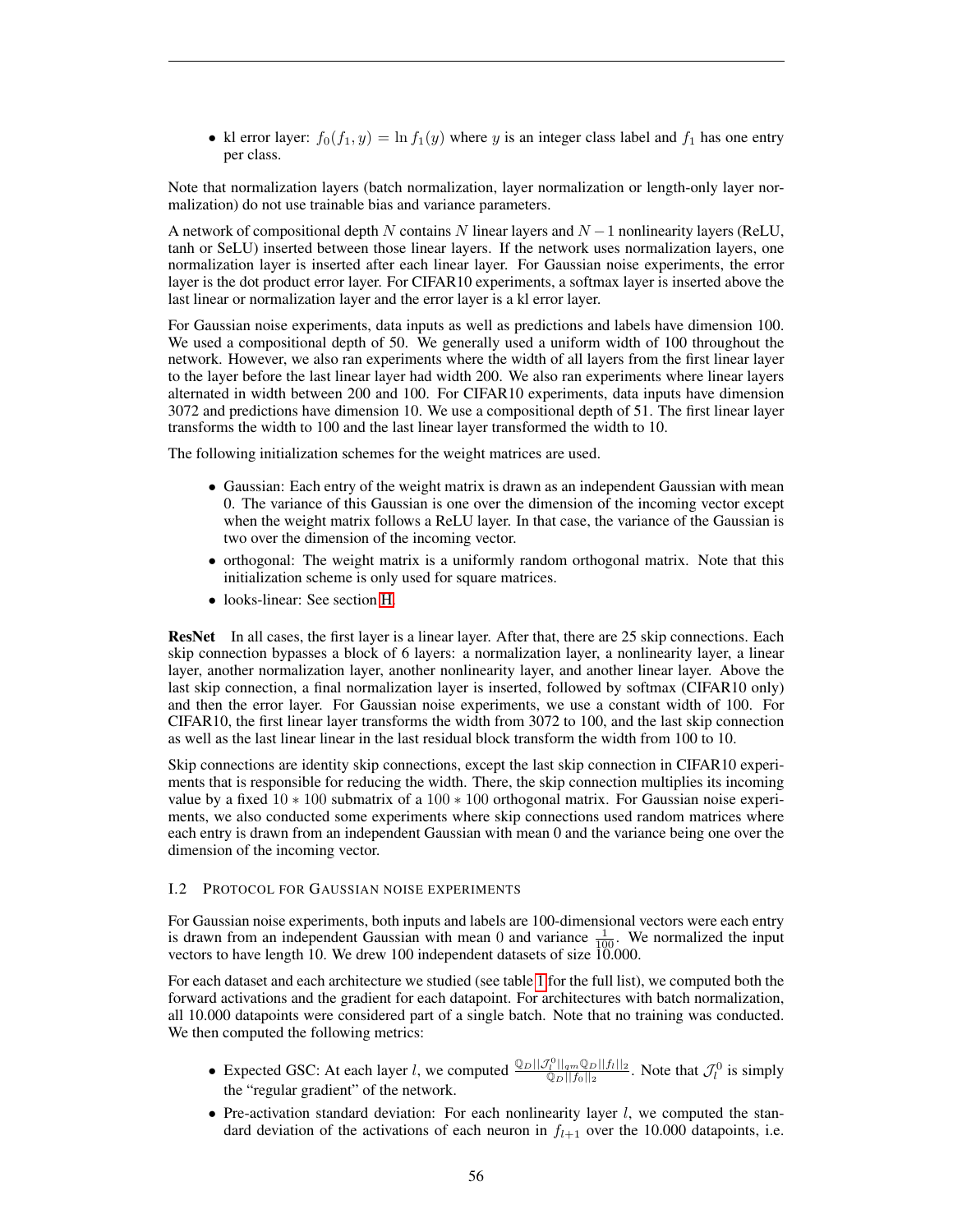$(\mathbb{E}_D f_{l+1}(i))^2 - (\mathbb{E}_D f_{l+1}(i))^2$  for all  $1 \le i \le d_{l+1}$ . We then computed the quadratic mean of those standard deviations as a summary statistic for the layer.

• Pre-activation sign diversity: For each nonlinearity layer l, at each neuron in  $f_{l+1}$ , we computed min( $pos$ , 1 –  $pos$ ), where  $pos$  is the fraction of activations that were positive across the 10.000 datapoints. We then computed the mean of those values across the layer as a summary statistic.

Finally, we obtained a summary statistic for each layer and architecture by averaging the results over the 100 datasets. Results are shown in table [1,](#page-17-0) figure [1](#page-5-0) and figure [3.](#page-13-0)

# <span id="page-56-1"></span>I.3 PROTOCOL FOR CIFAR10 EXPERIMENTS

For CIFAR10 experiments, we preprocessed each feature to have zero mean and unit variance. We used the training set of 50.000 datapoints and disregarded the test set. We used batches of size 1.000 except for the vanilla batch-ReLU architecture with Gaussian initialization, for which we used a batch size of 50.000. (See section [4.5](#page-9-0) for the explanation.)

We trained each architecture we studied (see table [2](#page-18-0) for the full list) with SGD in two ways. First, with a single step size for all layers. Second, with a custom step size for each layer.

Single step size We perform a grid search over the following starting step sizes:  $\{1e5, 3e4, 1e4, 3e3, \ldots, 1e-4, 3e-5, 1e-5\}$ . For each of those 21 starting step sizes, we train the network until the end-of-epoch training classification error has not decreased for 5 consecutive epochs. Once that point is reached, the step size is divided by 3 and training continues. Once the end-of-epoch training classification error has again not decreased for 5 epochs, the step size is divided by 3 again. This process is repeated until training terminates. Termination occurs either after 500 epochs or after the step size is divided 11 times, whichever comes first. The starting step size that obtains the lowest final training classification error is selected as the representative step size for which results are presented in the paper.

Custom step sizes In this scenario, we use a different starting step size for each layer. After those step sizes are computed, smoothed and scaled as described in section [I.4,](#page-56-0) we train the pre-trained network with those step sizes. As before, periodically, we divide all step sizes jointly by 3. As before, training is terminated after 11 divisions or when 500 epochs are reached, whichever comes first.

We compute the following metrics:

- Largest relative update size for each layer induced by the estimated optimal step size during the epoch where that optimal step size was estimated. See section [I.4](#page-56-0) for details.
- Effective depth throughout training: see section [D.2](#page-31-0) for details.  $\lambda$ -contributions are accumulated from batch to batch.
- Training classification error at the end of each epoch.
- Training classification error when compositional depth is reduced via Taylor expansion after training: see section [G](#page-53-0) for details.
- GSC, pre-activation standard deviation and pre-activation sign diversity: for details, see the end of section [I.2.](#page-55-0) Note that the expectations over the dataset were computed by maintaining exponential running averages across batches.
- Operator norms of residual weight matrices after training.

See table [2](#page-18-0) and figures [2,](#page-8-0) [4,](#page-22-0) [5](#page-23-0) and [6](#page-24-0) for results.

#### <span id="page-56-0"></span>I.4 SELECTING CUSTOM STEP SIZES

We estimated the optimal step size for each linear layer under SGD for our CIFAR10 experiments. This turned out to be more difficult than expected. In the following, we describe the algorithm we used. It has five stages.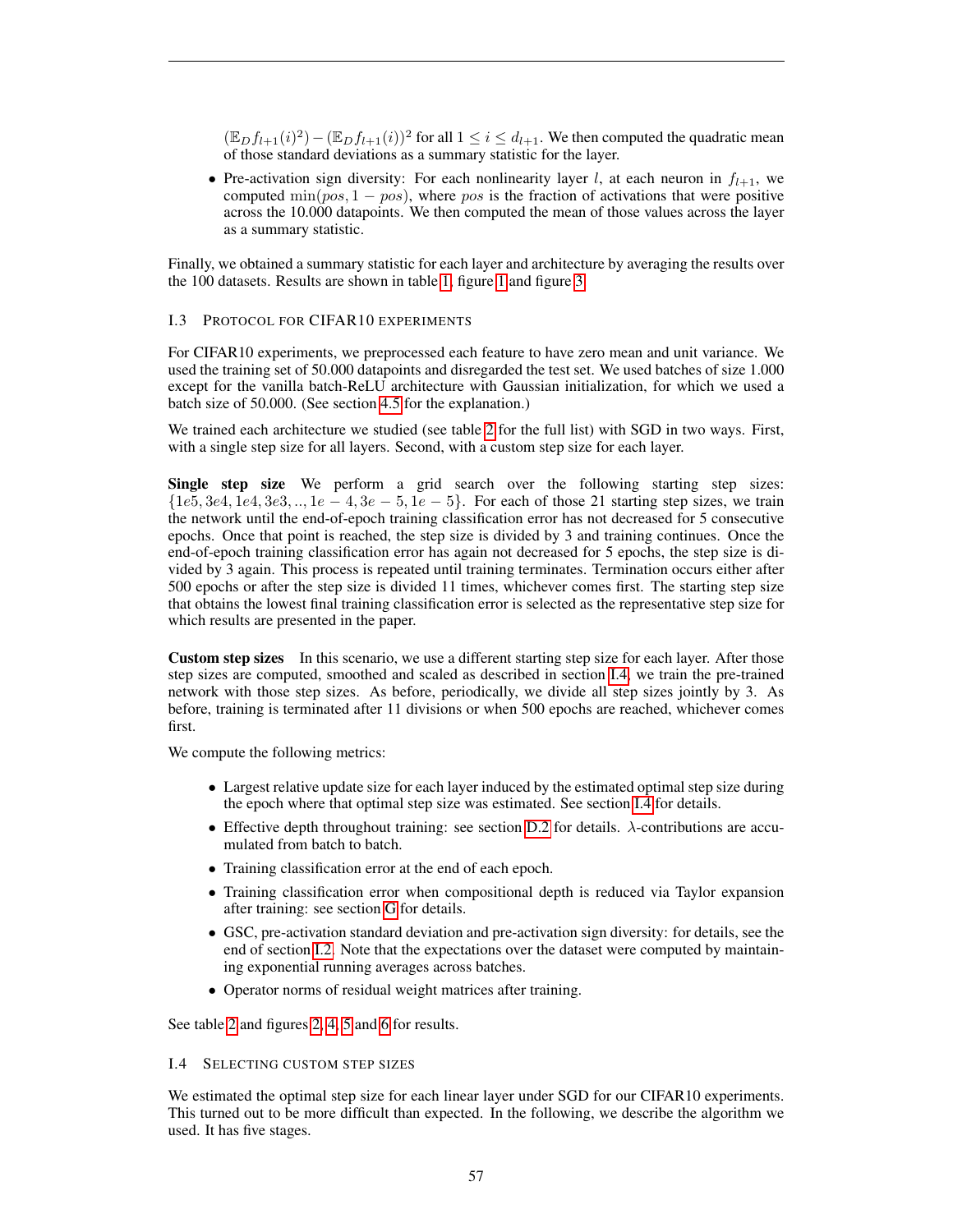Pre-training We started by pre-training the network. We selected a set of linear layers in the network that we suspected would require similar step sizes. In exploding architectures (vanilla batch-ReLU with Gaussian initialization, vanilla layer-tanh, vanilla batch-tanh, SeLU), we chose the second highest linear layer through the sixth highest linear layer for pretraining, i.e. 5 linear layers in total. We expected these layers to require a similar step size because they are close to the output and the weight matrices have the same dimensionality. For vanilla ReLU, vanilla layer-ReLU, vanilla tanh and looks-linear initialization, we chose the second lowest linear layer through the second highest linear layer (i.e. 49 linear layers in total) because the weight matrices have the same dimensionality. Finally, for ResNet, we chose the second lowest through the third highest linear layer (i.e. 48 linear layers in total), because the blocks those layers are in have the same dimensionality.

We then trained those layers with a step size that did not cause a single relative update size of more than 0.01 (exploding architectures) or 0.001 (other architectures) for any of the pre-trained layers or any batch. We chose small step sizes for pre-training to ensure that pre-training would not impact effective depth. We pre-trained until the training classification error reached 85%, but at least for one epoch and at most for 10 epochs. The exact pre-training step size was chosen via grid search over a grid with multiplicative spacing of 3. The step size chosen was based on which step size reached the 85% threshold the fastest. Ties were broken by which step size achieved the lowest error.

Selection In the selection phase, we train each linear layer one after the other for one epoch while freezing the other layers. After each layer is trained, the change to the parameter caused by that epoch of training is undone before the next layer is trained. For each layer, we chose a step size via grid search over a grid with multiplicative spacing 1.5. The step size that achieved the lowest training classification error after the epoch was selected. Only step sizes that did not cause relative update sizes of 0.1 or higher were considered, to prevent weight instability.

Now we can explain the need for pre-training. Without pre-training, the selection phase yields very noisy and seemingly random outcomes for many architectures. This is because it was often best to use a large step size to jump from one random point in parameter space to the next, hoping to hit a configuration at the end of the epoch where the error was, say, 88%. Since we used a tight spacing of step sizes, for most layers, there was at least one excessively large step size that achieved this spurious "success". Since we only trained a single layer out of 51 for a single epoch, the error of the "correct" step size after pre-training often did not reach, say, 88%. When we trained the network for 500 epochs with those noisy estimates, we obtained very high end-of-training errors.

Pre-training ensures that training with an excessively high step size causes the error to exceed 85% again. Therefore, those step sizes are punished and step sizes that ultimately lead to a much better end-of-training error are selected.

Clipping Even though pre-training was used, for some architectures, it was still beneficial to add the following restriction: as we consider larger and larger step sizes during grid search, as soon as we find a step size for which the error is at least  $0.1\%$  higher than for the current best step size, the search is terminated. Clipping is capable of further eliminating outliers and was used if and only it improved the end-of-training error. It was used for vanilla tanh, ResNet layer-tanh and looks-linear layer-ReLU.

For each linear layer, the largest relative update size induced by the step size obtained for that layer after the clipping phase (or after the selection phase if clipping was not used) during the epoch of training conducted in the selection phase is shown in the in figures [2A](#page-8-0), [4A](#page-22-0), [5A](#page-23-0) and [6A](#page-24-0).

**Smoothing** In this stage, we built a mini-regression dataset of  $(X, Y)$  points as follows. For each X from 1 to 51, we include the point  $(X, Y)$  where Y is the largest relative update size the step size selected for linear layer  $X$  after clipping induced during the epoch of training in the selection phase. We then fit a line via least-squares regression on that dataset in log scale. For each  $X$ , we thus obtain a smoothed value Y'. The ratio  $\frac{Y'}{Y}$  was multiplied to the step size obtained for each layer at the end of the clipping phase.

We added this phase because we found that the end-of-training error could still be significantly improved by reducing noise among the layer-wise step sizes in this way.